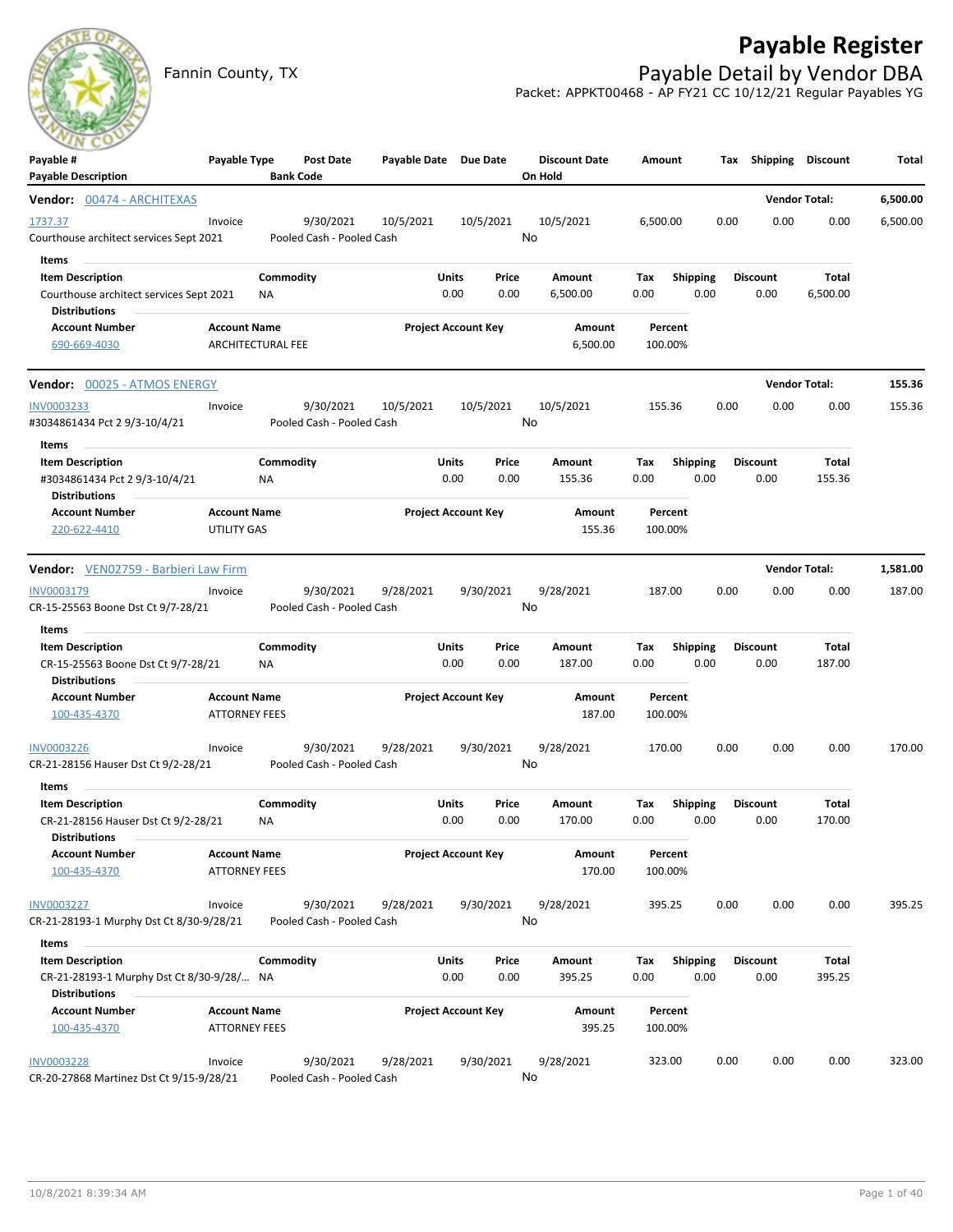| <b>Payable Register</b>                                                               |                                             |                                        |                       |                                |                                 | Packet: APPKT00468 - AP FY21 CC 10/12/21 Regular Payables YG |                         |                      |          |
|---------------------------------------------------------------------------------------|---------------------------------------------|----------------------------------------|-----------------------|--------------------------------|---------------------------------|--------------------------------------------------------------|-------------------------|----------------------|----------|
| Payable #<br><b>Payable Description</b>                                               | Payable Type                                | <b>Post Date</b><br><b>Bank Code</b>   | Payable Date Due Date |                                | <b>Discount Date</b><br>On Hold | Amount                                                       | Tax Shipping Discount   |                      | Total    |
| Items<br><b>Item Description</b>                                                      |                                             | Commodity                              |                       | Units<br>Price                 | Amount                          | <b>Shipping</b><br>Tax                                       | <b>Discount</b>         | Total                |          |
| CR-20-27868 Martinez Dst Ct 9/15-9/28/21 NA<br><b>Distributions</b>                   |                                             |                                        |                       | 0.00<br>0.00                   | 323.00                          | 0.00<br>0.00                                                 | 0.00                    | 323.00               |          |
| <b>Account Number</b><br>100-435-4370                                                 | <b>Account Name</b><br><b>ATTORNEY FEES</b> |                                        |                       | <b>Project Account Key</b>     | Amount<br>323.00                | Percent<br>100.00%                                           |                         |                      |          |
| <b>INV0003229</b>                                                                     | Invoice                                     | 9/30/2021                              | 9/28/2021             | 9/30/2021                      | 9/28/2021                       | 505.75                                                       | 0.00<br>0.00            | 0.00                 | 505.75   |
| CR-21-28183-1 Naab Dst Ct 8/18-9/28/21                                                |                                             | Pooled Cash - Pooled Cash              |                       |                                | No                              |                                                              |                         |                      |          |
| Items<br><b>Item Description</b>                                                      |                                             | Commodity                              |                       | Units<br>Price                 | Amount                          | <b>Shipping</b><br>Тах                                       | <b>Discount</b>         | Total                |          |
| CR-21-28183-1 Naab Dst Ct 8/18-9/28/21<br><b>Distributions</b>                        |                                             | <b>NA</b>                              |                       | 0.00<br>0.00                   | 505.75                          | 0.00<br>0.00                                                 | 0.00                    | 505.75               |          |
| <b>Account Number</b><br>100-435-4370                                                 | <b>Account Name</b><br><b>ATTORNEY FEES</b> |                                        |                       | <b>Project Account Key</b>     | Amount<br>505.75                | Percent<br>100.00%                                           |                         |                      |          |
| Vendor: 00017 - BOIS D'ARC MUD                                                        |                                             |                                        |                       |                                |                                 |                                                              |                         | <b>Vendor Total:</b> | 32.24    |
| <b>INV0003186</b>                                                                     | Invoice                                     | 9/30/2021                              | 9/28/2021             | 9/30/2021                      | 9/28/2021                       | 32.24                                                        | 0.00<br>0.00            | 0.00                 | 32.24    |
| Pct 3 water 8/23-9/20/21                                                              |                                             | Pooled Cash - Pooled Cash              |                       |                                | No                              |                                                              |                         |                      |          |
| Items                                                                                 |                                             |                                        |                       |                                |                                 |                                                              |                         |                      |          |
| <b>Item Description</b>                                                               |                                             | Commodity                              |                       | Units<br>Price                 | Amount                          | <b>Shipping</b><br>Тах                                       | <b>Discount</b>         | Total                |          |
| Pct 3 water 8/23-9/20/21<br><b>Distributions</b>                                      |                                             | ΝA                                     |                       | 0.00<br>0.00                   | 32.24                           | 0.00<br>0.00                                                 | 0.00                    | 32.24                |          |
| <b>Account Number</b><br>230-623-4420                                                 | <b>Account Name</b><br>UTILITY WATER        |                                        |                       | <b>Project Account Key</b>     | Amount<br>32.24                 | Percent<br>100.00%                                           |                         |                      |          |
| Vendor: 00800 - Bonham Quick Lube                                                     |                                             |                                        |                       |                                |                                 |                                                              |                         | <b>Vendor Total:</b> | 49.00    |
| 114022                                                                                | Invoice                                     | 9/30/2021                              | 9/28/2021             | 9/30/2021                      | 9/28/2021                       | 13.00                                                        | 0.00<br>0.00            | 0.00                 | 13.00    |
| Sheriff 2019 Ford #5299 tire mount                                                    |                                             | Pooled Cash - Pooled Cash              |                       |                                | No                              |                                                              |                         |                      |          |
| Items                                                                                 |                                             |                                        |                       |                                |                                 |                                                              |                         |                      |          |
| <b>Item Description</b><br>Sheriff 2019 Ford #5299 tire mount                         |                                             | Commodity<br>NA                        |                       | Units<br>Price<br>0.00<br>0.00 | Amount<br>13.00                 | <b>Shipping</b><br>Тах<br>0.00<br>0.00                       | <b>Discount</b><br>0.00 | Total<br>13.00       |          |
| <b>Distributions</b><br><b>Account Number</b><br>100-560-4540                         | <b>Account Name</b>                         | R & M AUTOMOBILES                      |                       | <b>Project Account Key</b>     | Amount<br>13.00                 | Percent<br>100.00%                                           |                         |                      |          |
| 114030                                                                                | Invoice                                     | 9/30/2021                              | 9/28/2021             | 9/30/2021                      | 9/28/2021                       | 10.00                                                        | 0.00<br>0.00            | 0.00                 | 10.00    |
| Sheriff 2020 Chev #0342 repair flat<br>Items                                          |                                             | Pooled Cash - Pooled Cash              |                       |                                | No                              |                                                              |                         |                      |          |
| <b>Item Description</b><br>Sheriff 2020 Chev #0342 repair flat                        |                                             | Commodity<br>ΝA                        |                       | Units<br>Price<br>0.00<br>0.00 | Amount<br>10.00                 | <b>Shipping</b><br>Tax<br>0.00<br>0.00                       | <b>Discount</b><br>0.00 | Total<br>10.00       |          |
| <b>Distributions</b><br><b>Account Number</b><br>100-560-4540                         | <b>Account Name</b>                         | R & M AUTOMOBILES                      |                       | <b>Project Account Key</b>     | Amount<br>10.00                 | Percent<br>100.00%                                           |                         |                      |          |
| 114151                                                                                | Invoice                                     | 9/30/2021                              | 9/30/2021             | 9/30/2021                      | 9/30/2021                       | 26.00                                                        | 0.00<br>0.00            | 0.00                 | 26.00    |
| Sheriff 2020 Chev #0342 tire mount<br>Items                                           |                                             | Pooled Cash - Pooled Cash              |                       |                                | No                              |                                                              |                         |                      |          |
| <b>Item Description</b><br>Sheriff 2020 Chev #0342 tire mount<br><b>Distributions</b> |                                             | Commodity<br>ΝA                        |                       | Units<br>Price<br>0.00<br>0.00 | Amount<br>26.00                 | Tax<br><b>Shipping</b><br>0.00<br>0.00                       | <b>Discount</b><br>0.00 | Total<br>26.00       |          |
| <b>Account Number</b><br>100-560-4540                                                 | <b>Account Name</b>                         | R & M AUTOMOBILES                      |                       | <b>Project Account Key</b>     | Amount<br>26.00                 | Percent<br>100.00%                                           |                         |                      |          |
| Vendor: 00046 - BONHAM, CITY OF                                                       |                                             |                                        |                       |                                |                                 |                                                              |                         | <b>Vendor Total:</b> | 1,598.47 |
| INV0003189<br>#209-0092739-001 8/25-9/23/21 TDHS                                      | Invoice                                     | 9/30/2021<br>Pooled Cash - Pooled Cash | 9/28/2021             | 9/30/2021                      | 9/28/2021<br>No                 | 389.73                                                       | 0.00<br>0.00            | 0.00                 | 389.73   |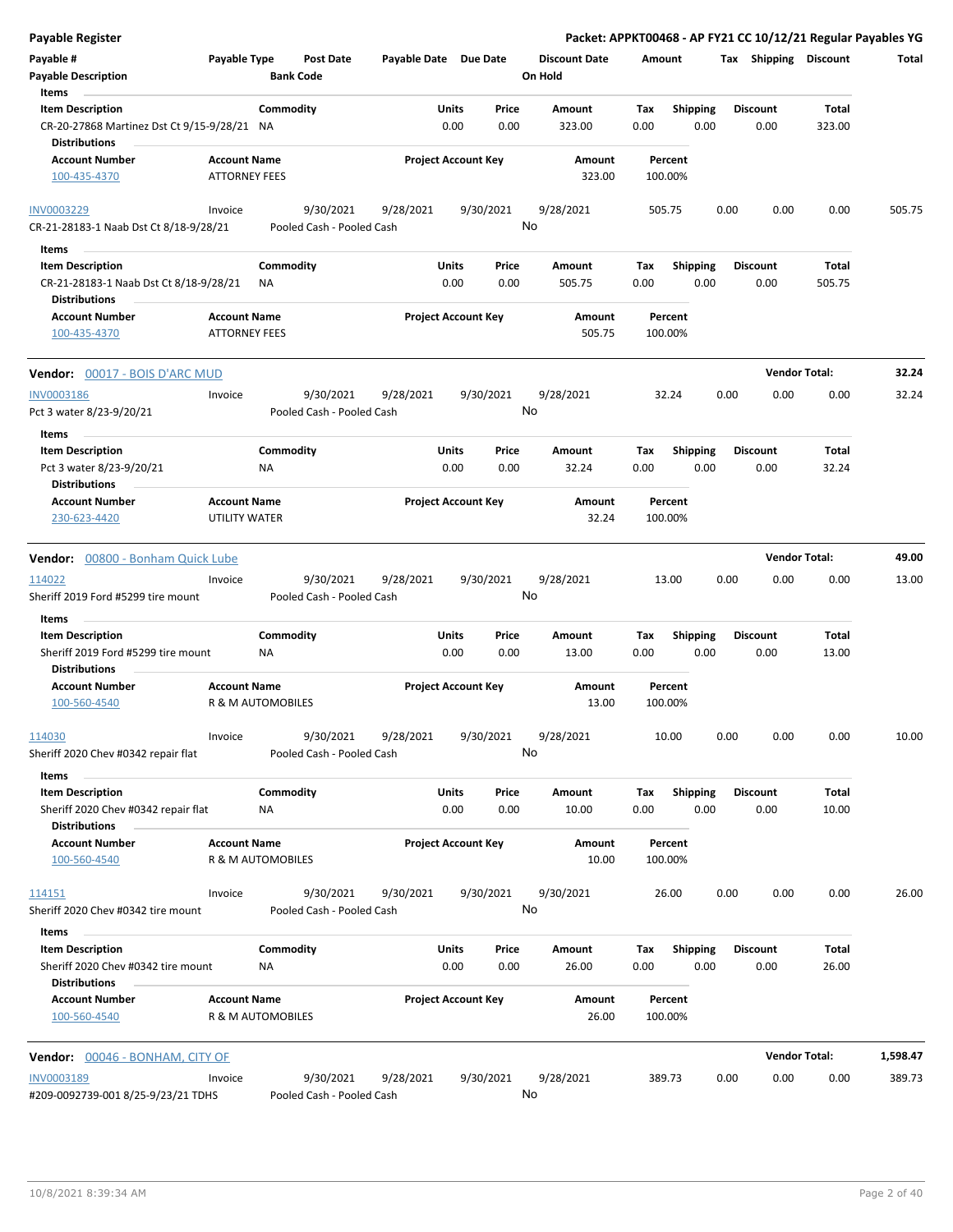| <b>Payable Register</b>                                             |                             |                           |                       |                            |       |                      |         |                 |      |                       | Packet: APPKT00468 - AP FY21 CC 10/12/21 Regular Payables YG |        |
|---------------------------------------------------------------------|-----------------------------|---------------------------|-----------------------|----------------------------|-------|----------------------|---------|-----------------|------|-----------------------|--------------------------------------------------------------|--------|
| Payable #                                                           | Payable Type                | Post Date                 | Payable Date Due Date |                            |       | <b>Discount Date</b> | Amount  |                 |      | Tax Shipping Discount |                                                              | Total  |
| <b>Payable Description</b>                                          |                             | <b>Bank Code</b>          |                       |                            |       | On Hold              |         |                 |      |                       |                                                              |        |
| Items                                                               |                             |                           |                       |                            |       |                      |         |                 |      |                       |                                                              |        |
| <b>Item Description</b>                                             | Commodity                   |                           |                       | Units                      | Price | <b>Amount</b>        | Tax     | <b>Shipping</b> |      | <b>Discount</b>       | Total                                                        |        |
| #209-0092739-001 8/25-9/23/21 TDHS wa NA                            |                             |                           |                       | 0.00                       | 0.00  | 302.17               | 0.00    | 0.00            |      | 0.00                  | 302.17                                                       |        |
| <b>Distributions</b>                                                |                             |                           |                       |                            |       |                      |         |                 |      |                       |                                                              |        |
| <b>Account Number</b>                                               | <b>Account Name</b>         |                           |                       | <b>Project Account Key</b> |       | Amount               | Percent |                 |      |                       |                                                              |        |
| 100-640-4420                                                        | UTILITIES WATER             |                           |                       |                            |       | 302.17               | 100.00% |                 |      |                       |                                                              |        |
| Items                                                               |                             |                           |                       |                            |       |                      |         |                 |      |                       |                                                              |        |
| <b>Item Description</b>                                             | Commodity                   |                           |                       | Units                      | Price | Amount               | Tax     | <b>Shipping</b> |      | <b>Discount</b>       | Total                                                        |        |
| #209-0092739-001 8/25-9/23/21 TDHS tra NA                           |                             |                           |                       | 0.00                       | 0.00  | 87.56                | 0.00    | 0.00            |      | 0.00                  | 87.56                                                        |        |
| <b>Distributions</b>                                                |                             |                           |                       |                            |       |                      |         |                 |      |                       |                                                              |        |
| <b>Account Number</b>                                               | <b>Account Name</b>         |                           |                       | <b>Project Account Key</b> |       | Amount               | Percent |                 |      |                       |                                                              |        |
| 100-640-4430                                                        | <b>TRASH PICK-UP</b>        |                           |                       |                            |       | 43.78                | 50.00%  |                 |      |                       |                                                              |        |
| 100-511-4430                                                        | TRASH PICK-UP SERVICE       |                           |                       |                            |       | 43.78                | 50.00%  |                 |      |                       |                                                              |        |
|                                                                     |                             |                           |                       |                            |       |                      |         |                 |      |                       |                                                              |        |
| INV0003190                                                          | Invoice                     | 9/30/2021                 | 9/28/2021             | 9/30/2021                  |       | 9/28/2021            | 81.72   |                 | 0.00 | 0.00                  | 0.00                                                         | 81.72  |
| #204-0041265-003 108 E Sam Rayburn 8/25-6 Pooled Cash - Pooled Cash |                             |                           |                       |                            |       | No                   |         |                 |      |                       |                                                              |        |
| Items                                                               |                             |                           |                       |                            |       |                      |         |                 |      |                       |                                                              |        |
| <b>Item Description</b>                                             | Commodity                   |                           |                       | <b>Units</b>               | Price | Amount               | Tax     | <b>Shipping</b> |      | <b>Discount</b>       | Total                                                        |        |
| #204-0041265-003 108 E Sam Rayburn 8/ NA                            |                             |                           |                       | 0.00                       | 0.00  | 81.72                | 0.00    | 0.00            |      | 0.00                  | 81.72                                                        |        |
| <b>Distributions</b>                                                |                             |                           |                       |                            |       |                      |         |                 |      |                       |                                                              |        |
| <b>Account Number</b>                                               | <b>Account Name</b>         |                           |                       | <b>Project Account Key</b> |       | Amount               | Percent |                 |      |                       |                                                              |        |
| 100-518-4420                                                        | UTILITIES WATER             |                           |                       |                            |       | 57.58                | 70.46%  |                 |      |                       |                                                              |        |
| 100-518-4430                                                        | <b>TRASH PICKUP SERVICE</b> |                           |                       |                            |       | 24.14                | 29.54%  |                 |      |                       |                                                              |        |
|                                                                     |                             |                           |                       |                            |       |                      |         |                 |      |                       |                                                              |        |
| INV0003191                                                          | Invoice                     | 9/30/2021                 | 9/28/2021             | 9/30/2021                  |       | 9/28/2021            | 161.36  |                 | 0.00 | 0.00                  | 0.00                                                         | 161.36 |
| #209-0093037-002 200 E 1st 8/1-9/1/21                               |                             | Pooled Cash - Pooled Cash |                       |                            |       | No                   |         |                 |      |                       |                                                              |        |
| Items                                                               |                             |                           |                       |                            |       |                      |         |                 |      |                       |                                                              |        |
| <b>Item Description</b>                                             | Commodity                   |                           |                       | <b>Units</b>               | Price | Amount               | Tax     | <b>Shipping</b> |      | <b>Discount</b>       | Total                                                        |        |
| #209-0093037-002 200 E 1st 8/1-9/1/21                               | NA                          |                           |                       | 0.00                       | 0.00  | 161.36               | 0.00    | 0.00            |      | 0.00                  | 161.36                                                       |        |
| <b>Distributions</b>                                                |                             |                           |                       |                            |       |                      |         |                 |      |                       |                                                              |        |
| <b>Account Number</b>                                               | <b>Account Name</b>         |                           |                       | <b>Project Account Key</b> |       | Amount               | Percent |                 |      |                       |                                                              |        |
| 100-518-4420                                                        | UTILITIES WATER             |                           |                       |                            |       | 137.22               | 85.04%  |                 |      |                       |                                                              |        |
| 100-518-4430                                                        | <b>TRASH PICKUP SERVICE</b> |                           |                       |                            |       | 24.14                | 14.96%  |                 |      |                       |                                                              |        |
| INV0003192                                                          | Invoice                     | 9/30/2021                 | 9/28/2021             | 9/30/2021                  |       | 9/28/2021            | 450.13  |                 | 0.00 | 0.00                  | 0.00                                                         | 450.13 |
| #214-0043011-001 Sheriff 8/25-9/23/21                               |                             | Pooled Cash - Pooled Cash |                       |                            |       | No                   |         |                 |      |                       |                                                              |        |
| Items                                                               |                             |                           |                       |                            |       |                      |         |                 |      |                       |                                                              |        |
| <b>Item Description</b>                                             | Commodity                   |                           |                       | Units                      | Price | Amount               | Tax     | <b>Shipping</b> |      | <b>Discount</b>       | Total                                                        |        |
| #214-0043011-001 Sheriff 8/25-9/23/21                               | <b>NA</b>                   |                           |                       | 0.00                       | 0.00  | 450.13               | 0.00    | 0.00            |      | 0.00                  | 450.13                                                       |        |
| <b>Distributions</b>                                                |                             |                           |                       |                            |       |                      |         |                 |      |                       |                                                              |        |
| <b>Account Number</b>                                               | <b>Account Name</b>         |                           |                       | <b>Project Account Key</b> |       | Amount               | Percent |                 |      |                       |                                                              |        |
| 100-560-4420                                                        | UTILITIES WATER             |                           |                       |                            |       | 329.29               | 73.15%  |                 |      |                       |                                                              |        |
| 100-560-4430                                                        | SHERIFF TRASH PICKUP        |                           |                       |                            |       | 120.84               | 26.85%  |                 |      |                       |                                                              |        |
| <b>INV0003193</b>                                                   | Invoice                     | 9/30/2021                 | 9/28/2021             | 9/30/2021                  |       | 9/28/2021            | 162.96  |                 | 0.00 | 0.00                  | 0.00                                                         | 162.96 |
| #205-0050150-001 S Annex 8/25-9/23/21                               |                             | Pooled Cash - Pooled Cash |                       |                            | No    |                      |         |                 |      |                       |                                                              |        |
| Items                                                               |                             |                           |                       |                            |       |                      |         |                 |      |                       |                                                              |        |
| <b>Item Description</b>                                             | Commodity                   |                           |                       | Units                      | Price | Amount               | Tax     | Shipping        |      | <b>Discount</b>       | Total                                                        |        |
| #205-0050150-001 S Annex 8/25-9/23/21                               | ΝA                          |                           |                       | 0.00                       | 0.00  | 162.96               | 0.00    | 0.00            |      | 0.00                  | 162.96                                                       |        |
| <b>Distributions</b>                                                |                             |                           |                       |                            |       |                      |         |                 |      |                       |                                                              |        |
| <b>Account Number</b>                                               | <b>Account Name</b>         |                           |                       | <b>Project Account Key</b> |       | Amount               | Percent |                 |      |                       |                                                              |        |
| 100-513-4430                                                        | <b>TRASH PICKUP SERVICE</b> |                           |                       |                            |       | 87.56                | 53.73%  |                 |      |                       |                                                              |        |
| 100-513-4420                                                        | UTILITIES WATER             |                           |                       |                            |       | 75.40                | 46.27%  |                 |      |                       |                                                              |        |
|                                                                     |                             |                           |                       |                            |       |                      |         |                 |      |                       |                                                              |        |
| INV0003194                                                          | Invoice                     | 9/30/2021                 | 9/28/2021             | 9/30/2021                  |       | 9/28/2021            | 158.34  |                 | 0.00 | 0.00                  | 0.00                                                         | 158.34 |
| #209-0092782-001 Pct 4 8/25-9/23/21                                 |                             | Pooled Cash - Pooled Cash |                       |                            |       | No                   |         |                 |      |                       |                                                              |        |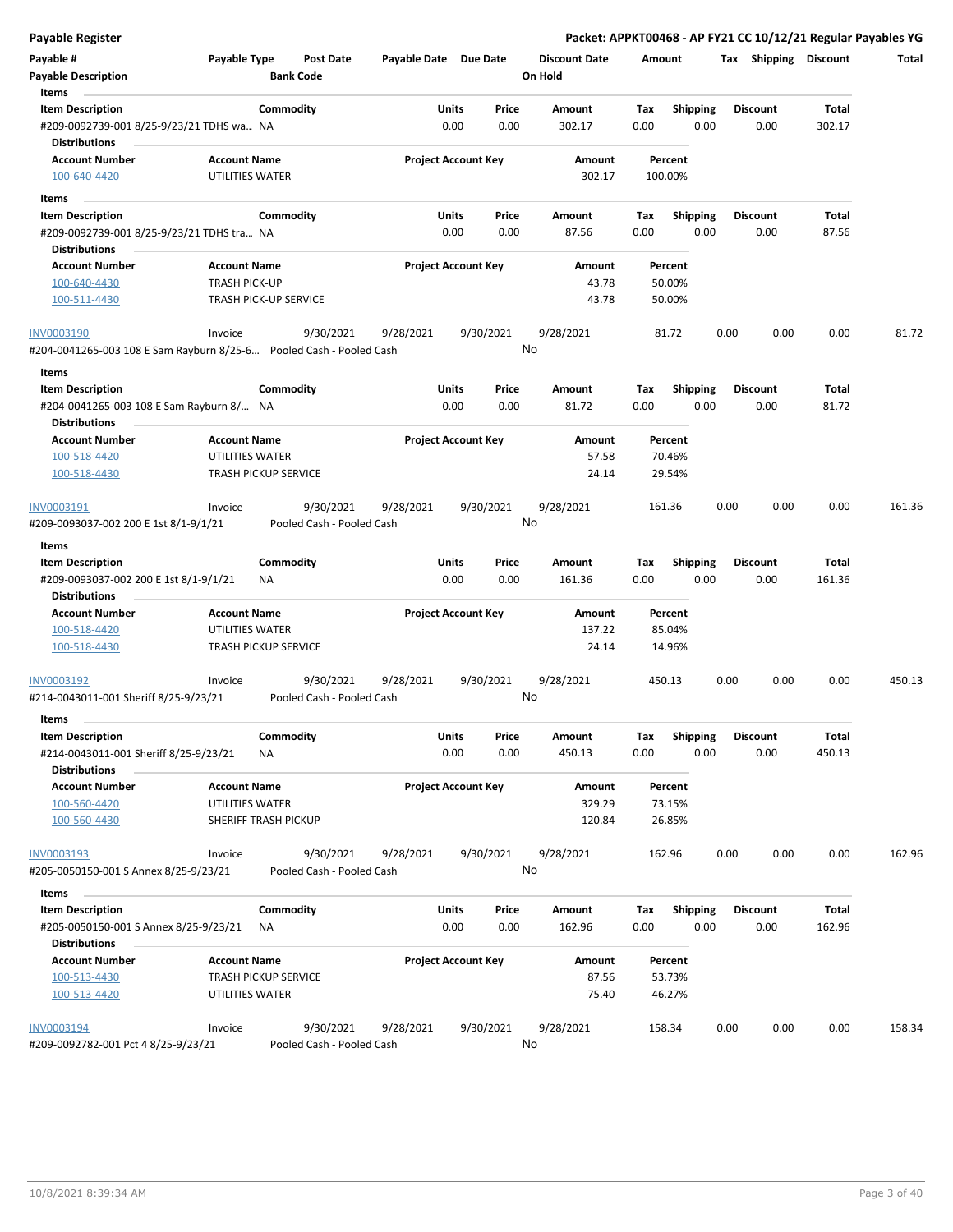| <b>Payable Register</b>                                                      |                                        |                                      |                           |                       |                            |               |                                 |                    |                  |      |                         |                | Packet: APPKT00468 - AP FY21 CC 10/12/21 Regular Payables YG |
|------------------------------------------------------------------------------|----------------------------------------|--------------------------------------|---------------------------|-----------------------|----------------------------|---------------|---------------------------------|--------------------|------------------|------|-------------------------|----------------|--------------------------------------------------------------|
| Payable #<br><b>Payable Description</b>                                      | Payable Type                           | <b>Post Date</b><br><b>Bank Code</b> |                           | Payable Date Due Date |                            |               | <b>Discount Date</b><br>On Hold | Amount             |                  |      | Tax Shipping Discount   |                | Total                                                        |
| Items<br><b>Item Description</b>                                             |                                        | Commodity                            |                           |                       | Units                      | Price         | Amount                          | Tax                | Shipping         |      | <b>Discount</b>         | Total          |                                                              |
| #209-0092782-001 Pct 4 8/25-9/23/21<br><b>Distributions</b>                  |                                        | ΝA                                   |                           |                       | 0.00                       | 0.00          | 158.34                          | 0.00               | 0.00             |      | 0.00                    | 158.34         |                                                              |
| <b>Account Number</b>                                                        | <b>Account Name</b>                    |                                      |                           |                       | <b>Project Account Key</b> |               | Amount                          | Percent            |                  |      |                         |                |                                                              |
| 240-624-4420                                                                 | UTILITY WATER                          |                                      |                           |                       |                            |               | 158.34                          | 100.00%            |                  |      |                         |                |                                                              |
| <b>INV0003195</b>                                                            | Invoice                                | 9/30/2021                            |                           | 9/28/2021             |                            | 9/30/2021     | 9/28/2021                       | 68.66              |                  | 0.00 | 0.00                    | 0.00           | 68.66                                                        |
| #209-0092738-001 E Annex 8/25-9/23/21                                        |                                        |                                      | Pooled Cash - Pooled Cash |                       |                            |               | No                              |                    |                  |      |                         |                |                                                              |
| Items                                                                        |                                        |                                      |                           |                       |                            |               |                                 |                    |                  |      |                         |                |                                                              |
| <b>Item Description</b><br>#209-0092738-001 E Annex 8/25-9/23/21             |                                        | Commodity<br>ΝA                      |                           |                       | Units<br>0.00              | Price<br>0.00 | Amount<br>68.66                 | Tax<br>0.00        | Shipping<br>0.00 |      | <b>Discount</b><br>0.00 | Total<br>68.66 |                                                              |
| <b>Distributions</b>                                                         |                                        |                                      |                           |                       |                            |               |                                 |                    |                  |      |                         |                |                                                              |
| <b>Account Number</b><br>100-511-4420                                        | <b>Account Name</b><br>UTILITIES WATER |                                      |                           |                       | <b>Project Account Key</b> |               | Amount<br>68.66                 | Percent<br>100.00% |                  |      |                         |                |                                                              |
| <b>INV0003196</b><br>#208-0082528-001 Agrilife 8/24-9/23/21                  | Invoice                                | 9/30/2021                            | Pooled Cash - Pooled Cash | 9/28/2021             |                            | 9/30/2021     | 9/28/2021<br>No                 | 57.58              |                  | 0.00 | 0.00                    | 0.00           | 57.58                                                        |
| Items                                                                        |                                        |                                      |                           |                       |                            |               |                                 |                    |                  |      |                         |                |                                                              |
| <b>Item Description</b>                                                      |                                        | Commodity                            |                           |                       | Units                      | Price         | Amount                          | Tax                | <b>Shipping</b>  |      | <b>Discount</b>         | Total          |                                                              |
| #208-0082528-001 Agrilife 8/24-9/23/21<br><b>Distributions</b>               |                                        | ΝA                                   |                           |                       | 0.00                       | 0.00          | 57.58                           | 0.00               | 0.00             |      | 0.00                    | 57.58          |                                                              |
| <b>Account Number</b>                                                        | <b>Account Name</b>                    |                                      |                           |                       | <b>Project Account Key</b> |               | Amount                          | Percent            |                  |      |                         |                |                                                              |
| 100-516-4420                                                                 | UTILITIES WATER                        |                                      |                           |                       |                            |               | 57.58                           | 100.00%            |                  |      |                         |                |                                                              |
| INV0003197                                                                   | Invoice                                | 9/30/2021                            |                           | 9/28/2021             |                            | 9/30/2021     | 9/28/2021                       | 67.99              |                  | 0.00 | 0.00                    | 0.00           | 67.99                                                        |
| #209-0092863-001 800 E 2nd 8/27-9/28/21                                      |                                        |                                      | Pooled Cash - Pooled Cash |                       |                            |               | No                              |                    |                  |      |                         |                |                                                              |
| Items                                                                        |                                        |                                      |                           |                       |                            |               |                                 |                    |                  |      |                         |                |                                                              |
| <b>Item Description</b>                                                      |                                        | Commodity                            |                           |                       | Units                      | Price         | Amount                          | Tax                | <b>Shipping</b>  |      | <b>Discount</b>         | Total          |                                                              |
| #209-0092863-001 800 E 2nd 8/27-9/28/ NA<br><b>Distributions</b>             |                                        |                                      |                           |                       | 0.00                       | 0.00          | 67.99                           | 0.00               | 0.00             |      | 0.00                    | 67.99          |                                                              |
| <b>Account Number</b><br>100-518-4430                                        | <b>Account Name</b>                    | <b>TRASH PICKUP SERVICE</b>          |                           |                       | <b>Project Account Key</b> |               | Amount<br>67.99                 | Percent<br>100.00% |                  |      |                         |                |                                                              |
| Vendor: 00443 - BORSERINE LAW                                                |                                        |                                      |                           |                       |                            |               |                                 |                    |                  |      | <b>Vendor Total:</b>    |                | 1,240.00                                                     |
| 1534<br>FA-20-44560 MD/KD/LB/DD Dst Ct 8/1-9/29/21 Pooled Cash - Pooled Cash | Invoice                                | 9/30/2021                            |                           | 9/29/2021             |                            | 9/30/2021     | 9/29/2021<br>No                 | 110.00             |                  | 0.00 | 0.00                    | 0.00           | 110.00                                                       |
| Items<br><b>Item Description</b>                                             |                                        | Commodity                            |                           |                       | Units                      | Price         | Amount                          | Tax                | <b>Shipping</b>  |      | Discount                | Total          |                                                              |
| FA-20-44560 MD/KD/LB/DD Dst Ct 8/1-9/ NA<br><b>Distributions</b>             |                                        |                                      |                           |                       | 0.00                       | 0.00          | 110.00                          | 0.00               | 0.00             |      | 0.00                    | 110.00         |                                                              |
| <b>Account Number</b>                                                        | <b>Account Name</b>                    |                                      |                           |                       | <b>Project Account Key</b> |               | Amount                          | Percent            |                  |      |                         |                |                                                              |
| 100-435-4360                                                                 |                                        | ATTORNEY FEES- CPS CASES             |                           |                       |                            |               | 110.00                          | 100.00%            |                  |      |                         |                |                                                              |
| 1535                                                                         | Invoice                                | 9/30/2021                            |                           | 9/29/2021             |                            | 9/30/2021     | 9/29/2021                       | 445.00             |                  | 0.00 | 0.00                    | 0.00           | 445.00                                                       |
| FA-20-45019 MW/LD/CD Dst Ct 8/1-9/29/21                                      |                                        |                                      | Pooled Cash - Pooled Cash |                       |                            |               | No                              |                    |                  |      |                         |                |                                                              |
| Items                                                                        |                                        |                                      |                           |                       |                            |               |                                 |                    |                  |      |                         |                |                                                              |
| <b>Item Description</b>                                                      |                                        | Commodity                            |                           |                       | Units                      | Price         | Amount                          | Tax                | <b>Shipping</b>  |      | <b>Discount</b>         | Total          |                                                              |
| FA-20-45019 MW/LD/CD Dst Ct 8/1-9/29/ NA<br><b>Distributions</b>             |                                        |                                      |                           |                       | 0.00                       | 0.00          | 445.00                          | 0.00               | 0.00             |      | 0.00                    | 445.00         |                                                              |
| <b>Account Number</b><br>100-435-4360                                        | <b>Account Name</b>                    | ATTORNEY FEES- CPS CASES             |                           |                       | <b>Project Account Key</b> |               | Amount<br>445.00                | Percent<br>100.00% |                  |      |                         |                |                                                              |
| 1536<br>FA-20-44569 RW Dst Ct 8/1-9/29/21                                    | Invoice                                | 9/30/2021                            | Pooled Cash - Pooled Cash | 9/29/2021             |                            | 9/30/2021     | 9/29/2021<br>No                 | 685.00             |                  | 0.00 | 0.00                    | 0.00           | 685.00                                                       |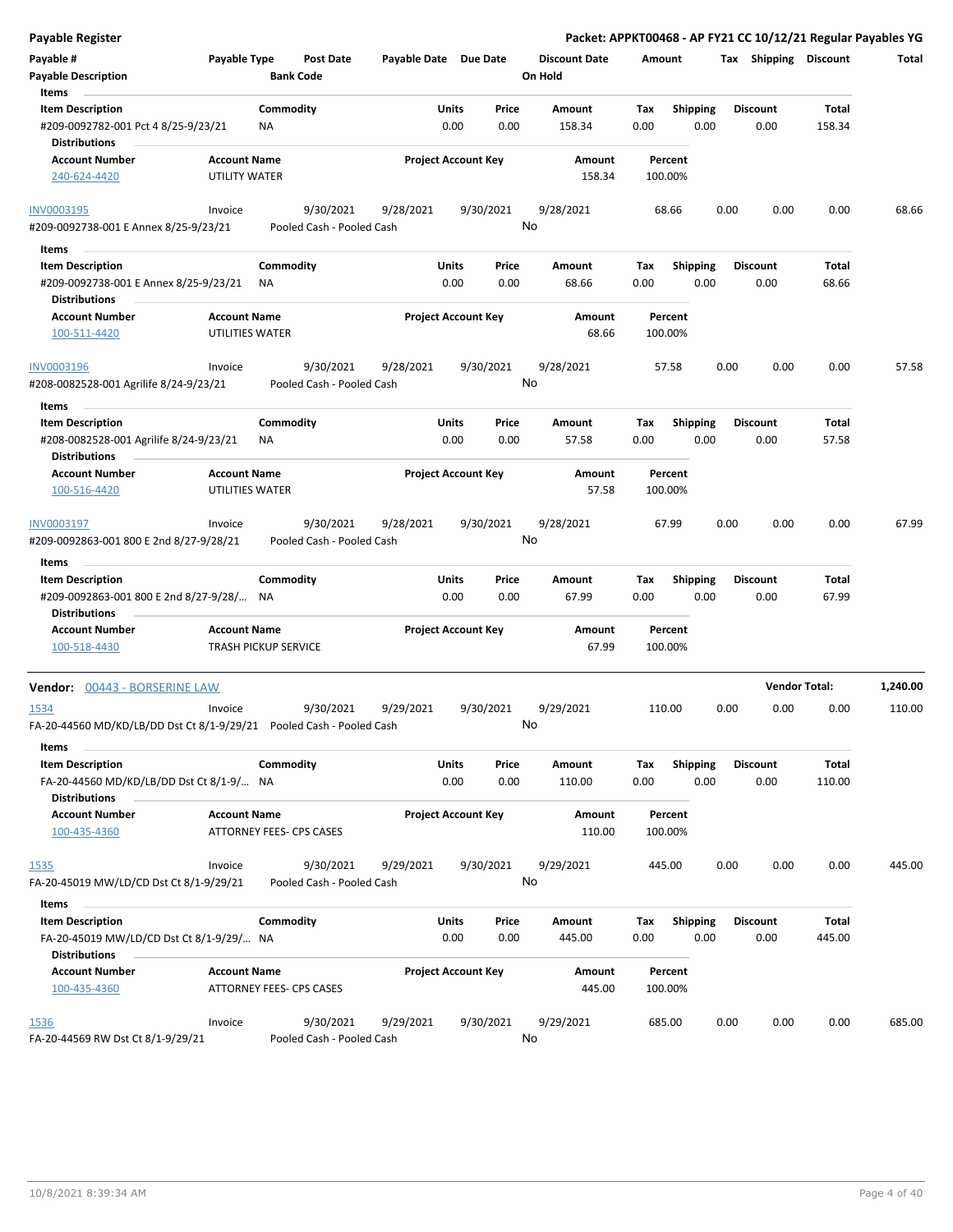| <b>Payable Register</b>                                                               |                                             |                                        |                       |                                |                                 |                    |                         |      |                         | Packet: APPKT00468 - AP FY21 CC 10/12/21 Regular Payables YG |          |
|---------------------------------------------------------------------------------------|---------------------------------------------|----------------------------------------|-----------------------|--------------------------------|---------------------------------|--------------------|-------------------------|------|-------------------------|--------------------------------------------------------------|----------|
| Payable #<br><b>Payable Description</b>                                               | Payable Type                                | <b>Post Date</b><br><b>Bank Code</b>   | Payable Date Due Date |                                | <b>Discount Date</b><br>On Hold | Amount             |                         |      |                         | Tax Shipping Discount                                        | Total    |
| Items                                                                                 |                                             |                                        |                       |                                |                                 |                    |                         |      |                         |                                                              |          |
| <b>Item Description</b><br>FA-20-44569 RW Dst Ct 8/1-9/29/21<br><b>Distributions</b>  |                                             | Commodity<br>NA                        |                       | Units<br>Price<br>0.00<br>0.00 | Amount<br>685.00                | Tax<br>0.00        | <b>Shipping</b><br>0.00 |      | <b>Discount</b><br>0.00 | <b>Total</b><br>685.00                                       |          |
| <b>Account Number</b>                                                                 | <b>Account Name</b>                         |                                        |                       | <b>Project Account Key</b>     | Amount                          | Percent            |                         |      |                         |                                                              |          |
| 100-435-4360                                                                          |                                             | ATTORNEY FEES- CPS CASES               |                       |                                | 685.00                          | 100.00%            |                         |      |                         |                                                              |          |
| Vendor: 00725 - BRANNAN, QUIENCY SMITH                                                |                                             |                                        |                       |                                |                                 |                    |                         |      |                         | <b>Vendor Total:</b>                                         | 255.00   |
| <b>INV0003230</b>                                                                     | Invoice                                     | 9/30/2021                              | 9/29/2021             | 9/30/2021                      | 9/29/2021                       | 255.00             |                         | 0.00 | 0.00                    | 0.00                                                         | 255.00   |
| Hinson Dst Ct 4/15-9/30/21                                                            |                                             | Pooled Cash - Pooled Cash              |                       |                                | No                              |                    |                         |      |                         |                                                              |          |
| Items                                                                                 |                                             |                                        |                       |                                |                                 |                    |                         |      |                         |                                                              |          |
| <b>Item Description</b><br>Hinson Dst Ct 4/15-9/30/21<br><b>Distributions</b>         |                                             | Commodity<br>ΝA                        |                       | Units<br>Price<br>0.00<br>0.00 | Amount<br>255.00                | Tax<br>0.00        | <b>Shipping</b><br>0.00 |      | <b>Discount</b><br>0.00 | <b>Total</b><br>255.00                                       |          |
| <b>Account Number</b><br>100-435-4370                                                 | <b>Account Name</b><br><b>ATTORNEY FEES</b> |                                        |                       | <b>Project Account Key</b>     | Amount<br>255.00                | Percent<br>100.00% |                         |      |                         |                                                              |          |
|                                                                                       |                                             |                                        |                       |                                |                                 |                    |                         |      |                         |                                                              |          |
| Vendor: 00449 - BRESE-LEBRON LAW, PLLC                                                |                                             |                                        |                       |                                |                                 |                    |                         |      |                         | <b>Vendor Total:</b>                                         | 6,145.50 |
| 388<br>Chesser Dst Ct 9/16-30/21                                                      | Invoice                                     | 9/30/2021<br>Pooled Cash - Pooled Cash | 9/28/2021             | 9/30/2021                      | 9/28/2021<br>No                 | 51.00              |                         | 0.00 | 0.00                    | 0.00                                                         | 51.00    |
| Items                                                                                 |                                             |                                        |                       |                                |                                 |                    |                         |      |                         |                                                              |          |
| <b>Item Description</b>                                                               |                                             | Commodity                              |                       | Units<br>Price                 | Amount                          | Tax                | <b>Shipping</b>         |      | <b>Discount</b>         | <b>Total</b>                                                 |          |
| Chesser Dst Ct 9/16-30/21<br><b>Distributions</b>                                     |                                             | ΝA                                     |                       | 0.00<br>0.00                   | 51.00                           | 0.00               | 0.00                    |      | 0.00                    | 51.00                                                        |          |
| <b>Account Number</b><br>100-435-4370                                                 | <b>Account Name</b><br><b>ATTORNEY FEES</b> |                                        |                       | <b>Project Account Key</b>     | Amount<br>51.00                 | Percent<br>100.00% |                         |      |                         |                                                              |          |
| 389                                                                                   | Invoice                                     | 9/30/2021                              | 9/28/2021             | 9/30/2021                      | 9/28/2021                       | 382.50             |                         | 0.00 | 0.00                    | 0.00                                                         | 382.50   |
| FA-17-43215 ND Dst Ct 5/18-9/29/21                                                    |                                             | Pooled Cash - Pooled Cash              |                       |                                | No                              |                    |                         |      |                         |                                                              |          |
| Items                                                                                 |                                             | Commodity                              |                       |                                |                                 |                    |                         |      |                         |                                                              |          |
| <b>Item Description</b><br>FA-17-43215 ND Dst Ct 5/18-9/29/21<br><b>Distributions</b> |                                             | NA                                     |                       | Units<br>Price<br>0.00<br>0.00 | Amount<br>382.50                | Tax<br>0.00        | Shipping<br>0.00        |      | <b>Discount</b><br>0.00 | <b>Total</b><br>382.50                                       |          |
| <b>Account Number</b><br>100-435-4360                                                 | <b>Account Name</b>                         | ATTORNEY FEES- CPS CASES               |                       | <b>Project Account Key</b>     | Amount<br>382.50                | Percent<br>100.00% |                         |      |                         |                                                              |          |
|                                                                                       |                                             |                                        |                       |                                |                                 |                    |                         |      |                         |                                                              |          |
| <u>390</u><br>CR-20-27846 Davis Dst Ct 1/21-8/16/21                                   | Invoice                                     | 9/30/2021<br>Pooled Cash - Pooled Cash | 9/28/2021             | 9/30/2021                      | 9/28/2021<br>No                 | 110.50             |                         | 0.00 | 0.00                    | 0.00                                                         | 110.50   |
| Items                                                                                 |                                             |                                        |                       |                                |                                 |                    |                         |      |                         |                                                              |          |
| <b>Item Description</b><br>CR-20-27846 Davis Dst Ct 1/21-8/16/21                      |                                             | Commodity<br>ΝA                        |                       | Units<br>Price<br>0.00<br>0.00 | Amount<br>110.50                | Tax<br>0.00        | <b>Shipping</b><br>0.00 |      | <b>Discount</b><br>0.00 | Total<br>110.50                                              |          |
| <b>Distributions</b>                                                                  |                                             |                                        |                       |                                |                                 |                    |                         |      |                         |                                                              |          |
| <b>Account Number</b><br>100-435-4370                                                 | <b>Account Name</b><br><b>ATTORNEY FEES</b> |                                        |                       | <b>Project Account Key</b>     | Amount<br>110.50                | Percent<br>100.00% |                         |      |                         |                                                              |          |
| 392                                                                                   | Invoice                                     | 9/30/2021                              | 9/28/2021             | 9/30/2021                      | 9/28/2021                       | 467.50             |                         | 0.00 | 0.00                    | 0.00                                                         | 467.50   |
| CR-21-27926 Ensminger Dst Ct 2/4-9/15/21                                              |                                             | Pooled Cash - Pooled Cash              |                       |                                | No                              |                    |                         |      |                         |                                                              |          |
| Items                                                                                 |                                             |                                        |                       |                                |                                 |                    |                         |      |                         |                                                              |          |
| <b>Item Description</b><br>CR-21-27926 Ensminger Dst Ct 2/4-9/15/21 NA                |                                             | Commodity                              |                       | Units<br>Price<br>0.00<br>0.00 | Amount<br>467.50                | Tax<br>0.00        | <b>Shipping</b><br>0.00 |      | <b>Discount</b><br>0.00 | Total<br>467.50                                              |          |
| <b>Distributions</b>                                                                  |                                             |                                        |                       |                                |                                 |                    |                         |      |                         |                                                              |          |
| <b>Account Number</b><br>100-435-4370                                                 | <b>Account Name</b><br><b>ATTORNEY FEES</b> |                                        |                       | <b>Project Account Key</b>     | Amount<br>467.50                | Percent<br>100.00% |                         |      |                         |                                                              |          |
| <u>393</u>                                                                            | Invoice                                     | 9/30/2021                              | 9/28/2021             | 9/30/2021                      | 9/28/2021                       | 212.50             |                         | 0.00 | 0.00                    | 0.00                                                         | 212.50   |
| CR-20-27388 Erwin Dst Ct 7/21/20-6/2/21                                               |                                             | Pooled Cash - Pooled Cash              |                       |                                | No                              |                    |                         |      |                         |                                                              |          |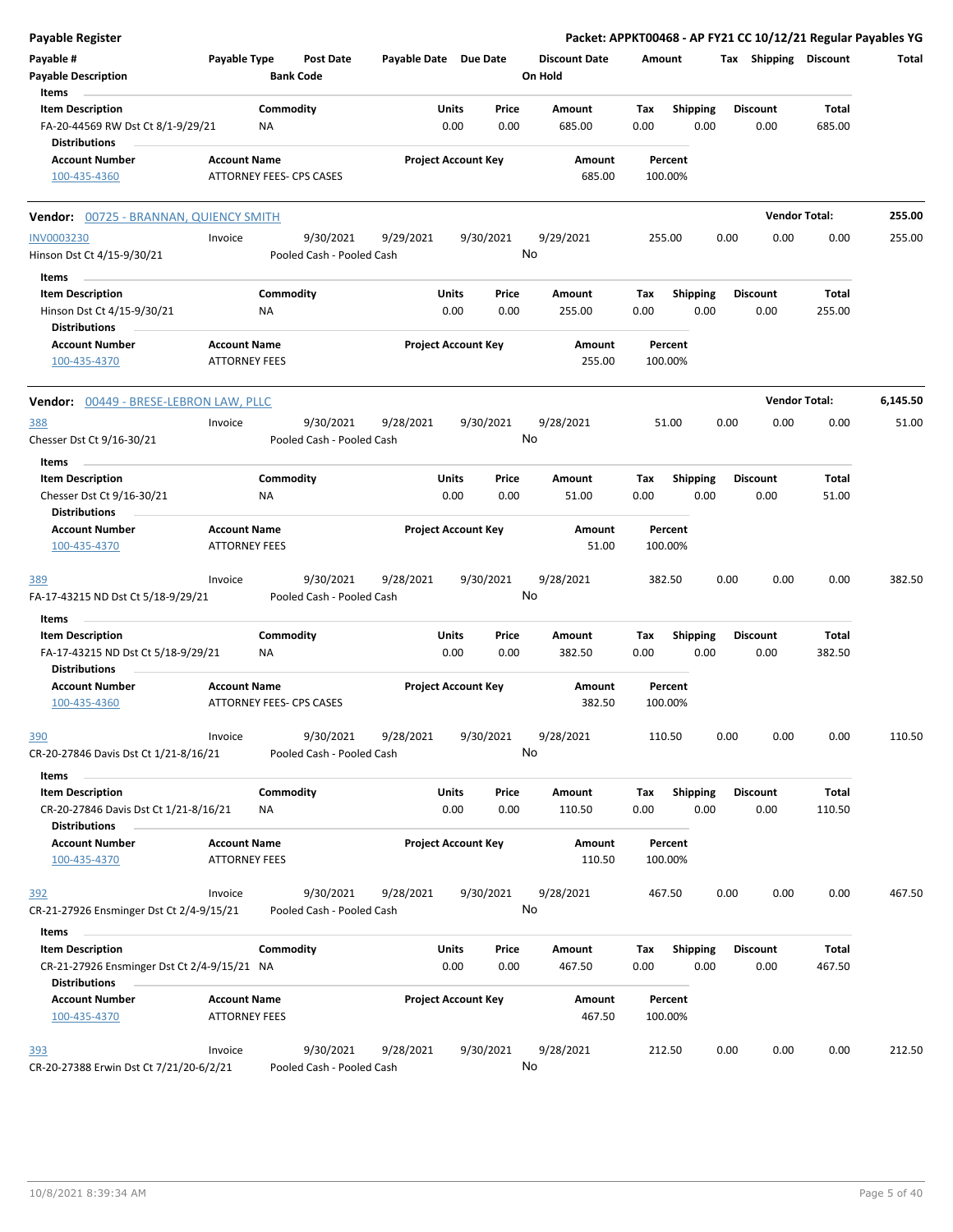| <b>Payable Register</b>                                                               |                      |                          |                                        |                       |               |                            |                      |             |                    |      | Packet: APPKT00468 - AP FY21 CC 10/12/21 Regular Payables YG |                   |          |
|---------------------------------------------------------------------------------------|----------------------|--------------------------|----------------------------------------|-----------------------|---------------|----------------------------|----------------------|-------------|--------------------|------|--------------------------------------------------------------|-------------------|----------|
| Payable #                                                                             | Payable Type         |                          | Post Date                              | Payable Date Due Date |               |                            | <b>Discount Date</b> | Amount      |                    |      | Tax Shipping Discount                                        |                   | Total    |
| <b>Payable Description</b>                                                            |                      | <b>Bank Code</b>         |                                        |                       |               |                            | On Hold              |             |                    |      |                                                              |                   |          |
| Items                                                                                 |                      |                          |                                        |                       |               |                            |                      |             |                    |      |                                                              |                   |          |
| <b>Item Description</b>                                                               |                      | Commodity                |                                        |                       | Units         | Price                      | Amount               | Tax         | Shipping           |      | <b>Discount</b>                                              | Total             |          |
| CR-20-27388 Erwin Dst Ct 7/21/20-6/2/21<br><b>Distributions</b>                       |                      | NA                       |                                        |                       | 0.00          | 0.00                       | 212.50               | 0.00        |                    | 0.00 | 0.00                                                         | 212.50            |          |
| <b>Account Number</b>                                                                 | <b>Account Name</b>  |                          |                                        |                       |               | <b>Project Account Key</b> | Amount               |             | Percent            |      |                                                              |                   |          |
| 100-435-4370                                                                          | <b>ATTORNEY FEES</b> |                          |                                        |                       |               |                            | 212.50               |             | 100.00%            |      |                                                              |                   |          |
| 394                                                                                   | Invoice              |                          | 9/30/2021                              | 9/28/2021             |               | 9/30/2021                  | 9/28/2021            |             | 34.00              | 0.00 | 0.00                                                         | 0.00              | 34.00    |
| CR-16-26021 Fields Dst Ct 5/13-18/21                                                  |                      |                          | Pooled Cash - Pooled Cash              |                       |               |                            | No                   |             |                    |      |                                                              |                   |          |
| Items                                                                                 |                      |                          |                                        |                       |               |                            |                      |             |                    |      |                                                              |                   |          |
| <b>Item Description</b>                                                               |                      | Commodity                |                                        |                       | Units         | Price                      | Amount               | Tax         | <b>Shipping</b>    |      | <b>Discount</b>                                              | Total             |          |
| CR-16-26021 Fields Dst Ct 5/13-18/21<br><b>Distributions</b>                          |                      | ΝA                       |                                        |                       | 0.00          | 0.00                       | 34.00                | 0.00        |                    | 0.00 | 0.00                                                         | 34.00             |          |
| <b>Account Number</b>                                                                 | <b>Account Name</b>  |                          |                                        |                       |               | <b>Project Account Key</b> | Amount               |             | Percent            |      |                                                              |                   |          |
| 100-435-4370                                                                          | <b>ATTORNEY FEES</b> |                          |                                        |                       |               |                            | 34.00                |             | 100.00%            |      |                                                              |                   |          |
| 397                                                                                   | Invoice              |                          | 9/30/2021                              | 9/28/2021             |               | 9/30/2021                  | 9/28/2021            | 1,360.00    |                    | 0.00 | 0.00                                                         | 0.00              | 1,360.00 |
| FA-20-45001 MN Dst Ct 1/28-9/30/21                                                    |                      |                          | Pooled Cash - Pooled Cash              |                       |               |                            | No                   |             |                    |      |                                                              |                   |          |
| Items                                                                                 |                      |                          |                                        |                       |               |                            |                      |             |                    |      |                                                              |                   |          |
| <b>Item Description</b><br>FA-20-45001 MN Dst Ct 1/28-9/30/21<br><b>Distributions</b> |                      | Commodity<br>ΝA          |                                        |                       | Units<br>0.00 | Price<br>0.00              | Amount<br>1,360.00   | Tax<br>0.00 | <b>Shipping</b>    | 0.00 | <b>Discount</b><br>0.00                                      | Total<br>1,360.00 |          |
| <b>Account Number</b>                                                                 | <b>Account Name</b>  |                          |                                        |                       |               | <b>Project Account Key</b> | Amount               |             | Percent            |      |                                                              |                   |          |
| 100-435-4360                                                                          |                      | ATTORNEY FEES- CPS CASES |                                        |                       |               |                            | 1,360.00             |             | 100.00%            |      |                                                              |                   |          |
| 398                                                                                   | Invoice              |                          | 9/30/2021                              | 9/28/2021             |               | 9/30/2021                  | 9/28/2021            |             | 34.00              | 0.00 | 0.00                                                         | 0.00              | 34.00    |
| CR-20-27278 Newman Dst Ct 1/7-1/25/21                                                 |                      |                          | Pooled Cash - Pooled Cash              |                       |               |                            | No                   |             |                    |      |                                                              |                   |          |
| Items                                                                                 |                      |                          |                                        |                       |               |                            |                      |             |                    |      |                                                              |                   |          |
| <b>Item Description</b>                                                               |                      | Commodity                |                                        |                       | Units         | Price                      | Amount               | Tax         | <b>Shipping</b>    |      | <b>Discount</b>                                              | Total             |          |
| CR-20-27278 Newman Dst Ct 1/7-1/25/21<br><b>Distributions</b>                         |                      | <b>NA</b>                |                                        |                       | 0.00          | 0.00                       | 34.00                | 0.00        |                    | 0.00 | 0.00                                                         | 34.00             |          |
| <b>Account Number</b>                                                                 | <b>Account Name</b>  |                          |                                        |                       |               | <b>Project Account Key</b> | Amount               |             | Percent            |      |                                                              |                   |          |
| 100-435-4370                                                                          | <b>ATTORNEY FEES</b> |                          |                                        |                       |               |                            | 34.00                |             | 100.00%            |      |                                                              |                   |          |
| 400                                                                                   | Invoice              |                          | 9/30/2021                              | 9/28/2021             |               | 9/30/2021                  | 9/28/2021            | 1,147.50    |                    | 0.00 | 0.00                                                         | 0.00              | 1,147.50 |
| FA-18-43788 BMP Dst Ct 7/2-9/20/21                                                    |                      |                          | Pooled Cash - Pooled Cash              |                       |               |                            | No                   |             |                    |      |                                                              |                   |          |
| Items                                                                                 |                      |                          |                                        |                       |               |                            |                      |             |                    |      |                                                              |                   |          |
| <b>Item Description</b>                                                               |                      | Commodity                |                                        |                       | Units         | Price                      | Amount               | Tax         | Shipping           |      | <b>Discount</b>                                              | Total             |          |
| FA-18-43788 BMP Dst Ct 7/2-9/20/21<br><b>Distributions</b>                            |                      | <b>NA</b>                |                                        |                       | 0.00          | 0.00                       | 1,147.50             | 0.00        |                    | 0.00 | 0.00                                                         | 1,147.50          |          |
| Account Number<br>100-435-4360                                                        | <b>Account Name</b>  | ATTORNEY FEES- CPS CASES |                                        |                       |               | <b>Project Account Key</b> | Amount<br>1,147.50   |             | Percent<br>100.00% |      |                                                              |                   |          |
| 401                                                                                   | Invoice              |                          | 9/30/2021                              | 9/28/2021             |               | 9/30/2021                  | 9/28/2021            |             | 187.00             | 0.00 | 0.00                                                         | 0.00              | 187.00   |
| CR-19-27249 Stroughter Dst Ct 5/14-9/14/21                                            |                      |                          | Pooled Cash - Pooled Cash              |                       |               |                            | No                   |             |                    |      |                                                              |                   |          |
| Items                                                                                 |                      |                          |                                        |                       |               |                            |                      |             |                    |      |                                                              |                   |          |
| <b>Item Description</b>                                                               |                      | Commodity                |                                        |                       | Units         | Price                      | Amount               | Tax         | Shipping           |      | <b>Discount</b>                                              | Total             |          |
| CR-19-27249 Stroughter Dst Ct 5/14-9/14 NA<br><b>Distributions</b>                    |                      |                          |                                        |                       | 0.00          | 0.00                       | 187.00               | 0.00        |                    | 0.00 | 0.00                                                         | 187.00            |          |
| <b>Account Number</b>                                                                 | <b>Account Name</b>  |                          |                                        |                       |               | <b>Project Account Key</b> | Amount               |             | Percent            |      |                                                              |                   |          |
| 100-435-4370                                                                          | <b>ATTORNEY FEES</b> |                          |                                        |                       |               |                            | 187.00               |             | 100.00%            |      |                                                              |                   |          |
| 402<br>FA-20-44838 Taylor Dst Ct 1/28-9/30/21                                         | Invoice              |                          | 9/30/2021<br>Pooled Cash - Pooled Cash | 9/28/2021             |               | 9/30/2021                  | 9/28/2021<br>No      | 1,249.50    |                    | 0.00 | 0.00                                                         | 0.00              | 1,249.50 |
| Items                                                                                 |                      |                          |                                        |                       |               |                            |                      |             |                    |      |                                                              |                   |          |
| <b>Item Description</b>                                                               |                      | Commodity                |                                        |                       | Units         | Price                      | Amount               | Tax         | <b>Shipping</b>    |      | <b>Discount</b>                                              | <b>Total</b>      |          |
| FA-20-44838 Taylor Dst Ct 1/28-9/30/21<br><b>Distributions</b>                        |                      | ΝA                       |                                        |                       | 0.00          | 0.00                       | 1,249.50             | 0.00        |                    | 0.00 | 0.00                                                         | 1,249.50          |          |
| <b>Account Number</b><br>100-435-4360                                                 | <b>Account Name</b>  | ATTORNEY FEES- CPS CASES |                                        |                       |               | <b>Project Account Key</b> | Amount<br>1,249.50   |             | Percent<br>100.00% |      |                                                              |                   |          |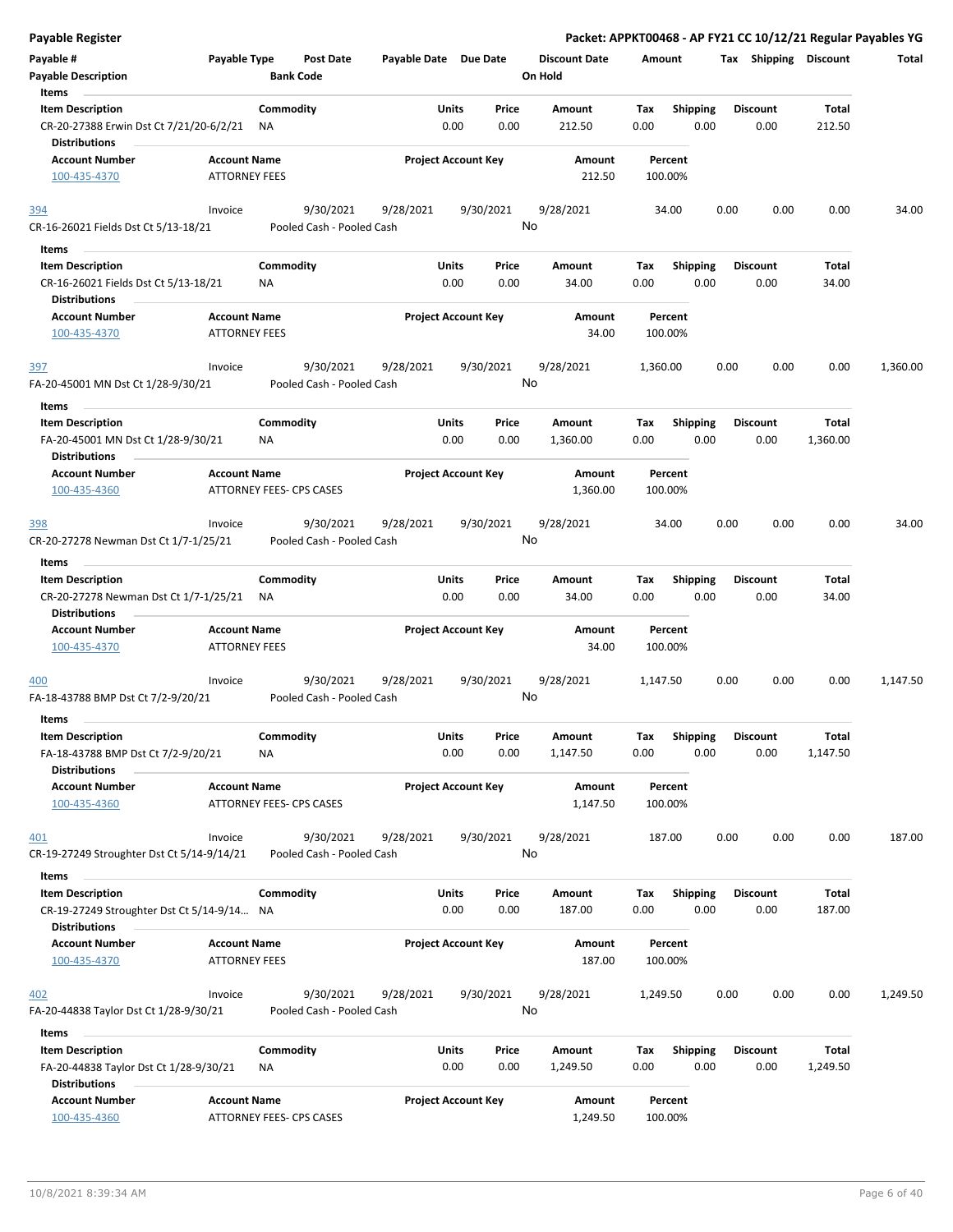| Payable Register                                                                           |                                             |                        |                                        |                       |                            |               |                                 |                    |                         |      |                         | Packet: APPKT00468 - AP FY21 CC 10/12/21 Regular Payables YG |        |
|--------------------------------------------------------------------------------------------|---------------------------------------------|------------------------|----------------------------------------|-----------------------|----------------------------|---------------|---------------------------------|--------------------|-------------------------|------|-------------------------|--------------------------------------------------------------|--------|
| Payable #<br><b>Payable Description</b>                                                    | Payable Type                                | <b>Bank Code</b>       | Post Date                              | Payable Date Due Date |                            |               | <b>Discount Date</b><br>On Hold | Amount             |                         |      | Tax Shipping Discount   |                                                              | Total  |
| 403<br>CR-21-28125 Wildrick Dst Ct 6/16-8/30/21                                            | Invoice                                     |                        | 9/30/2021<br>Pooled Cash - Pooled Cash | 9/28/2021             |                            | 9/30/2021     | 9/28/2021<br>No                 | 93.50              |                         | 0.00 | 0.00                    | 0.00                                                         | 93.50  |
| Items<br><b>Item Description</b><br>CR-21-28125 Wildrick Dst Ct 6/16-8/30/21               |                                             | Commodity<br>ΝA        |                                        |                       | Units<br>0.00              | Price<br>0.00 | Amount<br>93.50                 | Tax<br>0.00        | Shipping<br>0.00        |      | <b>Discount</b><br>0.00 | Total<br>93.50                                               |        |
| <b>Distributions</b><br><b>Account Number</b>                                              | <b>Account Name</b>                         |                        |                                        |                       | <b>Project Account Key</b> |               | Amount                          | Percent            |                         |      |                         |                                                              |        |
| 100-435-4370                                                                               | <b>ATTORNEY FEES</b>                        |                        |                                        |                       |                            |               | 93.50                           | 100.00%            |                         |      |                         |                                                              |        |
| 405<br>CR-19-27124 Ford Dst Ct 11/5/20-8/26/21                                             | Invoice                                     |                        | 9/30/2021<br>Pooled Cash - Pooled Cash | 9/29/2021             |                            | 9/30/2021     | 9/29/2021<br>No                 | 595.00             |                         | 0.00 | 0.00                    | 0.00                                                         | 595.00 |
| Items                                                                                      |                                             |                        |                                        |                       |                            |               |                                 |                    |                         |      |                         |                                                              |        |
| <b>Item Description</b><br>CR-19-27124 Ford Dst Ct 11/5/20-8/26/21<br><b>Distributions</b> |                                             | Commodity<br><b>NA</b> |                                        |                       | <b>Units</b><br>0.00       | Price<br>0.00 | Amount<br>595.00                | Tax<br>0.00        | <b>Shipping</b><br>0.00 |      | <b>Discount</b><br>0.00 | Total<br>595.00                                              |        |
| <b>Account Number</b><br>100-435-4370                                                      | <b>Account Name</b><br><b>ATTORNEY FEES</b> |                        |                                        |                       | <b>Project Account Key</b> |               | Amount<br>595.00                | Percent<br>100.00% |                         |      |                         |                                                              |        |
| <u>406</u>                                                                                 | Invoice                                     |                        | 9/30/2021<br>Pooled Cash - Pooled Cash | 9/30/2021             |                            | 9/30/2021     | 9/30/2021<br>No                 | 170.00             |                         | 0.00 | 0.00                    | 0.00                                                         | 170.00 |
| McCorkle Dst Ct 7/12-9/30/21<br>Items                                                      |                                             |                        |                                        |                       |                            |               |                                 |                    |                         |      |                         |                                                              |        |
| <b>Item Description</b><br>McCorkle Dst Ct 7/12-9/30/21<br><b>Distributions</b>            |                                             | Commodity<br>ΝA        |                                        |                       | <b>Units</b><br>0.00       | Price<br>0.00 | Amount<br>170.00                | Tax<br>0.00        | <b>Shipping</b><br>0.00 |      | <b>Discount</b><br>0.00 | <b>Total</b><br>170.00                                       |        |
| <b>Account Number</b><br>100-435-4370                                                      | <b>Account Name</b><br><b>ATTORNEY FEES</b> |                        |                                        |                       | <b>Project Account Key</b> |               | Amount<br>170.00                | Percent<br>100.00% |                         |      |                         |                                                              |        |
| <u>415</u><br>Morris Dst Ct 8/23-9/29/21                                                   | Invoice                                     |                        | 9/30/2021<br>Pooled Cash - Pooled Cash | 9/30/2021             |                            | 9/30/2021     | 9/30/2021<br>No                 | 51.00              |                         | 0.00 | 0.00                    | 0.00                                                         | 51.00  |
| Items                                                                                      |                                             |                        |                                        |                       |                            |               |                                 |                    |                         |      |                         |                                                              |        |
| <b>Item Description</b><br>Morris Dst Ct 8/23-9/29/21<br><b>Distributions</b>              |                                             | Commodity<br>NA        |                                        |                       | <b>Units</b><br>0.00       | Price<br>0.00 | Amount<br>51.00                 | Тах<br>0.00        | <b>Shipping</b><br>0.00 |      | <b>Discount</b><br>0.00 | Total<br>51.00                                               |        |
| <b>Account Number</b><br>100-435-4370                                                      | <b>Account Name</b><br><b>ATTORNEY FEES</b> |                        |                                        |                       | <b>Project Account Key</b> |               | Amount<br>51.00                 | Percent<br>100.00% |                         |      |                         |                                                              |        |
| Vendor: VEN02092 - Cash                                                                    |                                             |                        |                                        |                       |                            |               |                                 |                    |                         |      | <b>Vendor Total:</b>    |                                                              | 7.50   |
| <b>INV0003240</b><br>Sheriff 2018 Ram #1034 regist exp 9/22                                | Invoice                                     |                        | 9/30/2021<br>Pooled Cash - Pooled Cash | 10/7/2021             |                            | 10/7/2021     | 10/7/2021<br>No                 | 7.50               |                         | 0.00 | 0.00                    | 0.00                                                         | 7.50   |
| Items<br><b>Item Description</b><br>Sheriff 2018 Ram #1034 regist exp 9/22                 |                                             | Commodity<br>ΝA        |                                        |                       | Units<br>0.00              | Price<br>0.00 | Amount<br>7.50                  | Тах<br>0.00        | <b>Shipping</b><br>0.00 |      | <b>Discount</b><br>0.00 | Total<br>7.50                                                |        |
| <b>Distributions</b><br><b>Account Number</b><br>100-560-4540                              | <b>Account Name</b><br>R & M AUTOMOBILES    |                        |                                        |                       | <b>Project Account Key</b> |               | Amount<br>7.50                  | Percent<br>100.00% |                         |      |                         |                                                              |        |
|                                                                                            |                                             |                        |                                        |                       |                            |               |                                 |                    |                         |      | <b>Vendor Total:</b>    |                                                              | 266.22 |
| 4094549495<br>Pct 4 uniforms                                                               | Invoice                                     |                        | 9/30/2021<br>Pooled Cash - Pooled Cash | 9/1/2021              |                            | 9/30/2021     | 9/1/2021<br>No                  | 52.76              |                         | 0.00 | 0.00                    | 0.00                                                         | 52.76  |
| Items<br><b>Item Description</b><br>Pct 4 uniforms                                         |                                             | Commodity<br>NA        |                                        |                       | Units<br>0.00              | Price<br>0.00 | Amount<br>52.76                 | Tax<br>0.00        | Shipping<br>0.00        |      | <b>Discount</b><br>0.00 | Total<br>52.76                                               |        |
| <b>Distributions</b><br><b>Account Number</b><br>240-624-3950                              | <b>Account Name</b><br><b>UNIFORMS</b>      |                        |                                        |                       | <b>Project Account Key</b> |               | Amount<br>52.76                 | Percent<br>100.00% |                         |      |                         |                                                              |        |
| 4095237808<br>Pct 4 uniforms                                                               | Invoice                                     |                        | 9/30/2021<br>Pooled Cash - Pooled Cash | 9/8/2021              |                            | 9/30/2021     | 9/8/2021<br>No                  | 35.00              |                         | 0.00 | 0.00                    | 0.00                                                         | 35.00  |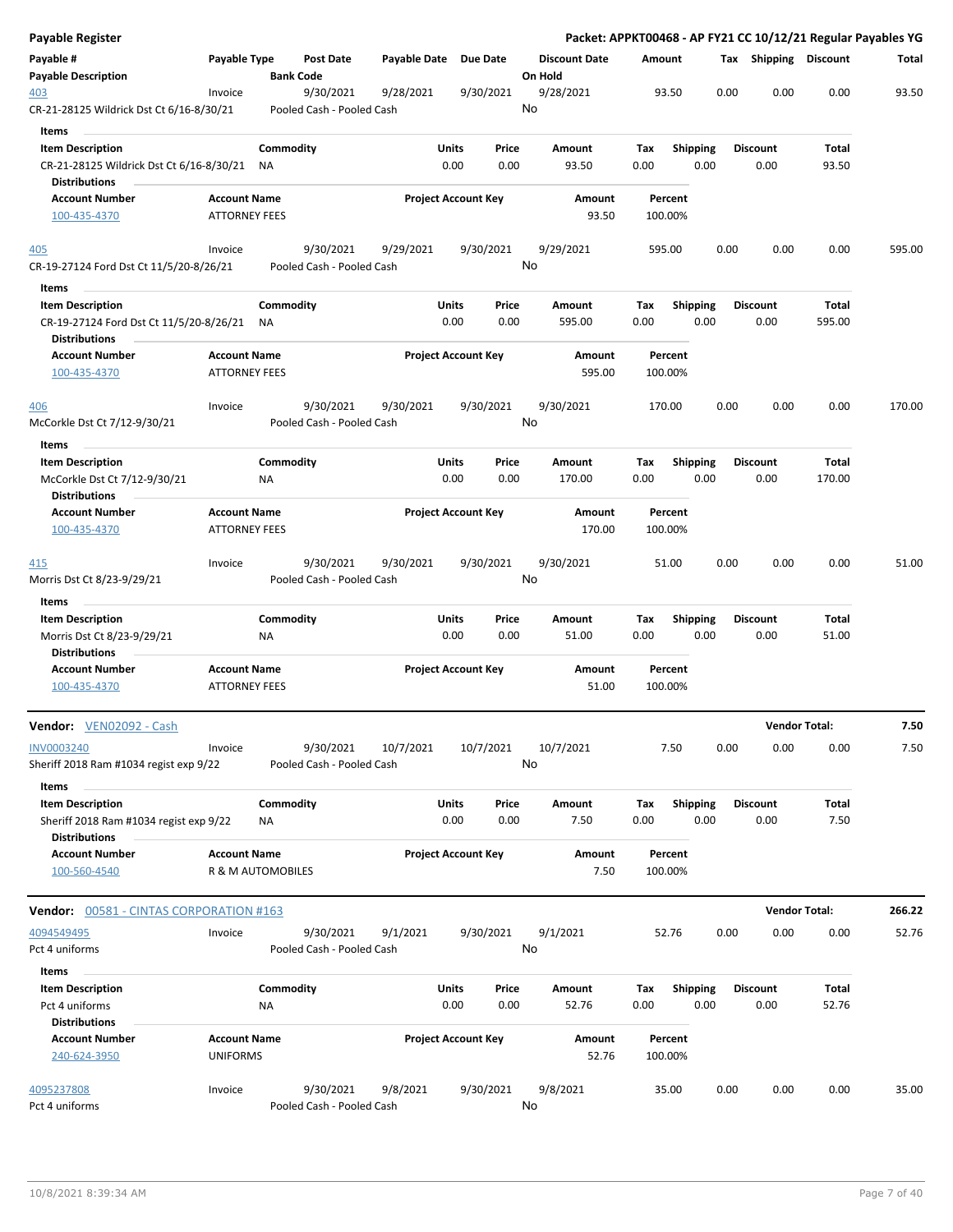| <b>Payable Register</b>                       |                                                       |                           |                       |                            |       |                      |        |                    |      |                       | Packet: APPKT00468 - AP FY21 CC 10/12/21 Regular Payables YG |        |
|-----------------------------------------------|-------------------------------------------------------|---------------------------|-----------------------|----------------------------|-------|----------------------|--------|--------------------|------|-----------------------|--------------------------------------------------------------|--------|
| Payable #                                     | Payable Type                                          | <b>Post Date</b>          | Payable Date Due Date |                            |       | <b>Discount Date</b> | Amount |                    |      | Tax Shipping Discount |                                                              | Total  |
| <b>Payable Description</b>                    |                                                       | <b>Bank Code</b>          |                       |                            |       | On Hold              |        |                    |      |                       |                                                              |        |
| Items                                         |                                                       |                           |                       |                            |       |                      |        |                    |      |                       |                                                              |        |
| <b>Item Description</b>                       |                                                       | Commodity                 |                       | Units                      | Price | Amount               | Tax    | <b>Shipping</b>    |      | <b>Discount</b>       | Total                                                        |        |
| Pct 4 uniforms<br><b>Distributions</b>        | NA                                                    |                           |                       | 0.00                       | 0.00  | 35.00                | 0.00   | 0.00               |      | 0.00                  | 35.00                                                        |        |
| <b>Account Number</b>                         | <b>Account Name</b>                                   |                           |                       | <b>Project Account Key</b> |       | Amount               |        | Percent            |      |                       |                                                              |        |
| 240-624-3950                                  | <b>UNIFORMS</b>                                       |                           |                       |                            |       | 35.00                |        | 100.00%            |      |                       |                                                              |        |
| 4095906558                                    | Invoice                                               | 9/30/2021                 | 9/15/2021             | 9/30/2021                  |       | 9/15/2021            |        | 35.00              | 0.00 | 0.00                  | 0.00                                                         | 35.00  |
| Pct 4 uniforms                                |                                                       | Pooled Cash - Pooled Cash |                       |                            | No    |                      |        |                    |      |                       |                                                              |        |
| <b>Items</b>                                  |                                                       |                           |                       |                            |       |                      |        |                    |      |                       |                                                              |        |
| <b>Item Description</b>                       |                                                       | Commodity                 |                       | Units                      | Price | Amount               | Tax    | <b>Shipping</b>    |      | Discount              | Total                                                        |        |
| Pct 4 uniforms                                | ΝA                                                    |                           |                       | 0.00                       | 0.00  | 35.00                | 0.00   | 0.00               |      | 0.00                  | 35.00                                                        |        |
| <b>Distributions</b>                          |                                                       |                           |                       |                            |       |                      |        |                    |      |                       |                                                              |        |
| <b>Account Number</b><br>240-624-3950         | <b>Account Name</b><br><b>UNIFORMS</b>                |                           |                       | <b>Project Account Key</b> |       | Amount<br>35.00      |        | Percent<br>100.00% |      |                       |                                                              |        |
| 4096625108                                    | Invoice                                               | 9/30/2021                 | 9/22/2021             | 9/30/2021                  |       | 9/22/2021            |        | 35.00              | 0.00 | 0.00                  | 0.00                                                         | 35.00  |
| Pct 4 uniforms                                |                                                       | Pooled Cash - Pooled Cash |                       |                            | No    |                      |        |                    |      |                       |                                                              |        |
| Items                                         |                                                       |                           |                       |                            |       |                      |        |                    |      |                       |                                                              |        |
| <b>Item Description</b>                       |                                                       | Commodity                 |                       | Units                      | Price | Amount               | Tax    | <b>Shipping</b>    |      | Discount              | Total                                                        |        |
| Pct 4 uniforms                                | NA                                                    |                           |                       | 0.00                       | 0.00  | 35.00                | 0.00   | 0.00               |      | 0.00                  | 35.00                                                        |        |
| <b>Distributions</b>                          |                                                       |                           |                       |                            |       |                      |        |                    |      |                       |                                                              |        |
| <b>Account Number</b>                         | <b>Account Name</b>                                   |                           |                       | <b>Project Account Key</b> |       | Amount               |        | Percent            |      |                       |                                                              |        |
| 240-624-3950                                  | <b>UNIFORMS</b>                                       |                           |                       |                            |       | 35.00                |        | 100.00%            |      |                       |                                                              |        |
| 4097289255                                    | Invoice                                               | 9/30/2021                 | 9/29/2021             | 9/30/2021                  |       | 9/29/2021            |        | 108.46             | 0.00 | 0.00                  | 0.00                                                         | 108.46 |
| Pct 4 uniforms                                |                                                       | Pooled Cash - Pooled Cash |                       |                            | No    |                      |        |                    |      |                       |                                                              |        |
| Items                                         |                                                       |                           |                       |                            |       |                      |        |                    |      |                       |                                                              |        |
| <b>Item Description</b>                       |                                                       | Commodity                 |                       | Units                      | Price | Amount               | Tax    | <b>Shipping</b>    |      | Discount              | Total                                                        |        |
| Pct 4 uniforms                                | NA                                                    |                           |                       | 0.00                       | 0.00  | 108.46               | 0.00   | 0.00               |      | 0.00                  | 108.46                                                       |        |
| <b>Distributions</b>                          |                                                       |                           |                       |                            |       |                      |        |                    |      |                       |                                                              |        |
| <b>Account Number</b><br>240-624-3950         | <b>Account Name</b><br><b>UNIFORMS</b>                |                           |                       | <b>Project Account Key</b> |       | Amount<br>108.46     |        | Percent<br>100.00% |      |                       |                                                              |        |
|                                               |                                                       |                           |                       |                            |       |                      |        |                    |      |                       |                                                              |        |
| Vendor: 00610 - CIRCLE STAR QUICK LUBE & TIRE |                                                       |                           |                       |                            |       |                      |        |                    |      |                       | <b>Vendor Total:</b>                                         | 63.59  |
| 11-0193306                                    | Invoice                                               | 9/30/2021                 | 9/30/2021             | 9/30/2021                  |       | 9/30/2021            |        | 63.59              | 0.00 | 0.00                  | 0.00                                                         | 63.59  |
| Pct 2 2018 Chev #8733 oil change              |                                                       | Pooled Cash - Pooled Cash |                       |                            | No    |                      |        |                    |      |                       |                                                              |        |
| Items                                         |                                                       |                           |                       |                            |       |                      |        |                    |      |                       |                                                              |        |
| <b>Item Description</b>                       |                                                       | Commodity                 |                       | Units                      | Price | Amount               | Tax    | <b>Shipping</b>    |      | <b>Discount</b>       | Total                                                        |        |
| Pct 2 2018 Chev #8733 oil change              | ΝA                                                    |                           |                       | 0.00                       | 0.00  | 63.59                | 0.00   | 0.00               |      | 0.00                  | 63.59                                                        |        |
| <b>Distributions</b>                          |                                                       |                           |                       |                            |       |                      |        |                    |      |                       |                                                              |        |
| <b>Account Number</b><br>220-622-4580         | <b>Account Name</b><br><b>R&amp;M MACHINERY PARTS</b> |                           |                       | <b>Project Account Key</b> |       | Amount<br>63.59      |        | Percent<br>100.00% |      |                       |                                                              |        |
| Vendor: 00052 - CO-OPERATIVE GIN CO.          |                                                       |                           |                       |                            |       |                      |        |                    |      |                       | <b>Vendor Total:</b>                                         | 607.71 |
| 138256                                        | Invoice                                               | 9/30/2021                 | 9/7/2021              | 9/30/2021                  |       | 9/7/2021             |        | 26.70              | 0.00 | 0.00                  | 0.00                                                         | 26.70  |
| #FANN#3 Pct 3 coupler/hardware                |                                                       | Pooled Cash - Pooled Cash |                       |                            | No    |                      |        |                    |      |                       |                                                              |        |
| Items                                         |                                                       |                           |                       |                            |       |                      |        |                    |      |                       |                                                              |        |
| <b>Item Description</b>                       |                                                       | Commodity                 |                       | Units                      | Price | Amount               | Тах    | Shipping           |      | <b>Discount</b>       | Total                                                        |        |
| #FANN#3 Pct 3 coupler/hardware                | ΝA                                                    |                           |                       | 0.00                       | 0.00  | 26.70                | 0.00   | 0.00               |      | 0.00                  | 26.70                                                        |        |
| <b>Distributions</b>                          |                                                       |                           |                       |                            |       |                      |        |                    |      |                       |                                                              |        |
| <b>Account Number</b>                         | <b>Account Name</b>                                   |                           |                       | <b>Project Account Key</b> |       | Amount               |        | Percent            |      |                       |                                                              |        |
| 230-623-4580                                  | <b>R&amp;M MACHINERY PARTS</b>                        |                           |                       |                            |       | 26.70                |        | 100.00%            |      |                       |                                                              |        |
| 138430                                        | Invoice                                               | 9/30/2021                 | 9/8/2021              | 9/30/2021                  |       | 9/8/2021             |        | 48.85              | 0.00 | 0.00                  | 0.00                                                         | 48.85  |
| #FANN#3 Pct 3 head chuck/coupler              |                                                       | Pooled Cash - Pooled Cash |                       |                            | No    |                      |        |                    |      |                       |                                                              |        |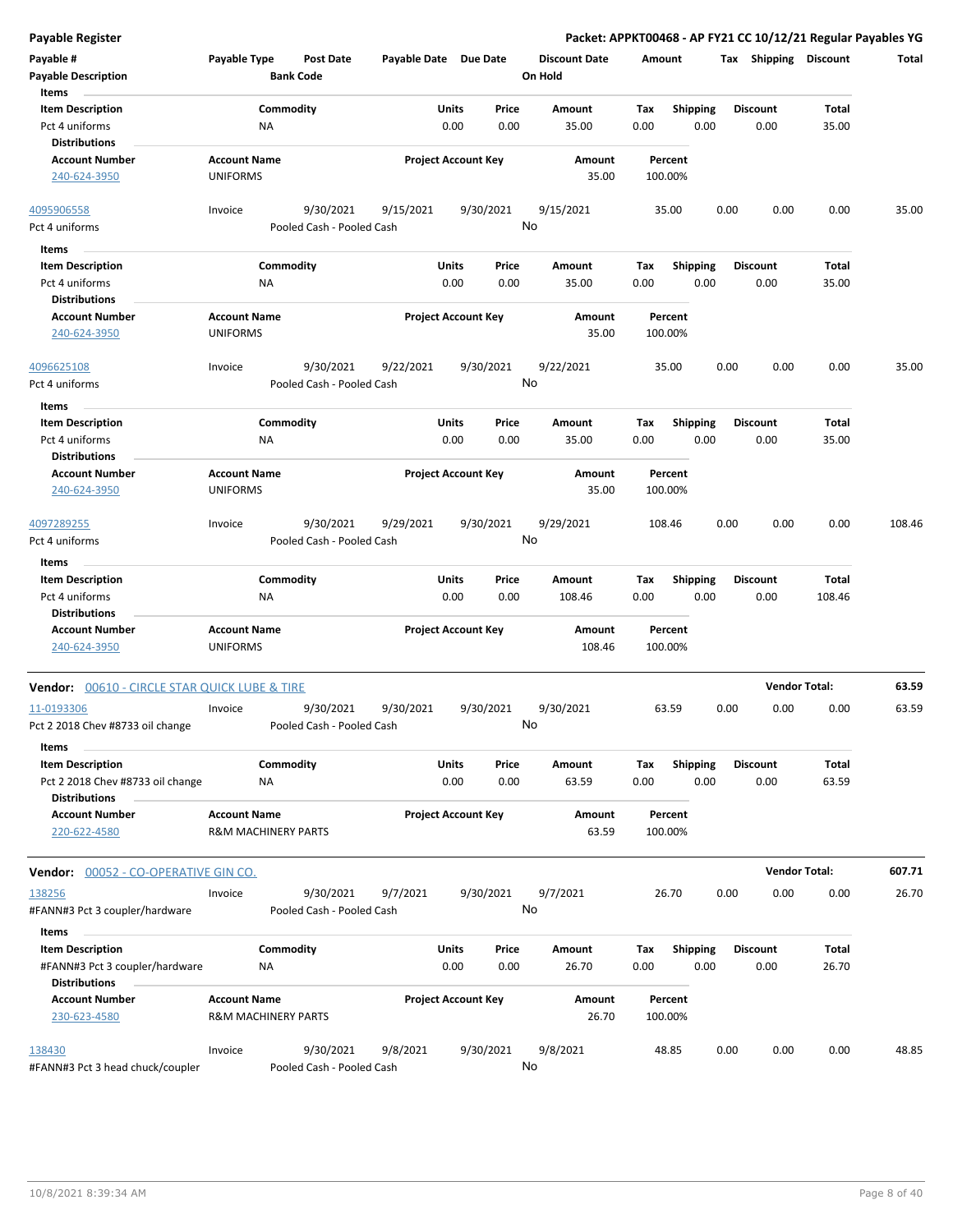| <b>Payable Register</b>                                                              |                                             |                                        |                       |                                  |                                 |                    |                         |      |                         |                 | Packet: APPKT00468 - AP FY21 CC 10/12/21 Regular Payables YG |
|--------------------------------------------------------------------------------------|---------------------------------------------|----------------------------------------|-----------------------|----------------------------------|---------------------------------|--------------------|-------------------------|------|-------------------------|-----------------|--------------------------------------------------------------|
| Payable #<br><b>Payable Description</b>                                              | Payable Type                                | <b>Post Date</b><br><b>Bank Code</b>   | Payable Date Due Date |                                  | <b>Discount Date</b><br>On Hold | Amount             |                         |      | Tax Shipping Discount   |                 | Total                                                        |
| Items<br><b>Item Description</b><br>#FANN#3 Pct 3 head chuck/coupler                 | ΝA                                          | Commodity                              |                       | Units<br>Price<br>0.00<br>0.00   | Amount<br>48.85                 | Tax<br>0.00        | <b>Shipping</b><br>0.00 |      | <b>Discount</b><br>0.00 | Total<br>48.85  |                                                              |
| <b>Distributions</b><br><b>Account Number</b><br>230-623-3400                        | <b>Account Name</b><br><b>SHOP SUPPLIES</b> |                                        |                       | <b>Project Account Key</b>       | Amount<br>48.85                 | Percent<br>100.00% |                         |      |                         |                 |                                                              |
| 138799                                                                               | Invoice                                     | 9/30/2021                              | 9/13/2021             | 9/30/2021                        | 9/13/2021<br>No                 | 237.20             |                         | 0.00 | 0.00                    | 0.00            | 237.20                                                       |
| #FANN#3 Pct 3 blue def/grease gun                                                    |                                             | Pooled Cash - Pooled Cash              |                       |                                  |                                 |                    |                         |      |                         |                 |                                                              |
| Items                                                                                |                                             |                                        |                       |                                  |                                 |                    |                         |      |                         |                 |                                                              |
| <b>Item Description</b><br>#FANN#3 Pct 3 blue def/grease gun<br><b>Distributions</b> | ΝA                                          | Commodity                              |                       | Units<br>Price<br>0.00<br>0.00   | Amount<br>237.20                | Tax<br>0.00        | Shipping<br>0.00        |      | <b>Discount</b><br>0.00 | Total<br>237.20 |                                                              |
| <b>Account Number</b>                                                                | <b>Account Name</b>                         |                                        |                       | <b>Project Account Key</b>       | Amount                          | Percent            |                         |      |                         |                 |                                                              |
| 230-623-3400                                                                         | <b>SHOP SUPPLIES</b>                        |                                        |                       |                                  | 57.20                           | 24.11%             |                         |      |                         |                 |                                                              |
| 230-623-4580                                                                         |                                             | <b>R&amp;M MACHINERY PARTS</b>         |                       |                                  | 180.00                          | 75.89%             |                         |      |                         |                 |                                                              |
| 138800<br>#FANN#3 Pct 3 gun grease                                                   | Invoice                                     | 9/30/2021<br>Pooled Cash - Pooled Cash | 9/13/2021             | 9/30/2021                        | 9/13/2021<br>No                 | 41.00              |                         | 0.00 | 0.00                    | 0.00            | 41.00                                                        |
| Items                                                                                |                                             |                                        |                       |                                  |                                 |                    |                         |      |                         |                 |                                                              |
| <b>Item Description</b><br>#FANN#3 Pct 3 gun grease                                  | NA                                          | Commodity                              |                       | Units<br>Price<br>0.00<br>0.00   | Amount<br>41.00                 | Tax<br>0.00        | <b>Shipping</b><br>0.00 |      | <b>Discount</b><br>0.00 | Total<br>41.00  |                                                              |
| <b>Distributions</b>                                                                 |                                             |                                        |                       |                                  |                                 |                    |                         |      |                         |                 |                                                              |
| <b>Account Number</b><br>230-623-4580                                                | <b>Account Name</b>                         | <b>R&amp;M MACHINERY PARTS</b>         |                       | <b>Project Account Key</b>       | Amount<br>41.00                 | Percent<br>100.00% |                         |      |                         |                 |                                                              |
| 139371<br>#FANN#3 Pct 3 parts                                                        | Invoice                                     | 9/30/2021<br>Pooled Cash - Pooled Cash | 9/21/2021             | 9/30/2021                        | 9/21/2021<br>No                 | 30.75              |                         | 0.00 | 0.00                    | 0.00            | 30.75                                                        |
| Items                                                                                |                                             |                                        |                       |                                  |                                 |                    |                         |      |                         |                 |                                                              |
| <b>Item Description</b>                                                              |                                             | Commodity                              |                       | Units<br>Price                   | Amount                          | Tax                | <b>Shipping</b>         |      | <b>Discount</b>         | Total           |                                                              |
| #FANN#3 Pct 3 parts<br><b>Distributions</b>                                          | <b>NA</b>                                   |                                        |                       | 0.00<br>0.00                     | 30.75                           | 0.00               | 0.00                    |      | 0.00                    | 30.75           |                                                              |
| <b>Account Number</b><br>230-623-4580                                                | <b>Account Name</b>                         | R&M MACHINERY PARTS                    |                       | <b>Project Account Key</b>       | Amount<br>30.75                 | Percent<br>100.00% |                         |      |                         |                 |                                                              |
| 139442<br>#FANN#3 Pct 3 hoses/clamps                                                 | Invoice                                     | 9/30/2021<br>Pooled Cash - Pooled Cash | 9/21/2021             | 9/30/2021                        | 9/21/2021<br>No                 | 3.35               |                         | 0.00 | 0.00                    | 0.00            | 3.35                                                         |
| Items                                                                                |                                             |                                        |                       |                                  |                                 |                    |                         |      |                         |                 |                                                              |
| <b>Item Description</b><br>#FANN#3 Pct 3 hoses/clamps<br><b>Distributions</b>        | <b>NA</b>                                   | Commodity                              |                       | Units<br>Price<br>0.00<br>0.00   | Amount<br>3.35                  | Tax<br>0.00        | <b>Shipping</b><br>0.00 |      | <b>Discount</b><br>0.00 | Total<br>3.35   |                                                              |
| <b>Account Number</b><br>230-623-4580                                                | <b>Account Name</b>                         | <b>R&amp;M MACHINERY PARTS</b>         |                       | <b>Project Account Key</b>       | Amount<br>3.35                  | Percent<br>100.00% |                         |      |                         |                 |                                                              |
| 139485<br>#FANN#3 Pct 3 antifreeze                                                   | Invoice                                     | 9/30/2021<br>Pooled Cash - Pooled Cash | 9/22/2021             | 9/30/2021                        | 9/22/2021<br>No                 | 150.00             |                         | 0.00 | 0.00                    | 0.00            | 150.00                                                       |
| Items                                                                                |                                             |                                        |                       |                                  |                                 |                    |                         |      |                         |                 |                                                              |
| <b>Item Description</b><br>#FANN#3 Pct 3 antifreeze<br><b>Distributions</b>          |                                             | Commodity<br>Goods                     |                       | Units<br>Price<br>12.00<br>12.50 | Amount<br>150.00                | Tax<br>0.00        | <b>Shipping</b><br>0.00 |      | <b>Discount</b><br>0.00 | Total<br>150.00 |                                                              |
| <b>Account Number</b><br>230-623-4580                                                | <b>Account Name</b>                         | R&M MACHINERY PARTS                    |                       | <b>Project Account Key</b>       | Amount<br>150.00                | Percent<br>100.00% |                         |      |                         |                 |                                                              |
| 139863<br>#FANN#4 Pct 4 parts                                                        | Invoice                                     | 9/30/2021<br>Pooled Cash - Pooled Cash | 9/27/2021             | 9/30/2021                        | 9/27/2021<br>No                 | 37.35              |                         | 0.00 | 0.00                    | 0.00            | 37.35                                                        |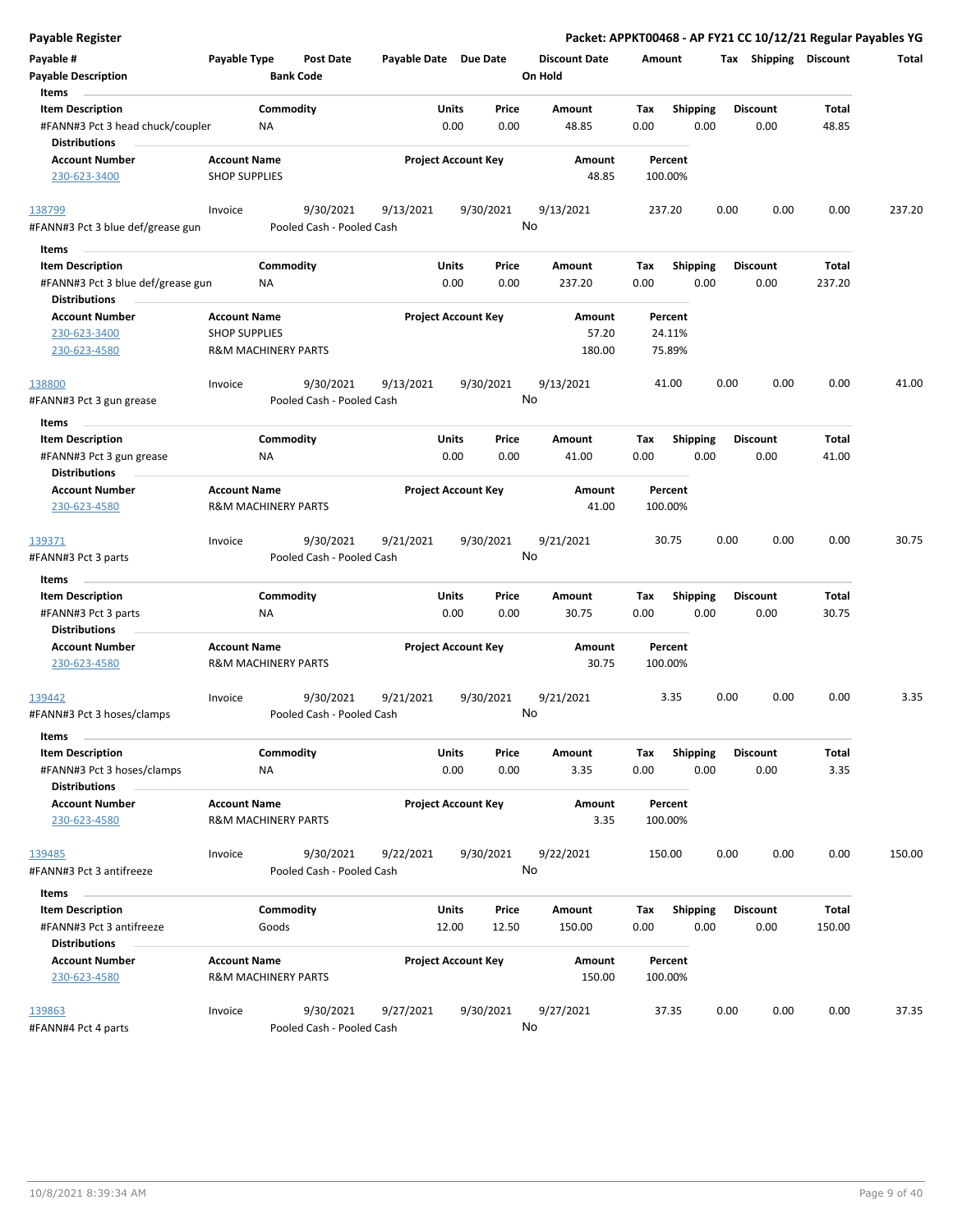| Payable Register                                               |                      |                                |                       |                                 |                      |             |                         |      |                         |                      | Packet: APPKT00468 - AP FY21 CC 10/12/21 Regular Payables YG |
|----------------------------------------------------------------|----------------------|--------------------------------|-----------------------|---------------------------------|----------------------|-------------|-------------------------|------|-------------------------|----------------------|--------------------------------------------------------------|
| Payable #                                                      | Payable Type         | <b>Post Date</b>               | Payable Date Due Date |                                 | <b>Discount Date</b> | Amount      |                         |      | Tax Shipping Discount   |                      | Total                                                        |
| <b>Payable Description</b>                                     |                      | <b>Bank Code</b>               |                       |                                 | On Hold              |             |                         |      |                         |                      |                                                              |
| Items                                                          |                      |                                |                       |                                 |                      |             |                         |      |                         |                      |                                                              |
| <b>Item Description</b>                                        |                      | Commodity                      |                       | Units<br>Price                  | Amount               | Tax         | <b>Shipping</b>         |      | <b>Discount</b>         | Total                |                                                              |
| #FANN#4 Pct 4 parts                                            |                      | NA                             |                       | 0.00<br>0.00                    | 37.35                | 0.00        | 0.00                    |      | 0.00                    | 37.35                |                                                              |
| <b>Distributions</b>                                           |                      |                                |                       |                                 |                      |             |                         |      |                         |                      |                                                              |
| <b>Account Number</b>                                          | <b>Account Name</b>  |                                |                       | <b>Project Account Key</b>      | Amount               |             | Percent                 |      |                         |                      |                                                              |
| 240-624-4580                                                   |                      | <b>R&amp;M MACHINERY PARTS</b> |                       |                                 | 37.35                | 100.00%     |                         |      |                         |                      |                                                              |
| 140516                                                         | Invoice              | 9/30/2021                      | 10/6/2021             | 10/6/2021                       | 10/6/2021            |             | 32.51                   | 0.00 | 0.00                    | 0.00                 | 32.51                                                        |
| #FANN#3 Pct 3 bits/insert/cutting wheel                        |                      | Pooled Cash - Pooled Cash      |                       |                                 | No                   |             |                         |      |                         |                      |                                                              |
| Items                                                          |                      |                                |                       |                                 |                      |             |                         |      |                         |                      |                                                              |
| <b>Item Description</b>                                        |                      | Commodity                      |                       | Units<br>Price                  | Amount               | Tax         | <b>Shipping</b>         |      | <b>Discount</b>         | Total                |                                                              |
| #FANN#3 Pct 3 bits/insert/cutting wheel                        |                      | ΝA                             |                       | 0.00<br>0.00                    | 32.51                | 0.00        | 0.00                    |      | 0.00                    | 32.51                |                                                              |
| <b>Distributions</b>                                           |                      |                                |                       |                                 |                      |             |                         |      |                         |                      |                                                              |
| Account Number                                                 | <b>Account Name</b>  |                                |                       | <b>Project Account Key</b>      | Amount               |             | Percent                 |      |                         |                      |                                                              |
| 230-623-3400                                                   | <b>SHOP SUPPLIES</b> |                                |                       |                                 | 27.20                |             | 83.67%                  |      |                         |                      |                                                              |
| 230-623-4580                                                   |                      | <b>R&amp;M MACHINERY PARTS</b> |                       |                                 | 5.31                 |             | 16.33%                  |      |                         |                      |                                                              |
| Vendor: 00096 - DM TRUCKING, LLC                               |                      |                                |                       |                                 |                      |             |                         |      |                         | <b>Vendor Total:</b> | 8,625.07                                                     |
| 3274                                                           | Invoice              | 9/30/2021                      | 9/21/2021             | 9/30/2021                       | 9/21/2021            | 8,625.08    |                         | 0.00 | $-0.01$                 | 0.00                 | 8,625.07                                                     |
| Pct 1 Rock & Gravel-hauling 9/13-23/21                         |                      | Pooled Cash - Pooled Cash      |                       |                                 | No                   |             |                         |      |                         |                      |                                                              |
| Items                                                          |                      |                                |                       |                                 |                      |             |                         |      |                         |                      |                                                              |
| <b>Item Description</b>                                        |                      | Commodity                      |                       | Price<br>Units                  | Amount               | Tax         | Shipping                |      | <b>Discount</b>         | Total                |                                                              |
| Pct 1 Rock & Gravel-hauling 9/13-23/21<br><b>Distributions</b> |                      | Goods                          | 481.31                | 17.92                           | 8,625.08             | 0.00        | $-0.01$                 |      | 0.00                    | 8,625.07             |                                                              |
| <b>Account Number</b>                                          | <b>Account Name</b>  |                                |                       | <b>Project Account Key</b>      | Amount               |             | Percent                 |      |                         |                      |                                                              |
| 210-621-3410                                                   |                      | R&B MAT. ROCK & GRAVEL         |                       |                                 | 8,625.07             | 100.00%     |                         |      |                         |                      |                                                              |
| Vendor: 00200 - DOLESE BROS. CO.                               |                      |                                |                       |                                 |                      |             |                         |      |                         | <b>Vendor Total:</b> | 8,235.52                                                     |
| AG21109247                                                     | Invoice              | 9/30/2021                      | 9/1/2021              | 9/30/2021                       | 9/1/2021             | 620.08      |                         | 0.00 | 0.00                    | 0.00                 | 620.08                                                       |
| #FAN582 Pct 2 Rock & Gravel                                    |                      | Pooled Cash - Pooled Cash      |                       |                                 | No                   |             |                         |      |                         |                      |                                                              |
| Items                                                          |                      |                                |                       |                                 |                      |             |                         |      |                         |                      |                                                              |
| <b>Item Description</b>                                        |                      | Commodity                      |                       | Price<br>Units                  | Amount               | Tax         | <b>Shipping</b>         |      | <b>Discount</b>         | Total                |                                                              |
| #FAN582 Pct 2 Rock & Gravel                                    |                      | Goods                          |                       | 77.51<br>8.00                   | 620.08               | 0.00        | 0.00                    |      | 0.00                    | 620.08               |                                                              |
| <b>Distributions</b>                                           |                      |                                |                       |                                 |                      |             |                         |      |                         |                      |                                                              |
| <b>Account Number</b>                                          | <b>Account Name</b>  |                                |                       | <b>Project Account Key</b>      | Amount               |             | Percent                 |      |                         |                      |                                                              |
| 220-622-3410                                                   |                      | R&B MAT. ROCK & GRAVEL         |                       |                                 | 620.08               | 100.00%     |                         |      |                         |                      |                                                              |
| AG21109852                                                     | Invoice              | 9/30/2021                      | 9/2/2021              | 9/30/2021                       | 9/2/2021             | 618.32      |                         | 0.00 | 0.00                    | 0.00                 | 618.32                                                       |
| #FAN582 Pct 2 Rock & Gravel                                    |                      | Pooled Cash - Pooled Cash      |                       |                                 | No                   |             |                         |      |                         |                      |                                                              |
| Items                                                          |                      |                                |                       |                                 |                      |             |                         |      |                         |                      |                                                              |
| <b>Item Description</b><br>#FAN582 Pct 2 Rock & Gravel         |                      | Commodity<br>Goods             |                       | Units<br>Price<br>8.00<br>77.29 | Amount<br>618.32     | Tax<br>0.00 | <b>Shipping</b><br>0.00 |      | <b>Discount</b><br>0.00 | Total<br>618.32      |                                                              |
| <b>Distributions</b>                                           |                      |                                |                       |                                 |                      |             |                         |      |                         |                      |                                                              |
| <b>Account Number</b>                                          | <b>Account Name</b>  |                                |                       | <b>Project Account Key</b>      | Amount               |             | Percent                 |      |                         |                      |                                                              |
| 220-622-3410                                                   |                      | R&B MAT. ROCK & GRAVEL         |                       |                                 | 618.32               | 100.00%     |                         |      |                         |                      |                                                              |
| AG21112976                                                     | Invoice              | 9/30/2021                      | 9/10/2021             | 9/30/2021                       | 9/10/2021            | 209.52      |                         | 0.00 | 0.00                    | 0.00                 | 209.52                                                       |
| #FAN584 Pct 4 Rock & Gravel                                    |                      | Pooled Cash - Pooled Cash      |                       |                                 | No                   |             |                         |      |                         |                      |                                                              |
|                                                                |                      |                                |                       |                                 |                      |             |                         |      |                         |                      |                                                              |
| Items<br><b>Item Description</b>                               |                      | Commodity                      |                       | Units<br>Price                  | Amount               | Tax         | <b>Shipping</b>         |      | <b>Discount</b>         | Total                |                                                              |
|                                                                |                      |                                |                       |                                 |                      |             |                         |      |                         |                      |                                                              |
| #FAN584 Pct 4 Rock & Gravel<br><b>Distributions</b>            |                      | Goods                          |                       | 8.00<br>26.19                   | 209.52               | 0.00        | 0.00                    |      | 0.00                    | 209.52               |                                                              |
| <b>Account Number</b>                                          | <b>Account Name</b>  |                                |                       | <b>Project Account Key</b>      |                      |             | Percent                 |      |                         |                      |                                                              |
| 240-624-3410                                                   |                      | R&B MAT. ROCK & GRAVEL         |                       |                                 | Amount<br>209.52     | 100.00%     |                         |      |                         |                      |                                                              |
| AG21114218                                                     | Invoice              | 9/30/2021                      | 9/14/2021             | 9/30/2021                       | 9/14/2021            | 594.24      |                         | 0.00 | 0.00                    | 0.00                 | 594.24                                                       |
| #FAN582 Pct 2 Rock & Gravel                                    |                      | Pooled Cash - Pooled Cash      |                       |                                 | No                   |             |                         |      |                         |                      |                                                              |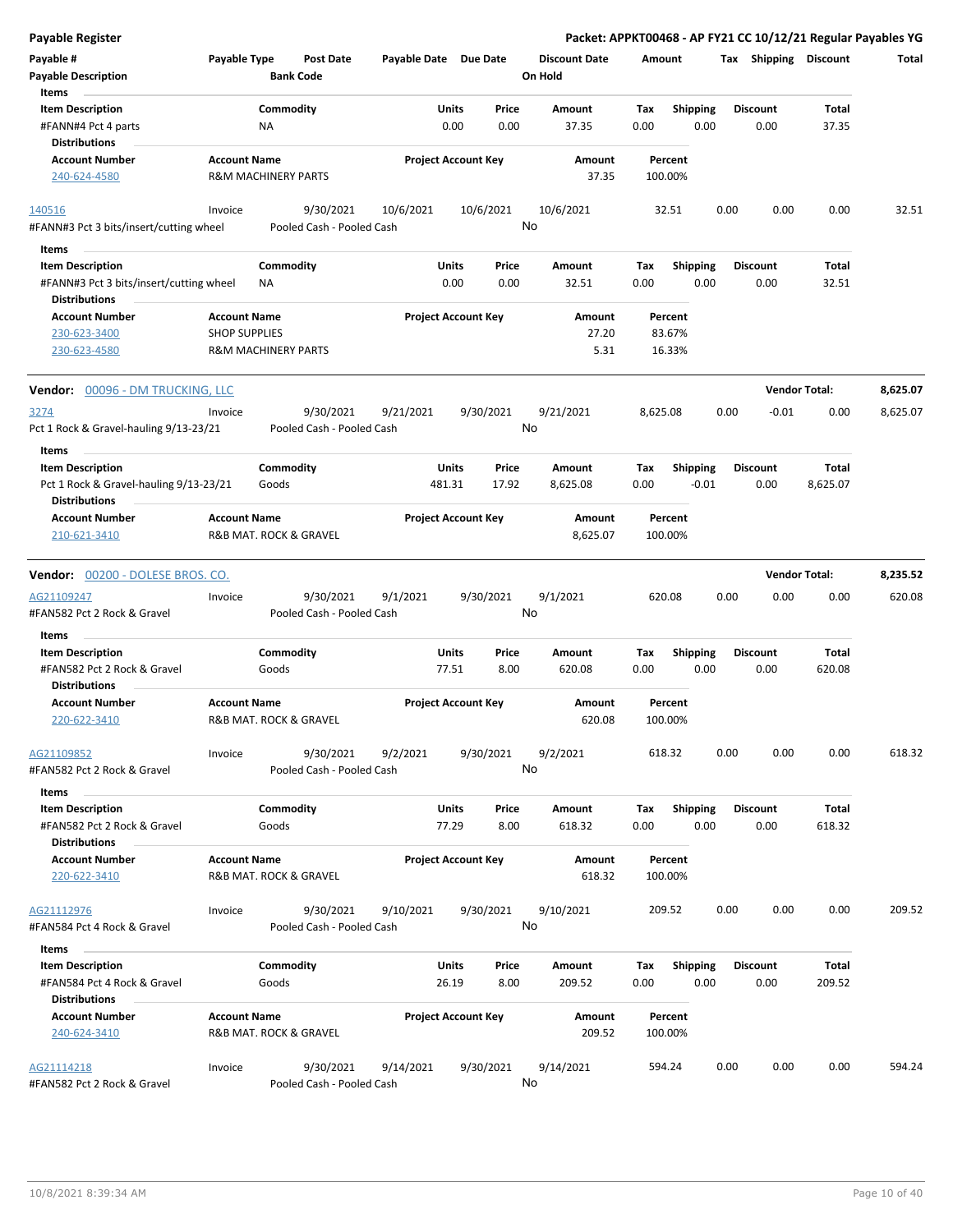| <b>Payable Register</b>                                                                 |                     |                                        |                            |                       |                 |                                 |             |                         |      |                         |                        | Packet: APPKT00468 - AP FY21 CC 10/12/21 Regular Payables YG |
|-----------------------------------------------------------------------------------------|---------------------|----------------------------------------|----------------------------|-----------------------|-----------------|---------------------------------|-------------|-------------------------|------|-------------------------|------------------------|--------------------------------------------------------------|
| Payable #<br><b>Payable Description</b>                                                 | Payable Type        | <b>Post Date</b><br><b>Bank Code</b>   | Payable Date Due Date      |                       |                 | <b>Discount Date</b><br>On Hold | Amount      |                         |      | Tax Shipping Discount   |                        | Total                                                        |
| Items<br><b>Item Description</b><br>#FAN582 Pct 2 Rock & Gravel<br><b>Distributions</b> |                     | Commodity<br>Goods                     |                            | Units<br>74.28        | Price<br>8.00   | Amount<br>594.24                | Tax<br>0.00 | <b>Shipping</b><br>0.00 |      | <b>Discount</b><br>0.00 | Total<br>594.24        |                                                              |
| <b>Account Number</b><br>220-622-3410                                                   | <b>Account Name</b> | R&B MAT. ROCK & GRAVEL                 | <b>Project Account Key</b> |                       |                 | Amount<br>594.24                |             | Percent<br>100.00%      |      |                         |                        |                                                              |
| AG21114823<br>#FAN582 Pct 2 Rock & Gravel                                               | Invoice             | 9/30/2021<br>Pooled Cash - Pooled Cash | 9/15/2021                  |                       | 9/30/2021<br>No | 9/15/2021                       |             | 602.32                  | 0.00 | 0.00                    | 0.00                   | 602.32                                                       |
| Items                                                                                   |                     |                                        |                            |                       |                 |                                 |             |                         |      |                         |                        |                                                              |
| <b>Item Description</b><br>#FAN582 Pct 2 Rock & Gravel<br><b>Distributions</b>          |                     | Commodity<br>Goods                     |                            | <b>Units</b><br>75.29 | Price<br>8.00   | Amount<br>602.32                | Tax<br>0.00 | <b>Shipping</b><br>0.00 |      | <b>Discount</b><br>0.00 | Total<br>602.32        |                                                              |
| <b>Account Number</b><br>220-622-3410                                                   | <b>Account Name</b> | R&B MAT. ROCK & GRAVEL                 | <b>Project Account Key</b> |                       |                 | Amount<br>602.32                |             | Percent<br>100.00%      |      |                         |                        |                                                              |
| AG21115400<br>#FAN582 Pct 2 Rock & Gravel                                               | Invoice             | 9/30/2021<br>Pooled Cash - Pooled Cash | 9/16/2021                  |                       | 9/30/2021<br>No | 9/16/2021                       |             | 591.44                  | 0.00 | 0.00                    | 0.00                   | 591.44                                                       |
| Items<br><b>Item Description</b><br>#FAN582 Pct 2 Rock & Gravel<br><b>Distributions</b> |                     | Commodity<br>Goods                     |                            | Units<br>73.93        | Price<br>8.00   | Amount<br>591.44                | Tax<br>0.00 | <b>Shipping</b><br>0.00 |      | <b>Discount</b><br>0.00 | Total<br>591.44        |                                                              |
| <b>Account Number</b><br>220-622-3410                                                   | <b>Account Name</b> | R&B MAT. ROCK & GRAVEL                 | <b>Project Account Key</b> |                       |                 | Amount<br>591.44                |             | Percent<br>100.00%      |      |                         |                        |                                                              |
| AG21115979                                                                              | Invoice             | 9/30/2021                              | 9/17/2021                  |                       | 9/30/2021       | 9/17/2021                       |             | 596.16                  | 0.00 | 0.00                    | 0.00                   | 596.16                                                       |
| #FAN582 Pct 2 Rock & Gravel                                                             |                     | Pooled Cash - Pooled Cash              |                            |                       | No              |                                 |             |                         |      |                         |                        |                                                              |
| Items                                                                                   |                     |                                        |                            |                       |                 |                                 |             |                         |      |                         |                        |                                                              |
| <b>Item Description</b><br>#FAN582 Pct 2 Rock & Gravel                                  |                     | Commodity<br>Goods                     |                            | <b>Units</b><br>74.52 | Price<br>8.00   | Amount<br>596.16                | Tax<br>0.00 | <b>Shipping</b><br>0.00 |      | <b>Discount</b><br>0.00 | <b>Total</b><br>596.16 |                                                              |
| <b>Distributions</b>                                                                    |                     |                                        |                            |                       |                 |                                 |             |                         |      |                         |                        |                                                              |
| <b>Account Number</b><br>220-622-3410                                                   | <b>Account Name</b> | R&B MAT. ROCK & GRAVEL                 | <b>Project Account Key</b> |                       |                 | Amount<br>596.16                |             | Percent<br>100.00%      |      |                         |                        |                                                              |
| AG21116649<br>#FAN582 Pct 2 Rock & Gravel                                               | Invoice             | 9/30/2021<br>Pooled Cash - Pooled Cash | 9/20/2021                  |                       | 9/30/2021<br>No | 9/20/2021                       |             | 608.48                  | 0.00 | 0.00                    | 0.00                   | 608.48                                                       |
| Items                                                                                   |                     |                                        |                            |                       |                 |                                 |             |                         |      | <b>Discount</b>         |                        |                                                              |
| <b>Item Description</b><br>#FAN582 Pct 2 Rock & Gravel<br><b>Distributions</b>          |                     | Commodity<br>Goods                     |                            | Units<br>76.06        | Price<br>8.00   | Amount<br>608.48                | Tax<br>0.00 | Shipping<br>0.00        |      | 0.00                    | <b>Total</b><br>608.48 |                                                              |
| <b>Account Number</b><br>220-622-3410                                                   | <b>Account Name</b> | R&B MAT. ROCK & GRAVEL                 | <b>Project Account Key</b> |                       |                 | Amount<br>608.48                |             | Percent<br>100.00%      |      |                         |                        |                                                              |
| AG21117219<br>#FAN582 Pct 2 Rock & Gravel                                               | Invoice             | 9/30/2021<br>Pooled Cash - Pooled Cash | 9/21/2021                  |                       | 9/30/2021<br>No | 9/21/2021                       |             | 594.32                  | 0.00 | 0.00                    | 0.00                   | 594.32                                                       |
| Items                                                                                   |                     |                                        |                            |                       |                 |                                 |             |                         |      |                         |                        |                                                              |
| <b>Item Description</b><br>#FAN582 Pct 2 Rock & Gravel<br><b>Distributions</b>          |                     | Commodity<br>Goods                     |                            | Units<br>74.29        | Price<br>8.00   | <b>Amount</b><br>594.32         | Тах<br>0.00 | <b>Shipping</b><br>0.00 |      | <b>Discount</b><br>0.00 | Total<br>594.32        |                                                              |
| <b>Account Number</b><br>220-622-3410                                                   | <b>Account Name</b> | R&B MAT. ROCK & GRAVEL                 | <b>Project Account Key</b> |                       |                 | Amount<br>594.32                |             | Percent<br>100.00%      |      |                         |                        |                                                              |
| AG21117827<br>#FAN582 Pct 2 Rock & Gravel                                               | Invoice             | 9/30/2021<br>Pooled Cash - Pooled Cash | 9/22/2021                  |                       | 9/30/2021<br>No | 9/22/2021                       |             | 598.72                  | 0.00 | 0.00                    | 0.00                   | 598.72                                                       |
| Items                                                                                   |                     |                                        |                            |                       |                 |                                 |             |                         |      |                         |                        |                                                              |
| <b>Item Description</b><br>#FAN582 Pct 2 Rock & Gravel<br><b>Distributions</b>          |                     | Commodity<br>Goods                     |                            | Units<br>74.84        | Price<br>8.00   | Amount<br>598.72                | Tax<br>0.00 | <b>Shipping</b><br>0.00 |      | <b>Discount</b><br>0.00 | Total<br>598.72        |                                                              |
| <b>Account Number</b><br>220-622-3410                                                   | <b>Account Name</b> | R&B MAT. ROCK & GRAVEL                 | <b>Project Account Key</b> |                       |                 | Amount<br>598.72                |             | Percent<br>100.00%      |      |                         |                        |                                                              |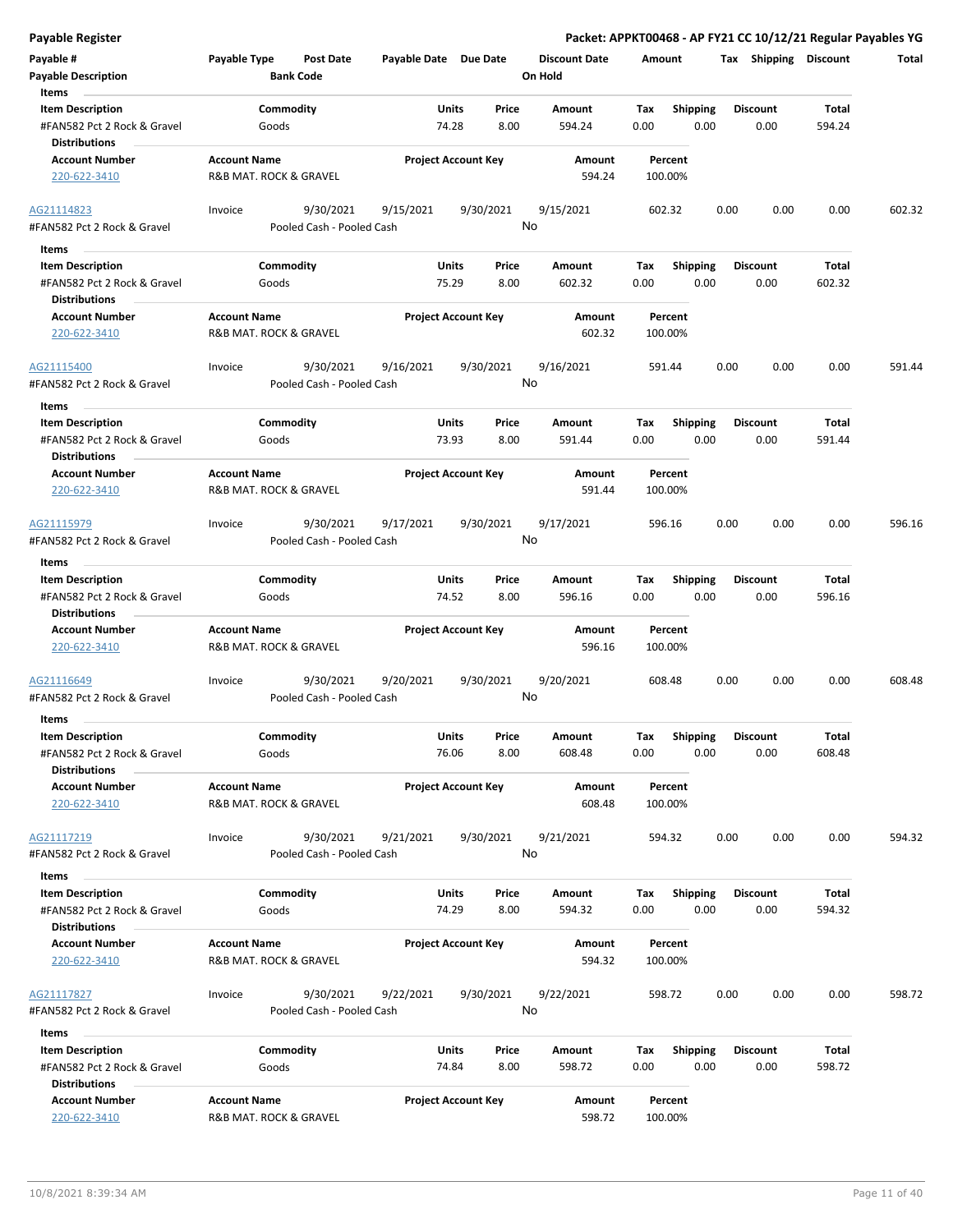| <b>Payable Register</b>                                                             |                                               |                                        |                       |                            |                                 |                    |                         |      |                         | Packet: APPKT00468 - AP FY21 CC 10/12/21 Regular Payables YG |        |
|-------------------------------------------------------------------------------------|-----------------------------------------------|----------------------------------------|-----------------------|----------------------------|---------------------------------|--------------------|-------------------------|------|-------------------------|--------------------------------------------------------------|--------|
| Payable #<br><b>Payable Description</b>                                             | Payable Type                                  | <b>Post Date</b><br><b>Bank Code</b>   | Payable Date Due Date |                            | <b>Discount Date</b><br>On Hold | Amount             |                         |      | Tax Shipping Discount   |                                                              | Total  |
| AG21118485<br>#FAN582 Pct 2 Rock & Gravel                                           | Invoice                                       | 9/30/2021<br>Pooled Cash - Pooled Cash | 9/23/2021             | 9/30/2021                  | 9/23/2021<br>No                 | 603.52             |                         | 0.00 | 0.00                    | 0.00                                                         | 603.52 |
| Items                                                                               |                                               |                                        |                       |                            |                                 |                    |                         |      |                         |                                                              |        |
| <b>Item Description</b><br>#FAN582 Pct 2 Rock & Gravel                              | Goods                                         | Commodity                              | Units<br>75.44        | Price<br>8.00              | Amount<br>603.52                | Tax<br>0.00        | <b>Shipping</b><br>0.00 |      | <b>Discount</b><br>0.00 | Total<br>603.52                                              |        |
| <b>Distributions</b>                                                                |                                               |                                        |                       |                            |                                 |                    |                         |      |                         |                                                              |        |
| <b>Account Number</b><br>220-622-3410                                               | <b>Account Name</b><br>R&B MAT. ROCK & GRAVEL |                                        |                       | <b>Project Account Key</b> | Amount<br>603.52                | Percent<br>100.00% |                         |      |                         |                                                              |        |
| AG21119756<br>#FAN582 Pct 2 Rock & Gravel                                           | Invoice                                       | 9/30/2021<br>Pooled Cash - Pooled Cash | 9/27/2021             | 9/30/2021                  | 9/27/2021<br>No                 | 595.28             |                         | 0.00 | 0.00                    | 0.00                                                         | 595.28 |
| Items                                                                               |                                               |                                        |                       |                            |                                 |                    |                         |      |                         |                                                              |        |
| <b>Item Description</b>                                                             |                                               | Commodity                              | <b>Units</b>          | Price                      | Amount                          | Tax                | <b>Shipping</b>         |      | <b>Discount</b>         | Total                                                        |        |
| #FAN582 Pct 2 Rock & Gravel<br><b>Distributions</b>                                 | Goods                                         |                                        | 74.41                 | 8.00                       | 595.28                          | 0.00               | 0.00                    |      | 0.00                    | 595.28                                                       |        |
| <b>Account Number</b><br>220-622-3410                                               | <b>Account Name</b><br>R&B MAT. ROCK & GRAVEL |                                        |                       | <b>Project Account Key</b> | Amount<br>595.28                | Percent<br>100.00% |                         |      |                         |                                                              |        |
| AG21120371<br>#FAN582 Pct 2 Rock & Gravel                                           | Invoice                                       | 9/30/2021<br>Pooled Cash - Pooled Cash | 9/28/2021             | 9/30/2021                  | 9/28/2021<br>No                 | 399.84             |                         | 0.00 | 0.00                    | 0.00                                                         | 399.84 |
| Items                                                                               |                                               |                                        |                       |                            |                                 |                    |                         |      |                         |                                                              |        |
| <b>Item Description</b>                                                             |                                               | Commodity                              | Units                 | Price                      | Amount                          | Tax                | <b>Shipping</b>         |      | <b>Discount</b>         | Total                                                        |        |
| #FAN582 Pct 2 Rock & Gravel                                                         | Goods                                         |                                        | 49.98                 | 8.00                       | 399.84                          | 0.00               | 0.00                    |      | 0.00                    | 399.84                                                       |        |
| <b>Distributions</b>                                                                |                                               |                                        |                       |                            |                                 |                    |                         |      |                         |                                                              |        |
| <b>Account Number</b><br>220-622-3410                                               | <b>Account Name</b><br>R&B MAT. ROCK & GRAVEL |                                        |                       | <b>Project Account Key</b> | Amount<br>399.84                | Percent<br>100.00% |                         |      |                         |                                                              |        |
| AG21120959<br>#FAN582 Pct 2 Rock & Gravel                                           | Invoice                                       | 9/30/2021<br>Pooled Cash - Pooled Cash | 9/29/2021             | 9/30/2021                  | 9/29/2021<br>No                 | 598.88             |                         | 0.00 | 0.00                    | 0.00                                                         | 598.88 |
|                                                                                     |                                               |                                        |                       |                            |                                 |                    |                         |      |                         |                                                              |        |
| Items<br><b>Item Description</b>                                                    |                                               | Commodity                              | <b>Units</b>          | Price                      | Amount                          | Tax                | <b>Shipping</b>         |      | <b>Discount</b>         | Total                                                        |        |
| #FAN582 Pct 2 Rock & Gravel                                                         | Goods                                         |                                        | 74.86                 | 8.00                       | 598.88                          | 0.00               | 0.00                    |      | 0.00                    | 598.88                                                       |        |
| <b>Distributions</b>                                                                |                                               |                                        |                       |                            |                                 |                    |                         |      |                         |                                                              |        |
| <b>Account Number</b><br>220-622-3410                                               | <b>Account Name</b><br>R&B MAT. ROCK & GRAVEL |                                        |                       | <b>Project Account Key</b> | Amount<br>598.88                | Percent<br>100.00% |                         |      |                         |                                                              |        |
| AG21121534<br>#FAN582 Pct 2 Rock & Gravel                                           | Invoice                                       | 9/30/2021<br>Pooled Cash - Pooled Cash | 9/30/2021             | 9/30/2021                  | 9/30/2021<br>No                 | 404.40             |                         | 0.00 | 0.00                    | 0.00                                                         | 404.40 |
| Items                                                                               |                                               |                                        |                       |                            |                                 |                    |                         |      |                         |                                                              |        |
| <b>Item Description</b><br>#FAN582 Pct 2 Rock & Gravel                              |                                               | Commodity                              | <b>Units</b><br>50.55 | Price<br>8.00              | Amount<br>404.40                | Tax<br>0.00        | <b>Shipping</b><br>0.00 |      | <b>Discount</b><br>0.00 | Total<br>404.40                                              |        |
| <b>Distributions</b>                                                                | Goods                                         |                                        |                       |                            |                                 |                    |                         |      |                         |                                                              |        |
| <b>Account Number</b><br>220-622-3410                                               | <b>Account Name</b><br>R&B MAT. ROCK & GRAVEL |                                        |                       | <b>Project Account Key</b> | Amount<br>404.40                | Percent<br>100.00% |                         |      |                         |                                                              |        |
| Vendor: 00195 - FIX & FEED BONHAM/COMMERCE                                          |                                               |                                        |                       |                            |                                 |                    |                         |      |                         | <b>Vendor Total:</b>                                         | 608.79 |
| 2109-183587                                                                         | Invoice                                       | 9/30/2021                              | 9/2/2021              | 9/30/2021                  | 9/2/2021                        | 56.97              |                         | 0.00 | 0.00                    | 0.00                                                         | 56.97  |
| Pct 2 wrench/pliers/screwdrivers                                                    |                                               | Pooled Cash - Pooled Cash              |                       |                            | No                              |                    |                         |      |                         |                                                              |        |
| Items                                                                               |                                               |                                        |                       |                            |                                 |                    |                         |      |                         |                                                              |        |
| <b>Item Description</b><br>Pct 2 wrench/pliers/screwdrivers<br><b>Distributions</b> | NA                                            | Commodity                              | Units                 | Price<br>0.00<br>0.00      | Amount<br>56.97                 | Tax<br>0.00        | <b>Shipping</b><br>0.00 |      | <b>Discount</b><br>0.00 | Total<br>56.97                                               |        |
| <b>Account Number</b><br>220-622-3400                                               | <b>Account Name</b><br><b>SHOP SUPPLIES</b>   |                                        |                       | <b>Project Account Key</b> | Amount<br>56.97                 | Percent<br>100.00% |                         |      |                         |                                                              |        |
| 2109-208070<br>Courthouse tape                                                      | Invoice                                       | 9/30/2021<br>Pooled Cash - Pooled Cash | 9/14/2021             | 9/30/2021                  | 9/14/2021<br>No                 | 28.97              |                         | 0.00 | 0.00                    | 0.00                                                         | 28.97  |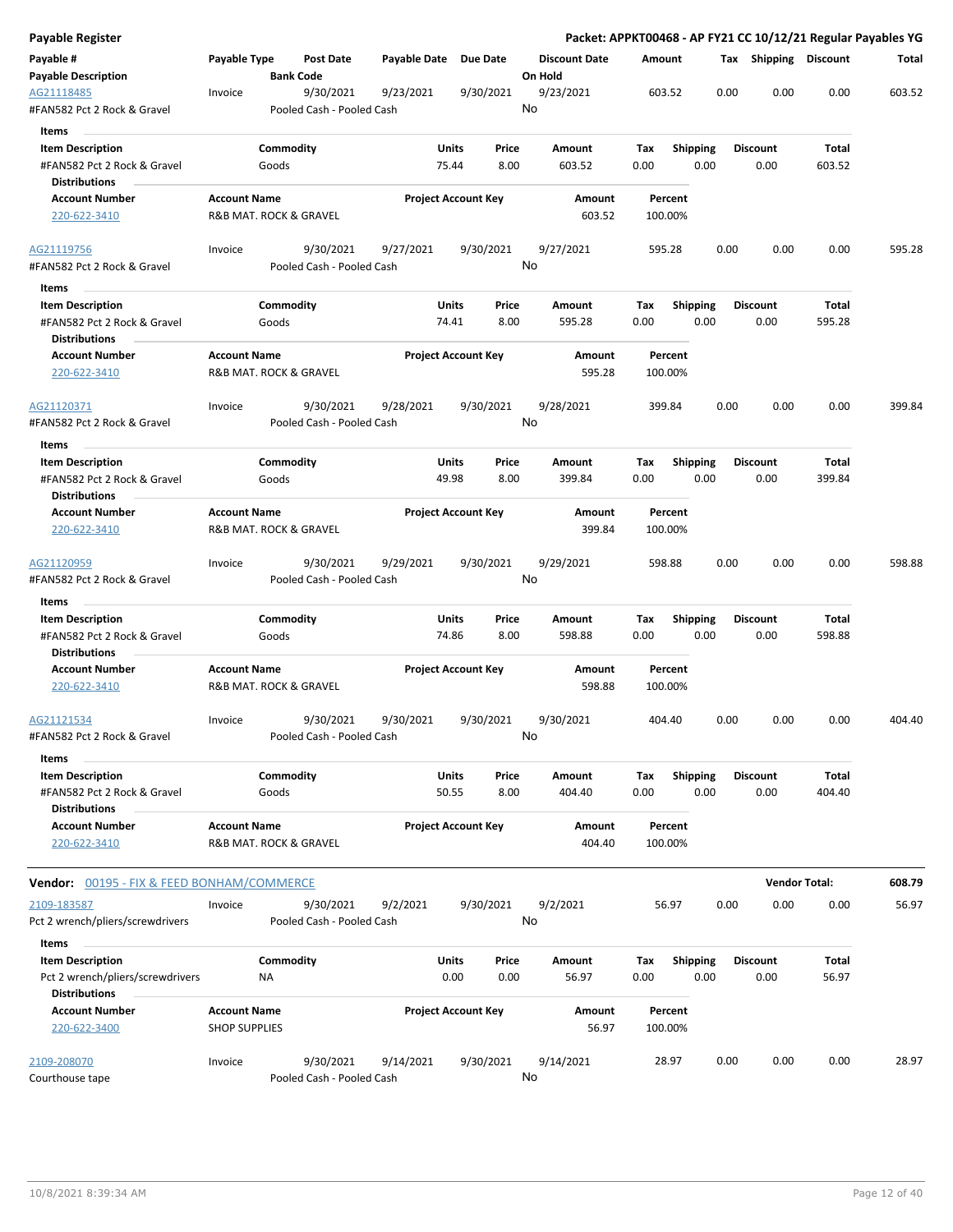**Payable # Payable Type Post Date Payable Date Due Date Payable Description Bank Code Discount Date Amount Tax Shipping Discount Total On Hold** 0.00 0.00 **Units** Courthouse tape **128 Courthouse tape 128 Courthouse tape 128.97** C.00 Courthouse tape 128.97 C.00 **Item Description** 28.97 **Price Amount Tax** 0.00 28.97 Commodity **Shipping Shipping Commodity Shipping Discount** Total NA **Items** 0.00 **Discount Account Number Account Name Project Account Key Amount Distributions Percent** 690-669-1650 CONSTRUCTION 28.97 100.00% 9/30/2021 9/16/2021 9/30/2021 Courthouse wall plate **Pooled Cash - Pooled Cash** 2109-212542 Invoice 9/16/2021 16.53 0.00 0.00 0.00 16.53 No 29.00 0.57 **Units** Courthouse wall plate https://www.com/documents/courthouse wall plate and the Goods of the courthouse wall plate of the Goods of the courthouse wall plate of the Goods of the courthouse of the courthouse of the courthouse **Item Description** 16.53 **Price Amount Tax** 0.00 16.53 Commodity **Shipping Shipping Commodity Shipping Discount** Total Goods **Items** 0.00 **Discount Account Number Account Name Project Account Key Amount Distributions Percent** 690-669-1650 CONSTRUCTION 16.53 100.00% 9/30/2021 9/20/2021 9/30/2021 Pct 3 linseed oil/brush Pooled Cash - Pooled Cash - Pooled Cash 2109-220515 Invoice 9/20/2021 107.95 0.00 0.00 0.00 107.95 No 0.00 0.00 **Units** Pct 3 linseed oil/brush 0.00 **Item Description** 107.95 **Price Amount Tax** 0.00 107.95 **Commodity Shipping Total** NA **Items** 0.00 **Discount Account Number Account Name Project Account Key Amount Distributions Percent** 230-623-4580 R&M MACHINERY PARTS 107.95 100.00% 9/30/2021 9/21/2021 9/30/2021 Pct 2 ratchet jack **Pooled Cash - Pooled Cash** 2109-223353 Invoice 9/21/2021 95.98 0.00 0.00 0.00 95.98 No 2.00 47.99 **Units** Pct 2 ratchet jack **behavior of the Cooper Cooper Cooper Cooper Cooper Cooper Cooper Cooper Cooper Cooper Cooper Cooper Cooper Cooper Cooper Cooper Cooper Cooper Cooper Cooper Cooper Cooper Cooper Cooper Cooper Cooper Coop Item Description** 95.98 **Price Amount Tax** 0.00 95.98 **Commodity Shipping Total** Goods **Items** 0.00 **Discount Account Number Account Name Project Account Key Amount Distributions Percent** 220-622-3400 SHOP SUPPLIES 95.98 100.00% 9/30/2021 9/23/2021 9/30/2021 Courthouse padlock/hasp/hinge Pooled Cash - Pooled Cash 2<u>109-227106</u> Invoice 9/30/2021 9/23/2021 9/30/2021 9/32/2021 33.56 0.00 0.00 0.00 33.56 No 0.00 0.00 **Units** Courthouse padlock/hasp/hinge  $\overline{OA}$  and  $\overline{OA}$  and  $\overline{OA}$  and  $\overline{OA}$  and  $\overline{OA}$  and  $\overline{OA}$  and  $\overline{OA}$  and  $\overline{OA}$  and  $\overline{OA}$  and  $\overline{OA}$  and  $\overline{OA}$  and  $\overline{OA}$  and  $\overline{OA}$  and  $\overline{OA}$  and  $\overline{OA}$  a **Item Description** 33.56 **Price Amount Tax** 0.00 33.56 **Commodity Shipping Total** NA **Items** 0.00 **Discount Account Number Account Name Project Account Key Amount Distributions Percent** 690-669-1650 CONSTRUCTION 33.56 100.00% 9/30/2021 9/23/2021 9/30/2021 Pct 1 links/fastners **Pooled Cash - Pooled Cash** 2109-227294 Invoice 9/23/2021 9.18 0.00 0.00 0.00 9.18 No 0.00 0.00 **Units** Pct 1 links/fastners **1.18** NA 0.00 0.00 0.18 0.00 **Item Description** 9.18 **Price Amount Tax** 0.00 9.18 Commodity **Shipping Shipping Commodity Shipping Discount** Total NA **Items** 0.00 **Discount Account Number Account Name Project Account Key Amount Distributions Percent** 210-621-4580 R&M MACHINERY PARTS 9.18 100.00% 9/30/2021 9/24/2021 9/30/2021 Keys Pooled Cash - Pooled Cash 2109-230367 Invoice 9/24/2021 3.98 0.00 0.00 0.00 3.98 No 2.00 1.99 **Units** Keys 0.00 **Item Description** 3.98 **Price Amount Tax** 0.00 3.98 0.00 Commodity **Shipping Shipping Commodity Shipping Discount** Total Goods **Items Discount Account Number Account Name Project Account Key Amount Distributions Percent**

100-518-4500 R & M BUILDING 3.98 100.00%

**Payable Register Packet: APPKT00468 - AP FY21 CC 10/12/21 Regular Payables YG**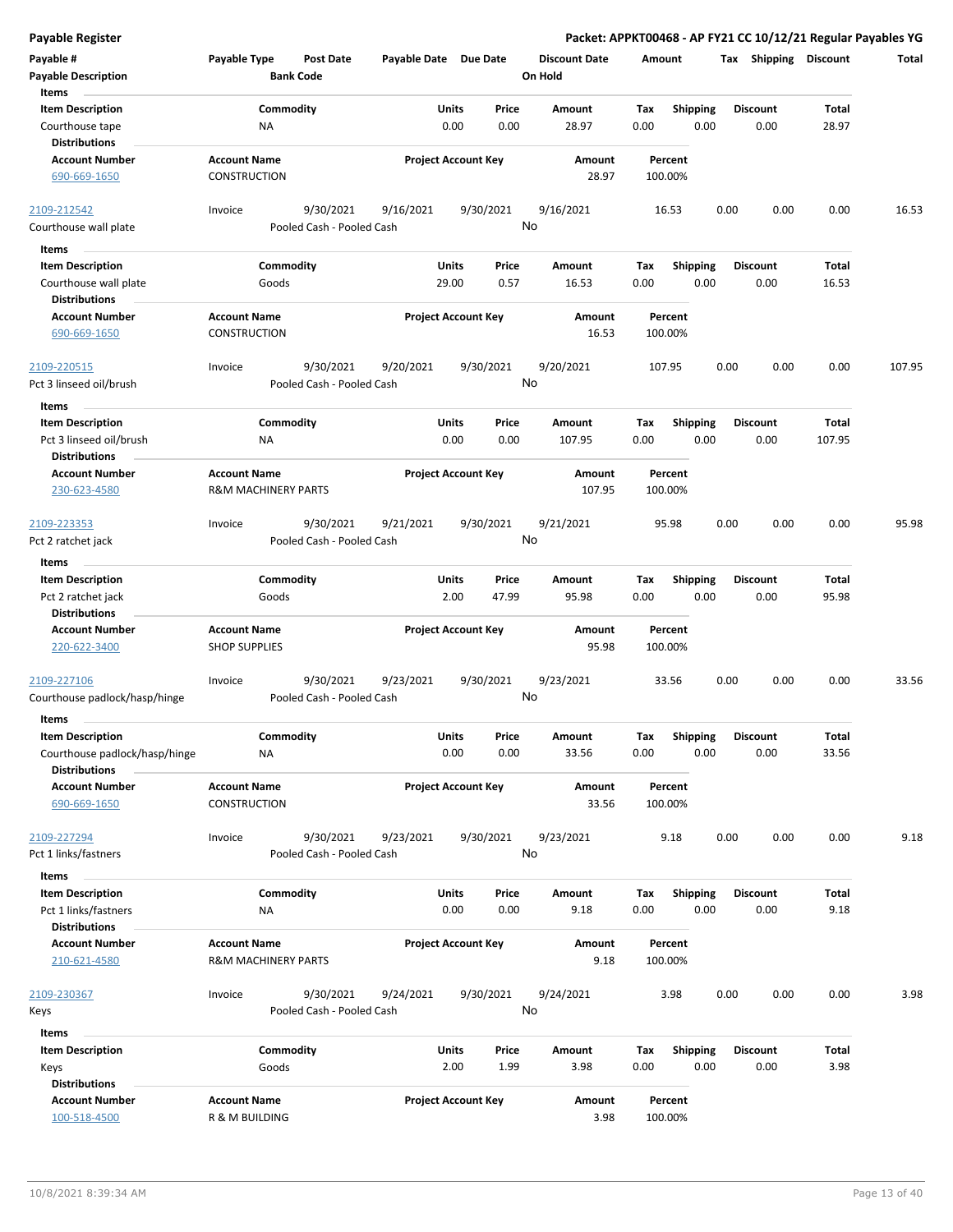| Payable #<br>Payable Type<br>Post Date<br>Payable Date Due Date<br><b>Discount Date</b><br>Tax Shipping Discount<br>Amount<br><b>Payable Description</b><br><b>Bank Code</b><br>On Hold<br>9/30/2021<br>9/27/2021<br>9/30/2021<br>9/27/2021<br>77.54<br>0.00<br>0.00<br>0.00<br>2109-235437<br>Invoice<br>No<br>Pct 3 linseed oil/paint/brush<br>Pooled Cash - Pooled Cash<br>Items<br><b>Item Description</b><br>Commodity<br>Units<br>Price<br>Amount<br><b>Shipping</b><br><b>Discount</b><br>Total<br>Tax<br>0.00<br>0.00<br>77.54<br>Pct 3 linseed oil/paint/brush<br>0.00<br>0.00<br>77.54<br>0.00<br>NA<br><b>Distributions</b><br><b>Account Number</b><br><b>Account Name</b><br><b>Project Account Key</b><br>Amount<br>Percent<br>230-623-4580<br><b>R&amp;M MACHINERY PARTS</b><br>77.54<br>100.00%<br>9/30/2021<br>2109-239741<br>9/30/2021<br>9/29/2021<br>9/29/2021<br>12.98<br>0.00<br>0.00<br>0.00<br>Invoice<br>No<br>Pooled Cash - Pooled Cash<br>Pct 1 marking spray paint<br>Items<br><b>Item Description</b><br>Commodity<br>Units<br>Price<br>Tax<br><b>Shipping</b><br><b>Discount</b><br>Total<br>Amount<br>Goods<br>2.00<br>6.49<br>12.98<br>0.00<br>0.00<br>0.00<br>12.98<br>Pct 1 marking spray paint<br><b>Distributions</b><br><b>Account Number</b><br><b>Account Name</b><br><b>Project Account Key</b><br>Amount<br>Percent<br><b>SHOP SUPPLIES</b><br>12.98<br>100.00%<br>210-621-3400<br>9/30/2021<br>9/30/2021<br>9/29/2021<br>0.00<br>0.00<br>9/29/2021<br>74.80<br>0.00<br>2109-240111<br>Invoice<br>No<br>Pct 4 water/towels/bulbs<br>Pooled Cash - Pooled Cash<br>Items<br>Commodity<br><b>Item Description</b><br>Units<br>Price<br><b>Shipping</b><br><b>Discount</b><br>Amount<br>Tax<br>Total<br>0.00<br>Pct 4 water/towels/bulbs<br>NA<br>0.00<br>0.00<br>74.80<br>0.00<br>0.00<br>74.80<br><b>Distributions</b><br><b>Project Account Key</b><br><b>Account Number</b><br><b>Account Name</b><br>Amount<br>Percent<br>240-624-3400<br><b>SHOP SUPPLIES</b><br>74.80<br>100.00%<br>9/30/2021<br>9/29/2021<br>9/30/2021<br>9/29/2021<br>9.58<br>0.00<br>0.00<br>2109-240246<br>Invoice<br>0.00<br>No<br>Pct 4 battery/toggle switch<br>Pooled Cash - Pooled Cash<br>Items<br>Commodity<br><b>Item Description</b><br>Units<br>Price<br><b>Shipping</b><br>Total<br>Amount<br>Tax<br><b>Discount</b><br>Pct 4 battery/toggle switch<br>0.00<br>0.00<br>9.58<br>0.00<br>0.00<br>0.00<br>9.58<br>NA<br><b>Distributions</b><br><b>Account Number</b><br><b>Account Name</b><br><b>Project Account Key</b><br><b>Amount</b><br>Percent<br>9.58<br>240-624-3400<br><b>SHOP SUPPLIES</b><br>100.00%<br>2109-240477<br>9/30/2021<br>9/29/2021<br>9/30/2021<br>9/29/2021<br>0.79<br>0.00<br>0.00<br>0.00<br>Invoice<br>No<br>Pooled Cash - Pooled Cash<br>Pct 4 square key<br>Items<br><b>Item Description</b><br>Commodity<br>Units<br>Price<br>Total<br>Amount<br>Tax<br><b>Shipping</b><br><b>Discount</b><br>0.00<br>0.79<br>Goods<br>1.00<br>0.79<br>0.79<br>0.00<br>0.00<br>Pct 4 square key<br><b>Distributions</b><br><b>Account Number</b><br><b>Account Name</b><br><b>Project Account Key</b><br>Amount<br>Percent<br>0.79<br><b>R&amp;M MACHINERY PARTS</b><br>240-624-4580<br>100.00%<br>79.98<br>0.00<br>0.00<br>0.00<br>2109-242325<br>9/30/2021<br>9/30/2021<br>9/30/2021<br>9/30/2021<br>Invoice<br>No<br>Pooled Cash - Pooled Cash<br>Pct 2 bush hog mower blades<br>Items<br>Commodity<br><b>Item Description</b><br>Units<br>Price<br>Amount<br><b>Shipping</b><br><b>Discount</b><br>Total<br>Tax<br>39.99<br>79.98<br>0.00<br>0.00<br>79.98<br>Pct 2 bush hog mower blades<br>Goods<br>2.00<br>0.00<br><b>Distributions</b><br><b>Account Number</b><br><b>Account Name</b><br><b>Project Account Key</b><br>Amount<br>Percent<br>220-622-4580<br><b>R&amp;M MACHINERY PARTS</b><br>79.98<br>100.00% | Payable Register |  |  |  |  |  | Packet: APPKT00468 - AP FY21 CC 10/12/21 Regular Payables YG |           |
|----------------------------------------------------------------------------------------------------------------------------------------------------------------------------------------------------------------------------------------------------------------------------------------------------------------------------------------------------------------------------------------------------------------------------------------------------------------------------------------------------------------------------------------------------------------------------------------------------------------------------------------------------------------------------------------------------------------------------------------------------------------------------------------------------------------------------------------------------------------------------------------------------------------------------------------------------------------------------------------------------------------------------------------------------------------------------------------------------------------------------------------------------------------------------------------------------------------------------------------------------------------------------------------------------------------------------------------------------------------------------------------------------------------------------------------------------------------------------------------------------------------------------------------------------------------------------------------------------------------------------------------------------------------------------------------------------------------------------------------------------------------------------------------------------------------------------------------------------------------------------------------------------------------------------------------------------------------------------------------------------------------------------------------------------------------------------------------------------------------------------------------------------------------------------------------------------------------------------------------------------------------------------------------------------------------------------------------------------------------------------------------------------------------------------------------------------------------------------------------------------------------------------------------------------------------------------------------------------------------------------------------------------------------------------------------------------------------------------------------------------------------------------------------------------------------------------------------------------------------------------------------------------------------------------------------------------------------------------------------------------------------------------------------------------------------------------------------------------------------------------------------------------------------------------------------------------------------------------------------------------------------------------------------------------------------------------------------------------------------------------------------------------------------------------------------------------------------------------------------------------------------------------------------------------------------------------------------------------------------------------------------------------------------------------------------------------------------------------------------------------------------------------------------------------------------------------------------------------------------|------------------|--|--|--|--|--|--------------------------------------------------------------|-----------|
|                                                                                                                                                                                                                                                                                                                                                                                                                                                                                                                                                                                                                                                                                                                                                                                                                                                                                                                                                                                                                                                                                                                                                                                                                                                                                                                                                                                                                                                                                                                                                                                                                                                                                                                                                                                                                                                                                                                                                                                                                                                                                                                                                                                                                                                                                                                                                                                                                                                                                                                                                                                                                                                                                                                                                                                                                                                                                                                                                                                                                                                                                                                                                                                                                                                                                                                                                                                                                                                                                                                                                                                                                                                                                                                                                                                                                                                                |                  |  |  |  |  |  |                                                              | Total     |
|                                                                                                                                                                                                                                                                                                                                                                                                                                                                                                                                                                                                                                                                                                                                                                                                                                                                                                                                                                                                                                                                                                                                                                                                                                                                                                                                                                                                                                                                                                                                                                                                                                                                                                                                                                                                                                                                                                                                                                                                                                                                                                                                                                                                                                                                                                                                                                                                                                                                                                                                                                                                                                                                                                                                                                                                                                                                                                                                                                                                                                                                                                                                                                                                                                                                                                                                                                                                                                                                                                                                                                                                                                                                                                                                                                                                                                                                |                  |  |  |  |  |  |                                                              | 77.54     |
|                                                                                                                                                                                                                                                                                                                                                                                                                                                                                                                                                                                                                                                                                                                                                                                                                                                                                                                                                                                                                                                                                                                                                                                                                                                                                                                                                                                                                                                                                                                                                                                                                                                                                                                                                                                                                                                                                                                                                                                                                                                                                                                                                                                                                                                                                                                                                                                                                                                                                                                                                                                                                                                                                                                                                                                                                                                                                                                                                                                                                                                                                                                                                                                                                                                                                                                                                                                                                                                                                                                                                                                                                                                                                                                                                                                                                                                                |                  |  |  |  |  |  |                                                              |           |
|                                                                                                                                                                                                                                                                                                                                                                                                                                                                                                                                                                                                                                                                                                                                                                                                                                                                                                                                                                                                                                                                                                                                                                                                                                                                                                                                                                                                                                                                                                                                                                                                                                                                                                                                                                                                                                                                                                                                                                                                                                                                                                                                                                                                                                                                                                                                                                                                                                                                                                                                                                                                                                                                                                                                                                                                                                                                                                                                                                                                                                                                                                                                                                                                                                                                                                                                                                                                                                                                                                                                                                                                                                                                                                                                                                                                                                                                |                  |  |  |  |  |  |                                                              |           |
|                                                                                                                                                                                                                                                                                                                                                                                                                                                                                                                                                                                                                                                                                                                                                                                                                                                                                                                                                                                                                                                                                                                                                                                                                                                                                                                                                                                                                                                                                                                                                                                                                                                                                                                                                                                                                                                                                                                                                                                                                                                                                                                                                                                                                                                                                                                                                                                                                                                                                                                                                                                                                                                                                                                                                                                                                                                                                                                                                                                                                                                                                                                                                                                                                                                                                                                                                                                                                                                                                                                                                                                                                                                                                                                                                                                                                                                                |                  |  |  |  |  |  |                                                              |           |
|                                                                                                                                                                                                                                                                                                                                                                                                                                                                                                                                                                                                                                                                                                                                                                                                                                                                                                                                                                                                                                                                                                                                                                                                                                                                                                                                                                                                                                                                                                                                                                                                                                                                                                                                                                                                                                                                                                                                                                                                                                                                                                                                                                                                                                                                                                                                                                                                                                                                                                                                                                                                                                                                                                                                                                                                                                                                                                                                                                                                                                                                                                                                                                                                                                                                                                                                                                                                                                                                                                                                                                                                                                                                                                                                                                                                                                                                |                  |  |  |  |  |  |                                                              |           |
|                                                                                                                                                                                                                                                                                                                                                                                                                                                                                                                                                                                                                                                                                                                                                                                                                                                                                                                                                                                                                                                                                                                                                                                                                                                                                                                                                                                                                                                                                                                                                                                                                                                                                                                                                                                                                                                                                                                                                                                                                                                                                                                                                                                                                                                                                                                                                                                                                                                                                                                                                                                                                                                                                                                                                                                                                                                                                                                                                                                                                                                                                                                                                                                                                                                                                                                                                                                                                                                                                                                                                                                                                                                                                                                                                                                                                                                                |                  |  |  |  |  |  |                                                              |           |
|                                                                                                                                                                                                                                                                                                                                                                                                                                                                                                                                                                                                                                                                                                                                                                                                                                                                                                                                                                                                                                                                                                                                                                                                                                                                                                                                                                                                                                                                                                                                                                                                                                                                                                                                                                                                                                                                                                                                                                                                                                                                                                                                                                                                                                                                                                                                                                                                                                                                                                                                                                                                                                                                                                                                                                                                                                                                                                                                                                                                                                                                                                                                                                                                                                                                                                                                                                                                                                                                                                                                                                                                                                                                                                                                                                                                                                                                |                  |  |  |  |  |  |                                                              |           |
|                                                                                                                                                                                                                                                                                                                                                                                                                                                                                                                                                                                                                                                                                                                                                                                                                                                                                                                                                                                                                                                                                                                                                                                                                                                                                                                                                                                                                                                                                                                                                                                                                                                                                                                                                                                                                                                                                                                                                                                                                                                                                                                                                                                                                                                                                                                                                                                                                                                                                                                                                                                                                                                                                                                                                                                                                                                                                                                                                                                                                                                                                                                                                                                                                                                                                                                                                                                                                                                                                                                                                                                                                                                                                                                                                                                                                                                                |                  |  |  |  |  |  |                                                              | 12.98     |
|                                                                                                                                                                                                                                                                                                                                                                                                                                                                                                                                                                                                                                                                                                                                                                                                                                                                                                                                                                                                                                                                                                                                                                                                                                                                                                                                                                                                                                                                                                                                                                                                                                                                                                                                                                                                                                                                                                                                                                                                                                                                                                                                                                                                                                                                                                                                                                                                                                                                                                                                                                                                                                                                                                                                                                                                                                                                                                                                                                                                                                                                                                                                                                                                                                                                                                                                                                                                                                                                                                                                                                                                                                                                                                                                                                                                                                                                |                  |  |  |  |  |  |                                                              |           |
|                                                                                                                                                                                                                                                                                                                                                                                                                                                                                                                                                                                                                                                                                                                                                                                                                                                                                                                                                                                                                                                                                                                                                                                                                                                                                                                                                                                                                                                                                                                                                                                                                                                                                                                                                                                                                                                                                                                                                                                                                                                                                                                                                                                                                                                                                                                                                                                                                                                                                                                                                                                                                                                                                                                                                                                                                                                                                                                                                                                                                                                                                                                                                                                                                                                                                                                                                                                                                                                                                                                                                                                                                                                                                                                                                                                                                                                                |                  |  |  |  |  |  |                                                              |           |
|                                                                                                                                                                                                                                                                                                                                                                                                                                                                                                                                                                                                                                                                                                                                                                                                                                                                                                                                                                                                                                                                                                                                                                                                                                                                                                                                                                                                                                                                                                                                                                                                                                                                                                                                                                                                                                                                                                                                                                                                                                                                                                                                                                                                                                                                                                                                                                                                                                                                                                                                                                                                                                                                                                                                                                                                                                                                                                                                                                                                                                                                                                                                                                                                                                                                                                                                                                                                                                                                                                                                                                                                                                                                                                                                                                                                                                                                |                  |  |  |  |  |  |                                                              |           |
|                                                                                                                                                                                                                                                                                                                                                                                                                                                                                                                                                                                                                                                                                                                                                                                                                                                                                                                                                                                                                                                                                                                                                                                                                                                                                                                                                                                                                                                                                                                                                                                                                                                                                                                                                                                                                                                                                                                                                                                                                                                                                                                                                                                                                                                                                                                                                                                                                                                                                                                                                                                                                                                                                                                                                                                                                                                                                                                                                                                                                                                                                                                                                                                                                                                                                                                                                                                                                                                                                                                                                                                                                                                                                                                                                                                                                                                                |                  |  |  |  |  |  |                                                              |           |
|                                                                                                                                                                                                                                                                                                                                                                                                                                                                                                                                                                                                                                                                                                                                                                                                                                                                                                                                                                                                                                                                                                                                                                                                                                                                                                                                                                                                                                                                                                                                                                                                                                                                                                                                                                                                                                                                                                                                                                                                                                                                                                                                                                                                                                                                                                                                                                                                                                                                                                                                                                                                                                                                                                                                                                                                                                                                                                                                                                                                                                                                                                                                                                                                                                                                                                                                                                                                                                                                                                                                                                                                                                                                                                                                                                                                                                                                |                  |  |  |  |  |  |                                                              |           |
|                                                                                                                                                                                                                                                                                                                                                                                                                                                                                                                                                                                                                                                                                                                                                                                                                                                                                                                                                                                                                                                                                                                                                                                                                                                                                                                                                                                                                                                                                                                                                                                                                                                                                                                                                                                                                                                                                                                                                                                                                                                                                                                                                                                                                                                                                                                                                                                                                                                                                                                                                                                                                                                                                                                                                                                                                                                                                                                                                                                                                                                                                                                                                                                                                                                                                                                                                                                                                                                                                                                                                                                                                                                                                                                                                                                                                                                                |                  |  |  |  |  |  |                                                              |           |
|                                                                                                                                                                                                                                                                                                                                                                                                                                                                                                                                                                                                                                                                                                                                                                                                                                                                                                                                                                                                                                                                                                                                                                                                                                                                                                                                                                                                                                                                                                                                                                                                                                                                                                                                                                                                                                                                                                                                                                                                                                                                                                                                                                                                                                                                                                                                                                                                                                                                                                                                                                                                                                                                                                                                                                                                                                                                                                                                                                                                                                                                                                                                                                                                                                                                                                                                                                                                                                                                                                                                                                                                                                                                                                                                                                                                                                                                |                  |  |  |  |  |  |                                                              |           |
|                                                                                                                                                                                                                                                                                                                                                                                                                                                                                                                                                                                                                                                                                                                                                                                                                                                                                                                                                                                                                                                                                                                                                                                                                                                                                                                                                                                                                                                                                                                                                                                                                                                                                                                                                                                                                                                                                                                                                                                                                                                                                                                                                                                                                                                                                                                                                                                                                                                                                                                                                                                                                                                                                                                                                                                                                                                                                                                                                                                                                                                                                                                                                                                                                                                                                                                                                                                                                                                                                                                                                                                                                                                                                                                                                                                                                                                                |                  |  |  |  |  |  |                                                              | 74.80     |
|                                                                                                                                                                                                                                                                                                                                                                                                                                                                                                                                                                                                                                                                                                                                                                                                                                                                                                                                                                                                                                                                                                                                                                                                                                                                                                                                                                                                                                                                                                                                                                                                                                                                                                                                                                                                                                                                                                                                                                                                                                                                                                                                                                                                                                                                                                                                                                                                                                                                                                                                                                                                                                                                                                                                                                                                                                                                                                                                                                                                                                                                                                                                                                                                                                                                                                                                                                                                                                                                                                                                                                                                                                                                                                                                                                                                                                                                |                  |  |  |  |  |  |                                                              |           |
|                                                                                                                                                                                                                                                                                                                                                                                                                                                                                                                                                                                                                                                                                                                                                                                                                                                                                                                                                                                                                                                                                                                                                                                                                                                                                                                                                                                                                                                                                                                                                                                                                                                                                                                                                                                                                                                                                                                                                                                                                                                                                                                                                                                                                                                                                                                                                                                                                                                                                                                                                                                                                                                                                                                                                                                                                                                                                                                                                                                                                                                                                                                                                                                                                                                                                                                                                                                                                                                                                                                                                                                                                                                                                                                                                                                                                                                                |                  |  |  |  |  |  |                                                              |           |
|                                                                                                                                                                                                                                                                                                                                                                                                                                                                                                                                                                                                                                                                                                                                                                                                                                                                                                                                                                                                                                                                                                                                                                                                                                                                                                                                                                                                                                                                                                                                                                                                                                                                                                                                                                                                                                                                                                                                                                                                                                                                                                                                                                                                                                                                                                                                                                                                                                                                                                                                                                                                                                                                                                                                                                                                                                                                                                                                                                                                                                                                                                                                                                                                                                                                                                                                                                                                                                                                                                                                                                                                                                                                                                                                                                                                                                                                |                  |  |  |  |  |  |                                                              |           |
|                                                                                                                                                                                                                                                                                                                                                                                                                                                                                                                                                                                                                                                                                                                                                                                                                                                                                                                                                                                                                                                                                                                                                                                                                                                                                                                                                                                                                                                                                                                                                                                                                                                                                                                                                                                                                                                                                                                                                                                                                                                                                                                                                                                                                                                                                                                                                                                                                                                                                                                                                                                                                                                                                                                                                                                                                                                                                                                                                                                                                                                                                                                                                                                                                                                                                                                                                                                                                                                                                                                                                                                                                                                                                                                                                                                                                                                                |                  |  |  |  |  |  |                                                              |           |
|                                                                                                                                                                                                                                                                                                                                                                                                                                                                                                                                                                                                                                                                                                                                                                                                                                                                                                                                                                                                                                                                                                                                                                                                                                                                                                                                                                                                                                                                                                                                                                                                                                                                                                                                                                                                                                                                                                                                                                                                                                                                                                                                                                                                                                                                                                                                                                                                                                                                                                                                                                                                                                                                                                                                                                                                                                                                                                                                                                                                                                                                                                                                                                                                                                                                                                                                                                                                                                                                                                                                                                                                                                                                                                                                                                                                                                                                |                  |  |  |  |  |  |                                                              |           |
|                                                                                                                                                                                                                                                                                                                                                                                                                                                                                                                                                                                                                                                                                                                                                                                                                                                                                                                                                                                                                                                                                                                                                                                                                                                                                                                                                                                                                                                                                                                                                                                                                                                                                                                                                                                                                                                                                                                                                                                                                                                                                                                                                                                                                                                                                                                                                                                                                                                                                                                                                                                                                                                                                                                                                                                                                                                                                                                                                                                                                                                                                                                                                                                                                                                                                                                                                                                                                                                                                                                                                                                                                                                                                                                                                                                                                                                                |                  |  |  |  |  |  |                                                              |           |
|                                                                                                                                                                                                                                                                                                                                                                                                                                                                                                                                                                                                                                                                                                                                                                                                                                                                                                                                                                                                                                                                                                                                                                                                                                                                                                                                                                                                                                                                                                                                                                                                                                                                                                                                                                                                                                                                                                                                                                                                                                                                                                                                                                                                                                                                                                                                                                                                                                                                                                                                                                                                                                                                                                                                                                                                                                                                                                                                                                                                                                                                                                                                                                                                                                                                                                                                                                                                                                                                                                                                                                                                                                                                                                                                                                                                                                                                |                  |  |  |  |  |  |                                                              |           |
|                                                                                                                                                                                                                                                                                                                                                                                                                                                                                                                                                                                                                                                                                                                                                                                                                                                                                                                                                                                                                                                                                                                                                                                                                                                                                                                                                                                                                                                                                                                                                                                                                                                                                                                                                                                                                                                                                                                                                                                                                                                                                                                                                                                                                                                                                                                                                                                                                                                                                                                                                                                                                                                                                                                                                                                                                                                                                                                                                                                                                                                                                                                                                                                                                                                                                                                                                                                                                                                                                                                                                                                                                                                                                                                                                                                                                                                                |                  |  |  |  |  |  |                                                              |           |
|                                                                                                                                                                                                                                                                                                                                                                                                                                                                                                                                                                                                                                                                                                                                                                                                                                                                                                                                                                                                                                                                                                                                                                                                                                                                                                                                                                                                                                                                                                                                                                                                                                                                                                                                                                                                                                                                                                                                                                                                                                                                                                                                                                                                                                                                                                                                                                                                                                                                                                                                                                                                                                                                                                                                                                                                                                                                                                                                                                                                                                                                                                                                                                                                                                                                                                                                                                                                                                                                                                                                                                                                                                                                                                                                                                                                                                                                |                  |  |  |  |  |  |                                                              | 9.58      |
|                                                                                                                                                                                                                                                                                                                                                                                                                                                                                                                                                                                                                                                                                                                                                                                                                                                                                                                                                                                                                                                                                                                                                                                                                                                                                                                                                                                                                                                                                                                                                                                                                                                                                                                                                                                                                                                                                                                                                                                                                                                                                                                                                                                                                                                                                                                                                                                                                                                                                                                                                                                                                                                                                                                                                                                                                                                                                                                                                                                                                                                                                                                                                                                                                                                                                                                                                                                                                                                                                                                                                                                                                                                                                                                                                                                                                                                                |                  |  |  |  |  |  |                                                              |           |
|                                                                                                                                                                                                                                                                                                                                                                                                                                                                                                                                                                                                                                                                                                                                                                                                                                                                                                                                                                                                                                                                                                                                                                                                                                                                                                                                                                                                                                                                                                                                                                                                                                                                                                                                                                                                                                                                                                                                                                                                                                                                                                                                                                                                                                                                                                                                                                                                                                                                                                                                                                                                                                                                                                                                                                                                                                                                                                                                                                                                                                                                                                                                                                                                                                                                                                                                                                                                                                                                                                                                                                                                                                                                                                                                                                                                                                                                |                  |  |  |  |  |  |                                                              |           |
|                                                                                                                                                                                                                                                                                                                                                                                                                                                                                                                                                                                                                                                                                                                                                                                                                                                                                                                                                                                                                                                                                                                                                                                                                                                                                                                                                                                                                                                                                                                                                                                                                                                                                                                                                                                                                                                                                                                                                                                                                                                                                                                                                                                                                                                                                                                                                                                                                                                                                                                                                                                                                                                                                                                                                                                                                                                                                                                                                                                                                                                                                                                                                                                                                                                                                                                                                                                                                                                                                                                                                                                                                                                                                                                                                                                                                                                                |                  |  |  |  |  |  |                                                              |           |
|                                                                                                                                                                                                                                                                                                                                                                                                                                                                                                                                                                                                                                                                                                                                                                                                                                                                                                                                                                                                                                                                                                                                                                                                                                                                                                                                                                                                                                                                                                                                                                                                                                                                                                                                                                                                                                                                                                                                                                                                                                                                                                                                                                                                                                                                                                                                                                                                                                                                                                                                                                                                                                                                                                                                                                                                                                                                                                                                                                                                                                                                                                                                                                                                                                                                                                                                                                                                                                                                                                                                                                                                                                                                                                                                                                                                                                                                |                  |  |  |  |  |  |                                                              |           |
|                                                                                                                                                                                                                                                                                                                                                                                                                                                                                                                                                                                                                                                                                                                                                                                                                                                                                                                                                                                                                                                                                                                                                                                                                                                                                                                                                                                                                                                                                                                                                                                                                                                                                                                                                                                                                                                                                                                                                                                                                                                                                                                                                                                                                                                                                                                                                                                                                                                                                                                                                                                                                                                                                                                                                                                                                                                                                                                                                                                                                                                                                                                                                                                                                                                                                                                                                                                                                                                                                                                                                                                                                                                                                                                                                                                                                                                                |                  |  |  |  |  |  |                                                              |           |
|                                                                                                                                                                                                                                                                                                                                                                                                                                                                                                                                                                                                                                                                                                                                                                                                                                                                                                                                                                                                                                                                                                                                                                                                                                                                                                                                                                                                                                                                                                                                                                                                                                                                                                                                                                                                                                                                                                                                                                                                                                                                                                                                                                                                                                                                                                                                                                                                                                                                                                                                                                                                                                                                                                                                                                                                                                                                                                                                                                                                                                                                                                                                                                                                                                                                                                                                                                                                                                                                                                                                                                                                                                                                                                                                                                                                                                                                |                  |  |  |  |  |  |                                                              |           |
|                                                                                                                                                                                                                                                                                                                                                                                                                                                                                                                                                                                                                                                                                                                                                                                                                                                                                                                                                                                                                                                                                                                                                                                                                                                                                                                                                                                                                                                                                                                                                                                                                                                                                                                                                                                                                                                                                                                                                                                                                                                                                                                                                                                                                                                                                                                                                                                                                                                                                                                                                                                                                                                                                                                                                                                                                                                                                                                                                                                                                                                                                                                                                                                                                                                                                                                                                                                                                                                                                                                                                                                                                                                                                                                                                                                                                                                                |                  |  |  |  |  |  |                                                              |           |
|                                                                                                                                                                                                                                                                                                                                                                                                                                                                                                                                                                                                                                                                                                                                                                                                                                                                                                                                                                                                                                                                                                                                                                                                                                                                                                                                                                                                                                                                                                                                                                                                                                                                                                                                                                                                                                                                                                                                                                                                                                                                                                                                                                                                                                                                                                                                                                                                                                                                                                                                                                                                                                                                                                                                                                                                                                                                                                                                                                                                                                                                                                                                                                                                                                                                                                                                                                                                                                                                                                                                                                                                                                                                                                                                                                                                                                                                |                  |  |  |  |  |  |                                                              | 0.79      |
|                                                                                                                                                                                                                                                                                                                                                                                                                                                                                                                                                                                                                                                                                                                                                                                                                                                                                                                                                                                                                                                                                                                                                                                                                                                                                                                                                                                                                                                                                                                                                                                                                                                                                                                                                                                                                                                                                                                                                                                                                                                                                                                                                                                                                                                                                                                                                                                                                                                                                                                                                                                                                                                                                                                                                                                                                                                                                                                                                                                                                                                                                                                                                                                                                                                                                                                                                                                                                                                                                                                                                                                                                                                                                                                                                                                                                                                                |                  |  |  |  |  |  |                                                              |           |
|                                                                                                                                                                                                                                                                                                                                                                                                                                                                                                                                                                                                                                                                                                                                                                                                                                                                                                                                                                                                                                                                                                                                                                                                                                                                                                                                                                                                                                                                                                                                                                                                                                                                                                                                                                                                                                                                                                                                                                                                                                                                                                                                                                                                                                                                                                                                                                                                                                                                                                                                                                                                                                                                                                                                                                                                                                                                                                                                                                                                                                                                                                                                                                                                                                                                                                                                                                                                                                                                                                                                                                                                                                                                                                                                                                                                                                                                |                  |  |  |  |  |  |                                                              |           |
|                                                                                                                                                                                                                                                                                                                                                                                                                                                                                                                                                                                                                                                                                                                                                                                                                                                                                                                                                                                                                                                                                                                                                                                                                                                                                                                                                                                                                                                                                                                                                                                                                                                                                                                                                                                                                                                                                                                                                                                                                                                                                                                                                                                                                                                                                                                                                                                                                                                                                                                                                                                                                                                                                                                                                                                                                                                                                                                                                                                                                                                                                                                                                                                                                                                                                                                                                                                                                                                                                                                                                                                                                                                                                                                                                                                                                                                                |                  |  |  |  |  |  |                                                              |           |
|                                                                                                                                                                                                                                                                                                                                                                                                                                                                                                                                                                                                                                                                                                                                                                                                                                                                                                                                                                                                                                                                                                                                                                                                                                                                                                                                                                                                                                                                                                                                                                                                                                                                                                                                                                                                                                                                                                                                                                                                                                                                                                                                                                                                                                                                                                                                                                                                                                                                                                                                                                                                                                                                                                                                                                                                                                                                                                                                                                                                                                                                                                                                                                                                                                                                                                                                                                                                                                                                                                                                                                                                                                                                                                                                                                                                                                                                |                  |  |  |  |  |  |                                                              |           |
|                                                                                                                                                                                                                                                                                                                                                                                                                                                                                                                                                                                                                                                                                                                                                                                                                                                                                                                                                                                                                                                                                                                                                                                                                                                                                                                                                                                                                                                                                                                                                                                                                                                                                                                                                                                                                                                                                                                                                                                                                                                                                                                                                                                                                                                                                                                                                                                                                                                                                                                                                                                                                                                                                                                                                                                                                                                                                                                                                                                                                                                                                                                                                                                                                                                                                                                                                                                                                                                                                                                                                                                                                                                                                                                                                                                                                                                                |                  |  |  |  |  |  |                                                              |           |
|                                                                                                                                                                                                                                                                                                                                                                                                                                                                                                                                                                                                                                                                                                                                                                                                                                                                                                                                                                                                                                                                                                                                                                                                                                                                                                                                                                                                                                                                                                                                                                                                                                                                                                                                                                                                                                                                                                                                                                                                                                                                                                                                                                                                                                                                                                                                                                                                                                                                                                                                                                                                                                                                                                                                                                                                                                                                                                                                                                                                                                                                                                                                                                                                                                                                                                                                                                                                                                                                                                                                                                                                                                                                                                                                                                                                                                                                |                  |  |  |  |  |  |                                                              |           |
|                                                                                                                                                                                                                                                                                                                                                                                                                                                                                                                                                                                                                                                                                                                                                                                                                                                                                                                                                                                                                                                                                                                                                                                                                                                                                                                                                                                                                                                                                                                                                                                                                                                                                                                                                                                                                                                                                                                                                                                                                                                                                                                                                                                                                                                                                                                                                                                                                                                                                                                                                                                                                                                                                                                                                                                                                                                                                                                                                                                                                                                                                                                                                                                                                                                                                                                                                                                                                                                                                                                                                                                                                                                                                                                                                                                                                                                                |                  |  |  |  |  |  |                                                              |           |
|                                                                                                                                                                                                                                                                                                                                                                                                                                                                                                                                                                                                                                                                                                                                                                                                                                                                                                                                                                                                                                                                                                                                                                                                                                                                                                                                                                                                                                                                                                                                                                                                                                                                                                                                                                                                                                                                                                                                                                                                                                                                                                                                                                                                                                                                                                                                                                                                                                                                                                                                                                                                                                                                                                                                                                                                                                                                                                                                                                                                                                                                                                                                                                                                                                                                                                                                                                                                                                                                                                                                                                                                                                                                                                                                                                                                                                                                |                  |  |  |  |  |  |                                                              | 79.98     |
|                                                                                                                                                                                                                                                                                                                                                                                                                                                                                                                                                                                                                                                                                                                                                                                                                                                                                                                                                                                                                                                                                                                                                                                                                                                                                                                                                                                                                                                                                                                                                                                                                                                                                                                                                                                                                                                                                                                                                                                                                                                                                                                                                                                                                                                                                                                                                                                                                                                                                                                                                                                                                                                                                                                                                                                                                                                                                                                                                                                                                                                                                                                                                                                                                                                                                                                                                                                                                                                                                                                                                                                                                                                                                                                                                                                                                                                                |                  |  |  |  |  |  |                                                              |           |
|                                                                                                                                                                                                                                                                                                                                                                                                                                                                                                                                                                                                                                                                                                                                                                                                                                                                                                                                                                                                                                                                                                                                                                                                                                                                                                                                                                                                                                                                                                                                                                                                                                                                                                                                                                                                                                                                                                                                                                                                                                                                                                                                                                                                                                                                                                                                                                                                                                                                                                                                                                                                                                                                                                                                                                                                                                                                                                                                                                                                                                                                                                                                                                                                                                                                                                                                                                                                                                                                                                                                                                                                                                                                                                                                                                                                                                                                |                  |  |  |  |  |  |                                                              |           |
|                                                                                                                                                                                                                                                                                                                                                                                                                                                                                                                                                                                                                                                                                                                                                                                                                                                                                                                                                                                                                                                                                                                                                                                                                                                                                                                                                                                                                                                                                                                                                                                                                                                                                                                                                                                                                                                                                                                                                                                                                                                                                                                                                                                                                                                                                                                                                                                                                                                                                                                                                                                                                                                                                                                                                                                                                                                                                                                                                                                                                                                                                                                                                                                                                                                                                                                                                                                                                                                                                                                                                                                                                                                                                                                                                                                                                                                                |                  |  |  |  |  |  |                                                              |           |
|                                                                                                                                                                                                                                                                                                                                                                                                                                                                                                                                                                                                                                                                                                                                                                                                                                                                                                                                                                                                                                                                                                                                                                                                                                                                                                                                                                                                                                                                                                                                                                                                                                                                                                                                                                                                                                                                                                                                                                                                                                                                                                                                                                                                                                                                                                                                                                                                                                                                                                                                                                                                                                                                                                                                                                                                                                                                                                                                                                                                                                                                                                                                                                                                                                                                                                                                                                                                                                                                                                                                                                                                                                                                                                                                                                                                                                                                |                  |  |  |  |  |  |                                                              |           |
|                                                                                                                                                                                                                                                                                                                                                                                                                                                                                                                                                                                                                                                                                                                                                                                                                                                                                                                                                                                                                                                                                                                                                                                                                                                                                                                                                                                                                                                                                                                                                                                                                                                                                                                                                                                                                                                                                                                                                                                                                                                                                                                                                                                                                                                                                                                                                                                                                                                                                                                                                                                                                                                                                                                                                                                                                                                                                                                                                                                                                                                                                                                                                                                                                                                                                                                                                                                                                                                                                                                                                                                                                                                                                                                                                                                                                                                                |                  |  |  |  |  |  |                                                              |           |
|                                                                                                                                                                                                                                                                                                                                                                                                                                                                                                                                                                                                                                                                                                                                                                                                                                                                                                                                                                                                                                                                                                                                                                                                                                                                                                                                                                                                                                                                                                                                                                                                                                                                                                                                                                                                                                                                                                                                                                                                                                                                                                                                                                                                                                                                                                                                                                                                                                                                                                                                                                                                                                                                                                                                                                                                                                                                                                                                                                                                                                                                                                                                                                                                                                                                                                                                                                                                                                                                                                                                                                                                                                                                                                                                                                                                                                                                |                  |  |  |  |  |  |                                                              |           |
|                                                                                                                                                                                                                                                                                                                                                                                                                                                                                                                                                                                                                                                                                                                                                                                                                                                                                                                                                                                                                                                                                                                                                                                                                                                                                                                                                                                                                                                                                                                                                                                                                                                                                                                                                                                                                                                                                                                                                                                                                                                                                                                                                                                                                                                                                                                                                                                                                                                                                                                                                                                                                                                                                                                                                                                                                                                                                                                                                                                                                                                                                                                                                                                                                                                                                                                                                                                                                                                                                                                                                                                                                                                                                                                                                                                                                                                                |                  |  |  |  |  |  |                                                              |           |
|                                                                                                                                                                                                                                                                                                                                                                                                                                                                                                                                                                                                                                                                                                                                                                                                                                                                                                                                                                                                                                                                                                                                                                                                                                                                                                                                                                                                                                                                                                                                                                                                                                                                                                                                                                                                                                                                                                                                                                                                                                                                                                                                                                                                                                                                                                                                                                                                                                                                                                                                                                                                                                                                                                                                                                                                                                                                                                                                                                                                                                                                                                                                                                                                                                                                                                                                                                                                                                                                                                                                                                                                                                                                                                                                                                                                                                                                |                  |  |  |  |  |  |                                                              |           |
| <b>Vendor Total:</b><br><b>Vendor:</b> 00512 - GAYLON P. RIDDELS LAW FIRM, PC                                                                                                                                                                                                                                                                                                                                                                                                                                                                                                                                                                                                                                                                                                                                                                                                                                                                                                                                                                                                                                                                                                                                                                                                                                                                                                                                                                                                                                                                                                                                                                                                                                                                                                                                                                                                                                                                                                                                                                                                                                                                                                                                                                                                                                                                                                                                                                                                                                                                                                                                                                                                                                                                                                                                                                                                                                                                                                                                                                                                                                                                                                                                                                                                                                                                                                                                                                                                                                                                                                                                                                                                                                                                                                                                                                                  |                  |  |  |  |  |  |                                                              | 44,600.92 |
| 9/30/2021<br><b>INV0003200</b><br>Invoice<br>9/29/2021<br>9/30/2021<br>9/29/2021<br>3,227.15<br>0.00<br>0.00<br>0.00                                                                                                                                                                                                                                                                                                                                                                                                                                                                                                                                                                                                                                                                                                                                                                                                                                                                                                                                                                                                                                                                                                                                                                                                                                                                                                                                                                                                                                                                                                                                                                                                                                                                                                                                                                                                                                                                                                                                                                                                                                                                                                                                                                                                                                                                                                                                                                                                                                                                                                                                                                                                                                                                                                                                                                                                                                                                                                                                                                                                                                                                                                                                                                                                                                                                                                                                                                                                                                                                                                                                                                                                                                                                                                                                           |                  |  |  |  |  |  |                                                              | 3,227.15  |
| No<br>CR-21-28009 Olson Dst Ct 3/23-9/30/21<br>Pooled Cash - Pooled Cash                                                                                                                                                                                                                                                                                                                                                                                                                                                                                                                                                                                                                                                                                                                                                                                                                                                                                                                                                                                                                                                                                                                                                                                                                                                                                                                                                                                                                                                                                                                                                                                                                                                                                                                                                                                                                                                                                                                                                                                                                                                                                                                                                                                                                                                                                                                                                                                                                                                                                                                                                                                                                                                                                                                                                                                                                                                                                                                                                                                                                                                                                                                                                                                                                                                                                                                                                                                                                                                                                                                                                                                                                                                                                                                                                                                       |                  |  |  |  |  |  |                                                              |           |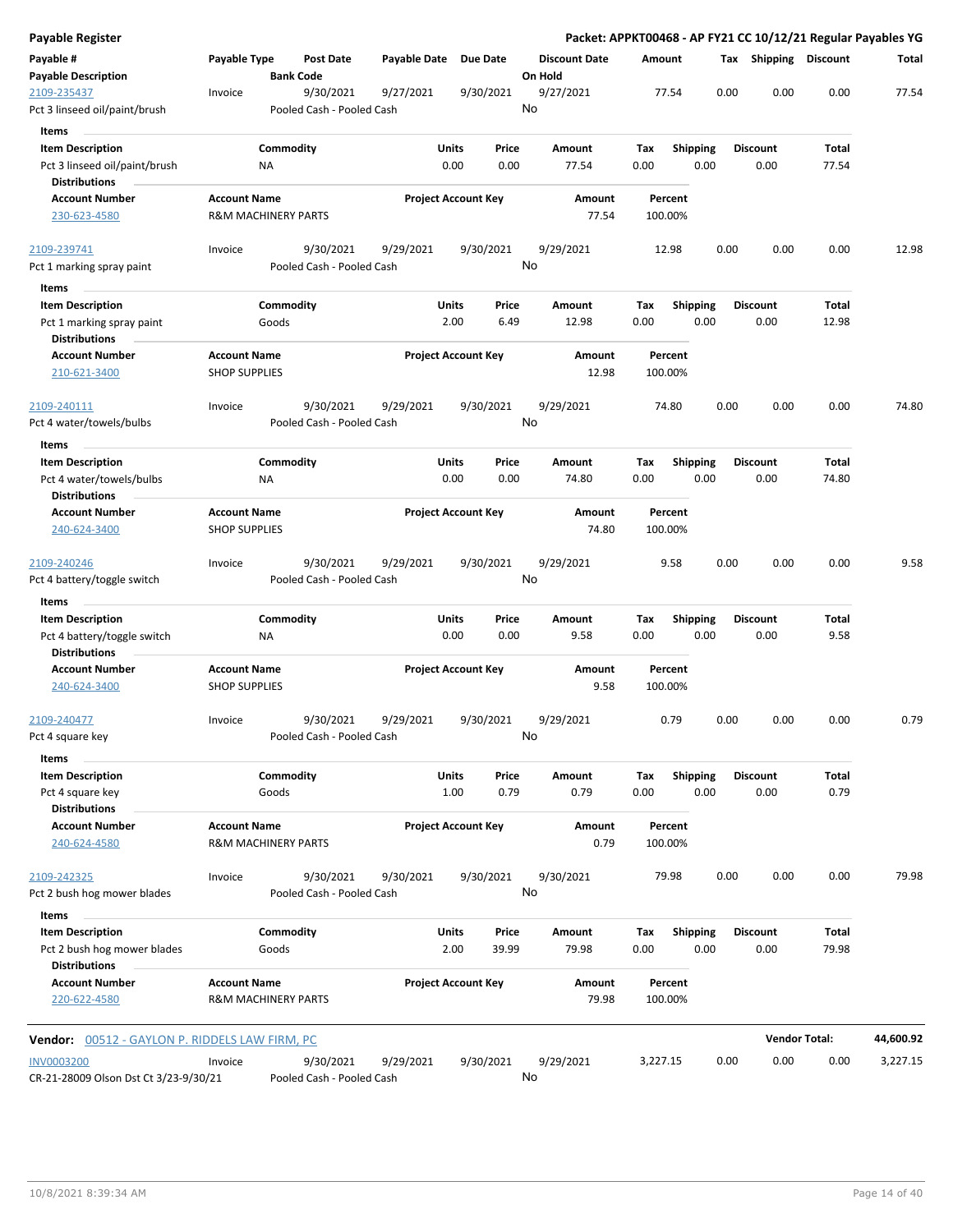| <b>Payable Register</b>                                                                      |                                             |                  |                                        |                       |               |                            |                      |                    |             |                    |      |      |                         |                   | Packet: APPKT00468 - AP FY21 CC 10/12/21 Regular Payables YG |
|----------------------------------------------------------------------------------------------|---------------------------------------------|------------------|----------------------------------------|-----------------------|---------------|----------------------------|----------------------|--------------------|-------------|--------------------|------|------|-------------------------|-------------------|--------------------------------------------------------------|
| Payable #                                                                                    | Payable Type                                |                  | Post Date                              | Payable Date Due Date |               |                            | <b>Discount Date</b> |                    | Amount      |                    |      |      | Tax Shipping Discount   |                   | Total                                                        |
| <b>Payable Description</b><br>Items                                                          |                                             | <b>Bank Code</b> |                                        |                       |               |                            | On Hold              |                    |             |                    |      |      |                         |                   |                                                              |
| <b>Item Description</b>                                                                      |                                             | Commodity        |                                        |                       | Units         | Price                      | Amount               |                    | Tax         | <b>Shipping</b>    |      |      | <b>Discount</b>         | Total             |                                                              |
| CR-21-28009 Olson Dst Ct 3/23-9/30/21<br><b>Distributions</b>                                |                                             | ΝA               |                                        |                       | 0.00          | 0.00                       | 3,227.15             |                    | 0.00        |                    | 0.00 |      | 0.00                    | 3,227.15          |                                                              |
| <b>Account Number</b>                                                                        | <b>Account Name</b>                         |                  |                                        |                       |               | <b>Project Account Key</b> |                      | Amount             |             | Percent            |      |      |                         |                   |                                                              |
| 100-435-4370                                                                                 | <b>ATTORNEY FEES</b>                        |                  |                                        |                       |               |                            |                      | 3,227.15           |             | 100.00%            |      |      |                         |                   |                                                              |
| <b>INV0003201</b><br>CR-19-27051 Misumi Dst Ct 10/16/19-8/18/21                              | Invoice                                     |                  | 9/30/2021<br>Pooled Cash - Pooled Cash | 9/29/2021             |               | 9/30/2021                  | 9/29/2021<br>No      |                    | 1,185.92    |                    |      | 0.00 | 0.00                    | 0.00              | 1,185.92                                                     |
|                                                                                              |                                             |                  |                                        |                       |               |                            |                      |                    |             |                    |      |      |                         |                   |                                                              |
| Items                                                                                        |                                             |                  |                                        |                       |               |                            |                      |                    |             |                    |      |      |                         |                   |                                                              |
| <b>Item Description</b><br>CR-19-27051 Misumi Dst Ct 10/16/19-8/1 NA<br>Distributions        |                                             | Commodity        |                                        |                       | Units<br>0.00 | Price<br>0.00              | Amount<br>1,185.92   |                    | Tax<br>0.00 | <b>Shipping</b>    | 0.00 |      | <b>Discount</b><br>0.00 | Total<br>1,185.92 |                                                              |
| <b>Account Number</b>                                                                        | <b>Account Name</b>                         |                  |                                        |                       |               | <b>Project Account Key</b> |                      | Amount             |             | Percent            |      |      |                         |                   |                                                              |
| 100-435-4370                                                                                 | ATTORNEY FEES                               |                  |                                        |                       |               |                            |                      | 1,185.92           |             | 100.00%            |      |      |                         |                   |                                                              |
| <b>INV0003202</b><br>CR-18-26652 Thompson Dst Ct 4/17-9/30/21                                | Invoice                                     |                  | 9/30/2021<br>Pooled Cash - Pooled Cash | 9/29/2021             |               | 9/30/2021                  | 9/29/2021<br>No      |                    | 1,410.75    |                    |      | 0.00 | 0.00                    | 0.00              | 1,410.75                                                     |
| Items                                                                                        |                                             |                  |                                        |                       |               |                            |                      |                    |             |                    |      |      |                         |                   |                                                              |
| <b>Item Description</b><br>CR-18-26652 Thompson Dst Ct 4/17-9/30/ NA<br><b>Distributions</b> |                                             | Commodity        |                                        |                       | Units<br>0.00 | Price<br>0.00              | Amount<br>1,410.75   |                    | Tax<br>0.00 | <b>Shipping</b>    | 0.00 |      | <b>Discount</b><br>0.00 | Total<br>1,410.75 |                                                              |
| <b>Account Number</b>                                                                        | <b>Account Name</b>                         |                  |                                        |                       |               | <b>Project Account Key</b> |                      | Amount             |             | Percent            |      |      |                         |                   |                                                              |
| 100-435-4370                                                                                 | <b>ATTORNEY FEES</b>                        |                  |                                        |                       |               |                            |                      | 1,410.75           |             | 100.00%            |      |      |                         |                   |                                                              |
| INV0003203                                                                                   | Invoice                                     |                  | 9/30/2021                              | 9/29/2021             |               | 9/30/2021                  | 9/29/2021            |                    | 365.75      |                    |      | 0.00 | 0.00                    | 0.00              | 365.75                                                       |
| CR-21-28112 Head Dst Ct 5/27-9/30/21                                                         |                                             |                  | Pooled Cash - Pooled Cash              |                       |               |                            | No                   |                    |             |                    |      |      |                         |                   |                                                              |
| Items                                                                                        |                                             |                  |                                        |                       |               |                            |                      |                    |             |                    |      |      |                         |                   |                                                              |
| <b>Item Description</b>                                                                      |                                             | Commodity        |                                        |                       | Units         | Price                      | Amount               |                    | Tax         | <b>Shipping</b>    |      |      | <b>Discount</b>         | Total             |                                                              |
| CR-21-28112 Head Dst Ct 5/27-9/30/21<br><b>Distributions</b>                                 |                                             | <b>NA</b>        |                                        |                       | 0.00          | 0.00                       | 365.75               |                    | 0.00        |                    | 0.00 |      | 0.00                    | 365.75            |                                                              |
| <b>Account Number</b>                                                                        | <b>Account Name</b>                         |                  |                                        |                       |               | <b>Project Account Key</b> |                      | Amount             |             | Percent            |      |      |                         |                   |                                                              |
| 100-435-4370                                                                                 | <b>ATTORNEY FEES</b>                        |                  |                                        |                       |               |                            |                      | 365.75             |             | 100.00%            |      |      |                         |                   |                                                              |
| INV0003204                                                                                   | Invoice                                     |                  | 9/30/2021                              | 9/29/2021             |               | 9/30/2021                  | 9/29/2021            |                    | 2,650.50    |                    |      | 0.00 | 0.00                    | 0.00              | 2,650.50                                                     |
| CR-21-27920 Brown Dst Ct 3/23-9/30/21<br>Items                                               |                                             |                  | Pooled Cash - Pooled Cash              |                       |               |                            | No                   |                    |             |                    |      |      |                         |                   |                                                              |
| <b>Item Description</b>                                                                      |                                             | Commodity        |                                        |                       | Units         | Price                      | Amount               |                    | Tax         | Shipping           |      |      | <b>Discount</b>         | Total             |                                                              |
| CR-21-27920 Brown Dst Ct 3/23-9/30/21<br><b>Distributions</b>                                |                                             | <b>NA</b>        |                                        |                       | 0.00          | 0.00                       | 2,650.50             |                    | 0.00        |                    | 0.00 |      | 0.00                    | 2,650.50          |                                                              |
| <b>Account Number</b><br>100-435-4370                                                        | <b>Account Name</b><br><b>ATTORNEY FEES</b> |                  |                                        |                       |               | <b>Project Account Key</b> |                      | Amount<br>2,650.50 |             | Percent<br>100.00% |      |      |                         |                   |                                                              |
| <b>INV0003205</b>                                                                            | Invoice                                     |                  | 9/30/2021                              | 9/29/2021             |               | 9/30/2021                  | 9/29/2021            |                    | 332.50      |                    |      | 0.00 | 0.00                    | 0.00              | 332.50                                                       |
| CR-20-27667 Bailey Dst Ct 3/25-9/30/21                                                       |                                             |                  | Pooled Cash - Pooled Cash              |                       |               |                            | No                   |                    |             |                    |      |      |                         |                   |                                                              |
| Items                                                                                        |                                             |                  |                                        |                       |               |                            |                      |                    |             |                    |      |      |                         |                   |                                                              |
| <b>Item Description</b>                                                                      |                                             | Commodity        |                                        |                       | Units         | Price                      | Amount               |                    | Tax         | <b>Shipping</b>    |      |      | <b>Discount</b>         | Total             |                                                              |
| CR-20-27667 Bailey Dst Ct 3/25-9/30/21<br><b>Distributions</b>                               |                                             | ΝA               |                                        |                       | 0.00          | 0.00                       | 332.50               |                    | 0.00        |                    | 0.00 |      | 0.00                    | 332.50            |                                                              |
| <b>Account Number</b><br>100-435-4370                                                        | <b>Account Name</b><br><b>ATTORNEY FEES</b> |                  |                                        |                       |               | <b>Project Account Key</b> |                      | Amount<br>332.50   |             | Percent<br>100.00% |      |      |                         |                   |                                                              |
| <b>INV0003206</b><br>CR-21-28036 Guinn Dst Ct 6/8-9/30/21                                    | Invoice                                     |                  | 9/30/2021<br>Pooled Cash - Pooled Cash | 9/30/2021             |               | 9/30/2021                  | 9/30/2021<br>No      |                    | 218.50      |                    |      | 0.00 | 0.00                    | 0.00              | 218.50                                                       |
| Items                                                                                        |                                             |                  |                                        |                       |               |                            |                      |                    |             |                    |      |      |                         |                   |                                                              |
| <b>Item Description</b>                                                                      |                                             | Commodity        |                                        |                       | Units         | Price                      | Amount               |                    | Tax         | Shipping           |      |      | Discount                | Total             |                                                              |
| CR-21-28036 Guinn Dst Ct 6/8-9/30/21<br><b>Distributions</b>                                 |                                             | <b>NA</b>        |                                        |                       | 0.00          | 0.00                       | 218.50               |                    | 0.00        |                    | 0.00 |      | 0.00                    | 218.50            |                                                              |
| <b>Account Number</b><br>100-435-4370                                                        | <b>Account Name</b><br>ATTORNEY FEES        |                  |                                        |                       |               | <b>Project Account Key</b> |                      | Amount<br>218.50   |             | Percent<br>100.00% |      |      |                         |                   |                                                              |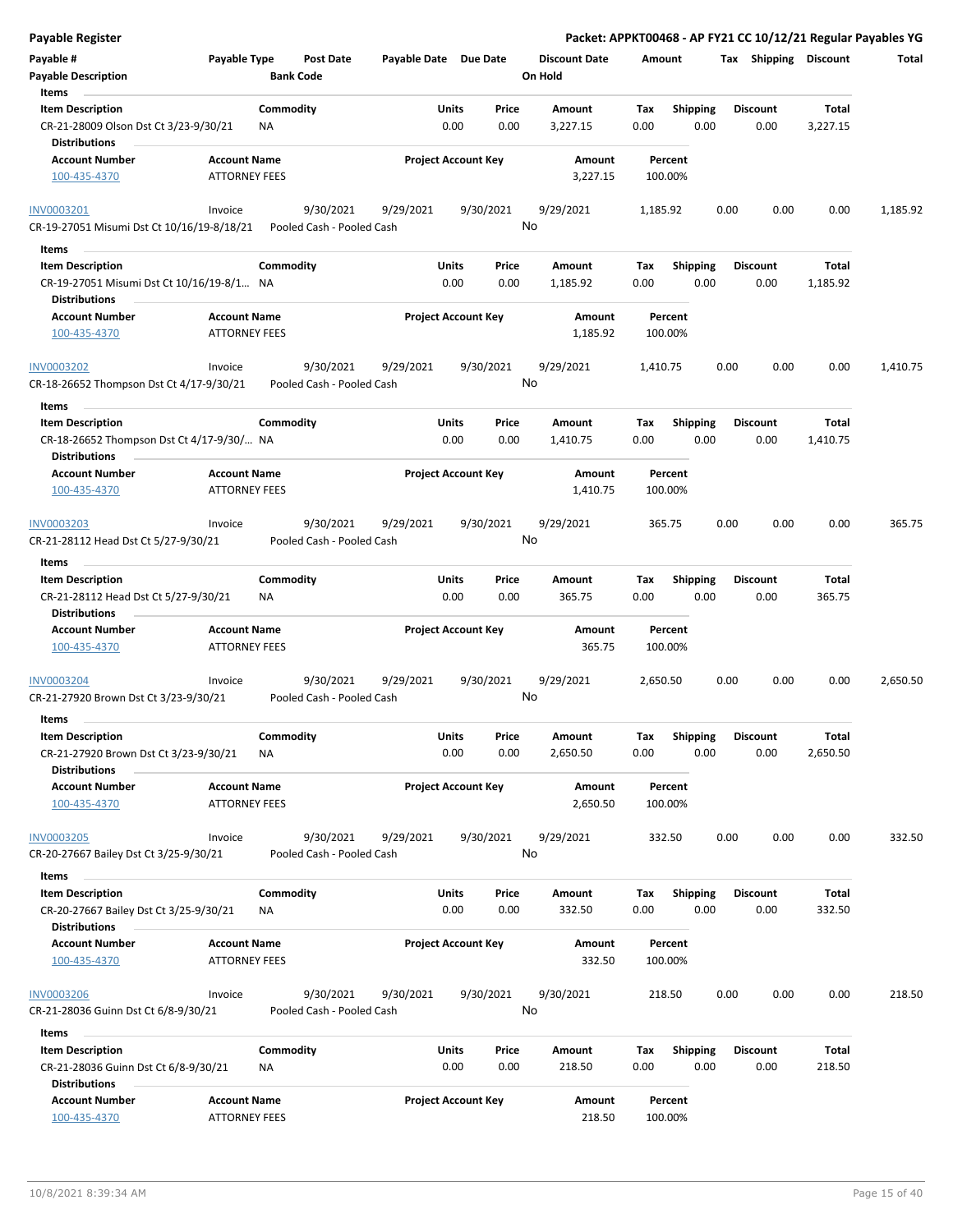| Payable Register                                                   |                      |           |                           |                       |                            |           |                      |          |                 |      |                       |          | Packet: APPKT00468 - AP FY21 CC 10/12/21 Regular Payables YG |
|--------------------------------------------------------------------|----------------------|-----------|---------------------------|-----------------------|----------------------------|-----------|----------------------|----------|-----------------|------|-----------------------|----------|--------------------------------------------------------------|
| Payable #                                                          | Payable Type         |           | <b>Post Date</b>          | Payable Date Due Date |                            |           | <b>Discount Date</b> | Amount   |                 |      | Tax Shipping Discount |          | Total                                                        |
| <b>Payable Description</b>                                         |                      |           | <b>Bank Code</b>          |                       |                            |           | On Hold              |          |                 |      |                       |          |                                                              |
| <b>INV0003207</b>                                                  | Invoice              |           | 9/30/2021                 | 9/28/2021             |                            | 9/30/2021 | 9/28/2021            | 560.50   |                 | 0.00 | 0.00                  | 0.00     | 560.50                                                       |
| CR-21-28048 Poliakoff Dst Ct 4/17-9/30/21                          |                      |           | Pooled Cash - Pooled Cash |                       |                            |           | No                   |          |                 |      |                       |          |                                                              |
| <b>Items</b>                                                       |                      |           |                           |                       |                            |           |                      |          |                 |      |                       |          |                                                              |
| <b>Item Description</b>                                            |                      | Commodity |                           |                       | Units                      | Price     | Amount               | Tax      | <b>Shipping</b> |      | <b>Discount</b>       | Total    |                                                              |
| CR-21-28048 Poliakoff Dst Ct 4/17-9/30/21 NA                       |                      |           |                           |                       | 0.00                       | 0.00      | 560.50               | 0.00     | 0.00            |      | 0.00                  | 560.50   |                                                              |
| <b>Distributions</b>                                               |                      |           |                           |                       |                            |           |                      |          |                 |      |                       |          |                                                              |
| <b>Account Number</b>                                              | <b>Account Name</b>  |           |                           |                       | <b>Project Account Key</b> |           | Amount               | Percent  |                 |      |                       |          |                                                              |
| 100-435-4370                                                       | <b>ATTORNEY FEES</b> |           |                           |                       |                            |           | 560.50               | 100.00%  |                 |      |                       |          |                                                              |
| <b>INV0003208</b>                                                  | Invoice              |           | 9/30/2021                 | 9/29/2021             |                            | 9/30/2021 | 9/29/2021            | 1,429.75 |                 | 0.00 | 0.00                  | 0.00     | 1,429.75                                                     |
| CR-20-27578 Galban Dst Ct 2/5-9/30/21                              |                      |           | Pooled Cash - Pooled Cash |                       |                            |           | No                   |          |                 |      |                       |          |                                                              |
| Items                                                              |                      |           |                           |                       |                            |           |                      |          |                 |      |                       |          |                                                              |
| <b>Item Description</b>                                            |                      | Commodity |                           |                       | Units                      | Price     | Amount               | Tax      | <b>Shipping</b> |      | <b>Discount</b>       | Total    |                                                              |
| CR-20-27578 Galban Dst Ct 2/5-9/30/21<br><b>Distributions</b>      |                      | ΝA        |                           |                       | 0.00                       | 0.00      | 1,429.75             | 0.00     | 0.00            |      | 0.00                  | 1,429.75 |                                                              |
| <b>Account Number</b>                                              | <b>Account Name</b>  |           |                           |                       | <b>Project Account Key</b> |           | Amount               | Percent  |                 |      |                       |          |                                                              |
| 100-435-4370                                                       | <b>ATTORNEY FEES</b> |           |                           |                       |                            |           | 1,429.75             | 100.00%  |                 |      |                       |          |                                                              |
| INV0003209                                                         | Invoice              |           | 9/30/2021                 | 9/29/2021             |                            | 9/30/2021 | 9/29/2021            | 1,938.00 |                 | 0.00 | 0.00                  | 0.00     | 1,938.00                                                     |
| CR-20-27699 Finney Dst Ct 3/16-9/30/21                             |                      |           | Pooled Cash - Pooled Cash |                       |                            |           | No                   |          |                 |      |                       |          |                                                              |
| Items                                                              |                      |           |                           |                       |                            |           |                      |          |                 |      |                       |          |                                                              |
| <b>Item Description</b>                                            |                      | Commodity |                           |                       | <b>Units</b>               | Price     | <b>Amount</b>        | Tax      | <b>Shipping</b> |      | <b>Discount</b>       | Total    |                                                              |
| CR-20-27699 Finney Dst Ct 3/16-9/30/21                             |                      | ΝA        |                           |                       | 0.00                       | 0.00      | 1,938.00             | 0.00     | 0.00            |      | 0.00                  | 1,938.00 |                                                              |
| <b>Distributions</b>                                               |                      |           |                           |                       |                            |           |                      |          |                 |      |                       |          |                                                              |
| <b>Account Number</b>                                              | <b>Account Name</b>  |           |                           |                       | <b>Project Account Key</b> |           | Amount               | Percent  |                 |      |                       |          |                                                              |
| 100-435-4370                                                       | <b>ATTORNEY FEES</b> |           |                           |                       |                            |           | 1,938.00             | 100.00%  |                 |      |                       |          |                                                              |
| INV0003210                                                         | Invoice              |           | 9/30/2021                 | 9/29/2021             |                            | 9/30/2021 | 9/29/2021            | 3,200.24 |                 | 0.00 | 0.00                  | 0.00     | 3,200.24                                                     |
| CR-20-27904 McElroy Dst Ct 2/1-9/30/21                             |                      |           | Pooled Cash - Pooled Cash |                       |                            |           | No                   |          |                 |      |                       |          |                                                              |
| Items                                                              |                      |           |                           |                       |                            |           |                      |          |                 |      |                       |          |                                                              |
| <b>Item Description</b>                                            |                      | Commodity |                           |                       | Units                      | Price     | Amount               | Тах      | <b>Shipping</b> |      | <b>Discount</b>       | Total    |                                                              |
| CR-20-27904 McElroy Dst Ct 2/1-9/30/21                             |                      | ΝA        |                           |                       | 0.00                       | 0.00      | 3,200.24             | 0.00     | 0.00            |      | 0.00                  | 3,200.24 |                                                              |
| <b>Distributions</b>                                               |                      |           |                           |                       |                            |           |                      |          |                 |      |                       |          |                                                              |
| <b>Account Number</b>                                              | <b>Account Name</b>  |           |                           |                       | <b>Project Account Key</b> |           | Amount               | Percent  |                 |      |                       |          |                                                              |
| 100-435-4370                                                       | <b>ATTORNEY FEES</b> |           |                           |                       |                            |           | 3,200.24             | 100.00%  |                 |      |                       |          |                                                              |
| INV0003211                                                         | Invoice              |           | 9/30/2021                 | 9/29/2021             |                            | 9/30/2021 | 9/29/2021            | 1,498.15 |                 | 0.00 | 0.00                  | 0.00     | 1,498.15                                                     |
| CR-20-27334 Butler Dst Ct 2/28/20-9/30/21                          |                      |           | Pooled Cash - Pooled Cash |                       |                            |           | No                   |          |                 |      |                       |          |                                                              |
| Items                                                              |                      |           |                           |                       |                            |           |                      |          |                 |      |                       |          |                                                              |
| <b>Item Description</b>                                            |                      | Commodity |                           |                       | Units                      | Price     | Amount               | Tax      | <b>Shipping</b> |      | <b>Discount</b>       | Total    |                                                              |
| CR-20-27334 Butler Dst Ct 2/28/20-9/30/ NA<br><b>Distributions</b> |                      |           |                           |                       | 0.00                       | 0.00      | 1,498.15             | 0.00     | 0.00            |      | 0.00                  | 1,498.15 |                                                              |
| <b>Account Number</b>                                              | <b>Account Name</b>  |           |                           |                       | <b>Project Account Key</b> |           | Amount               | Percent  |                 |      |                       |          |                                                              |
| 100-435-4370                                                       | <b>ATTORNEY FEES</b> |           |                           |                       |                            |           | 1,498.15             | 100.00%  |                 |      |                       |          |                                                              |
| INV0003212                                                         | Invoice              |           | 9/30/2021                 | 9/29/2021             |                            | 9/30/2021 | 9/29/2021            | 4,700.92 |                 | 0.00 | 0.00                  | 0.00     | 4,700.92                                                     |
| CR-21-27994 Ramirez Dst Ct 4/1-9/30/21                             |                      |           | Pooled Cash - Pooled Cash |                       |                            |           | No                   |          |                 |      |                       |          |                                                              |
| Items                                                              |                      |           |                           |                       |                            |           |                      |          |                 |      |                       |          |                                                              |
| <b>Item Description</b>                                            |                      | Commodity |                           |                       | Units                      | Price     | Amount               | Tax      | <b>Shipping</b> |      | <b>Discount</b>       | Total    |                                                              |
| CR-21-27994 Ramirez Dst Ct 4/1-9/30/21                             |                      | ΝA        |                           |                       | 0.00                       | 0.00      | 4,700.92             | 0.00     | 0.00            |      | 0.00                  | 4,700.92 |                                                              |
| <b>Distributions</b>                                               |                      |           |                           |                       |                            |           |                      |          |                 |      |                       |          |                                                              |
| <b>Account Number</b>                                              | <b>Account Name</b>  |           |                           |                       | <b>Project Account Key</b> |           | Amount               | Percent  |                 |      |                       |          |                                                              |
| 100-435-4370                                                       | <b>ATTORNEY FEES</b> |           |                           |                       |                            |           | 4,700.92             | 100.00%  |                 |      |                       |          |                                                              |
| INV0003213                                                         | Invoice              |           | 9/30/2021                 | 9/29/2021             |                            | 9/30/2021 | 9/29/2021            | 1,315.43 |                 | 0.00 | 0.00                  | 0.00     | 1,315.43                                                     |
| CR-20-27291 Murphy Dst Ct 1/27/20-9/14/21                          |                      |           | Pooled Cash - Pooled Cash |                       |                            |           | No                   |          |                 |      |                       |          |                                                              |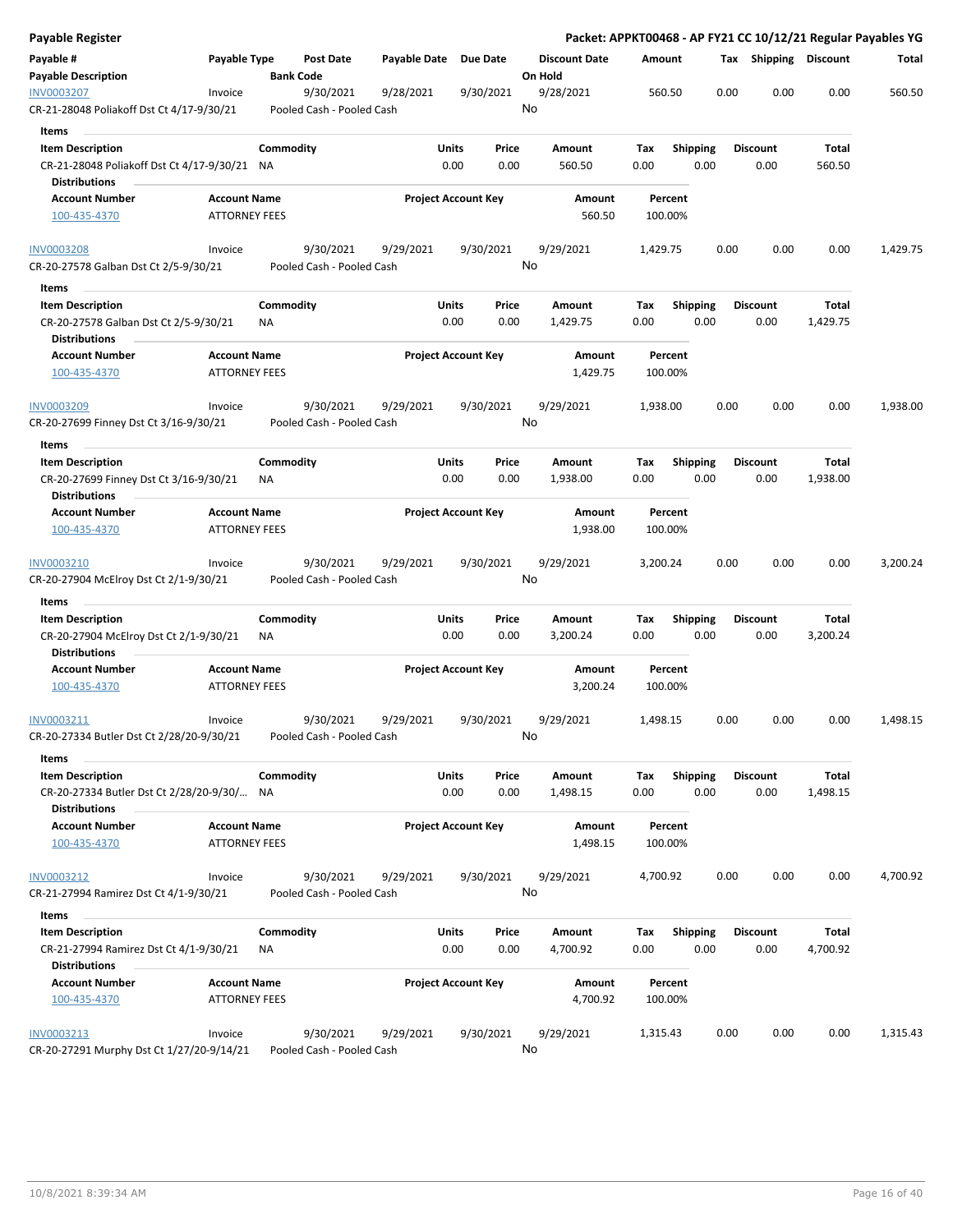| <b>Payable Register</b>                                                                        |                                             |                  |                                        |                       |               |                            |                      |             |                         |      |                         |                 | Packet: APPKT00468 - AP FY21 CC 10/12/21 Regular Payables YG |
|------------------------------------------------------------------------------------------------|---------------------------------------------|------------------|----------------------------------------|-----------------------|---------------|----------------------------|----------------------|-------------|-------------------------|------|-------------------------|-----------------|--------------------------------------------------------------|
| Payable #                                                                                      | Payable Type                                |                  | Post Date                              | Payable Date Due Date |               |                            | <b>Discount Date</b> | Amount      |                         |      | Tax Shipping Discount   |                 | Total                                                        |
| <b>Payable Description</b>                                                                     |                                             | <b>Bank Code</b> |                                        |                       |               |                            | On Hold              |             |                         |      |                         |                 |                                                              |
| Items                                                                                          |                                             |                  |                                        |                       |               |                            |                      |             |                         |      |                         |                 |                                                              |
| <b>Item Description</b>                                                                        |                                             | Commodity        |                                        |                       | Units         | Price                      | Amount               | Tax         | <b>Shipping</b>         |      | <b>Discount</b>         | Total           |                                                              |
| CR-20-27291 Murphy Dst Ct 1/27/20-9/14 NA                                                      |                                             |                  |                                        |                       | 0.00          | 0.00                       | 1,315.43             | 0.00        | 0.00                    |      | 0.00                    | 1,315.43        |                                                              |
| <b>Distributions</b>                                                                           |                                             |                  |                                        |                       |               |                            |                      |             |                         |      |                         |                 |                                                              |
| Account Number                                                                                 | <b>Account Name</b>                         |                  |                                        |                       |               | <b>Project Account Key</b> | Amount               |             | Percent                 |      |                         |                 |                                                              |
| 100-435-4370                                                                                   | <b>ATTORNEY FEES</b>                        |                  |                                        |                       |               |                            | 1,315.43             |             | 100.00%                 |      |                         |                 |                                                              |
| INV0003214<br>CR-21-28066 Cole Dst Ct 3/6-9/30/21                                              | Invoice                                     |                  | 9/30/2021<br>Pooled Cash - Pooled Cash | 9/29/2021             |               | 9/30/2021                  | 9/29/2021<br>No      |             | 361.00                  | 0.00 | 0.00                    | 0.00            | 361.00                                                       |
| Items                                                                                          |                                             |                  |                                        |                       |               |                            |                      |             |                         |      |                         |                 |                                                              |
| <b>Item Description</b>                                                                        |                                             | Commodity        |                                        |                       | Units         | Price                      | Amount               | Тах         | <b>Shipping</b>         |      | <b>Discount</b>         | Total           |                                                              |
| CR-21-28066 Cole Dst Ct 3/6-9/30/21<br><b>Distributions</b>                                    |                                             | ΝA               |                                        |                       | 0.00          | 0.00                       | 361.00               | 0.00        | 0.00                    |      | 0.00                    | 361.00          |                                                              |
| <b>Account Number</b>                                                                          | <b>Account Name</b>                         |                  |                                        |                       |               | <b>Project Account Key</b> | Amount               |             | Percent                 |      |                         |                 |                                                              |
| 100-435-4370                                                                                   | <b>ATTORNEY FEES</b>                        |                  |                                        |                       |               |                            | 361.00               |             | 100.00%                 |      |                         |                 |                                                              |
| INV0003215                                                                                     | Invoice                                     |                  | 9/30/2021                              | 9/28/2021             |               | 9/30/2021                  | 9/28/2021            |             | 275.50                  | 0.00 | 0.00                    | 0.00            | 275.50                                                       |
| CR-19-26912 Stevenson Dst Ct 8/9-9/30/21                                                       |                                             |                  | Pooled Cash - Pooled Cash              |                       |               |                            | No                   |             |                         |      |                         |                 |                                                              |
| Items                                                                                          |                                             |                  |                                        |                       |               |                            |                      |             |                         |      |                         |                 |                                                              |
| <b>Item Description</b><br>CR-19-26912 Stevenson Dst Ct 8/9-9/30/21 NA<br><b>Distributions</b> |                                             | Commodity        |                                        |                       | Units<br>0.00 | Price<br>0.00              | Amount<br>275.50     | Tax<br>0.00 | <b>Shipping</b><br>0.00 |      | <b>Discount</b><br>0.00 | Total<br>275.50 |                                                              |
| <b>Account Number</b>                                                                          | <b>Account Name</b>                         |                  |                                        |                       |               | <b>Project Account Key</b> | Amount               |             | Percent                 |      |                         |                 |                                                              |
| 100-435-4370                                                                                   | <b>ATTORNEY FEES</b>                        |                  |                                        |                       |               |                            | 275.50               |             | 100.00%                 |      |                         |                 |                                                              |
| INV0003216                                                                                     | Invoice                                     |                  | 9/30/2021                              | 9/28/2021             |               | 9/30/2021                  | 9/28/2021            |             | 817.00                  | 0.00 | 0.00                    | 0.00            | 817.00                                                       |
| CR-14-24923 Powell Dst Ct 7/28-9/30/21                                                         |                                             |                  | Pooled Cash - Pooled Cash              |                       |               |                            | No                   |             |                         |      |                         |                 |                                                              |
| Items                                                                                          |                                             |                  |                                        |                       |               |                            |                      |             |                         |      |                         |                 |                                                              |
| <b>Item Description</b>                                                                        |                                             | Commodity        |                                        |                       | Units         | Price                      | Amount               | Tax         | <b>Shipping</b>         |      | <b>Discount</b>         | Total           |                                                              |
| CR-14-24923 Powell Dst Ct 7/28-9/30/21                                                         |                                             | NA               |                                        |                       | 0.00          | 0.00                       | 817.00               | 0.00        | 0.00                    |      | 0.00                    | 817.00          |                                                              |
| <b>Distributions</b>                                                                           | <b>Account Name</b>                         |                  |                                        |                       |               |                            |                      |             |                         |      |                         |                 |                                                              |
| <b>Account Number</b><br>100-435-4370                                                          | <b>ATTORNEY FEES</b>                        |                  |                                        |                       |               | <b>Project Account Key</b> | Amount<br>817.00     |             | Percent<br>100.00%      |      |                         |                 |                                                              |
| INV0003217                                                                                     | Invoice                                     |                  | 9/30/2021                              | 9/28/2021             |               | 9/30/2021                  | 9/28/2021            |             | 465.50                  | 0.00 | 0.00                    | 0.00            | 465.50                                                       |
| CR-21-28101 McAdams Dst Ct 5/20-9/30/21                                                        |                                             |                  | Pooled Cash - Pooled Cash              |                       |               |                            | No                   |             |                         |      |                         |                 |                                                              |
|                                                                                                |                                             |                  |                                        |                       |               |                            |                      |             |                         |      |                         |                 |                                                              |
| Items                                                                                          |                                             |                  |                                        |                       |               |                            |                      |             |                         |      |                         |                 |                                                              |
| <b>Item Description</b>                                                                        |                                             | Commodity        |                                        |                       | Units         | Price                      | Amount               | Tax         | <b>Shipping</b>         |      | <b>Discount</b>         | Total           |                                                              |
| CR-21-28101 McAdams Dst Ct 5/20-9/30/ NA                                                       |                                             |                  |                                        |                       | 0.00          | 0.00                       | 465.50               | 0.00        | 0.00                    |      | 0.00                    | 465.50          |                                                              |
| <b>Distributions</b>                                                                           |                                             |                  |                                        |                       |               |                            |                      |             |                         |      |                         |                 |                                                              |
| Account Number<br>100-435-4370                                                                 | <b>Account Name</b><br><b>ATTORNEY FEES</b> |                  |                                        |                       |               | <b>Project Account Key</b> | Amount<br>465.50     |             | Percent<br>100.00%      |      |                         |                 |                                                              |
|                                                                                                |                                             |                  |                                        |                       |               |                            |                      |             |                         |      |                         |                 |                                                              |
| INV0003218                                                                                     | Invoice                                     |                  | 9/30/2021                              | 9/28/2021             |               | 9/30/2021                  | 9/28/2021            |             | 323.00                  | 0.00 | 0.00                    | 0.00            | 323.00                                                       |
| CR-21-28097 Nugent Dst Ct 5/11-9/30/21                                                         |                                             |                  | Pooled Cash - Pooled Cash              |                       |               |                            | No                   |             |                         |      |                         |                 |                                                              |
| Items                                                                                          |                                             |                  |                                        |                       |               |                            |                      |             |                         |      |                         |                 |                                                              |
| <b>Item Description</b>                                                                        |                                             | Commodity        |                                        |                       | <b>Units</b>  | Price                      | <b>Amount</b>        | Tax         | Shipping                |      | <b>Discount</b>         | Total           |                                                              |
| CR-21-28097 Nugent Dst Ct 5/11-9/30/21<br><b>Distributions</b>                                 |                                             | ΝA               |                                        |                       | 0.00          | 0.00                       | 323.00               | 0.00        | 0.00                    |      | 0.00                    | 323.00          |                                                              |
| <b>Account Number</b>                                                                          | <b>Account Name</b>                         |                  |                                        |                       |               | <b>Project Account Key</b> | Amount               |             | Percent                 |      |                         |                 |                                                              |
| 100-435-4370                                                                                   | <b>ATTORNEY FEES</b>                        |                  |                                        |                       |               |                            | 323.00               |             | 100.00%                 |      |                         |                 |                                                              |
| INV0003219                                                                                     | Invoice                                     |                  | 9/30/2021                              | 9/28/2021             |               | 9/30/2021                  | 9/28/2021            |             | 389.50                  | 0.00 | 0.00                    | 0.00            | 389.50                                                       |
| CR-21-28186-1 Grissom Dst Ct 8/5-9/16/21                                                       |                                             |                  | Pooled Cash - Pooled Cash              |                       |               |                            | No                   |             |                         |      |                         |                 |                                                              |
| Items                                                                                          |                                             |                  |                                        |                       |               |                            |                      |             |                         |      |                         |                 |                                                              |
| <b>Item Description</b>                                                                        |                                             | Commodity        |                                        |                       | Units         | Price                      | Amount               | Tax         | <b>Shipping</b>         |      | <b>Discount</b>         | Total           |                                                              |
| CR-21-28186-1 Grissom Dst Ct 8/5-9/16/21 NA<br><b>Distributions</b>                            |                                             |                  |                                        |                       | 0.00          | 0.00                       | 389.50               | 0.00        | 0.00                    |      | 0.00                    | 389.50          |                                                              |
| <b>Account Number</b>                                                                          | <b>Account Name</b>                         |                  |                                        |                       |               | <b>Project Account Key</b> | Amount               |             | Percent                 |      |                         |                 |                                                              |
| 100-435-4370                                                                                   | <b>ATTORNEY FEES</b>                        |                  |                                        |                       |               |                            | 389.50               |             | 100.00%                 |      |                         |                 |                                                              |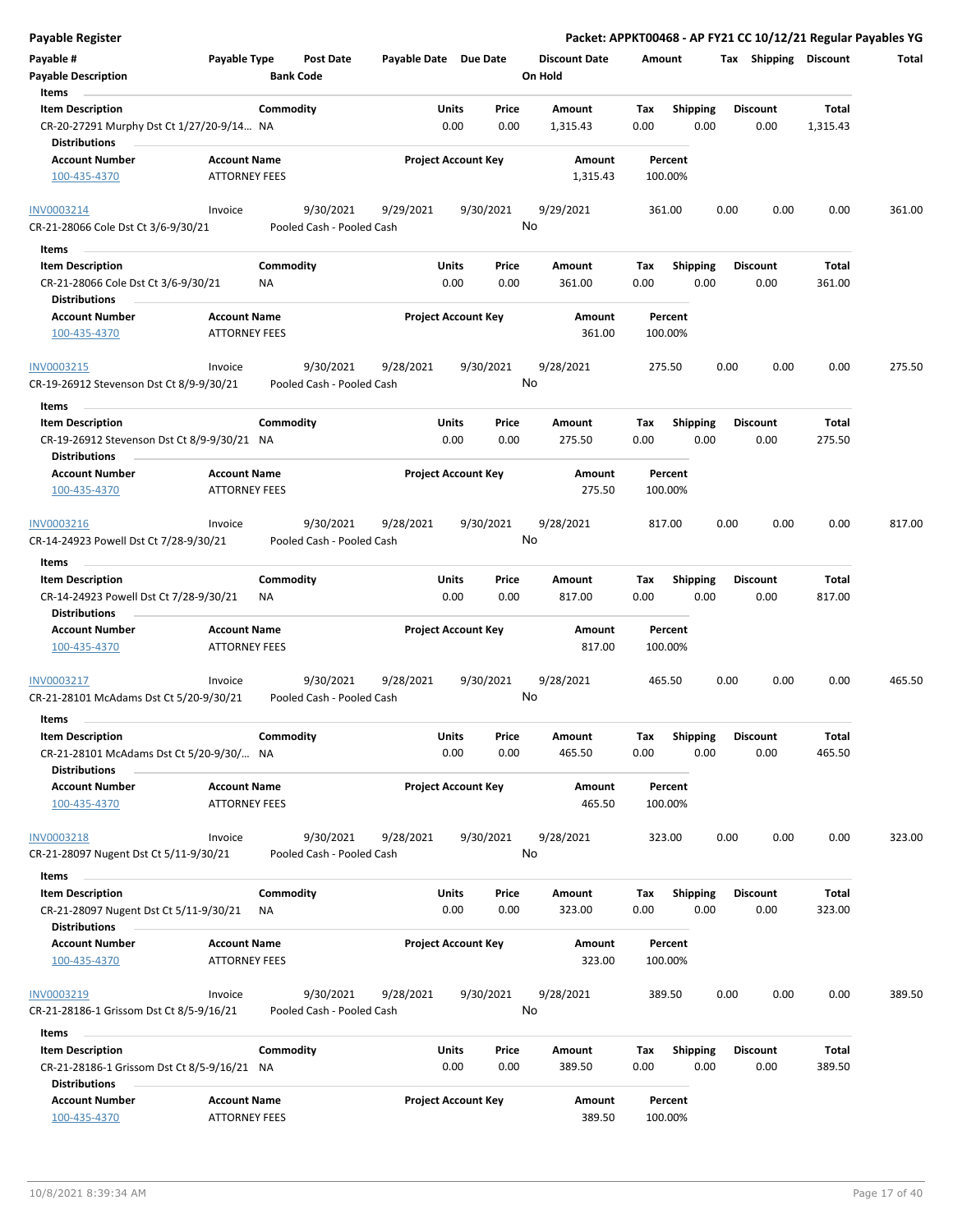| Payable Register                                                                          |                                             |                  |                                        |              |                            |               |                                 |             |                    |                         |      |                         |                   | Packet: APPKT00468 - AP FY21 CC 10/12/21 Regular Payables YG |
|-------------------------------------------------------------------------------------------|---------------------------------------------|------------------|----------------------------------------|--------------|----------------------------|---------------|---------------------------------|-------------|--------------------|-------------------------|------|-------------------------|-------------------|--------------------------------------------------------------|
| Payable #<br><b>Payable Description</b>                                                   | Payable Type                                | <b>Bank Code</b> | <b>Post Date</b>                       | Payable Date |                            | Due Date      | <b>Discount Date</b><br>On Hold | Amount      |                    |                         |      | Tax Shipping Discount   |                   | Total                                                        |
| <b>INV0003220</b><br>CR-21-28152-1 Gonzalez Dst Ct 7/2-9/30/21                            | Invoice                                     |                  | 9/30/2021<br>Pooled Cash - Pooled Cash | 9/28/2021    |                            | 9/30/2021     | 9/28/2021<br>No                 |             | 361.00             |                         | 0.00 | 0.00                    | 0.00              | 361.00                                                       |
| Items                                                                                     |                                             |                  |                                        |              |                            |               |                                 |             |                    |                         |      |                         |                   |                                                              |
| <b>Item Description</b>                                                                   |                                             | Commodity        |                                        |              | Units                      | Price         | Amount                          | Tax         |                    | <b>Shipping</b>         |      | <b>Discount</b>         | Total             |                                                              |
| CR-21-28152-1 Gonzalez Dst Ct 7/2-9/30/ NA                                                |                                             |                  |                                        |              | 0.00                       | 0.00          | 361.00                          | 0.00        |                    | 0.00                    |      | 0.00                    | 361.00            |                                                              |
| <b>Distributions</b>                                                                      |                                             |                  |                                        |              |                            |               |                                 |             |                    |                         |      |                         |                   |                                                              |
| <b>Account Number</b>                                                                     | <b>Account Name</b>                         |                  |                                        |              | <b>Project Account Key</b> |               | Amount                          |             | Percent            |                         |      |                         |                   |                                                              |
| 100-435-4370                                                                              | <b>ATTORNEY FEES</b>                        |                  |                                        |              |                            |               | 361.00                          |             | 100.00%            |                         |      |                         |                   |                                                              |
| INV0003221                                                                                | Invoice                                     |                  | 9/30/2021                              | 9/29/2021    |                            | 9/30/2021     | 9/29/2021                       | 1,748.00    |                    |                         | 0.00 | 0.00                    | 0.00              | 1,748.00                                                     |
| CR-20-27490 Jackson Dst Ct 4/6-9/30/21                                                    |                                             |                  | Pooled Cash - Pooled Cash              |              |                            |               | No                              |             |                    |                         |      |                         |                   |                                                              |
| Items                                                                                     |                                             |                  |                                        |              |                            |               |                                 |             |                    |                         |      |                         |                   |                                                              |
| <b>Item Description</b><br>CR-20-27490 Jackson Dst Ct 4/6-9/30/21<br><b>Distributions</b> |                                             | Commodity<br>ΝA  |                                        |              | Units<br>0.00              | Price<br>0.00 | Amount<br>1,748.00              | Tax<br>0.00 |                    | <b>Shipping</b><br>0.00 |      | <b>Discount</b><br>0.00 | Total<br>1,748.00 |                                                              |
| <b>Account Number</b><br>100-435-4370                                                     | <b>Account Name</b><br><b>ATTORNEY FEES</b> |                  |                                        |              | <b>Project Account Key</b> |               | Amount<br>1,748.00              |             | Percent<br>100.00% |                         |      |                         |                   |                                                              |
| INV0003223                                                                                | Invoice                                     |                  | 9/30/2021                              | 9/29/2021    |                            | 9/30/2021     | 9/29/2021                       |             | 665.00             |                         | 0.00 | 0.00                    | 0.00              | 665.00                                                       |
| CR-20-27790 Kennedy Dst Ct 5/13-9/30/21                                                   |                                             |                  | Pooled Cash - Pooled Cash              |              |                            |               | No                              |             |                    |                         |      |                         |                   |                                                              |
| Items                                                                                     |                                             |                  |                                        |              |                            |               |                                 |             |                    |                         |      |                         |                   |                                                              |
| <b>Item Description</b>                                                                   |                                             | Commodity        |                                        |              | <b>Units</b>               | Price         | Amount                          | Tax         |                    | <b>Shipping</b>         |      | <b>Discount</b>         | Total             |                                                              |
| CR-20-27790 Kennedy Dst Ct 5/13-9/30/21 NA<br><b>Distributions</b>                        |                                             |                  |                                        |              | 0.00                       | 0.00          | 665.00                          | 0.00        |                    | 0.00                    |      | 0.00                    | 665.00            |                                                              |
| <b>Account Number</b>                                                                     | <b>Account Name</b>                         |                  |                                        |              | <b>Project Account Key</b> |               | Amount                          |             | Percent            |                         |      |                         |                   |                                                              |
| 100-435-4370                                                                              | <b>ATTORNEY FEES</b>                        |                  |                                        |              |                            |               | 665.00                          |             | 100.00%            |                         |      |                         |                   |                                                              |
| INV0003225<br>CR-20-27783 Holmes Dst Ct 3/24-9/28/21                                      | Invoice                                     |                  | 9/30/2021<br>Pooled Cash - Pooled Cash | 9/28/2021    |                            | 9/30/2021     | 9/28/2021<br>No                 | 2,275.25    |                    |                         | 0.00 | 0.00                    | 0.00              | 2,275.25                                                     |
| Items                                                                                     |                                             |                  |                                        |              |                            |               |                                 |             |                    |                         |      |                         |                   |                                                              |
| <b>Item Description</b><br>CR-20-27783 Holmes Dst Ct 3/24-9/28/21                         |                                             | Commodity<br>ΝA  |                                        |              | <b>Units</b><br>0.00       | Price<br>0.00 | Amount<br>2,275.25              | Тах<br>0.00 |                    | <b>Shipping</b><br>0.00 |      | <b>Discount</b><br>0.00 | Total<br>2,275.25 |                                                              |
| <b>Distributions</b>                                                                      |                                             |                  |                                        |              |                            |               |                                 |             |                    |                         |      |                         |                   |                                                              |
| <b>Account Number</b><br>100-435-4370                                                     | <b>Account Name</b><br><b>ATTORNEY FEES</b> |                  |                                        |              | <b>Project Account Key</b> |               | Amount<br>2,275.25              |             | Percent<br>100.00% |                         |      |                         |                   |                                                              |
| INV0003234<br>CR-20-27351 Bradley Dst Ct 10/16/19-8/26/21    Pooled Cash - Pooled Cash    | Invoice                                     |                  | 9/30/2021                              | 9/29/2021    |                            | 9/30/2021     | 9/29/2021<br>No                 | 2,742.33    |                    |                         | 0.00 | 0.00                    | 0.00              | 2,742.33                                                     |
| Items                                                                                     |                                             |                  |                                        |              |                            |               |                                 |             |                    |                         |      |                         |                   |                                                              |
| <b>Item Description</b>                                                                   |                                             | Commodity        |                                        |              | Units                      | Price         | Amount                          | Tax         |                    | Shipping                |      | <b>Discount</b>         | Total             |                                                              |
| CR-20-27351 Bradley Dst Ct 10/16/19-8/2 NA<br><b>Distributions</b>                        |                                             |                  |                                        |              | 0.00                       | 0.00          | 2,742.33                        | 0.00        |                    | 0.00                    |      | 0.00                    | 2,742.33          |                                                              |
| <b>Account Number</b><br>100-435-4370                                                     | <b>Account Name</b><br><b>ATTORNEY FEES</b> |                  |                                        |              | <b>Project Account Key</b> |               | Amount<br>2,742.33              |             | Percent<br>100.00% |                         |      |                         |                   |                                                              |
| INV0003235                                                                                | Invoice                                     |                  | 9/30/2021                              | 9/29/2021    |                            | 9/30/2021     | 9/29/2021                       | 2,163.15    |                    |                         | 0.00 | 0.00                    | 0.00              | 2,163.15                                                     |
| CR-21-28017 Allen Dst Ct 2/1-9/29/21                                                      |                                             |                  | Pooled Cash - Pooled Cash              |              |                            |               | No                              |             |                    |                         |      |                         |                   |                                                              |
| Items                                                                                     |                                             |                  |                                        |              |                            |               |                                 |             |                    |                         |      |                         |                   |                                                              |
| <b>Item Description</b>                                                                   |                                             | Commodity        |                                        |              | Units                      | Price         | Amount                          | Tax         |                    | <b>Shipping</b>         |      | <b>Discount</b>         | Total             |                                                              |
| CR-21-28017 Allen Dst Ct 2/1-9/29/21                                                      |                                             | ΝA               |                                        |              | 0.00                       | 0.00          | 2,163.15                        | 0.00        |                    | 0.00                    |      | 0.00                    | 2,163.15          |                                                              |
| <b>Distributions</b>                                                                      |                                             |                  |                                        |              |                            |               |                                 |             |                    |                         |      |                         |                   |                                                              |
| <b>Account Number</b><br>100-435-4370                                                     | <b>Account Name</b><br><b>ATTORNEY FEES</b> |                  |                                        |              | <b>Project Account Key</b> |               | Amount<br>2,163.15              |             | Percent<br>100.00% |                         |      |                         |                   |                                                              |
| <b>INV0003236</b>                                                                         | Invoice                                     |                  | 9/30/2021                              | 9/29/2021    |                            | 9/30/2021     | 9/29/2021                       | 3,626.15    |                    |                         | 0.00 | 0.00                    | 0.00              | 3,626.15                                                     |
| CR-21-27927 Jaynes Dst Ct 1/21-9/15/21                                                    |                                             |                  | Pooled Cash - Pooled Cash              |              |                            |               | No                              |             |                    |                         |      |                         |                   |                                                              |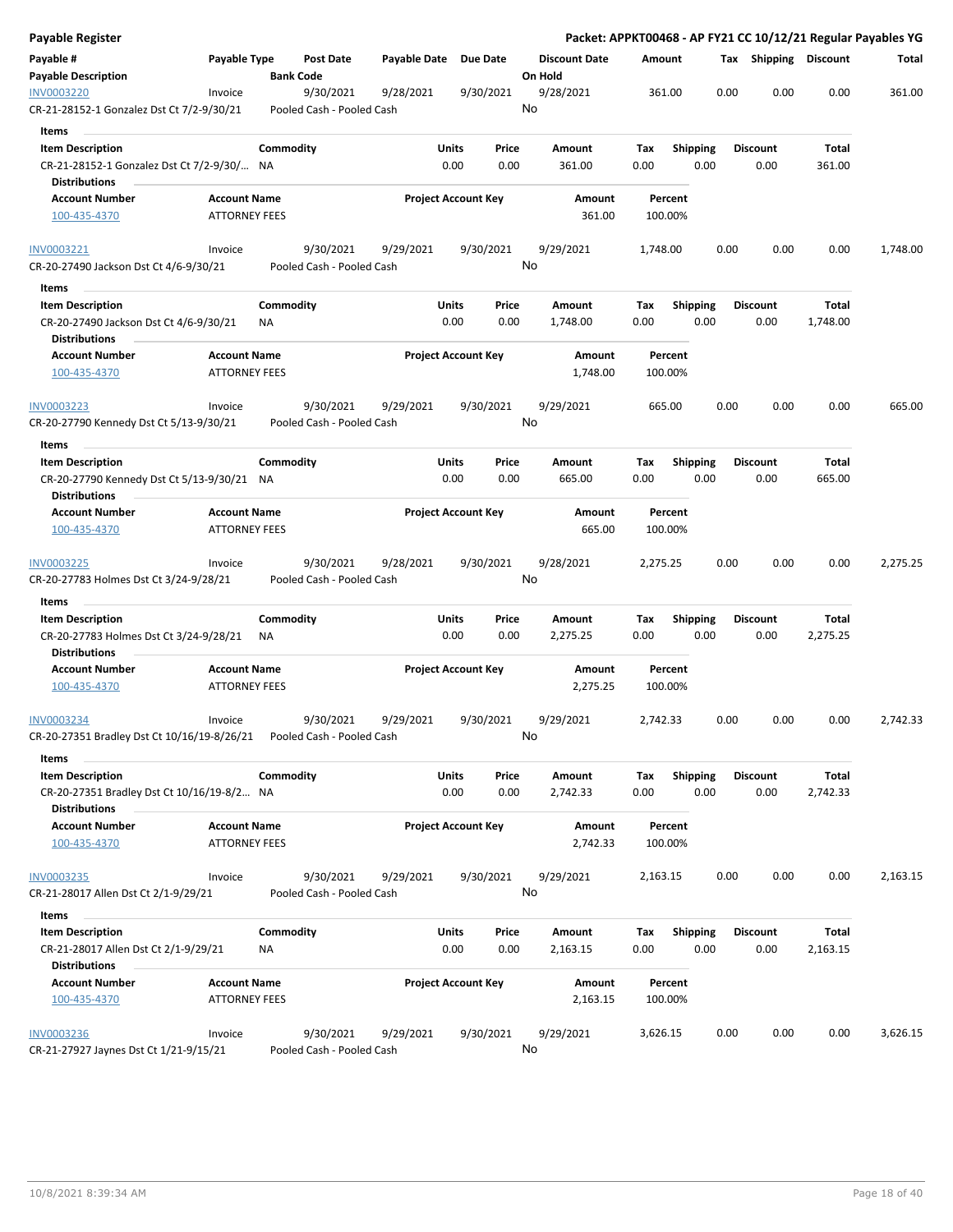| <b>Payable Register</b>                                                                              |                                        |                            |                 |                                 |                    |                         | Packet: APPKT00468 - AP FY21 CC 10/12/21 Regular Payables YG |                   |          |
|------------------------------------------------------------------------------------------------------|----------------------------------------|----------------------------|-----------------|---------------------------------|--------------------|-------------------------|--------------------------------------------------------------|-------------------|----------|
| Payable #<br>Payable Type<br><b>Payable Description</b>                                              | <b>Post Date</b><br><b>Bank Code</b>   | Payable Date Due Date      |                 | <b>Discount Date</b><br>On Hold | Amount             |                         | Tax Shipping Discount                                        |                   | Total    |
| Items                                                                                                |                                        |                            |                 |                                 |                    |                         |                                                              |                   |          |
| <b>Item Description</b><br>CR-21-27927 Jaynes Dst Ct 1/21-9/15/21<br><b>Distributions</b>            | Commodity<br>NA                        | Units<br>0.00              | Price<br>0.00   | Amount<br>3,626.15              | Tax<br>0.00        | <b>Shipping</b><br>0.00 | <b>Discount</b><br>0.00                                      | Total<br>3,626.15 |          |
| <b>Account Number</b><br><b>Account Name</b><br><b>ATTORNEY FEES</b><br>100-435-4370                 |                                        | <b>Project Account Key</b> |                 | Amount<br>3,626.15              | Percent<br>100.00% |                         |                                                              |                   |          |
| <b>INV0003237</b><br>Invoice<br>CR-20-27372 Lamprecht Dst Ct 10/8/20-8/18/ Pooled Cash - Pooled Cash | 9/30/2021                              | 9/29/2021                  | 9/30/2021<br>No | 9/29/2021                       | 3,079.58           |                         | 0.00<br>0.00                                                 | 0.00              | 3,079.58 |
| Items                                                                                                |                                        |                            |                 |                                 |                    |                         |                                                              |                   |          |
| <b>Item Description</b><br>CR-20-27372 Lamprecht Dst Ct 10/8/20-8 NA                                 | Commodity                              | Units<br>0.00              | Price<br>0.00   | Amount<br>3,079.58              | Tax<br>0.00        | <b>Shipping</b><br>0.00 | <b>Discount</b><br>0.00                                      | Total<br>3,079.58 |          |
| <b>Distributions</b><br><b>Account Number</b><br><b>Account Name</b>                                 |                                        | <b>Project Account Key</b> |                 | Amount                          | Percent            |                         |                                                              |                   |          |
| <b>ATTORNEY FEES</b><br>100-435-4370                                                                 |                                        |                            |                 | 3,079.58                        | 100.00%            |                         |                                                              |                   |          |
| <b>INV0003238</b><br>Invoice<br>CR-15-25279 Hubbard Dst Ct 12/6/19-7/10/20                           | 9/30/2021<br>Pooled Cash - Pooled Cash | 9/28/2021                  | 9/30/2021<br>No | 9/28/2021                       | 581.40             |                         | 0.00<br>0.00                                                 | 0.00              | 581.40   |
| Items                                                                                                |                                        |                            |                 |                                 |                    |                         |                                                              |                   |          |
| <b>Item Description</b><br>CR-15-25279 Hubbard Dst Ct 12/6/19-7/1 NA<br><b>Distributions</b>         | Commodity                              | Units<br>0.00              | Price<br>0.00   | Amount<br>581.40                | Tax<br>0.00        | <b>Shipping</b><br>0.00 | <b>Discount</b><br>0.00                                      | Total<br>581.40   |          |
| <b>Account Name</b><br><b>Account Number</b><br>100-435-4370<br><b>ATTORNEY FEES</b>                 |                                        | <b>Project Account Key</b> |                 | Amount<br>581.40                | Percent<br>100.00% |                         |                                                              |                   |          |
| INV0003239<br>Invoice                                                                                | 9/30/2021                              | 9/28/2021                  | 9/30/2021       | 9/28/2021                       | 693.50             |                         | 0.00<br>0.00                                                 | 0.00              | 693.50   |
| CR-21-28032 Escalante Dst Ct 4/17-9/17/21                                                            | Pooled Cash - Pooled Cash              |                            | No              |                                 |                    |                         |                                                              |                   |          |
| Items                                                                                                |                                        |                            |                 |                                 |                    |                         |                                                              |                   |          |
| <b>Item Description</b>                                                                              | Commodity                              | <b>Units</b>               | Price           | Amount                          | Tax                | Shipping                | <b>Discount</b>                                              | Total             |          |
| CR-21-28032 Escalante Dst Ct 4/17-9/17/ NA<br><b>Distributions</b>                                   |                                        | 0.00                       | 0.00            | 693.50                          | 0.00               | 0.00                    | 0.00                                                         | 693.50            |          |
| <b>Account Name</b><br><b>Account Number</b><br><b>ATTORNEY FEES</b><br>100-435-4370                 |                                        | <b>Project Account Key</b> |                 | <b>Amount</b><br>693.50         | Percent<br>100.00% |                         |                                                              |                   |          |
| Vendor: 00314 - GRAHAM INTERNATIONAL INC.                                                            |                                        |                            |                 |                                 |                    |                         | <b>Vendor Total:</b>                                         |                   | 1,007.90 |
| 02S90805<br>Invoice<br>Pct 3 2014 Intl #8112 repair                                                  | 9/30/2021<br>Pooled Cash - Pooled Cash | 9/7/2021                   | 9/30/2021<br>No | 9/7/2021                        | 1,007.90           |                         | 0.00<br>0.00                                                 | 0.00              | 1,007.90 |
| Items                                                                                                |                                        |                            |                 |                                 |                    |                         |                                                              |                   |          |
| <b>Item Description</b><br>Pct 3 2014 Intl #8112 repair                                              | Commodity<br>Service                   | Units<br>0.00              | Price<br>0.00   | Amount<br>1,007.90              | Tax<br>0.00        | <b>Shipping</b><br>0.00 | <b>Discount</b><br>0.00                                      | Total<br>1,007.90 |          |
| <b>Distributions</b><br><b>Account Name</b><br><b>Account Number</b><br>230-623-4580                 | <b>R&amp;M MACHINERY PARTS</b>         | <b>Project Account Key</b> |                 | <b>Amount</b><br>1,007.90       | Percent<br>100.00% |                         |                                                              |                   |          |
| <b>Vendor:</b> VEN02324 - Hale, Peggy                                                                |                                        |                            |                 |                                 |                    |                         | <b>Vendor Total:</b>                                         |                   | 144.93   |
| INV0003176<br>Invoice                                                                                | 9/30/2021                              | 10/1/2021                  | 10/1/2021       | 10/1/2021                       | 144.93             |                         | 0.00<br>0.00                                                 | 0.00              | 144.93   |
| April 12-Sept 30 2021 janitor travel<br>Items                                                        | Pooled Cash - Pooled Cash              |                            | No              |                                 |                    |                         |                                                              |                   |          |
| <b>Item Description</b>                                                                              | Commodity                              | Units                      | Price           | Amount                          | Tax                | <b>Shipping</b>         | <b>Discount</b>                                              | Total             |          |
| April 12-Sept 30/21 janitor travel E Annex- Mileage<br><b>Distributions</b>                          |                                        | 135.60                     | 0.56            | 75.94                           | 0.00               | 0.00                    | 0.00                                                         | 75.94             |          |
| <b>Account Number</b><br><b>Account Name</b><br>100-511-2251<br><b>JANITOR TRAVEL</b>                |                                        | <b>Project Account Key</b> |                 | Amount<br>75.94                 | Percent<br>100.00% |                         |                                                              |                   |          |
| Items                                                                                                |                                        |                            |                 |                                 |                    |                         |                                                              |                   |          |
| <b>Item Description</b>                                                                              | Commodity                              | Units                      | Price           | Amount                          | Тах                | <b>Shipping</b>         | <b>Discount</b>                                              | Total             |          |
| April 12-Sept 30/21 janitor travel S Annex Mileage<br><b>Distributions</b>                           |                                        | 123.20                     | 0.56            | 68.99                           | 0.00               | 0.00                    | 0.00                                                         | 68.99             |          |
| <b>Account Number</b><br><b>Account Name</b>                                                         |                                        |                            |                 |                                 |                    |                         |                                                              |                   |          |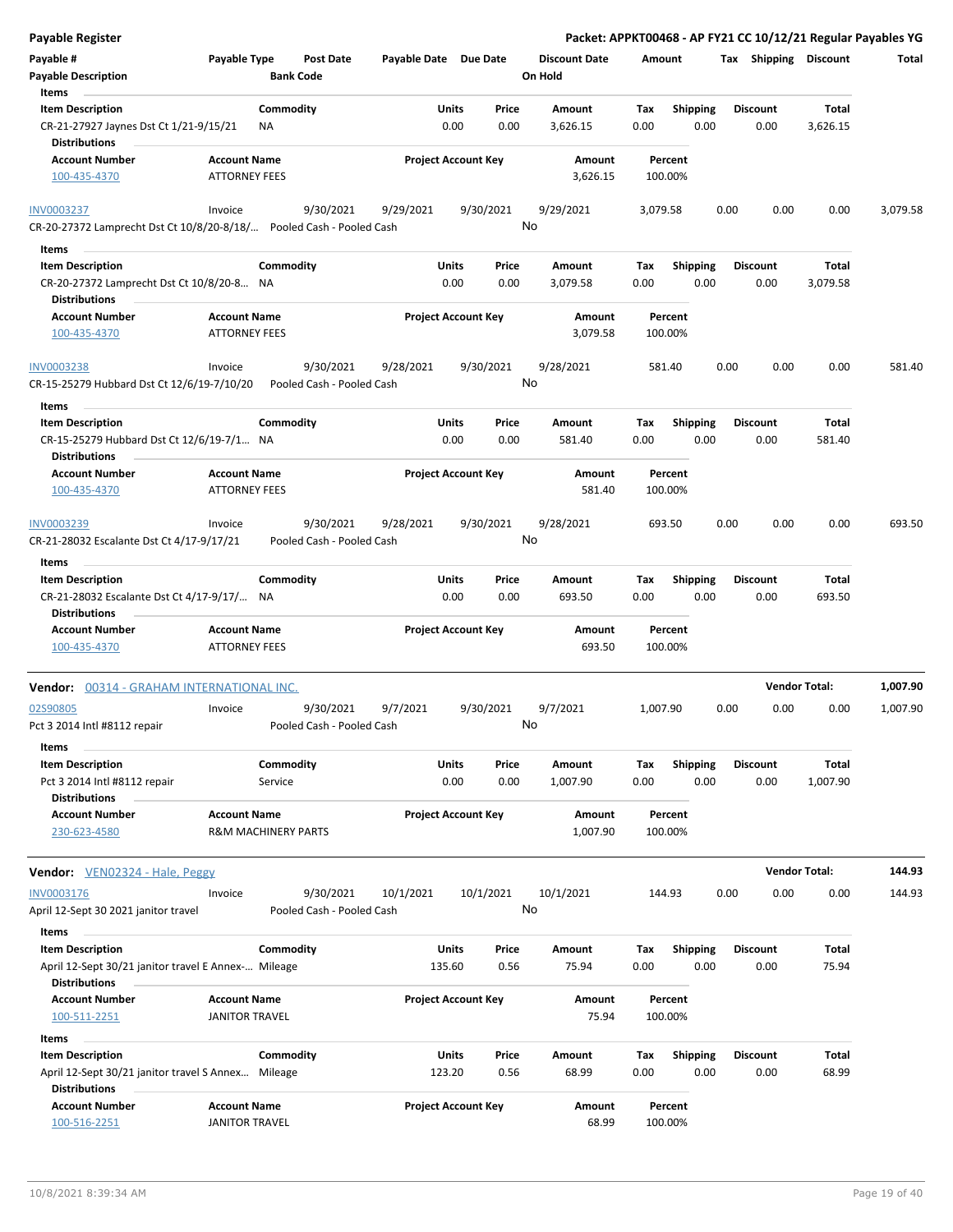| <b>Payable Register</b>                                                                 |                     |                                        |                       |                            |               |                                 |             |                         |      |                         | Packet: APPKT00468 - AP FY21 CC 10/12/21 Regular Payables YG |          |
|-----------------------------------------------------------------------------------------|---------------------|----------------------------------------|-----------------------|----------------------------|---------------|---------------------------------|-------------|-------------------------|------|-------------------------|--------------------------------------------------------------|----------|
| Payable #<br><b>Payable Description</b>                                                 | Payable Type        | <b>Post Date</b><br><b>Bank Code</b>   | Payable Date Due Date |                            |               | <b>Discount Date</b><br>On Hold | Amount      |                         |      | Tax Shipping Discount   |                                                              | Total    |
| <b>Vendor: 00397 - JESSICA MCDONALD &amp; ASSOC.</b>                                    |                     |                                        |                       |                            |               |                                 |             |                         |      |                         | <b>Vendor Total:</b>                                         | 6,180.00 |
| 271<br>FA-19-44179 WC/JC 9/2-24/21                                                      | Invoice             | 9/30/2021<br>Pooled Cash - Pooled Cash | 9/24/2021             | 9/30/2021                  |               | 9/24/2021<br>No                 |             | 40.00                   | 0.00 | 0.00                    | 0.00                                                         | 40.00    |
| Items<br><b>Item Description</b><br>FA-19-44179 WC/JC 9/2-24/21<br><b>Distributions</b> |                     | Commodity<br>NA                        |                       | Units<br>0.00              | Price<br>0.00 | Amount<br>40.00                 | Tax<br>0.00 | <b>Shipping</b><br>0.00 |      | <b>Discount</b><br>0.00 | Total<br>40.00                                               |          |
| <b>Account Number</b><br>100-435-4360                                                   | <b>Account Name</b> | ATTORNEY FEES- CPS CASES               |                       | <b>Project Account Key</b> |               | Amount<br>40.00                 |             | Percent<br>100.00%      |      |                         |                                                              |          |
| 272<br>FA-19-44234 LA/FA Dst Ct 6/2-9/24/21                                             | Invoice             | 9/30/2021<br>Pooled Cash - Pooled Cash | 9/24/2021             | 9/30/2021                  |               | 9/24/2021<br>No                 | 490.00      |                         | 0.00 | 0.00                    | 0.00                                                         | 490.00   |
| Items<br><b>Item Description</b>                                                        |                     | Commodity                              |                       | Units                      | Price         | Amount                          | Tax         | <b>Shipping</b>         |      | <b>Discount</b>         | Total                                                        |          |
| FA-19-44234 LA/FA Dst Ct 6/2-9/24/21<br><b>Distributions</b>                            |                     | NA                                     |                       | 0.00                       | 0.00          | 490.00                          | 0.00        | 0.00                    |      | 0.00                    | 490.00                                                       |          |
| <b>Account Number</b><br>100-435-4360                                                   | <b>Account Name</b> | ATTORNEY FEES- CPS CASES               |                       | <b>Project Account Key</b> |               | <b>Amount</b><br>490.00         |             | Percent<br>100.00%      |      |                         |                                                              |          |
| 273<br>FA-20-45088 AM Dst Ct 6/16-9/24/21                                               | Invoice             | 9/30/2021<br>Pooled Cash - Pooled Cash | 9/24/2021             | 9/30/2021                  |               | 9/24/2021<br>No                 | 210.00      |                         | 0.00 | 0.00                    | 0.00                                                         | 210.00   |
| Items                                                                                   |                     |                                        |                       |                            |               |                                 |             |                         |      |                         |                                                              |          |
| <b>Item Description</b><br>FA-20-45088 AM Dst Ct 6/16-9/24/21<br><b>Distributions</b>   |                     | Commodity<br><b>NA</b>                 |                       | Units<br>0.00              | Price<br>0.00 | Amount<br>210.00                | Tax<br>0.00 | <b>Shipping</b><br>0.00 |      | <b>Discount</b><br>0.00 | Total<br>210.00                                              |          |
| <b>Account Number</b><br>100-435-4360                                                   | <b>Account Name</b> | ATTORNEY FEES- CPS CASES               |                       | <b>Project Account Key</b> |               | Amount<br>210.00                |             | Percent<br>100.00%      |      |                         |                                                              |          |
| <u> 274</u><br>FA-21-45178 Vasquez Dst Ct 6/21-9/24/21                                  | Invoice             | 9/30/2021<br>Pooled Cash - Pooled Cash | 9/24/2021             | 9/30/2021                  |               | 9/24/2021<br>No                 | 340.00      |                         | 0.00 | 0.00                    | 0.00                                                         | 340.00   |
| Items                                                                                   |                     |                                        |                       |                            |               |                                 |             |                         |      |                         |                                                              |          |
| <b>Item Description</b>                                                                 |                     | Commodity                              |                       | Units                      | Price         | Amount                          | Tax         | Shipping                |      | <b>Discount</b>         | Total                                                        |          |
| FA-21-45178 Vasquez Dst Ct 6/21-9/24/21<br><b>Distributions</b>                         |                     | NA                                     |                       | 0.00                       | 0.00          | 340.00                          | 0.00        | 0.00                    |      | 0.00                    | 340.00                                                       |          |
| <b>Account Number</b><br>100-435-4360                                                   | <b>Account Name</b> | <b>ATTORNEY FEES- CPS CASES</b>        |                       | <b>Project Account Key</b> |               | Amount<br>340.00                |             | Percent<br>100.00%      |      |                         |                                                              |          |
| <u>275</u><br>FA-21-45188 PP Dst Ct 6/18-9/24/21                                        | Invoice             | 9/30/2021<br>Pooled Cash - Pooled Cash | 9/24/2021             | 9/30/2021                  |               | 9/24/2021<br>No                 | 360.00      |                         | 0.00 | 0.00                    | 0.00                                                         | 360.00   |
| Items                                                                                   |                     |                                        |                       |                            |               |                                 |             |                         |      |                         |                                                              |          |
| <b>Item Description</b><br>FA-21-45188 PP Dst Ct 6/18-9/24/21                           |                     | Commodity<br>NA                        |                       | Units<br>0.00              | Price<br>0.00 | Amount<br>360.00                | Тах<br>0.00 | Shipping<br>0.00        |      | <b>Discount</b><br>0.00 | Total<br>360.00                                              |          |
| <b>Distributions</b>                                                                    |                     |                                        |                       |                            |               |                                 |             |                         |      |                         |                                                              |          |
| <b>Account Number</b><br>100-435-4360                                                   | <b>Account Name</b> | ATTORNEY FEES- CPS CASES               |                       | <b>Project Account Key</b> |               | Amount<br>360.00                |             | Percent<br>100.00%      |      |                         |                                                              |          |
| 276<br>FA-21-45211 RP/CP Dst Ct 9/8-24/21                                               | Invoice             | 9/30/2021<br>Pooled Cash - Pooled Cash | 9/24/2021             | 9/30/2021                  |               | 9/24/2021<br>No                 | 220.00      |                         | 0.00 | 0.00                    | 0.00                                                         | 220.00   |
| Items                                                                                   |                     |                                        |                       |                            |               |                                 |             |                         |      |                         |                                                              |          |
| <b>Item Description</b><br>FA-21-45211 RP/CP Dst Ct 9/8-24/21                           |                     | Commodity<br>NA                        |                       | Units<br>0.00              | Price<br>0.00 | Amount<br>220.00                | Tax<br>0.00 | <b>Shipping</b><br>0.00 |      | Discount<br>0.00        | Total<br>220.00                                              |          |
| <b>Distributions</b><br><b>Account Number</b><br>100-435-4360                           | <b>Account Name</b> | ATTORNEY FEES- CPS CASES               |                       | <b>Project Account Key</b> |               | Amount<br>220.00                |             | Percent<br>100.00%      |      |                         |                                                              |          |
| 277<br>CR-21-28092 Harris Dst Ct 6/4-8/26/21                                            | Invoice             | 9/30/2021<br>Pooled Cash - Pooled Cash | 9/24/2021             | 9/30/2021                  |               | 9/24/2021<br>No                 | 350.00      |                         | 0.00 | 0.00                    | 0.00                                                         | 350.00   |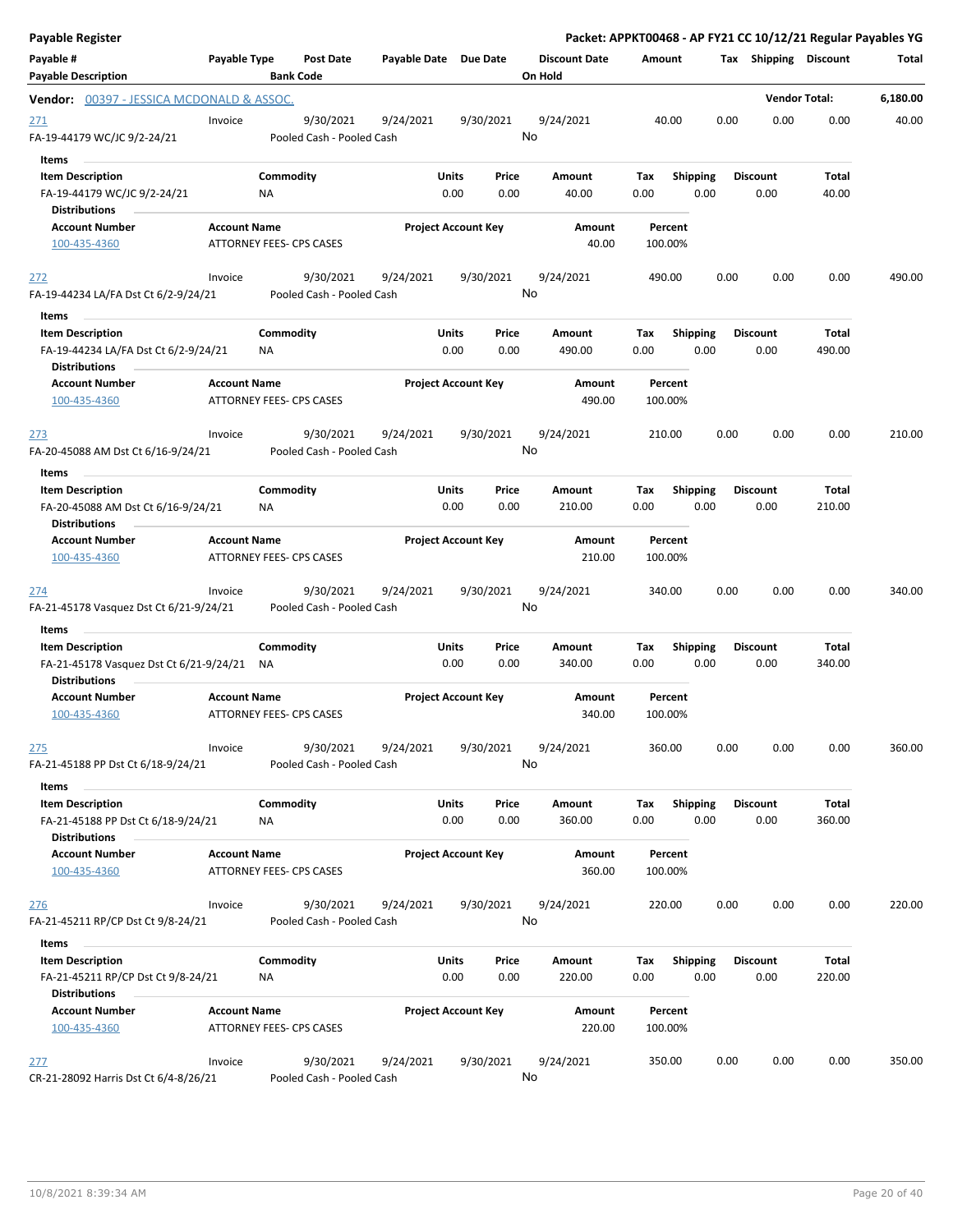| Payable Register                                                   |                                 |                  |                           |                       |       |                            |                      |        |                 |      | Packet: APPKT00468 - AP FY21 CC 10/12/21 Regular Payables YG |        |        |
|--------------------------------------------------------------------|---------------------------------|------------------|---------------------------|-----------------------|-------|----------------------------|----------------------|--------|-----------------|------|--------------------------------------------------------------|--------|--------|
| Payable #                                                          | Payable Type                    |                  | Post Date                 | Payable Date Due Date |       |                            | <b>Discount Date</b> | Amount |                 |      | Tax Shipping Discount                                        |        | Total  |
| <b>Payable Description</b><br>Items                                |                                 | <b>Bank Code</b> |                           |                       |       |                            | On Hold              |        |                 |      |                                                              |        |        |
| <b>Item Description</b>                                            |                                 | Commodity        |                           |                       | Units | Price                      | Amount               | Tax    | <b>Shipping</b> |      | <b>Discount</b>                                              | Total  |        |
| CR-21-28092 Harris Dst Ct 6/4-8/26/21<br><b>Distributions</b>      |                                 | ΝA               |                           |                       | 0.00  | 0.00                       | 350.00               | 0.00   |                 | 0.00 | 0.00                                                         | 350.00 |        |
| <b>Account Number</b>                                              | <b>Account Name</b>             |                  |                           |                       |       | <b>Project Account Key</b> | Amount               |        | Percent         |      |                                                              |        |        |
| 100-435-4370                                                       | <b>ATTORNEY FEES</b>            |                  |                           |                       |       |                            | 350.00               |        | 100.00%         |      |                                                              |        |        |
| 278                                                                | Invoice                         |                  | 9/30/2021                 | 9/24/2021             |       | 9/30/2021                  | 9/24/2021            |        | 140.00          | 0.00 | 0.00                                                         | 0.00   | 140.00 |
| FA-21-45315 BMA Dst Ct 9/2-24/21                                   |                                 |                  | Pooled Cash - Pooled Cash |                       |       |                            | No                   |        |                 |      |                                                              |        |        |
| Items<br>$\sim$                                                    |                                 |                  |                           |                       |       |                            |                      |        |                 |      |                                                              |        |        |
| <b>Item Description</b>                                            |                                 | Commodity        |                           |                       | Units | Price                      | Amount               | Tax    | <b>Shipping</b> |      | <b>Discount</b>                                              | Total  |        |
| FA-21-45315 BMA Dst Ct 9/2-24/21                                   |                                 | ΝA               |                           |                       | 0.00  | 0.00                       | 140.00               | 0.00   |                 | 0.00 | 0.00                                                         | 140.00 |        |
| Distributions                                                      |                                 |                  |                           |                       |       |                            |                      |        |                 |      |                                                              |        |        |
| <b>Account Number</b>                                              | <b>Account Name</b>             |                  |                           |                       |       | <b>Project Account Key</b> | Amount               |        | Percent         |      |                                                              |        |        |
| 100-435-4360                                                       | <b>ATTORNEY FEES- CPS CASES</b> |                  |                           |                       |       |                            | 140.00               |        | 100.00%         |      |                                                              |        |        |
| 280                                                                | Invoice                         |                  | 9/30/2021                 | 9/24/2021             |       | 9/30/2021                  | 9/24/2021            |        | 920.00          | 0.00 | 0.00                                                         | 0.00   | 920.00 |
| CR-20-27683 Collins Dst Ct 5/25-9/20/21                            |                                 |                  | Pooled Cash - Pooled Cash |                       |       |                            | No                   |        |                 |      |                                                              |        |        |
| Items<br><b>Item Description</b>                                   |                                 | Commodity        |                           |                       | Units | Price                      | Amount               | Tax    |                 |      | <b>Discount</b>                                              | Total  |        |
| CR-20-27683 Collins Dst Ct 5/25-9/20/21<br><b>Distributions</b>    |                                 | ΝA               |                           |                       | 0.00  | 0.00                       | 920.00               | 0.00   | <b>Shipping</b> | 0.00 | 0.00                                                         | 920.00 |        |
| <b>Account Number</b>                                              | <b>Account Name</b>             |                  |                           |                       |       | <b>Project Account Key</b> | Amount               |        | Percent         |      |                                                              |        |        |
| 100-435-4370                                                       | <b>ATTORNEY FEES</b>            |                  |                           |                       |       |                            | 920.00               |        | 100.00%         |      |                                                              |        |        |
| 281                                                                | Invoice                         |                  | 9/30/2021                 | 9/24/2021             |       | 9/30/2021                  | 9/24/2021            |        | 240.00          | 0.00 | 0.00                                                         | 0.00   | 240.00 |
| CR-20-27514 Alexander Dst Ct 7/15-9/20/21                          |                                 |                  | Pooled Cash - Pooled Cash |                       |       |                            | No                   |        |                 |      |                                                              |        |        |
| Items                                                              |                                 |                  |                           |                       |       |                            |                      |        |                 |      |                                                              |        |        |
| <b>Item Description</b>                                            |                                 | Commodity        |                           |                       | Units | Price                      | Amount               | Tax    | <b>Shipping</b> |      | <b>Discount</b>                                              | Total  |        |
| CR-20-27514 Alexander Dst Ct 7/15-9/20/ NA<br><b>Distributions</b> |                                 |                  |                           |                       | 0.00  | 0.00                       | 240.00               | 0.00   |                 | 0.00 | 0.00                                                         | 240.00 |        |
| <b>Account Number</b>                                              | <b>Account Name</b>             |                  |                           |                       |       | <b>Project Account Key</b> | Amount               |        | Percent         |      |                                                              |        |        |
| 100-435-4370                                                       | <b>ATTORNEY FEES</b>            |                  |                           |                       |       |                            | 240.00               |        | 100.00%         |      |                                                              |        |        |
| <u>282</u>                                                         | Invoice                         |                  | 9/30/2021                 | 9/24/2021             |       | 9/30/2021                  | 9/24/2021            |        | 140.00          | 0.00 | 0.00                                                         | 0.00   | 140.00 |
| CR-21-27925 Despain Dst Ct 7/28-9/24/21                            |                                 |                  | Pooled Cash - Pooled Cash |                       |       |                            | No                   |        |                 |      |                                                              |        |        |
|                                                                    |                                 |                  |                           |                       |       |                            |                      |        |                 |      |                                                              |        |        |
| Items<br><b>Item Description</b>                                   |                                 | Commodity        |                           |                       | Units | Price                      | Amount               | Tax    | Shipping        |      | <b>Discount</b>                                              | Total  |        |
| CR-21-27925 Despain Dst Ct 7/28-9/24/21<br><b>Distributions</b>    |                                 | <b>NA</b>        |                           |                       | 0.00  | 0.00                       | 140.00               | 0.00   |                 | 0.00 | 0.00                                                         | 140.00 |        |
| <b>Account Number</b>                                              | <b>Account Name</b>             |                  |                           |                       |       | <b>Project Account Key</b> | Amount               |        | Percent         |      |                                                              |        |        |
| 100-435-4370                                                       | <b>ATTORNEY FEES</b>            |                  |                           |                       |       |                            | 140.00               |        | 100.00%         |      |                                                              |        |        |
| <u>283</u>                                                         | Invoice                         |                  | 9/30/2021                 | 9/24/2021             |       | 9/30/2021                  | 9/24/2021            |        | 410.00          | 0.00 | 0.00                                                         | 0.00   | 410.00 |
| CR-21-27979 Kyle Dst Ct 7/20-9/24/21                               |                                 |                  | Pooled Cash - Pooled Cash |                       |       |                            | No                   |        |                 |      |                                                              |        |        |
| Items                                                              |                                 |                  |                           |                       |       |                            |                      |        |                 |      |                                                              |        |        |
| <b>Item Description</b>                                            |                                 | Commodity        |                           |                       | Units | Price                      | Amount               | Tax    | Shipping        |      | <b>Discount</b>                                              | Total  |        |
| CR-21-27979 Kyle Dst Ct 7/20-9/24/21                               |                                 | NA               |                           |                       | 0.00  | 0.00                       | 410.00               | 0.00   |                 | 0.00 | 0.00                                                         | 410.00 |        |
| <b>Distributions</b>                                               |                                 |                  |                           |                       |       |                            |                      |        |                 |      |                                                              |        |        |
| <b>Account Number</b>                                              | <b>Account Name</b>             |                  |                           |                       |       | <b>Project Account Key</b> | Amount               |        | Percent         |      |                                                              |        |        |
| 100-435-4370                                                       | <b>ATTORNEY FEES</b>            |                  |                           |                       |       |                            | 410.00               |        | 100.00%         |      |                                                              |        |        |
| 284                                                                | Invoice                         |                  | 9/30/2021                 | 9/24/2021             |       | 9/30/2021                  | 9/24/2021            |        | 520.00          | 0.00 | 0.00                                                         | 0.00   | 520.00 |
| CR-21-28057 Williams Dst Ct 6/10-9/24/21                           |                                 |                  | Pooled Cash - Pooled Cash |                       |       |                            | No                   |        |                 |      |                                                              |        |        |
| Items                                                              |                                 |                  |                           |                       |       |                            |                      |        |                 |      |                                                              |        |        |
| <b>Item Description</b>                                            |                                 | Commodity        |                           |                       | Units | Price                      | Amount               | Tax    | Shipping        |      | <b>Discount</b>                                              | Total  |        |
| CR-21-28057 Williams Dst Ct 6/10-9/24/21<br><b>Distributions</b>   |                                 | ΝA               |                           |                       | 0.00  | 0.00                       | 520.00               | 0.00   |                 | 0.00 | 0.00                                                         | 520.00 |        |
| <b>Account Number</b>                                              | <b>Account Name</b>             |                  |                           |                       |       | <b>Project Account Key</b> | Amount               |        | Percent         |      |                                                              |        |        |
| 100-435-4370                                                       | ATTORNEY FEES                   |                  |                           |                       |       |                            | 520.00               |        | 100.00%         |      |                                                              |        |        |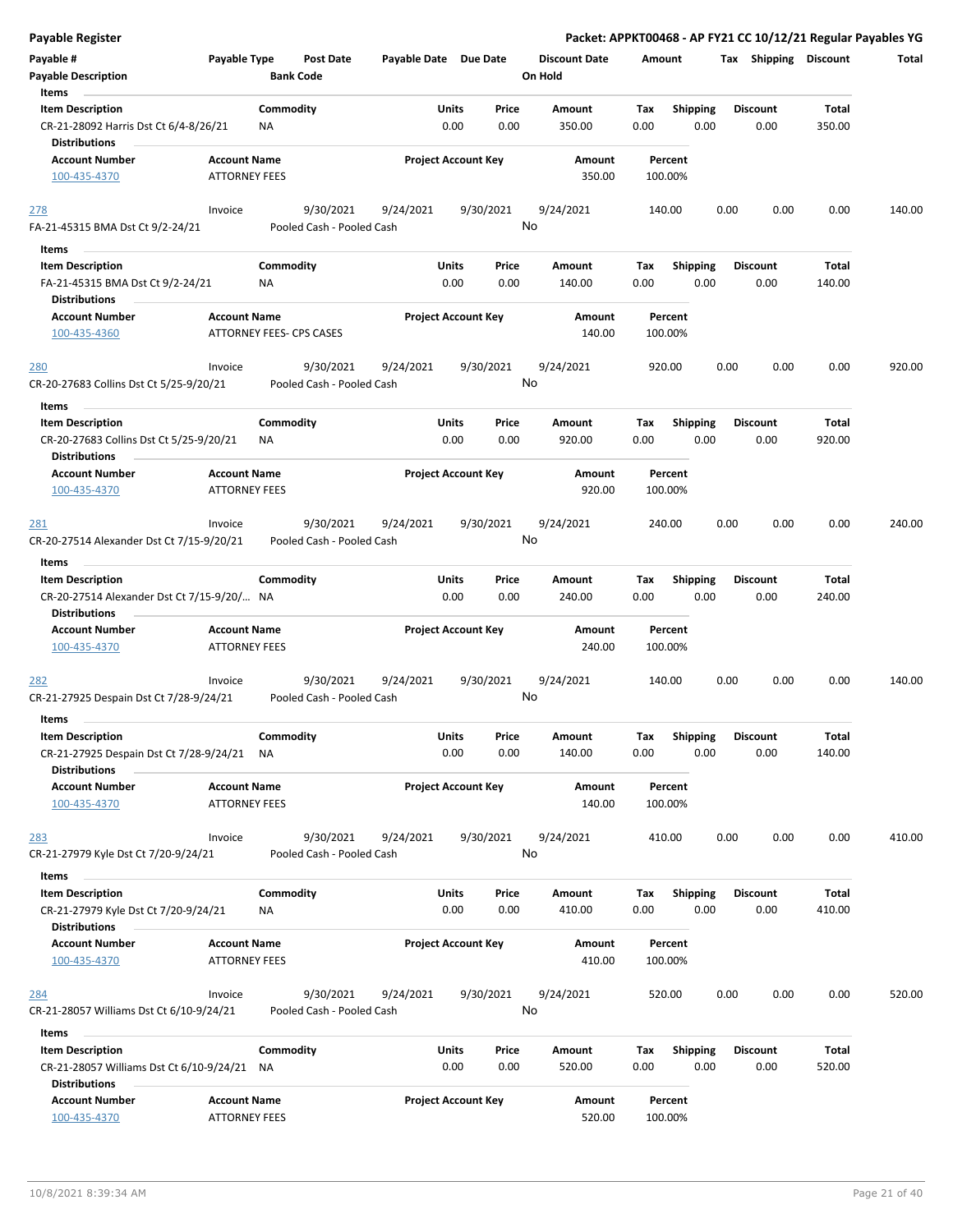| Payable Register                                                                              |                          |                  |                                        |              |                            |               |                      |        |             |                 |      |      |                         |                 | Packet: APPKT00468 - AP FY21 CC 10/12/21 Regular Payables YG |
|-----------------------------------------------------------------------------------------------|--------------------------|------------------|----------------------------------------|--------------|----------------------------|---------------|----------------------|--------|-------------|-----------------|------|------|-------------------------|-----------------|--------------------------------------------------------------|
| Payable #                                                                                     | Payable Type             |                  | Post Date                              | Payable Date |                            | Due Date      | <b>Discount Date</b> |        | Amount      |                 |      |      | Tax Shipping Discount   |                 | Total                                                        |
| <b>Payable Description</b>                                                                    |                          | <b>Bank Code</b> |                                        |              |                            |               | On Hold              |        |             |                 |      |      |                         |                 |                                                              |
| 285<br>CR-21-28069 Diaz Dst Ct 6/17-9/24/21                                                   | Invoice                  |                  | 9/30/2021<br>Pooled Cash - Pooled Cash | 9/24/2021    |                            | 9/30/2021     | 9/24/2021<br>No      |        |             | 170.00          |      | 0.00 | 0.00                    | 0.00            | 170.00                                                       |
| Items                                                                                         |                          |                  |                                        |              |                            |               |                      |        |             |                 |      |      |                         |                 |                                                              |
| <b>Item Description</b>                                                                       |                          | Commodity        |                                        |              | Units                      | Price         | Amount               |        | Tax         | <b>Shipping</b> |      |      | <b>Discount</b>         | Total           |                                                              |
| CR-21-28069 Diaz Dst Ct 6/17-9/24/21                                                          |                          | ΝA               |                                        |              | 0.00                       | 0.00          | 170.00               |        | 0.00        |                 | 0.00 |      | 0.00                    | 170.00          |                                                              |
| <b>Distributions</b>                                                                          |                          |                  |                                        |              |                            |               |                      |        |             |                 |      |      |                         |                 |                                                              |
| <b>Account Number</b>                                                                         | <b>Account Name</b>      |                  |                                        |              | <b>Project Account Key</b> |               |                      | Amount |             | Percent         |      |      |                         |                 |                                                              |
| 100-435-4370                                                                                  | <b>ATTORNEY FEES</b>     |                  |                                        |              |                            |               |                      | 170.00 |             | 100.00%         |      |      |                         |                 |                                                              |
| 286                                                                                           | Invoice                  |                  | 9/30/2021                              | 9/24/2021    |                            | 9/30/2021     | 9/24/2021            |        |             | 990.00          |      | 0.00 | 0.00                    | 0.00            | 990.00                                                       |
| CR-21-28086 Shipman Dst Ct 6/22-9/24/21                                                       |                          |                  | Pooled Cash - Pooled Cash              |              |                            |               | No                   |        |             |                 |      |      |                         |                 |                                                              |
| Items                                                                                         |                          | Commodity        |                                        |              | Units                      | Price         |                      |        |             |                 |      |      |                         | Total           |                                                              |
| <b>Item Description</b><br>CR-21-28086 Shipman Dst Ct 6/22-9/24/21 NA<br><b>Distributions</b> |                          |                  |                                        |              | 0.00                       | 0.00          | Amount<br>990.00     |        | Tax<br>0.00 | <b>Shipping</b> | 0.00 |      | <b>Discount</b><br>0.00 | 990.00          |                                                              |
| <b>Account Number</b>                                                                         | <b>Account Name</b>      |                  |                                        |              | <b>Project Account Key</b> |               |                      | Amount |             | Percent         |      |      |                         |                 |                                                              |
| 100-435-4370                                                                                  | <b>ATTORNEY FEES</b>     |                  |                                        |              |                            |               |                      | 990.00 |             | 100.00%         |      |      |                         |                 |                                                              |
| <u>287</u>                                                                                    | Invoice                  |                  | 9/30/2021                              | 9/24/2021    |                            | 9/30/2021     | 9/24/2021            |        |             | 80.00           |      | 0.00 | 0.00                    | 0.00            | 80.00                                                        |
| FA-20-44890 NA Dst Ct 9/3-24/21                                                               |                          |                  | Pooled Cash - Pooled Cash              |              |                            |               | No                   |        |             |                 |      |      |                         |                 |                                                              |
| Items                                                                                         |                          |                  |                                        |              |                            |               |                      |        |             |                 |      |      |                         |                 |                                                              |
| <b>Item Description</b>                                                                       |                          | Commodity        |                                        |              | Units                      | Price         | Amount               |        | Tax         | <b>Shipping</b> |      |      | <b>Discount</b>         | Total           |                                                              |
| FA-20-44890 NA Dst Ct 9/3-24/21<br><b>Distributions</b>                                       |                          | ΝA               |                                        |              | 0.00                       | 0.00          | 80.00                |        | 0.00        |                 | 0.00 |      | 0.00                    | 80.00           |                                                              |
| <b>Account Number</b>                                                                         | <b>Account Name</b>      |                  |                                        |              | <b>Project Account Key</b> |               |                      | Amount |             | Percent         |      |      |                         |                 |                                                              |
| 100-435-4360                                                                                  | ATTORNEY FEES- CPS CASES |                  |                                        |              |                            |               |                      | 80.00  |             | 100.00%         |      |      |                         |                 |                                                              |
| 289<br>FA-19-44234 LA/FA Dst Ct 4/5-5/21/21                                                   | Invoice                  |                  | 9/30/2021<br>Pooled Cash - Pooled Cash | 9/24/2021    |                            | 9/30/2021     | 9/24/2021<br>No      |        |             | 140.00          |      | 0.00 | 0.00                    | 0.00            | 140.00                                                       |
| Items                                                                                         |                          |                  |                                        |              |                            |               |                      |        |             |                 |      |      |                         |                 |                                                              |
| <b>Item Description</b>                                                                       |                          | Commodity        |                                        |              | Units                      | Price         | Amount               |        | Tax         | <b>Shipping</b> |      |      | <b>Discount</b>         | Total           |                                                              |
| FA-19-44234 LA/FA Dst Ct 4/5-5/21/21                                                          |                          | ΝA               |                                        |              | 0.00                       | 0.00          | 140.00               |        | 0.00        |                 | 0.00 |      | 0.00                    | 140.00          |                                                              |
| <b>Distributions</b>                                                                          |                          |                  |                                        |              |                            |               |                      |        |             |                 |      |      |                         |                 |                                                              |
| <b>Account Number</b>                                                                         | <b>Account Name</b>      |                  |                                        |              | <b>Project Account Key</b> |               |                      | Amount |             | Percent         |      |      |                         |                 |                                                              |
| 100-435-4360                                                                                  | ATTORNEY FEES- CPS CASES |                  |                                        |              |                            |               |                      | 140.00 |             | 100.00%         |      |      |                         |                 |                                                              |
| <u> 290</u>                                                                                   | Invoice                  |                  | 9/30/2021                              | 9/24/2021    |                            | 9/30/2021     | 9/24/2021            |        |             | 140.00          |      | 0.00 | 0.00                    | 0.00            | 140.00                                                       |
| CR-14-25148 Thompson Dst Ct 8/2-9/20/21                                                       |                          |                  | Pooled Cash - Pooled Cash              |              |                            |               | No                   |        |             |                 |      |      |                         |                 |                                                              |
| Items                                                                                         |                          |                  |                                        |              |                            |               | Amount               |        |             |                 |      |      |                         |                 |                                                              |
| <b>Item Description</b><br>CR-14-25148 Thompson Dst Ct 8/2-9/20/21 NA<br><b>Distributions</b> |                          | Commodity        |                                        |              | <b>Units</b><br>0.00       | Price<br>0.00 | 140.00               |        | Tax<br>0.00 | <b>Shipping</b> | 0.00 |      | <b>Discount</b><br>0.00 | Total<br>140.00 |                                                              |
| <b>Account Number</b>                                                                         | <b>Account Name</b>      |                  |                                        |              | <b>Project Account Key</b> |               |                      | Amount |             | Percent         |      |      |                         |                 |                                                              |
| 100-435-4370                                                                                  | <b>ATTORNEY FEES</b>     |                  |                                        |              |                            |               |                      | 140.00 |             | 100.00%         |      |      |                         |                 |                                                              |
| 291                                                                                           | Invoice                  |                  | 9/30/2021                              | 9/24/2021    |                            | 9/30/2021     | 9/24/2021            |        |             | 30.00           |      | 0.00 | 0.00                    | 0.00            | 30.00                                                        |
| FA-20-45450 MW/CD/LD Dst Ct 8/24-9/24/21                                                      |                          |                  | Pooled Cash - Pooled Cash              |              |                            |               | No                   |        |             |                 |      |      |                         |                 |                                                              |
| Items                                                                                         |                          |                  |                                        |              |                            |               |                      |        |             |                 |      |      |                         |                 |                                                              |
| <b>Item Description</b>                                                                       |                          | Commodity        |                                        |              | <b>Units</b>               | Price         | Amount               |        | Tax         | <b>Shipping</b> |      |      | <b>Discount</b>         | Total           |                                                              |
| FA-20-45450 MW/CD/LD Dst Ct 8/24-9/24 NA                                                      |                          |                  |                                        |              | 0.00                       | 0.00          | 30.00                |        | 0.00        |                 | 0.00 |      | 0.00                    | 30.00           |                                                              |
| <b>Distributions</b>                                                                          |                          |                  |                                        |              |                            |               |                      |        |             |                 |      |      |                         |                 |                                                              |
| <b>Account Number</b>                                                                         | <b>Account Name</b>      |                  |                                        |              | <b>Project Account Key</b> |               |                      | Amount |             | Percent         |      |      |                         |                 |                                                              |
| 100-435-4360                                                                                  | ATTORNEY FEES- CPS CASES |                  |                                        |              |                            |               |                      | 30.00  |             | 100.00%         |      |      |                         |                 |                                                              |
| 292                                                                                           | Invoice                  |                  | 9/30/2021                              | 9/24/2021    |                            | 9/30/2021     | 9/24/2021            |        |             | 190.00          |      | 0.00 | 0.00                    | 0.00            | 190.00                                                       |
| CR-20-27794 May Dst Ct 8/28-9/20/21                                                           |                          |                  | Pooled Cash - Pooled Cash              |              |                            |               | No                   |        |             |                 |      |      |                         |                 |                                                              |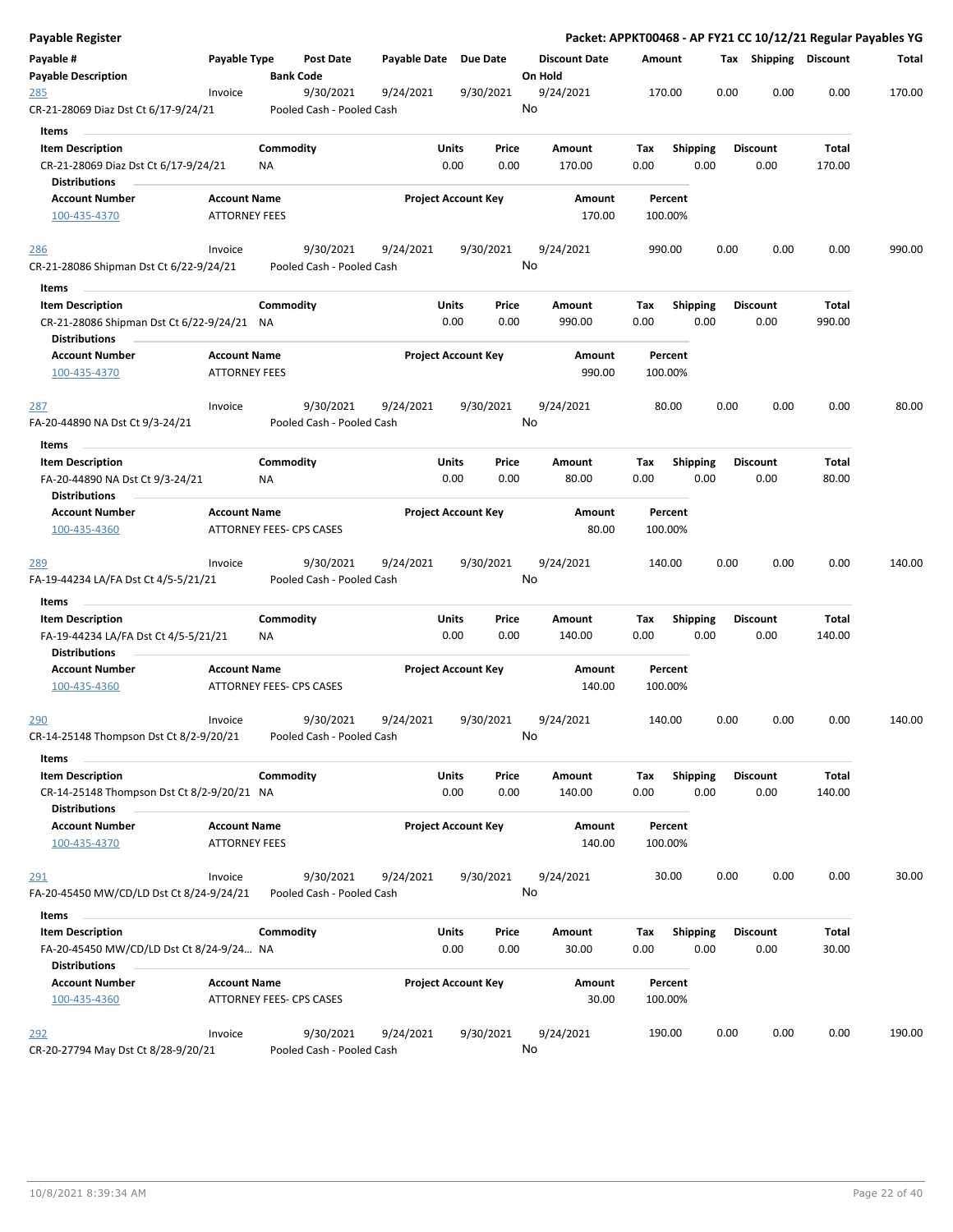| Payable #<br>Payable Type<br><b>Post Date</b><br><b>Discount Date</b><br>Tax Shipping Discount<br>Payable Date Due Date<br>Amount<br><b>Bank Code</b><br>On Hold<br><b>Payable Description</b><br>Items<br><b>Item Description</b><br>Commodity<br>Units<br>Amount<br><b>Shipping</b><br>Price<br>Tax<br><b>Discount</b><br>Total<br>CR-20-27794 May Dst Ct 8/28-9/20/21<br>0.00<br>0.00<br>190.00<br>0.00<br>0.00<br>0.00<br>190.00<br>NA<br><b>Distributions</b><br><b>Account Number</b><br><b>Project Account Key</b><br><b>Account Name</b><br>Amount<br>Percent<br><b>ATTORNEY FEES</b><br>100-435-4370<br>190.00<br>100.00%<br>9/30/2021<br>9/28/2021<br>9/30/2021<br>9/28/2021<br>60.00<br>0.00<br>0.00<br>Invoice<br>0.00<br>300<br>No<br>Pooled Cash - Pooled Cash<br>FA-21-45118 Triphahn Dst Ct 9/7-28/21<br>Items<br>Commodity<br>Units<br><b>Item Description</b><br>Price<br>Amount<br>Tax<br><b>Shipping</b><br><b>Discount</b><br>Total<br>0.00<br>0.00<br>0.00<br>60.00<br>0.00<br>0.00<br>60.00<br>FA-21-45118 Triphahn Dst Ct 9/7-28/21<br>ΝA |  |  |  |  | Packet: APPKT00468 - AP FY21 CC 10/12/21 Regular Payables YG |
|-------------------------------------------------------------------------------------------------------------------------------------------------------------------------------------------------------------------------------------------------------------------------------------------------------------------------------------------------------------------------------------------------------------------------------------------------------------------------------------------------------------------------------------------------------------------------------------------------------------------------------------------------------------------------------------------------------------------------------------------------------------------------------------------------------------------------------------------------------------------------------------------------------------------------------------------------------------------------------------------------------------------------------------------------------------------|--|--|--|--|--------------------------------------------------------------|
|                                                                                                                                                                                                                                                                                                                                                                                                                                                                                                                                                                                                                                                                                                                                                                                                                                                                                                                                                                                                                                                                   |  |  |  |  | Total                                                        |
|                                                                                                                                                                                                                                                                                                                                                                                                                                                                                                                                                                                                                                                                                                                                                                                                                                                                                                                                                                                                                                                                   |  |  |  |  |                                                              |
|                                                                                                                                                                                                                                                                                                                                                                                                                                                                                                                                                                                                                                                                                                                                                                                                                                                                                                                                                                                                                                                                   |  |  |  |  |                                                              |
|                                                                                                                                                                                                                                                                                                                                                                                                                                                                                                                                                                                                                                                                                                                                                                                                                                                                                                                                                                                                                                                                   |  |  |  |  |                                                              |
|                                                                                                                                                                                                                                                                                                                                                                                                                                                                                                                                                                                                                                                                                                                                                                                                                                                                                                                                                                                                                                                                   |  |  |  |  |                                                              |
|                                                                                                                                                                                                                                                                                                                                                                                                                                                                                                                                                                                                                                                                                                                                                                                                                                                                                                                                                                                                                                                                   |  |  |  |  | 60.00                                                        |
|                                                                                                                                                                                                                                                                                                                                                                                                                                                                                                                                                                                                                                                                                                                                                                                                                                                                                                                                                                                                                                                                   |  |  |  |  |                                                              |
|                                                                                                                                                                                                                                                                                                                                                                                                                                                                                                                                                                                                                                                                                                                                                                                                                                                                                                                                                                                                                                                                   |  |  |  |  |                                                              |
| <b>Distributions</b>                                                                                                                                                                                                                                                                                                                                                                                                                                                                                                                                                                                                                                                                                                                                                                                                                                                                                                                                                                                                                                              |  |  |  |  |                                                              |
| <b>Account Number</b><br><b>Account Name</b><br><b>Project Account Key</b><br>Amount<br>Percent<br>ATTORNEY FEES- CPS CASES<br>60.00<br>100.00%<br>100-435-4360                                                                                                                                                                                                                                                                                                                                                                                                                                                                                                                                                                                                                                                                                                                                                                                                                                                                                                   |  |  |  |  |                                                              |
| <b>Vendor Total:</b><br><b>Vendor: 00378 - JPMORGAN CHASE BANK NA</b>                                                                                                                                                                                                                                                                                                                                                                                                                                                                                                                                                                                                                                                                                                                                                                                                                                                                                                                                                                                             |  |  |  |  | 6,603.48                                                     |
| 10/5/2021<br><b>INV0003248</b><br>9/30/2021<br>10/5/2021<br>10/5/2021<br>0.00<br>279.31<br>0.00<br>Invoice<br>6,324.17<br>No<br>Sept 2021 credit card<br>Pooled Cash - Pooled Cash                                                                                                                                                                                                                                                                                                                                                                                                                                                                                                                                                                                                                                                                                                                                                                                                                                                                                |  |  |  |  | 6,603.48                                                     |
| Items                                                                                                                                                                                                                                                                                                                                                                                                                                                                                                                                                                                                                                                                                                                                                                                                                                                                                                                                                                                                                                                             |  |  |  |  |                                                              |
| Commodity<br>Units<br><b>Item Description</b><br>Price<br>Amount<br><b>Shipping</b><br><b>Discount</b><br>Total<br>Tax                                                                                                                                                                                                                                                                                                                                                                                                                                                                                                                                                                                                                                                                                                                                                                                                                                                                                                                                            |  |  |  |  |                                                              |
| 0.00<br>0.00<br>10.00<br>0.00<br>0.00<br>0.00<br>10.00<br>Sept 2021 credit card-Boater exam-Johns NA<br>Distributions                                                                                                                                                                                                                                                                                                                                                                                                                                                                                                                                                                                                                                                                                                                                                                                                                                                                                                                                             |  |  |  |  |                                                              |
| <b>Account Name</b><br><b>Project Account Key</b><br><b>Account Number</b><br>Amount<br>Percent                                                                                                                                                                                                                                                                                                                                                                                                                                                                                                                                                                                                                                                                                                                                                                                                                                                                                                                                                                   |  |  |  |  |                                                              |
| 562-560-4270<br>OUT OF COUNTY TRAVEL/TRAINING<br>10.00<br>100.00%                                                                                                                                                                                                                                                                                                                                                                                                                                                                                                                                                                                                                                                                                                                                                                                                                                                                                                                                                                                                 |  |  |  |  |                                                              |
| Items                                                                                                                                                                                                                                                                                                                                                                                                                                                                                                                                                                                                                                                                                                                                                                                                                                                                                                                                                                                                                                                             |  |  |  |  |                                                              |
| <b>Item Description</b><br>Commodity<br>Units<br>Total<br>Price<br>Amount<br>Tax<br><b>Shipping</b><br><b>Discount</b><br>0.00<br>0.00<br>111.34<br>0.00<br>0.00<br>0.00<br>111.34<br>NA                                                                                                                                                                                                                                                                                                                                                                                                                                                                                                                                                                                                                                                                                                                                                                                                                                                                          |  |  |  |  |                                                              |
| Sept 2021 credit card-hotel-Taylor<br><b>Distributions</b>                                                                                                                                                                                                                                                                                                                                                                                                                                                                                                                                                                                                                                                                                                                                                                                                                                                                                                                                                                                                        |  |  |  |  |                                                              |
| <b>Account Name</b><br><b>Project Account Key</b><br><b>Account Number</b><br>Amount<br>Percent<br>100-560-4270<br>OUT OF COUNTY TRAVEL/TRAINING<br>100.00%<br>111.34                                                                                                                                                                                                                                                                                                                                                                                                                                                                                                                                                                                                                                                                                                                                                                                                                                                                                             |  |  |  |  |                                                              |
| Items                                                                                                                                                                                                                                                                                                                                                                                                                                                                                                                                                                                                                                                                                                                                                                                                                                                                                                                                                                                                                                                             |  |  |  |  |                                                              |
| Commodity<br>Total<br><b>Item Description</b><br>Units<br>Price<br>Amount<br>Tax<br><b>Shipping</b><br><b>Discount</b>                                                                                                                                                                                                                                                                                                                                                                                                                                                                                                                                                                                                                                                                                                                                                                                                                                                                                                                                            |  |  |  |  |                                                              |
| 0.00<br>0.00<br>856.13<br>0.00<br>0.00<br>856.13<br>Sept 2021 credit card-hotel- Dst Clerk<br>0.00<br>NA<br><b>Distributions</b>                                                                                                                                                                                                                                                                                                                                                                                                                                                                                                                                                                                                                                                                                                                                                                                                                                                                                                                                  |  |  |  |  |                                                              |
| <b>Project Account Key</b><br><b>Account Number</b><br><b>Account Name</b><br>Percent<br>Amount                                                                                                                                                                                                                                                                                                                                                                                                                                                                                                                                                                                                                                                                                                                                                                                                                                                                                                                                                                   |  |  |  |  |                                                              |
| 100-450-4270<br>OUT OF COUNTY TRAVEL/TRAINING<br>856.13<br>100.00%                                                                                                                                                                                                                                                                                                                                                                                                                                                                                                                                                                                                                                                                                                                                                                                                                                                                                                                                                                                                |  |  |  |  |                                                              |
| Items                                                                                                                                                                                                                                                                                                                                                                                                                                                                                                                                                                                                                                                                                                                                                                                                                                                                                                                                                                                                                                                             |  |  |  |  |                                                              |
| Total<br><b>Item Description</b><br>Commodity<br>Units<br>Price<br><b>Shipping</b><br>Amount<br>Tax<br><b>Discount</b>                                                                                                                                                                                                                                                                                                                                                                                                                                                                                                                                                                                                                                                                                                                                                                                                                                                                                                                                            |  |  |  |  |                                                              |
| 0.00<br>0.00<br>0.00<br>279.31<br>0.00<br>5,276.58<br>Sept 2021 credit card CH Best Access Door<br><b>NA</b><br>4,997.27<br><b>Distributions</b>                                                                                                                                                                                                                                                                                                                                                                                                                                                                                                                                                                                                                                                                                                                                                                                                                                                                                                                  |  |  |  |  |                                                              |
| <b>Account Name</b><br><b>Project Account Key</b><br><b>Account Number</b><br>Amount<br>Percent                                                                                                                                                                                                                                                                                                                                                                                                                                                                                                                                                                                                                                                                                                                                                                                                                                                                                                                                                                   |  |  |  |  |                                                              |
| 690-669-1650<br><b>CONSTRUCTION</b><br>5,276.58<br>100.00%                                                                                                                                                                                                                                                                                                                                                                                                                                                                                                                                                                                                                                                                                                                                                                                                                                                                                                                                                                                                        |  |  |  |  |                                                              |
| Items                                                                                                                                                                                                                                                                                                                                                                                                                                                                                                                                                                                                                                                                                                                                                                                                                                                                                                                                                                                                                                                             |  |  |  |  |                                                              |
| Commodity<br>Units<br><b>Item Description</b><br>Price<br>Amount<br>Tax<br><b>Shipping</b><br><b>Discount</b><br>Total                                                                                                                                                                                                                                                                                                                                                                                                                                                                                                                                                                                                                                                                                                                                                                                                                                                                                                                                            |  |  |  |  |                                                              |
| 8.36<br>0.00<br>8.36<br>Sept 2021 credit card-Sheriff postage<br>NA<br>0.00<br>0.00<br>0.00<br>0.00                                                                                                                                                                                                                                                                                                                                                                                                                                                                                                                                                                                                                                                                                                                                                                                                                                                                                                                                                               |  |  |  |  |                                                              |
| <b>Distributions</b><br><b>Account Number</b><br><b>Account Name</b><br><b>Project Account Key</b><br>Amount<br>Percent                                                                                                                                                                                                                                                                                                                                                                                                                                                                                                                                                                                                                                                                                                                                                                                                                                                                                                                                           |  |  |  |  |                                                              |
| POSTAGE<br>8.36<br>100.00%<br>100-560-3110                                                                                                                                                                                                                                                                                                                                                                                                                                                                                                                                                                                                                                                                                                                                                                                                                                                                                                                                                                                                                        |  |  |  |  |                                                              |
|                                                                                                                                                                                                                                                                                                                                                                                                                                                                                                                                                                                                                                                                                                                                                                                                                                                                                                                                                                                                                                                                   |  |  |  |  |                                                              |
| Items<br>Commodity<br>Units<br>Price<br>Total<br><b>Item Description</b><br>Amount<br><b>Shipping</b><br><b>Discount</b><br>Тах                                                                                                                                                                                                                                                                                                                                                                                                                                                                                                                                                                                                                                                                                                                                                                                                                                                                                                                                   |  |  |  |  |                                                              |
| 276.08<br>Sept 2021 credit card-Agrilife extension co Goods<br>8.00<br>34.51<br>276.08<br>0.00<br>0.00<br>0.00                                                                                                                                                                                                                                                                                                                                                                                                                                                                                                                                                                                                                                                                                                                                                                                                                                                                                                                                                    |  |  |  |  |                                                              |
| <b>Distributions</b>                                                                                                                                                                                                                                                                                                                                                                                                                                                                                                                                                                                                                                                                                                                                                                                                                                                                                                                                                                                                                                              |  |  |  |  |                                                              |
| <b>Account Number</b><br><b>Account Name</b><br><b>Project Account Key</b><br>Amount<br>Percent<br>100-665-3350<br>PROGRAM SUPPLIES<br>276.08<br>100.00%                                                                                                                                                                                                                                                                                                                                                                                                                                                                                                                                                                                                                                                                                                                                                                                                                                                                                                          |  |  |  |  |                                                              |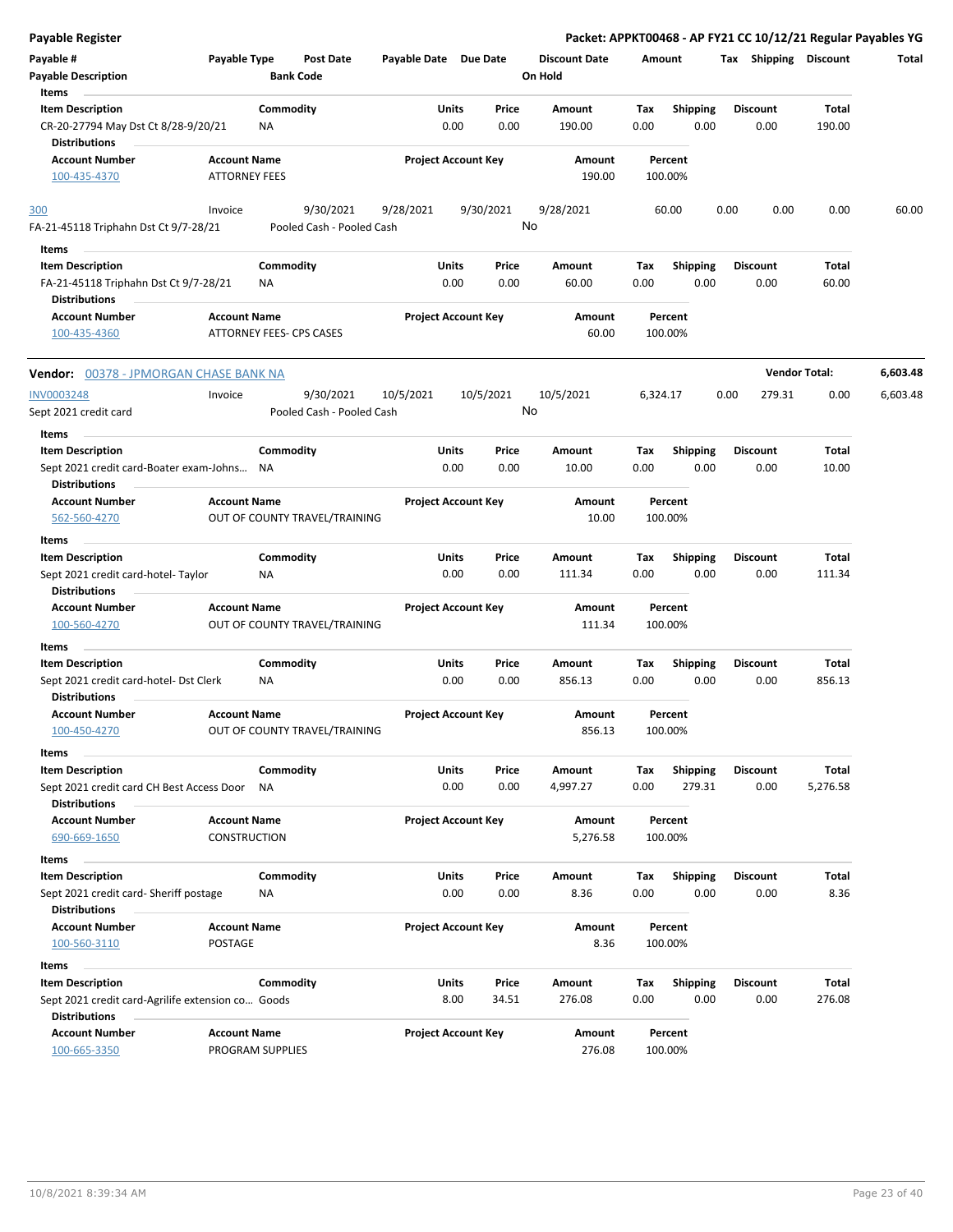| Payable Register                                                      |                                                |                                        |                       |                            |       |                      |             |                 |      |                       |                      | Packet: APPKT00468 - AP FY21 CC 10/12/21 Regular Payables YG |
|-----------------------------------------------------------------------|------------------------------------------------|----------------------------------------|-----------------------|----------------------------|-------|----------------------|-------------|-----------------|------|-----------------------|----------------------|--------------------------------------------------------------|
| Payable #                                                             | Payable Type                                   | <b>Post Date</b>                       | Payable Date Due Date |                            |       | <b>Discount Date</b> | Amount      |                 |      | Tax Shipping Discount |                      | Total                                                        |
| <b>Payable Description</b>                                            |                                                | <b>Bank Code</b>                       |                       |                            |       | On Hold              |             |                 |      |                       |                      |                                                              |
| Items                                                                 |                                                |                                        |                       |                            |       |                      |             |                 |      |                       |                      |                                                              |
| <b>Item Description</b>                                               |                                                | Commodity                              |                       | Units                      | Price | Amount               | Tax         | <b>Shipping</b> |      | <b>Discount</b>       | <b>Total</b>         |                                                              |
| Sept 2021 credit card-Zoom                                            |                                                | ΝA                                     |                       | 0.00                       | 0.00  | 64.99                | 0.00        | 0.00            |      | 0.00                  | 64.99                |                                                              |
| <b>Distributions</b>                                                  |                                                |                                        |                       |                            |       |                      |             |                 |      |                       |                      |                                                              |
| <b>Account Number</b>                                                 | <b>Account Name</b>                            |                                        |                       | <b>Project Account Key</b> |       | Amount               |             | Percent         |      |                       |                      |                                                              |
| 413-413-5740                                                          | <b>TECHNOLOGY</b>                              |                                        |                       |                            |       | 64.99                | 100.00%     |                 |      |                       |                      |                                                              |
| Vendor: 00567 - KSM Exchange LLC                                      |                                                |                                        |                       |                            |       |                      |             |                 |      |                       | <b>Vendor Total:</b> | 15,535.03                                                    |
| R3021009                                                              | Invoice                                        | 9/30/2021                              | 9/26/2021             | 9/30/2021                  |       | 9/26/2021            | 15,535.03   |                 | 0.00 | 0.00                  | 0.00                 | 15,535.03                                                    |
| Pct 4-Pct 2(3 days) Wirtgen rental 9/9-10/6/21                        |                                                | Pooled Cash - Pooled Cash              |                       |                            | No    |                      |             |                 |      |                       |                      |                                                              |
| Items                                                                 |                                                |                                        |                       |                            |       |                      |             |                 |      |                       |                      |                                                              |
| <b>Item Description</b>                                               |                                                | Commodity                              |                       | Units                      | Price | Amount               | Tax         | <b>Shipping</b> |      | <b>Discount</b>       | Total                |                                                              |
| Pct 4-Pct 2(3 days) Wirtgen rental 9/9-10/ NA<br><b>Distributions</b> |                                                |                                        |                       | 0.00                       | 0.00  | 15,535.03            | 0.00        | 0.00            |      | 0.00                  | 15,535.03            |                                                              |
| <b>Account Number</b>                                                 | <b>Account Name</b>                            |                                        |                       | <b>Project Account Key</b> |       | Amount               |             | Percent         |      |                       |                      |                                                              |
| 413-622-4600                                                          |                                                | EQUIPMENT RENTAL/LEASE                 |                       |                            |       | 1,664.46             |             | 10.71%          |      |                       |                      |                                                              |
| 413-624-4600                                                          |                                                | EQUIPMENT RENTAL/LEASE                 |                       |                            |       | 13,870.57            |             | 89.29%          |      |                       |                      |                                                              |
| <b>Vendor: 00239 - L &amp; L A/C-ELECTRICAL</b>                       |                                                |                                        |                       |                            |       |                      |             |                 |      |                       | <b>Vendor Total:</b> | 134.50                                                       |
|                                                                       |                                                |                                        |                       |                            |       |                      |             |                 |      |                       |                      |                                                              |
| 3672                                                                  | Invoice                                        | 9/30/2021                              | 10/1/2021             | 10/1/2021                  |       | 10/1/2021            | 134.50      |                 | 0.00 | 0.00                  | 0.00                 | 134.50                                                       |
| Agrilife AC service<br>Items                                          |                                                | Pooled Cash - Pooled Cash              |                       |                            | No    |                      |             |                 |      |                       |                      |                                                              |
|                                                                       |                                                |                                        |                       |                            | Price |                      |             |                 |      |                       | Total                |                                                              |
| <b>Item Description</b>                                               |                                                | Commodity                              |                       | <b>Units</b><br>0.00       |       | Amount               | Tax<br>0.00 | <b>Shipping</b> |      | <b>Discount</b>       |                      |                                                              |
| Agrilife AC service                                                   |                                                | ΝA                                     |                       |                            | 0.00  | 134.50               |             | 0.00            |      | 0.00                  | 134.50               |                                                              |
| <b>Distributions</b>                                                  |                                                |                                        |                       |                            |       |                      |             |                 |      |                       |                      |                                                              |
| <b>Account Number</b><br>100-516-4500                                 | <b>Account Name</b><br><b>R&amp;M BUILDING</b> |                                        |                       | <b>Project Account Key</b> |       | Amount<br>134.50     | 100.00%     | Percent         |      |                       |                      |                                                              |
| <b>Vendor:</b> VEN02440 - Law Office of Bi Hunt                       |                                                |                                        |                       |                            |       |                      |             |                 |      |                       | <b>Vendor Total:</b> | 9,234.00                                                     |
|                                                                       |                                                |                                        |                       |                            |       |                      |             |                 |      |                       |                      |                                                              |
| <b>INV0003180</b><br>CR-20-27665 Anderson Dst Ct 5/13-8/18/21         | Invoice                                        | 9/30/2021<br>Pooled Cash - Pooled Cash | 9/24/2021             | 9/30/2021                  | No    | 9/24/2021            | 1,305.00    |                 | 0.00 | 0.00                  | 0.00                 | 1,305.00                                                     |
| Items                                                                 |                                                |                                        |                       |                            |       |                      |             |                 |      |                       |                      |                                                              |
| <b>Item Description</b>                                               |                                                | Commodity                              |                       | Units                      | Price | Amount               | Tax         | <b>Shipping</b> |      | <b>Discount</b>       | Total                |                                                              |
| CR-20-27665 Anderson Dst Ct 5/13-8/18/ NA<br><b>Distributions</b>     |                                                |                                        |                       | 0.00                       | 0.00  | 1,305.00             | 0.00        | 0.00            |      | 0.00                  | 1,305.00             |                                                              |
| <b>Account Number</b>                                                 | <b>Account Name</b>                            |                                        |                       | <b>Project Account Key</b> |       | Amount               |             | Percent         |      |                       |                      |                                                              |
| 100-435-4370                                                          | <b>ATTORNEY FEES</b>                           |                                        |                       |                            |       | 1,305.00             | 100.00%     |                 |      |                       |                      |                                                              |
| INV0003181                                                            | Invoice                                        | 9/30/2021                              | 9/24/2021             | 9/30/2021                  |       | 9/24/2021            | 1,467.00    |                 | 0.00 | 0.00                  | 0.00                 | 1,467.00                                                     |
| CR-20-27773 Dotson Dst Ct 7/14-9/1/21                                 |                                                | Pooled Cash - Pooled Cash              |                       |                            | No    |                      |             |                 |      |                       |                      |                                                              |
| Items                                                                 |                                                |                                        |                       |                            |       |                      |             |                 |      |                       |                      |                                                              |
| <b>Item Description</b>                                               |                                                | Commodity                              |                       | Units                      | Price | Amount               | Tax         | Shipping        |      | <b>Discount</b>       | Total                |                                                              |
| CR-20-27773 Dotson Dst Ct 7/14-9/1/21                                 |                                                | ΝA                                     |                       | 0.00                       | 0.00  | 1,467.00             | 0.00        | 0.00            |      | 0.00                  | 1,467.00             |                                                              |
| <b>Distributions</b>                                                  |                                                |                                        |                       |                            |       |                      |             |                 |      |                       |                      |                                                              |
| <b>Account Number</b>                                                 | <b>Account Name</b>                            |                                        |                       | <b>Project Account Key</b> |       | Amount               |             | Percent         |      |                       |                      |                                                              |
| 100-435-4370                                                          | <b>ATTORNEY FEES</b>                           |                                        |                       |                            |       | 1,467.00             | 100.00%     |                 |      |                       |                      |                                                              |
| <b>INV0003182</b>                                                     | Invoice                                        | 9/30/2021                              | 9/24/2021             | 9/30/2021                  |       | 9/24/2021            | 1,935.00    |                 | 0.00 | 0.00                  | 0.00                 | 1,935.00                                                     |
| CR-21-28022 Bates Dst Ct 3/8-8/25/21                                  |                                                | Pooled Cash - Pooled Cash              |                       |                            | No    |                      |             |                 |      |                       |                      |                                                              |
| Items                                                                 |                                                |                                        |                       |                            |       |                      |             |                 |      |                       |                      |                                                              |
| <b>Item Description</b>                                               |                                                | Commodity                              |                       | <b>Units</b>               | Price | Amount               | Tax         | Shipping        |      | <b>Discount</b>       | Total                |                                                              |
| CR-21-28022 Bates Dst Ct 3/8-8/25/21<br><b>Distributions</b>          |                                                | NA                                     |                       | 0.00                       | 0.00  | 1,935.00             | 0.00        | 0.00            |      | 0.00                  | 1,935.00             |                                                              |
| <b>Account Number</b>                                                 | <b>Account Name</b>                            |                                        |                       | <b>Project Account Key</b> |       | Amount               |             | Percent         |      |                       |                      |                                                              |
| 100-435-4370                                                          | <b>ATTORNEY FEES</b>                           |                                        |                       |                            |       | 1,935.00             | 100.00%     |                 |      |                       |                      |                                                              |
| INV0003183                                                            | Invoice                                        | 9/30/2021                              | 9/24/2021             | 9/30/2021                  |       | 9/24/2021            | 1,908.00    |                 | 0.00 | 0.00                  | 0.00                 | 1,908.00                                                     |
| CR-21-27988 Morin Dst Ct 1/27-9/22/21                                 |                                                | Pooled Cash - Pooled Cash              |                       |                            | No    |                      |             |                 |      |                       |                      |                                                              |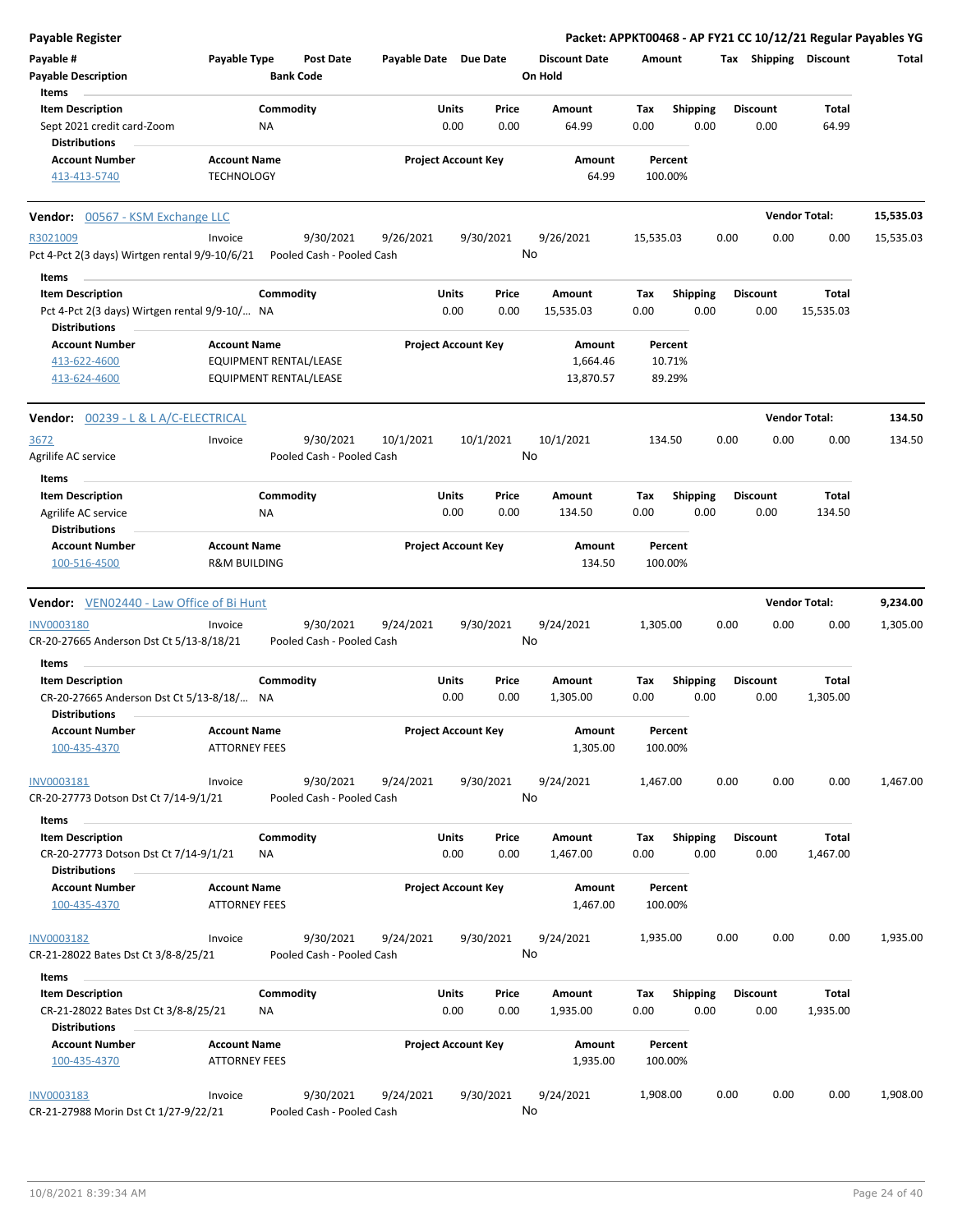| Payable Register                                                                               |                                               |                  |                                        |                       |               |                            |                                 |             |                         |      |                         |                          | Packet: APPKT00468 - AP FY21 CC 10/12/21 Regular Payables YG |
|------------------------------------------------------------------------------------------------|-----------------------------------------------|------------------|----------------------------------------|-----------------------|---------------|----------------------------|---------------------------------|-------------|-------------------------|------|-------------------------|--------------------------|--------------------------------------------------------------|
| Payable #<br><b>Payable Description</b>                                                        | Payable Type                                  | <b>Bank Code</b> | <b>Post Date</b>                       | Payable Date Due Date |               |                            | <b>Discount Date</b><br>On Hold | Amount      |                         |      | Tax Shipping Discount   |                          | Total                                                        |
| Items                                                                                          |                                               |                  |                                        |                       |               |                            |                                 |             |                         |      |                         |                          |                                                              |
| <b>Item Description</b><br>CR-21-27988 Morin Dst Ct 1/27-9/22/21                               |                                               | Commodity<br>ΝA  |                                        |                       | Units<br>0.00 | Price<br>0.00              | Amount<br>1,908.00              | Tax<br>0.00 | <b>Shipping</b><br>0.00 |      | <b>Discount</b><br>0.00 | <b>Total</b><br>1,908.00 |                                                              |
| <b>Distributions</b>                                                                           |                                               |                  |                                        |                       |               |                            |                                 |             |                         |      |                         |                          |                                                              |
| <b>Account Number</b><br>100-435-4370                                                          | <b>Account Name</b><br><b>ATTORNEY FEES</b>   |                  |                                        |                       |               | <b>Project Account Key</b> | Amount<br>1,908.00              | 100.00%     | Percent                 |      |                         |                          |                                                              |
| <b>INV0003184</b>                                                                              | Invoice                                       |                  | 9/30/2021                              | 9/24/2021             |               | 9/30/2021                  | 9/24/2021                       | 1,332.00    |                         | 0.00 | 0.00                    | 0.00                     | 1,332.00                                                     |
| CR-20-27517 Autry Dst Ct 7/19-8/16/21                                                          |                                               |                  | Pooled Cash - Pooled Cash              |                       |               |                            | No                              |             |                         |      |                         |                          |                                                              |
| Items                                                                                          |                                               |                  |                                        |                       |               |                            |                                 |             |                         |      |                         |                          |                                                              |
| <b>Item Description</b><br>CR-20-27517 Autry Dst Ct 7/19-8/16/21<br><b>Distributions</b>       |                                               | Commodity<br>ΝA  |                                        |                       | Units<br>0.00 | Price<br>0.00              | Amount<br>1,332.00              | Тах<br>0.00 | <b>Shipping</b><br>0.00 |      | <b>Discount</b><br>0.00 | Total<br>1,332.00        |                                                              |
| <b>Account Number</b>                                                                          | <b>Account Name</b>                           |                  |                                        |                       |               | <b>Project Account Key</b> | Amount                          |             | Percent                 |      |                         |                          |                                                              |
| 100-435-4370                                                                                   | <b>ATTORNEY FEES</b>                          |                  |                                        |                       |               |                            | 1,332.00                        | 100.00%     |                         |      |                         |                          |                                                              |
| INV0003185<br>CR-20-27845 Craft Dst Ct 2/3-8/24/21                                             | Invoice                                       |                  | 9/30/2021<br>Pooled Cash - Pooled Cash | 9/24/2021             |               | 9/30/2021                  | 9/24/2021<br>No                 | 1,287.00    |                         | 0.00 | 0.00                    | 0.00                     | 1,287.00                                                     |
|                                                                                                |                                               |                  |                                        |                       |               |                            |                                 |             |                         |      |                         |                          |                                                              |
| Items<br><b>Item Description</b>                                                               |                                               | Commodity        |                                        |                       | Units         | Price                      | Amount                          | Tax         | <b>Shipping</b>         |      | <b>Discount</b>         | <b>Total</b>             |                                                              |
| CR-20-27845 Craft Dst Ct 2/3-8/24/21<br><b>Distributions</b>                                   |                                               | ΝA               |                                        |                       | 0.00          | 0.00                       | 1,287.00                        | 0.00        | 0.00                    |      | 0.00                    | 1,287.00                 |                                                              |
| <b>Account Number</b><br>100-435-4370                                                          | <b>Account Name</b><br><b>ATTORNEY FEES</b>   |                  |                                        |                       |               | <b>Project Account Key</b> | Amount<br>1,287.00              | 100.00%     | Percent                 |      |                         |                          |                                                              |
| Vendor: 00048 - LEONARD, CITY OF                                                               |                                               |                  |                                        |                       |               |                            |                                 |             |                         |      | <b>Vendor Total:</b>    |                          | 89.00                                                        |
| INV0003188                                                                                     | Invoice                                       |                  | 9/30/2021                              | 9/15/2021             |               | 9/30/2021                  | 9/15/2021                       | 89.00       |                         | 0.00 | 0.00                    | 0.00                     | 89.00                                                        |
| #8028 Pct 2 water 8/15-9/15/21<br>Items                                                        |                                               |                  | Pooled Cash - Pooled Cash              |                       |               |                            | No                              |             |                         |      |                         |                          |                                                              |
| <b>Item Description</b>                                                                        |                                               | Commodity        |                                        |                       | Units         | Price                      | Amount                          | Tax         | <b>Shipping</b>         |      | <b>Discount</b>         | <b>Total</b>             |                                                              |
| #8028 Pct 2 water 8/15-9/15/21<br><b>Distributions</b>                                         |                                               | ΝA               |                                        |                       | 0.00          | 0.00                       | 89.00                           | 0.00        | 0.00                    |      | 0.00                    | 89.00                    |                                                              |
| <b>Account Number</b><br>220-622-4420                                                          | <b>Account Name</b><br>UTILITY WATER          |                  |                                        |                       |               | <b>Project Account Key</b> | Amount<br>89.00                 | 100.00%     | Percent                 |      |                         |                          |                                                              |
| Vendor: 00273 - LEXISNEXIS RISK DATA MANAGEMENT INC                                            |                                               |                  |                                        |                       |               |                            |                                 |             |                         |      | <b>Vendor Total:</b>    |                          | 50.00                                                        |
| 1394504-20210930<br>#1394504 Const #1 Sept 2021 online research                                | Invoice                                       |                  | 9/30/2021<br>Pooled Cash - Pooled Cash | 9/30/2021             |               | 9/30/2021                  | 9/30/2021<br>No                 | 50.00       |                         | 0.00 | 0.00                    | 0.00                     | 50.00                                                        |
| Items                                                                                          |                                               |                  |                                        |                       |               |                            |                                 |             |                         |      |                         |                          |                                                              |
| <b>Item Description</b><br>#1394504 Const #1 Sept 2021 online resea NA<br><b>Distributions</b> |                                               | Commodity        |                                        |                       | Units<br>0.00 | Price<br>0.00              | Amount<br>50.00                 | Tax<br>0.00 | Shipping<br>0.00        |      | <b>Discount</b><br>0.00 | Total<br>50.00           |                                                              |
| <b>Account Number</b><br>100-551-5910                                                          | <b>Account Name</b><br><b>ONLINE RESEARCH</b> |                  |                                        |                       |               | <b>Project Account Key</b> | Amount<br>50.00                 | 100.00%     | Percent                 |      |                         |                          |                                                              |
| Vendor: 00031 - LEXISNEXIS                                                                     |                                               |                  |                                        |                       |               |                            |                                 |             |                         |      | <b>Vendor Total:</b>    |                          | 384.00                                                       |
| 3093490986<br>DA online research Sept 2021                                                     | Invoice                                       |                  | 9/30/2021<br>Pooled Cash - Pooled Cash | 9/30/2021             |               | 9/30/2021                  | 9/30/2021<br>No                 | 384.00      |                         | 0.00 | 0.00                    | 0.00                     | 384.00                                                       |
| Items                                                                                          |                                               |                  |                                        |                       |               |                            |                                 |             |                         |      |                         |                          |                                                              |
| <b>Item Description</b>                                                                        |                                               | Commodity        |                                        |                       | Units         | Price                      | Amount                          | Тах         | <b>Shipping</b>         |      | <b>Discount</b>         | Total                    |                                                              |
| DA online research Sept 2021<br><b>Distributions</b>                                           |                                               | ΝA               |                                        |                       | 0.00          | 0.00                       | 384.00                          | 0.00        | 0.00                    |      | 0.00                    | 384.00                   |                                                              |
| <b>Account Number</b><br>100-475-5910                                                          | <b>Account Name</b><br><b>ONLINE RESEARCH</b> |                  |                                        |                       |               | <b>Project Account Key</b> | Amount<br>384.00                | 100.00%     | Percent                 |      |                         |                          |                                                              |
| Vendor: 00111 - MCCRAW OIL CO.                                                                 |                                               |                  |                                        |                       |               |                            |                                 |             |                         |      | <b>Vendor Total:</b>    |                          | 29,627.49                                                    |
| 494818                                                                                         | Invoice                                       |                  | 9/30/2021                              | 9/16/2021             |               | 9/30/2021                  | 9/16/2021                       | 149.70      |                         | 0.00 | 0.00                    | 0.00                     | 149.70                                                       |
| #23040034 Pct 3 grease tubes                                                                   |                                               |                  | Pooled Cash - Pooled Cash              |                       |               |                            | No                              |             |                         |      |                         |                          |                                                              |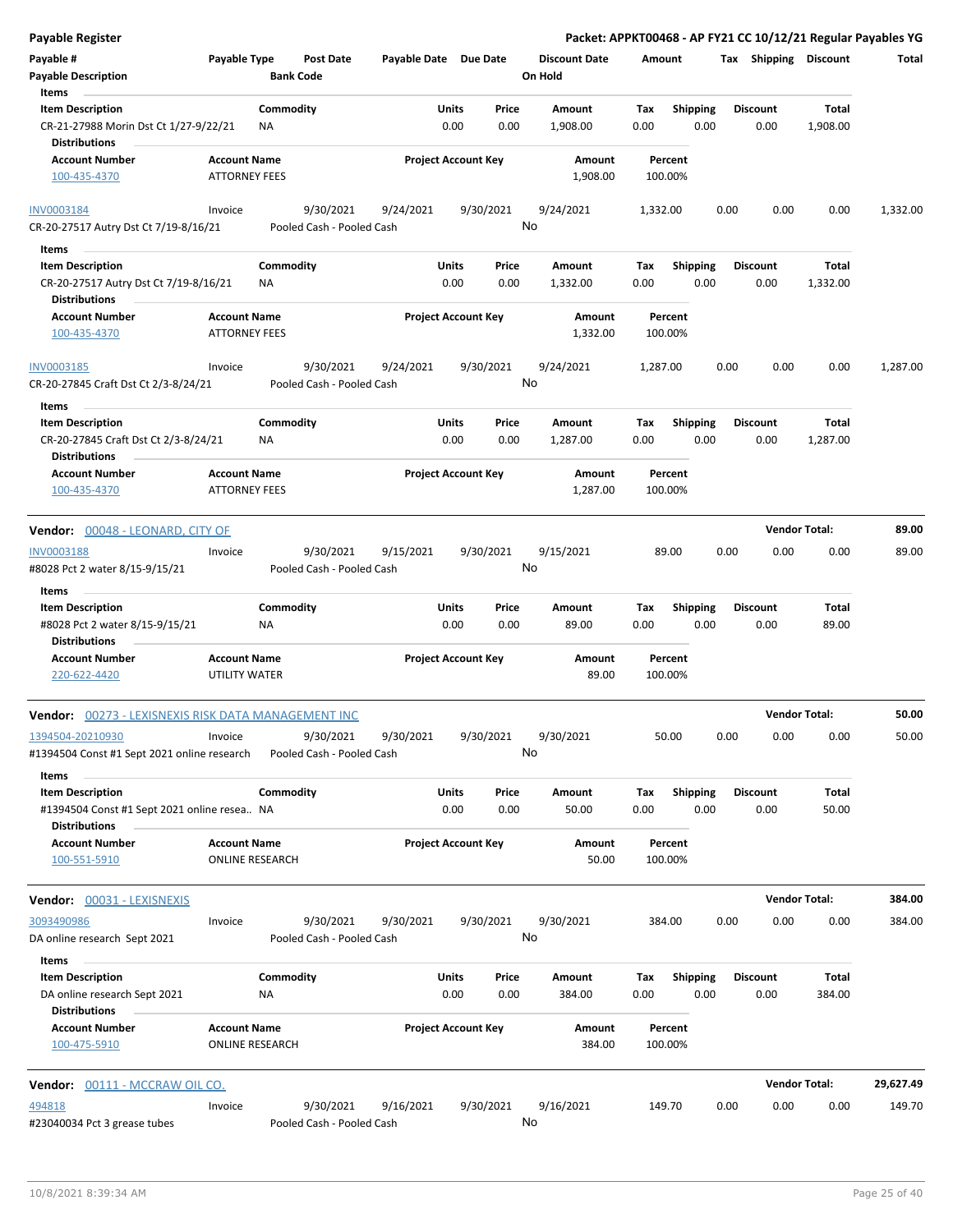| <b>Payable Register</b>                                                            |                                                          |                                        |                       |                            |               |                                 |             |                         |      |                         |                          | Packet: APPKT00468 - AP FY21 CC 10/12/21 Regular Payables YG |
|------------------------------------------------------------------------------------|----------------------------------------------------------|----------------------------------------|-----------------------|----------------------------|---------------|---------------------------------|-------------|-------------------------|------|-------------------------|--------------------------|--------------------------------------------------------------|
| Payable #<br><b>Payable Description</b>                                            | Payable Type                                             | <b>Post Date</b><br><b>Bank Code</b>   | Payable Date Due Date |                            |               | <b>Discount Date</b><br>On Hold | Amount      |                         |      | Tax Shipping Discount   |                          | Total                                                        |
| Items<br><b>Item Description</b><br>#23040034 Pct 3 grease tubes                   | Commodity<br>Goods                                       |                                        |                       | Units<br>30.00             | Price<br>4.99 | Amount<br>149.70                | Tax<br>0.00 | <b>Shipping</b><br>0.00 |      | <b>Discount</b><br>0.00 | <b>Total</b><br>149.70   |                                                              |
| <b>Distributions</b><br><b>Account Number</b><br>230-623-4580                      | <b>Account Name</b><br><b>R&amp;M MACHINERY PARTS</b>    |                                        |                       | <b>Project Account Key</b> |               | Amount<br>149.70                |             | Percent<br>100.00%      |      |                         |                          |                                                              |
| P42231<br>#23040045 Sheriff gas                                                    | Invoice                                                  | 9/30/2021<br>Pooled Cash - Pooled Cash | 9/2/2021              | 9/30/2021                  | No            | 9/2/2021                        | 1,989.68    |                         | 0.00 | 0.01                    | 0.00                     | 1,989.69                                                     |
| Items<br><b>Item Description</b><br>#23040045 Sheriff gas<br><b>Distributions</b>  | Commodity<br>Fuel                                        |                                        | 802.00                | Units                      | Price<br>2.48 | Amount<br>1,989.68              | Tax<br>0.00 | <b>Shipping</b><br>0.01 |      | <b>Discount</b><br>0.00 | <b>Total</b><br>1,989.69 |                                                              |
| <b>Account Number</b><br>100-560-3300                                              | <b>Account Name</b><br><b>AUTO EXPENSE GAS &amp; OIL</b> |                                        |                       | <b>Project Account Key</b> |               | Amount<br>1,989.69              |             | Percent<br>100.00%      |      |                         |                          |                                                              |
| P42245<br>#23040045 Sheriff gas                                                    | Invoice                                                  | 9/30/2021<br>Pooled Cash - Pooled Cash | 9/22/2021             | 9/30/2021                  | No            | 9/22/2021                       | 1,110.15    |                         | 0.00 | 0.00                    | 0.00                     | 1,110.15                                                     |
| Items<br><b>Item Description</b><br>#23040045 Sheriff gas<br><b>Distributions</b>  | Commodity<br>Fuel                                        |                                        | 450.00                | Units                      | Price<br>2.47 | Amount<br>1,110.15              | Tax<br>0.00 | <b>Shipping</b><br>0.00 |      | <b>Discount</b><br>0.00 | Total<br>1,110.15        |                                                              |
| <b>Account Number</b><br>100-560-3300                                              | <b>Account Name</b><br>AUTO EXPENSE GAS & OIL            |                                        |                       | <b>Project Account Key</b> |               | Amount<br>1,110.15              |             | Percent<br>100.00%      |      |                         |                          |                                                              |
| P42568<br>#23040034 Pct 3 diesel/gas                                               | Invoice                                                  | 9/30/2021<br>Pooled Cash - Pooled Cash | 9/16/2021             | 9/30/2021                  | No            | 9/16/2021                       | 6,731.19    |                         | 0.00 | 0.00                    | 0.00                     | 6,731.19                                                     |
| Items                                                                              |                                                          |                                        |                       |                            |               |                                 |             |                         |      |                         |                          |                                                              |
| <b>Item Description</b><br>#23040034 Pct 3 diesel/gas<br><b>Distributions</b>      | Commodity<br>ΝA                                          |                                        |                       | Units<br>0.00              | Price<br>0.00 | Amount<br>6,731.19              | Tax<br>0.00 | <b>Shipping</b><br>0.00 |      | <b>Discount</b><br>0.00 | Total<br>6,731.19        |                                                              |
| <b>Account Number</b><br>230-623-4570                                              | <b>Account Name</b><br>R&M MACHINERY GAS & OIL           |                                        |                       | <b>Project Account Key</b> |               | Amount<br>6,731.19              |             | Percent<br>100.00%      |      |                         |                          |                                                              |
| P42571<br>#23040045 Sheriff gas                                                    | Invoice                                                  | 9/30/2021<br>Pooled Cash - Pooled Cash | 9/16/2021             | 9/30/2021                  | No            | 9/16/2021                       | 1,360.59    |                         | 0.00 | 0.00                    | 0.00                     | 1,360.59                                                     |
| Items<br><b>Item Description</b><br>#23040045 Sheriff gas<br><b>Distributions</b>  | Commodity<br>Fuel                                        |                                        | 522.00                | Units                      | Price<br>2.61 | Amount<br>1,360.59              | Tax<br>0.00 | Shipping<br>0.00        |      | <b>Discount</b><br>0.00 | <b>Total</b><br>1,360.59 |                                                              |
| <b>Account Number</b><br>100-560-3300                                              | <b>Account Name</b><br>AUTO EXPENSE GAS & OIL            |                                        |                       | <b>Project Account Key</b> |               | Amount<br>1,360.59              |             | Percent<br>100.00%      |      |                         |                          |                                                              |
| P42614R<br>#23040023 Pct 1 diesel                                                  | Invoice                                                  | 9/30/2021<br>Pooled Cash - Pooled Cash | 9/8/2021              | 9/30/2021                  | No            | 9/8/2021                        | 3,675.88    |                         | 0.00 | 0.00                    | 0.00                     | 3,675.88                                                     |
| Items<br><b>Item Description</b><br>#23040023 Pct 1 diesel<br><b>Distributions</b> | Commodity<br>ΝA                                          |                                        |                       | Units<br>0.00              | Price<br>0.00 | Amount<br>3,675.88              | Tax<br>0.00 | Shipping<br>0.00        |      | <b>Discount</b><br>0.00 | <b>Total</b><br>3,675.88 |                                                              |
| <b>Account Number</b><br>210-621-4570                                              | <b>Account Name</b><br>R&M MACHINERY GAS & OIL           |                                        |                       | <b>Project Account Key</b> |               | Amount<br>3,675.88              |             | Percent<br>100.00%      |      |                         |                          |                                                              |
| P42616<br>#23040045 Sheriff gas                                                    | Invoice                                                  | 9/30/2021<br>Pooled Cash - Pooled Cash | 9/9/2021              | 9/30/2021                  | No            | 9/9/2021                        | 1,721.43    |                         | 0.00 | 0.02                    | 0.00                     | 1,721.45                                                     |
| Items                                                                              |                                                          |                                        |                       |                            |               |                                 |             |                         |      |                         |                          |                                                              |
| <b>Item Description</b><br>#23040045 Sheriff gas<br><b>Distributions</b>           | Commodity<br>Fuel                                        |                                        | 676.00                | Units                      | Price<br>2.55 | Amount<br>1,721.43              | Tax<br>0.00 | <b>Shipping</b><br>0.02 |      | <b>Discount</b><br>0.00 | Total<br>1,721.45        |                                                              |
| <b>Account Number</b><br>100-560-3300                                              | <b>Account Name</b><br>AUTO EXPENSE GAS & OIL            |                                        |                       | <b>Project Account Key</b> |               | Amount<br>1,721.45              |             | Percent<br>100.00%      |      |                         |                          |                                                              |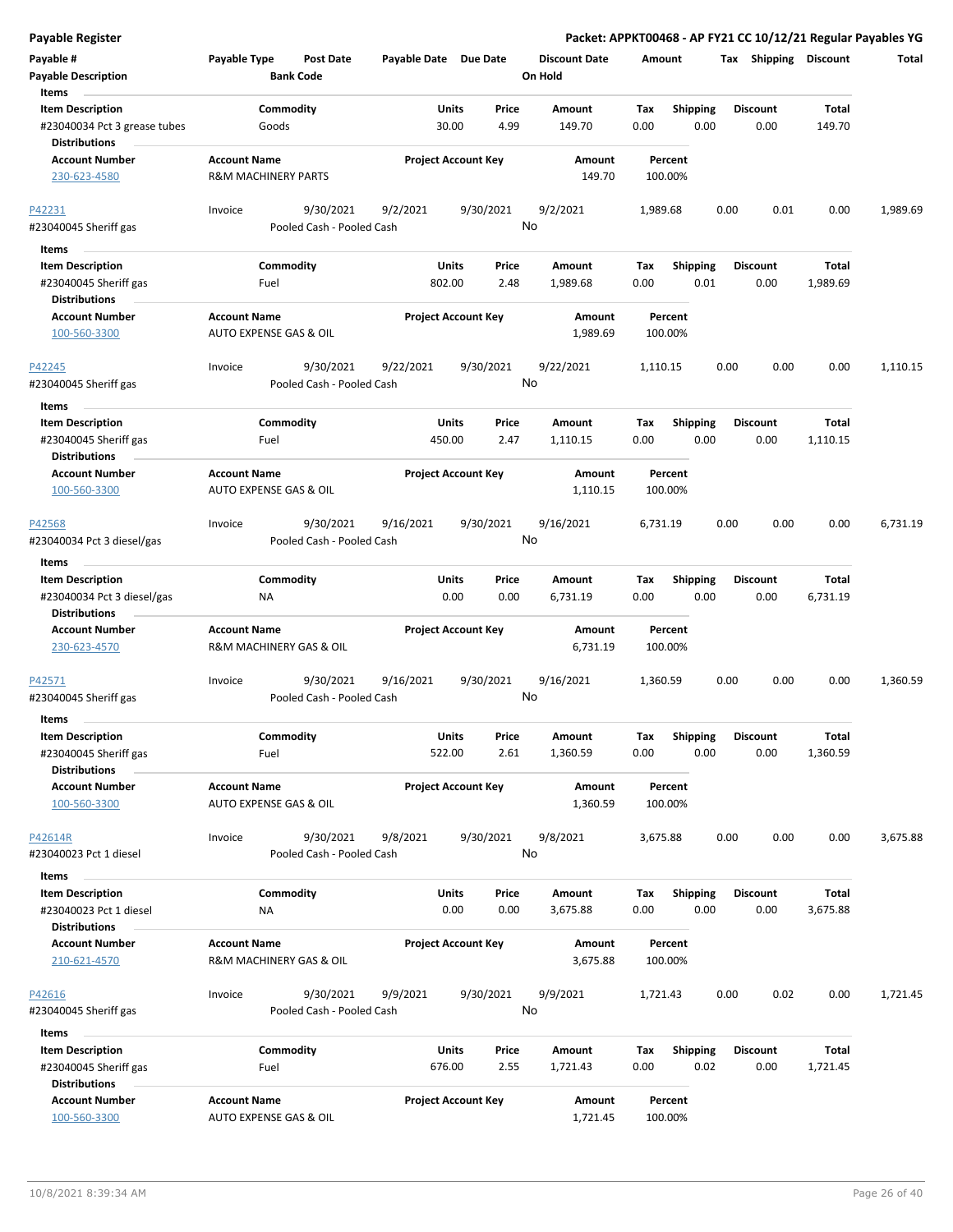| <b>Payable Register</b>                                       |                     |                                        |               |                            |                                 |                    |                         | Packet: APPKT00468 - AP FY21 CC 10/12/21 Regular Payables YG |                |          |
|---------------------------------------------------------------|---------------------|----------------------------------------|---------------|----------------------------|---------------------------------|--------------------|-------------------------|--------------------------------------------------------------|----------------|----------|
| Payable #<br><b>Payable Description</b>                       | <b>Payable Type</b> | <b>Post Date</b><br><b>Bank Code</b>   | Payable Date  | <b>Due Date</b>            | <b>Discount Date</b><br>On Hold | Amount             |                         | Tax Shipping Discount                                        |                | Total    |
| P42672<br>#23040025 Pct 2 diesel/gas                          | Invoice             | 9/30/2021<br>Pooled Cash - Pooled Cash | 9/13/2021     | 9/30/2021                  | 9/13/2021<br>No                 | 6,667.62           |                         | 0.00<br>0.00                                                 | 0.00           | 6,667.62 |
| Items                                                         |                     |                                        |               |                            |                                 |                    |                         |                                                              |                |          |
| <b>Item Description</b>                                       |                     | Commodity                              | Units         | Price                      | Amount                          | Tax                | <b>Shipping</b>         | <b>Discount</b>                                              | Total          |          |
| #23040025 Pct 2 diesel/gas                                    |                     | ΝA                                     | 0.00          | 0.00                       | 6,667.62                        | 0.00               | 0.00                    | 0.00                                                         | 6,667.62       |          |
| Distributions                                                 |                     |                                        |               |                            |                                 |                    |                         |                                                              |                |          |
| <b>Account Number</b>                                         | <b>Account Name</b> |                                        |               | <b>Project Account Key</b> | Amount                          | Percent            |                         |                                                              |                |          |
| 220-622-4570                                                  |                     | R&M MACHINERY GAS & OIL                |               |                            | 6,667.62                        | 100.00%            |                         |                                                              |                |          |
| P42687                                                        | Invoice             | 9/30/2021                              | 9/15/2021     | 9/30/2021                  | 9/15/2021                       | 4,146.78           |                         | 0.00<br>0.00                                                 | 0.00           | 4,146.78 |
| #23040036 Pct 4 diesel/gas                                    |                     | Pooled Cash - Pooled Cash              |               |                            | No                              |                    |                         |                                                              |                |          |
| Items                                                         |                     |                                        |               |                            |                                 |                    |                         |                                                              |                |          |
| <b>Item Description</b>                                       |                     | Commodity                              | Units         | Price                      | Amount                          | Tax                | <b>Shipping</b>         | <b>Discount</b>                                              | Total          |          |
| #23040036 Pct 4 diesel/gas                                    |                     | ΝA                                     | 0.00          | 0.00                       | 4,146.78                        | 0.00               | 0.00                    | 0.00                                                         | 4,146.78       |          |
| <b>Distributions</b>                                          |                     |                                        |               |                            |                                 |                    |                         |                                                              |                |          |
| <b>Account Number</b>                                         | <b>Account Name</b> |                                        |               | <b>Project Account Key</b> | Amount                          | Percent            |                         |                                                              |                |          |
| 240-624-4570                                                  |                     | R&M MACHINERY GAS & OIL                |               |                            | 4,146.78                        | 100.00%            |                         |                                                              |                |          |
| P42754                                                        | Invoice             | 9/30/2021                              | 9/30/2021     | 9/30/2021                  | 9/30/2021                       | 2,074.44           |                         | 0.00<br>0.00                                                 | 0.00           | 2,074.44 |
| #23040045 Sheriff gas                                         |                     | Pooled Cash - Pooled Cash              |               |                            | No                              |                    |                         |                                                              |                |          |
| Items                                                         |                     |                                        |               |                            |                                 |                    |                         |                                                              |                |          |
| <b>Item Description</b>                                       |                     | Commodity                              | Units         | Price                      | Amount                          | Tax                | <b>Shipping</b>         | <b>Discount</b>                                              | Total          |          |
| #23040045 Sheriff gas                                         |                     | Fuel                                   | 817.00        | 2.54                       | 2,074.44                        | 0.00               | 0.00                    | 0.00                                                         | 2,074.44       |          |
| <b>Distributions</b>                                          |                     |                                        |               |                            |                                 |                    |                         |                                                              |                |          |
| <b>Account Number</b>                                         | <b>Account Name</b> |                                        |               | <b>Project Account Key</b> | Amount                          | Percent            |                         |                                                              |                |          |
| 100-560-3300                                                  |                     | AUTO EXPENSE GAS & OIL                 |               |                            | 2,074.44                        | 100.00%            |                         |                                                              |                |          |
| <b>Vendor: 00440 - O'REILLY AUTOMOTIVE, INC.</b>              |                     |                                        |               |                            |                                 |                    |                         | <b>Vendor Total:</b>                                         |                | 865.37   |
| 0361-386048                                                   | Invoice             | 9/30/2021                              | 8/30/2021     | 9/30/2021                  | 8/30/2021                       | 25.98              |                         | 0.00<br>0.00                                                 | 0.00           | 25.98    |
| #163525 Pct 4 Blue def                                        |                     | Pooled Cash - Pooled Cash              |               |                            | No                              |                    |                         |                                                              |                |          |
| Items                                                         |                     |                                        |               |                            |                                 |                    |                         |                                                              |                |          |
| <b>Item Description</b>                                       |                     | Commodity                              | Units         | Price                      | Amount                          | Tax                | <b>Shipping</b>         | <b>Discount</b>                                              | Total          |          |
| #163525 Pct 4 Blue def<br><b>Distributions</b>                |                     | Goods                                  | 2.00          | 12.99                      | 25.98                           | 0.00               | 0.00                    | 0.00                                                         | 25.98          |          |
| <b>Account Number</b>                                         | <b>Account Name</b> |                                        |               | <b>Project Account Key</b> | Amount                          | Percent            |                         |                                                              |                |          |
| 240-624-4580                                                  |                     | <b>R&amp;M MACHINERY PARTS</b>         |               |                            | 25.98                           | 100.00%            |                         |                                                              |                |          |
| 0361-386782                                                   | Invoice             | 9/30/2021                              | 9/2/2021      | 9/30/2021                  | 9/2/2021<br>No                  | 25.54              |                         | 0.00<br>0.00                                                 | 0.00           | 25.54    |
| #152888 Pct 1 fuel/water separator                            |                     | Pooled Cash - Pooled Cash              |               |                            |                                 |                    |                         |                                                              |                |          |
| Items                                                         |                     |                                        |               |                            |                                 |                    |                         |                                                              |                |          |
| <b>Item Description</b><br>#152888 Pct 1 fuel/water separator |                     | Commodity<br>Goods                     | Units<br>1.00 | Price<br>25.54             | Amount<br>25.54                 | Tax<br>0.00        | Shipping<br>0.00        | <b>Discount</b><br>0.00                                      | Total<br>25.54 |          |
| <b>Distributions</b>                                          |                     |                                        |               |                            |                                 |                    |                         |                                                              |                |          |
| <b>Account Number</b><br>210-621-4580                         | <b>Account Name</b> | <b>R&amp;M MACHINERY PARTS</b>         |               | <b>Project Account Key</b> | Amount<br>25.54                 | Percent<br>100.00% |                         |                                                              |                |          |
|                                                               |                     |                                        |               |                            |                                 |                    |                         |                                                              |                |          |
| 0361-388345<br>#163525 Pct 4 Blue def                         | Invoice             | 9/30/2021<br>Pooled Cash - Pooled Cash | 9/10/2021     | 9/30/2021                  | 9/10/2021<br>No                 | 19.99              |                         | 0.00<br>0.00                                                 | 0.00           | 19.99    |
| Items                                                         |                     |                                        |               |                            |                                 |                    |                         |                                                              |                |          |
| <b>Item Description</b><br>#163525 Pct 4 Blue def             |                     | Commodity<br>Goods                     | Units<br>1.00 | Price<br>19.99             | Amount<br>19.99                 | Tax<br>0.00        | <b>Shipping</b><br>0.00 | <b>Discount</b><br>0.00                                      | Total<br>19.99 |          |
| Distributions                                                 |                     |                                        |               |                            |                                 |                    |                         |                                                              |                |          |
| <b>Account Number</b><br>240-624-4580                         | <b>Account Name</b> | <b>R&amp;M MACHINERY PARTS</b>         |               | <b>Project Account Key</b> | Amount<br>19.99                 | Percent<br>100.00% |                         |                                                              |                |          |
| 0361-388395                                                   | Invoice             | 9/30/2021                              | 9/10/2021     | 9/30/2021                  | 9/10/2021                       | 26.27              |                         | 0.00<br>0.00                                                 | 0.00           | 26.27    |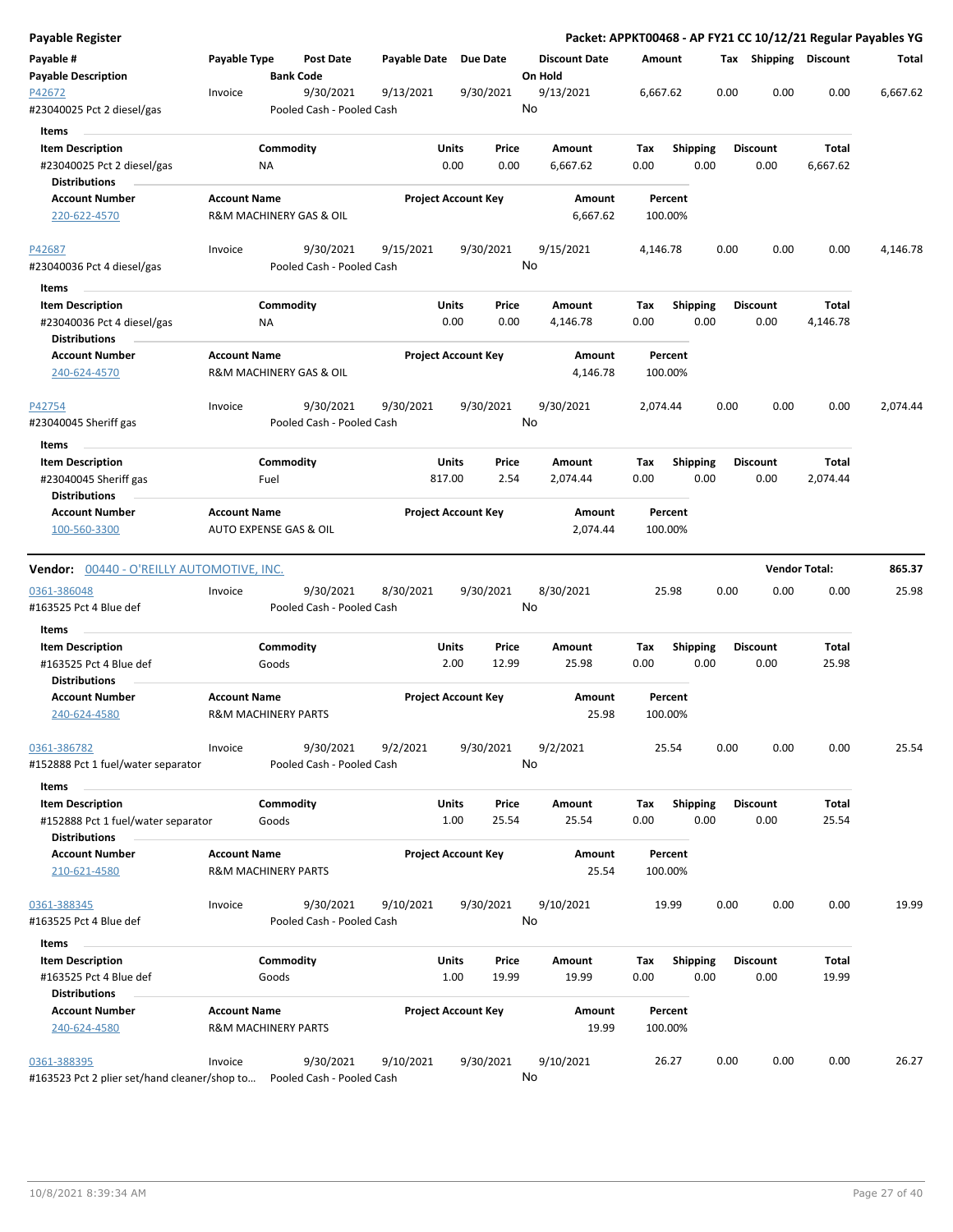| <b>Payable Register</b>                                                 |                                                      |                                        |                                        |                                 | Packet: APPKT00468 - AP FY21 CC 10/12/21 Regular Payables YG |                         |                |        |
|-------------------------------------------------------------------------|------------------------------------------------------|----------------------------------------|----------------------------------------|---------------------------------|--------------------------------------------------------------|-------------------------|----------------|--------|
| Payable #<br><b>Payable Description</b>                                 | Payable Type<br><b>Post Date</b><br><b>Bank Code</b> |                                        | Payable Date Due Date                  | <b>Discount Date</b><br>On Hold | Amount                                                       | Tax Shipping Discount   |                | Total  |
| Items                                                                   |                                                      |                                        |                                        |                                 |                                                              |                         |                |        |
| <b>Item Description</b>                                                 | Commodity                                            |                                        | Units<br>Price                         | Amount                          | Shipping<br>Tax                                              | <b>Discount</b>         | Total          |        |
| #163523 Pct 2 plier set/hand cleaner/shop NA<br><b>Distributions</b>    |                                                      |                                        | 0.00<br>0.00                           | 26.27                           | 0.00<br>0.00                                                 | 0.00                    | 26.27          |        |
| Account Number                                                          | <b>Account Name</b>                                  |                                        | <b>Project Account Key</b>             | Amount                          | Percent                                                      |                         |                |        |
| 220-622-3400                                                            | <b>SHOP SUPPLIES</b>                                 |                                        |                                        | 26.27                           | 100.00%                                                      |                         |                |        |
| 0361-389198<br>#163525 Pct 4 battery                                    | 9/30/2021<br>Invoice                                 | 9/14/2021<br>Pooled Cash - Pooled Cash | 9/30/2021                              | 9/14/2021<br>No                 | 380.38                                                       | 0.00<br>0.00            | 0.00           | 380.38 |
| Items                                                                   |                                                      |                                        |                                        |                                 |                                                              |                         |                |        |
| <b>Item Description</b>                                                 | Commodity                                            |                                        | <b>Units</b><br>Price                  | Amount                          | Tax<br><b>Shipping</b>                                       | <b>Discount</b>         | Total          |        |
| #163525 Pct 4 battery<br>Distributions                                  | Goods                                                |                                        | 2.00<br>190.19                         | 380.38                          | 0.00<br>0.00                                                 | 0.00                    | 380.38         |        |
| <b>Account Number</b>                                                   | <b>Account Name</b>                                  |                                        | <b>Project Account Key</b>             | Amount                          | Percent                                                      |                         |                |        |
| 240-624-4580                                                            | <b>R&amp;M MACHINERY PARTS</b>                       |                                        |                                        | 380.38                          | 100.00%                                                      |                         |                |        |
| 0361-390355<br>#163523 Pct 2 pliers                                     | 9/30/2021<br>Invoice                                 | 9/20/2021<br>Pooled Cash - Pooled Cash | 9/30/2021                              | 9/20/2021<br>No                 | 15.99                                                        | 0.00<br>0.00            | 0.00           | 15.99  |
| Items                                                                   |                                                      |                                        |                                        |                                 |                                                              |                         |                |        |
| <b>Item Description</b><br>#163523 Pct 2 pliers<br><b>Distributions</b> | Commodity<br>Goods                                   |                                        | <b>Units</b><br>Price<br>15.99<br>1.00 | Amount<br>15.99                 | <b>Shipping</b><br>Tax<br>0.00<br>0.00                       | <b>Discount</b><br>0.00 | Total<br>15.99 |        |
| <b>Account Number</b>                                                   | <b>Account Name</b>                                  |                                        | <b>Project Account Key</b>             | Amount                          | Percent                                                      |                         |                |        |
| 220-622-3400                                                            | <b>SHOP SUPPLIES</b>                                 |                                        |                                        | 15.99                           | 100.00%                                                      |                         |                |        |
| 0361-390687                                                             | 9/30/2021<br>Invoice                                 | 9/22/2021                              | 9/30/2021                              | 9/22/2021                       | 23.98                                                        | 0.00<br>0.00            | 0.00           | 23.98  |
| #163525 Pct 4 Blue def                                                  |                                                      | Pooled Cash - Pooled Cash              |                                        | No                              |                                                              |                         |                |        |
| Items                                                                   |                                                      |                                        |                                        |                                 |                                                              |                         |                |        |
| <b>Item Description</b>                                                 | Commodity                                            |                                        | Units<br>Price                         | Amount                          | <b>Shipping</b><br>Tax                                       | <b>Discount</b>         | Total          |        |
| #163525 Pct 4 Blue def<br><b>Distributions</b>                          | Goods                                                |                                        | 2.00<br>11.99                          | 23.98                           | 0.00<br>0.00                                                 | 0.00                    | 23.98          |        |
| <b>Account Number</b>                                                   | <b>Account Name</b>                                  |                                        | <b>Project Account Key</b>             | Amount                          | Percent                                                      |                         |                |        |
| 240-624-4580                                                            | <b>R&amp;M MACHINERY PARTS</b>                       |                                        |                                        | 23.98                           | 100.00%                                                      |                         |                |        |
| 0361-390693                                                             | 9/30/2021<br>Invoice                                 | 9/22/2021                              | 9/30/2021                              | 9/22/2021                       | 5.32                                                         | 0.00<br>0.00            | 0.00           | 5.32   |
| #163524 Pct 3 by-pass asst                                              |                                                      | Pooled Cash - Pooled Cash              |                                        | No                              |                                                              |                         |                |        |
| Items                                                                   |                                                      |                                        |                                        |                                 |                                                              |                         |                |        |
| <b>Item Description</b>                                                 | Commodity                                            |                                        | Units<br>Price                         | Amount                          | <b>Shipping</b><br>Tax                                       | <b>Discount</b>         | Total          |        |
| #163524 Pct 3 by-pass asst<br><b>Distributions</b>                      | Goods                                                |                                        | 5.32<br>1.00                           | 5.32                            | 0.00<br>0.00                                                 | 0.00                    | 5.32           |        |
| <b>Account Number</b>                                                   | <b>Account Name</b>                                  |                                        | <b>Project Account Key</b>             | <b>Amount</b>                   | Percent                                                      |                         |                |        |
| 230-623-4580                                                            | <b>R&amp;M MACHINERY PARTS</b>                       |                                        |                                        | 5.32                            | 100.00%                                                      |                         |                |        |
| 0361-390893                                                             | 9/30/2021<br>Invoice                                 | 9/23/2021                              | 9/30/2021                              | 9/23/2021                       | 22.91                                                        | 0.00<br>0.00            | 0.00           | 22.91  |
| #152888 Pct 1 a/c htr relay                                             |                                                      | Pooled Cash - Pooled Cash              |                                        | No                              |                                                              |                         |                |        |
| Items                                                                   |                                                      |                                        |                                        |                                 |                                                              |                         |                |        |
| <b>Item Description</b>                                                 | Commodity                                            |                                        | Units<br>Price                         | Amount                          | Shipping<br>Tax                                              | <b>Discount</b>         | Total          |        |
| #152888 Pct 1 a/c htr relay                                             | NA                                                   |                                        | 0.00<br>0.00                           | 22.91                           | 0.00<br>0.00                                                 | 0.00                    | 22.91          |        |
| <b>Distributions</b><br><b>Account Number</b>                           | <b>Account Name</b>                                  |                                        | <b>Project Account Key</b>             | Amount                          | Percent                                                      |                         |                |        |
| 210-621-4580                                                            | <b>R&amp;M MACHINERY PARTS</b>                       |                                        |                                        | 22.91                           | 100.00%                                                      |                         |                |        |
| 0361-390908<br>#163524 Pct 3 battery                                    | 9/30/2021<br>Invoice                                 | 9/23/2021<br>Pooled Cash - Pooled Cash | 9/30/2021                              | 9/23/2021<br>No                 | 289.02                                                       | 0.00<br>0.00            | 0.00           | 289.02 |
| Items                                                                   |                                                      |                                        |                                        |                                 |                                                              |                         |                |        |
| <b>Item Description</b>                                                 | Commodity                                            |                                        | <b>Units</b><br>Price                  | Amount                          | Tax<br><b>Shipping</b>                                       | Discount                | Total          |        |
| #163524 Pct 3 battery<br><b>Distributions</b>                           | Goods                                                |                                        | 2.00<br>144.51                         | 289.02                          | 0.00<br>0.00                                                 | 0.00                    | 289.02         |        |
| <b>Account Number</b>                                                   | <b>Account Name</b>                                  |                                        | <b>Project Account Key</b>             | Amount                          | Percent                                                      |                         |                |        |
| 230-623-4580                                                            | <b>R&amp;M MACHINERY PARTS</b>                       |                                        |                                        | 289.02                          | 100.00%                                                      |                         |                |        |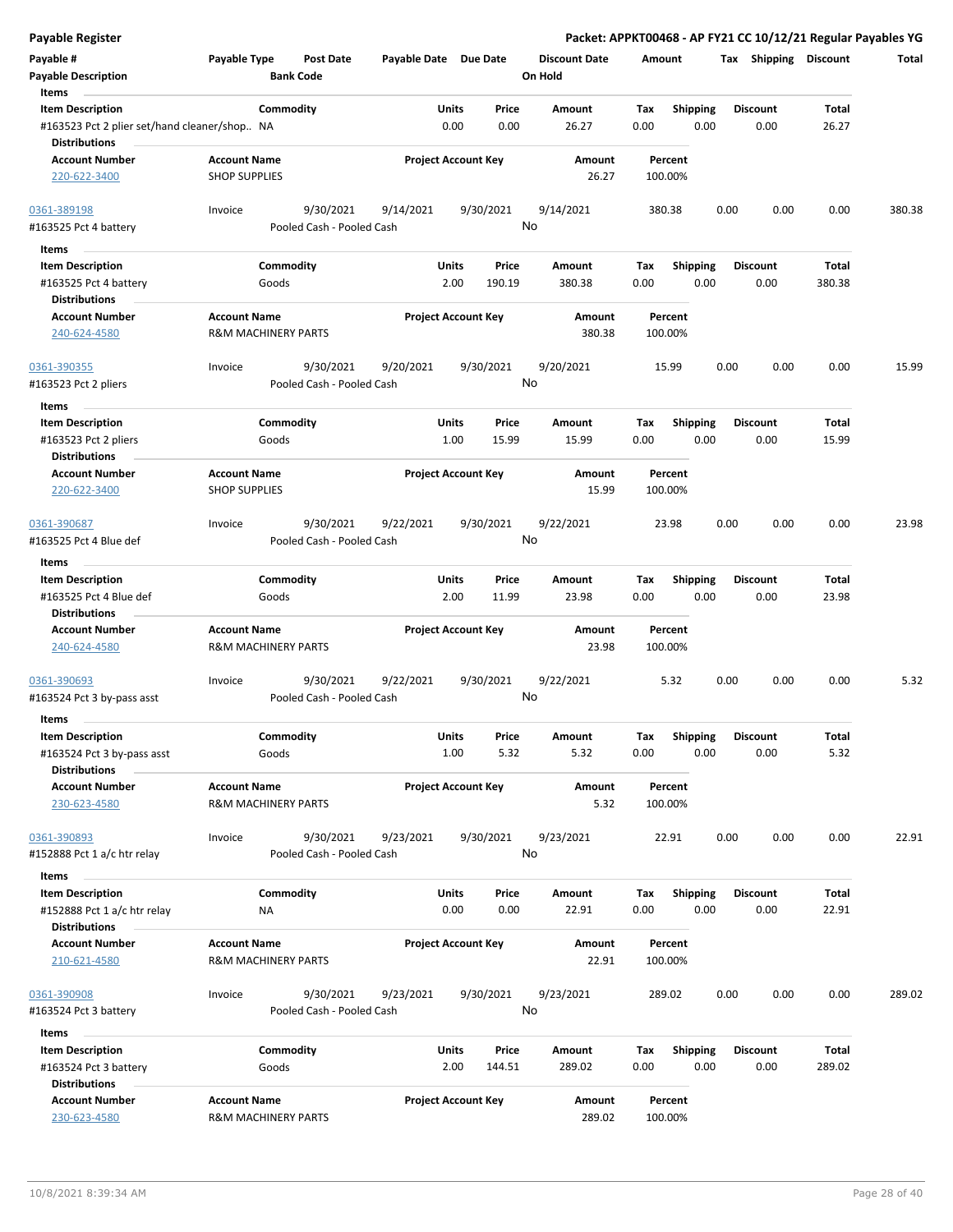| <b>Payable Register</b>                                       |                      |                                       |                                        |                       |                            |               |         |                           |             |                    |                         |      |                         |                      | Packet: APPKT00468 - AP FY21 CC 10/12/21 Regular Payables YG |
|---------------------------------------------------------------|----------------------|---------------------------------------|----------------------------------------|-----------------------|----------------------------|---------------|---------|---------------------------|-------------|--------------------|-------------------------|------|-------------------------|----------------------|--------------------------------------------------------------|
| Payable #<br><b>Payable Description</b>                       | Payable Type         | <b>Bank Code</b>                      | <b>Post Date</b>                       | Payable Date Due Date |                            |               | On Hold | <b>Discount Date</b>      | Amount      |                    |                         |      | Tax Shipping Discount   |                      | Total                                                        |
| 5900-191849<br>#163523 Pct 2 wrench set                       | Invoice              |                                       | 9/30/2021<br>Pooled Cash - Pooled Cash | 9/15/2021             |                            | 9/30/2021     | No      | 9/15/2021                 |             | 29.99              |                         | 0.00 | 0.00                    | 0.00                 | 29.99                                                        |
| Items                                                         |                      |                                       |                                        |                       |                            |               |         |                           |             |                    |                         |      |                         |                      |                                                              |
| <b>Item Description</b>                                       |                      | Commodity                             |                                        |                       | Units                      | Price         |         | Amount                    | Tax         |                    | <b>Shipping</b>         |      | <b>Discount</b>         | Total                |                                                              |
| #163523 Pct 2 wrench set                                      |                      | Goods                                 |                                        |                       | 1.00                       | 29.99         |         | 29.99                     | 0.00        |                    | 0.00                    |      | 0.00                    | 29.99                |                                                              |
| <b>Distributions</b>                                          |                      |                                       |                                        |                       |                            |               |         |                           |             |                    |                         |      |                         |                      |                                                              |
| <b>Account Number</b>                                         | <b>Account Name</b>  |                                       |                                        |                       | <b>Project Account Key</b> |               |         | Amount                    |             | Percent            |                         |      |                         |                      |                                                              |
| 220-622-3400                                                  | <b>SHOP SUPPLIES</b> |                                       |                                        |                       |                            |               |         | 29.99                     |             | 100.00%            |                         |      |                         |                      |                                                              |
| <b>Vendor:</b> 00638 - R.K. HALL, LLC                         |                      |                                       |                                        |                       |                            |               |         |                           |             |                    |                         |      |                         | <b>Vendor Total:</b> | 128,808.71                                                   |
| 304964                                                        | Invoice              |                                       | 9/30/2021                              | 9/2/2021              |                            | 9/30/2021     |         | 9/2/2021                  | 7,354.50    |                    |                         | 0.00 | 0.00                    | 0.00                 | 7,354.50                                                     |
| #1476 Pct 1 Oil Sand                                          |                      |                                       | Pooled Cash - Pooled Cash              |                       |                            |               | No      |                           |             |                    |                         |      |                         |                      |                                                              |
| Items<br><b>Item Description</b>                              |                      | Commodity                             |                                        |                       | Units                      | Price         |         | Amount                    | Tax         |                    | <b>Shipping</b>         |      | <b>Discount</b>         | Total                |                                                              |
| #1476 Pct 1 Oil Sand                                          |                      | Goods                                 |                                        |                       | 98.06                      | 75.00         |         | 7,354.50                  | 0.00        |                    | 0.00                    |      | 0.00                    | 7,354.50             |                                                              |
| <b>Distributions</b><br><b>Account Number</b><br>210-621-3440 | <b>Account Name</b>  | R&B MAT. ASPHALT/RD OIL               |                                        |                       | <b>Project Account Key</b> |               |         | <b>Amount</b><br>7,354.50 |             | Percent<br>100.00% |                         |      |                         |                      |                                                              |
| 305712                                                        | Invoice              |                                       | 9/30/2021                              | 9/9/2021              |                            | 9/30/2021     |         | 9/9/2021                  |             | 408.94             |                         | 0.00 | 0.00                    | 0.00                 | 408.94                                                       |
| #1474 Pct 3 Rock & Gravel                                     |                      |                                       | Pooled Cash - Pooled Cash              |                       |                            |               | No      |                           |             |                    |                         |      |                         |                      |                                                              |
|                                                               |                      |                                       |                                        |                       |                            |               |         |                           |             |                    |                         |      |                         |                      |                                                              |
| Items                                                         |                      |                                       |                                        |                       |                            |               |         |                           |             |                    |                         |      |                         |                      |                                                              |
| <b>Item Description</b>                                       |                      | Commodity                             |                                        |                       | Units                      | Price         |         | Amount                    | Tax         |                    | <b>Shipping</b>         |      | <b>Discount</b>         | Total                |                                                              |
| #1474 Pct 3 Rock & Gravel<br><b>Distributions</b>             |                      | Goods                                 |                                        |                       | 48.11                      | 8.50          |         | 408.94                    | 0.00        |                    | 0.00                    |      | 0.00                    | 408.94               |                                                              |
| <b>Account Number</b><br>230-623-3410                         | <b>Account Name</b>  | R&B MAT. ROCK & GRAVEL                |                                        |                       | <b>Project Account Key</b> |               |         | Amount<br>408.94          |             | Percent<br>100.00% |                         |      |                         |                      |                                                              |
| 306305<br>#1474 Pct 3 Rock & Gravel                           | Invoice              |                                       | 9/30/2021<br>Pooled Cash - Pooled Cash | 9/13/2021             |                            | 9/30/2021     | No      | 9/13/2021                 |             | 604.27             |                         | 0.00 | 0.01                    | 0.00                 | 604.28                                                       |
|                                                               |                      |                                       |                                        |                       |                            |               |         |                           |             |                    |                         |      |                         |                      |                                                              |
| <b>Items</b>                                                  |                      |                                       |                                        |                       |                            |               |         |                           |             |                    |                         |      |                         |                      |                                                              |
| <b>Item Description</b>                                       |                      | Commodity                             |                                        |                       | Units                      | Price         |         | Amount                    | Tax         |                    | <b>Shipping</b>         |      | <b>Discount</b>         | Total                |                                                              |
| #1474 Pct 3 Rock & Gravel<br><b>Distributions</b>             |                      | Goods                                 |                                        |                       | 71.09                      | 8.50          |         | 604.27                    | 0.00        |                    | 0.01                    |      | 0.00                    | 604.28               |                                                              |
| <b>Account Number</b>                                         | <b>Account Name</b>  |                                       |                                        |                       | <b>Project Account Key</b> |               |         | Amount                    |             | Percent            |                         |      |                         |                      |                                                              |
| 230-623-3410                                                  |                      | <b>R&amp;B MAT. ROCK &amp; GRAVEL</b> |                                        |                       |                            |               |         | 604.28                    |             | 100.00%            |                         |      |                         |                      |                                                              |
| 306375<br>#1474 Pct 3 Rock & Gravel                           | Invoice              |                                       | 9/30/2021<br>Pooled Cash - Pooled Cash | 9/14/2021             |                            | 9/30/2021     | No      | 9/14/2021                 |             | 599.42             |                         | 0.00 | 0.00                    | 0.00                 | 599.42                                                       |
|                                                               |                      |                                       |                                        |                       |                            |               |         |                           |             |                    |                         |      |                         |                      |                                                              |
| Items                                                         |                      |                                       |                                        |                       |                            |               |         |                           |             |                    |                         |      |                         |                      |                                                              |
| <b>Item Description</b><br>#1474 Pct 3 Rock & Gravel          |                      | Commodity<br>Goods                    |                                        |                       | <b>Units</b><br>70.52      | Price<br>8.50 |         | Amount<br>599.42          | Tax<br>0.00 |                    | <b>Shipping</b><br>0.00 |      | <b>Discount</b><br>0.00 | Total<br>599.42      |                                                              |
| <b>Distributions</b>                                          |                      |                                       |                                        |                       |                            |               |         |                           |             |                    |                         |      |                         |                      |                                                              |
| <b>Account Number</b><br>230-623-3410                         | <b>Account Name</b>  | R&B MAT. ROCK & GRAVEL                |                                        |                       | <b>Project Account Key</b> |               |         | Amount<br>599.42          |             | Percent<br>100.00% |                         |      |                         |                      |                                                              |
|                                                               |                      |                                       |                                        |                       |                            |               |         |                           |             |                    |                         |      |                         |                      |                                                              |
| 306634<br>#1474 Pct 3 Rock & Gravel                           | Invoice              |                                       | 9/30/2021<br>Pooled Cash - Pooled Cash | 9/15/2021             |                            | 9/30/2021     | No      | 9/15/2021                 |             | 603.25             |                         | 0.00 | 0.00                    | 0.00                 | 603.25                                                       |
| Items                                                         |                      |                                       |                                        |                       |                            |               |         |                           |             |                    |                         |      |                         |                      |                                                              |
| <b>Item Description</b>                                       |                      | Commodity                             |                                        |                       | <b>Units</b>               | Price         |         | Amount                    | Tax         |                    | Shipping                |      | <b>Discount</b>         | Total                |                                                              |
| #1474 Pct 3 Rock & Gravel<br><b>Distributions</b>             |                      | Goods                                 |                                        |                       | 70.97                      | 8.50          |         | 603.25                    | 0.00        |                    | 0.00                    |      | 0.00                    | 603.25               |                                                              |
| <b>Account Number</b>                                         | <b>Account Name</b>  |                                       |                                        |                       | <b>Project Account Key</b> |               |         | Amount                    |             | Percent            |                         |      |                         |                      |                                                              |
| 230-623-3410                                                  |                      | R&B MAT. ROCK & GRAVEL                |                                        |                       |                            |               |         | 603.25                    |             | 100.00%            |                         |      |                         |                      |                                                              |
| 306756                                                        | Invoice              |                                       | 9/30/2021                              | 9/15/2021             |                            | 9/30/2021     |         | 9/15/2021                 | 3,931.50    |                    |                         | 0.00 | 0.00                    | 0.00                 | 3,931.50                                                     |
| #1476 Pct 1 Oil Sand                                          |                      |                                       | Pooled Cash - Pooled Cash              |                       |                            |               | No      |                           |             |                    |                         |      |                         |                      |                                                              |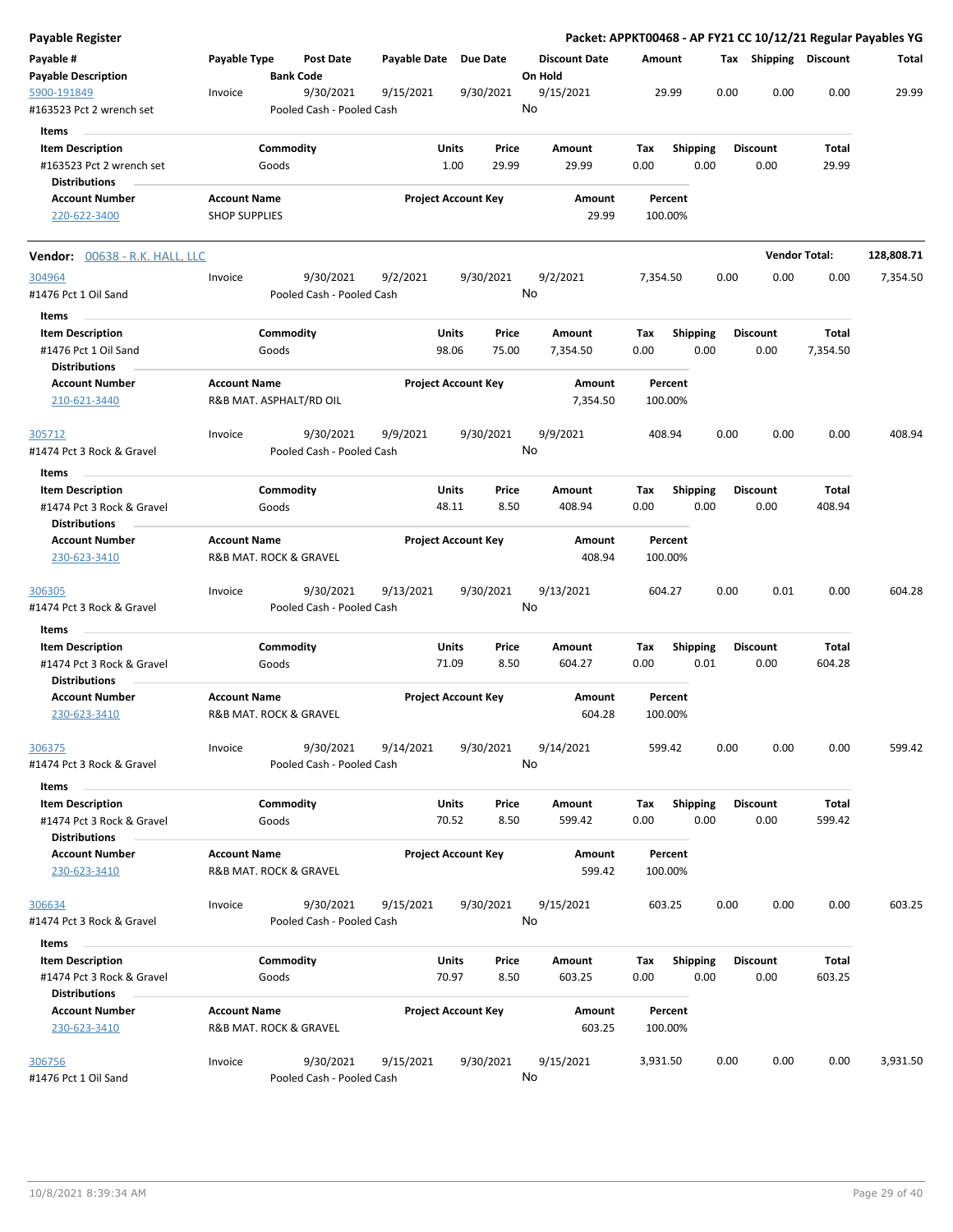| <b>Payable Register</b>                         |                     |                                        |                        |                            |                                 |                    |                         | Packet: APPKT00468 - AP FY21 CC 10/12/21 Regular Payables YG |                           |           |
|-------------------------------------------------|---------------------|----------------------------------------|------------------------|----------------------------|---------------------------------|--------------------|-------------------------|--------------------------------------------------------------|---------------------------|-----------|
| Payable #<br><b>Payable Description</b>         | Payable Type        | <b>Post Date</b><br><b>Bank Code</b>   | Payable Date Due Date  |                            | <b>Discount Date</b><br>On Hold | Amount             |                         | Tax Shipping Discount                                        |                           | Total     |
| Items<br><b>Item Description</b>                |                     | Commodity                              | Units                  | Price                      | Amount                          | Tax                | <b>Shipping</b>         | <b>Discount</b>                                              | <b>Total</b>              |           |
| #1476 Pct 1 Oil Sand                            |                     | Goods                                  | 52.42                  | 75.00                      | 3,931.50                        | 0.00               | 0.00                    | 0.00                                                         | 3,931.50                  |           |
| <b>Distributions</b>                            |                     |                                        |                        |                            |                                 |                    |                         |                                                              |                           |           |
| <b>Account Number</b>                           | <b>Account Name</b> |                                        |                        | <b>Project Account Key</b> | Amount                          | Percent            |                         |                                                              |                           |           |
| 210-621-3440                                    |                     | R&B MAT. ASPHALT/RD OIL                |                        |                            | 3,931.50                        | 100.00%            |                         |                                                              |                           |           |
| 306863                                          | Invoice             | 9/30/2021                              | 9/16/2021              | 9/30/2021                  | 9/16/2021                       | 609.11             |                         | 0.00<br>0.01                                                 | 0.00                      | 609.12    |
| #1474 Pct 3 Rock & Gravel                       |                     | Pooled Cash - Pooled Cash              |                        |                            | No                              |                    |                         |                                                              |                           |           |
| Items                                           |                     |                                        |                        |                            |                                 |                    |                         |                                                              |                           |           |
| <b>Item Description</b>                         |                     | Commodity                              | <b>Units</b>           | Price                      | Amount                          | Tax                | <b>Shipping</b>         | <b>Discount</b>                                              | Total                     |           |
| #1474 Pct 3 Rock & Gravel                       |                     | Goods                                  | 71.66                  | 8.50                       | 609.11                          | 0.00               | 0.01                    | 0.00                                                         | 609.12                    |           |
| <b>Distributions</b><br><b>Account Number</b>   | <b>Account Name</b> |                                        |                        | <b>Project Account Key</b> | Amount                          | Percent            |                         |                                                              |                           |           |
| 230-623-3410                                    |                     | R&B MAT. ROCK & GRAVEL                 |                        |                            | 609.12                          | 100.00%            |                         |                                                              |                           |           |
| 306923                                          | Invoice             | 9/30/2021                              | 9/16/2021              | 9/30/2021                  | 9/16/2021                       | 3,908.25           |                         | 0.00<br>0.00                                                 | 0.00                      | 3,908.25  |
| #1476 Pct 1 Oil Sand                            |                     | Pooled Cash - Pooled Cash              |                        |                            | No                              |                    |                         |                                                              |                           |           |
| Items                                           |                     |                                        |                        |                            |                                 |                    |                         |                                                              |                           |           |
| <b>Item Description</b>                         |                     | Commodity                              | <b>Units</b>           | Price                      | Amount                          | Tax                | <b>Shipping</b>         | <b>Discount</b>                                              | <b>Total</b>              |           |
| #1476 Pct 1 Oil Sand                            |                     | Goods                                  | 52.11                  | 75.00                      | 3,908.25                        | 0.00               | 0.00                    | 0.00                                                         | 3,908.25                  |           |
| <b>Distributions</b>                            |                     |                                        |                        |                            |                                 |                    |                         |                                                              |                           |           |
| <b>Account Number</b><br>210-621-3440           | <b>Account Name</b> | R&B MAT. ASPHALT/RD OIL                |                        | <b>Project Account Key</b> | Amount<br>3,908.25              | Percent<br>100.00% |                         |                                                              |                           |           |
| 307400                                          | Invoice             | 9/30/2021                              | 9/20/2021              | 9/30/2021                  | 9/20/2021                       | 13,429.02          |                         | 0.00<br>0.00                                                 | 0.00                      | 13,429.02 |
| #1474 Pct 3 Oil sand                            |                     | Pooled Cash - Pooled Cash              |                        |                            | No                              |                    |                         |                                                              |                           |           |
| Items                                           |                     |                                        |                        |                            |                                 |                    |                         |                                                              |                           |           |
| <b>Item Description</b><br>#1474 Pct 3 Oil sand |                     | Commodity<br>Goods                     | Units<br>203.47        | Price<br>66.00             | Amount<br>13,429.02             | Tax<br>0.00        | <b>Shipping</b><br>0.00 | <b>Discount</b><br>0.00                                      | Total<br>13,429.02        |           |
| <b>Distributions</b><br><b>Account Number</b>   | <b>Account Name</b> |                                        |                        | <b>Project Account Key</b> | Amount                          | Percent            |                         |                                                              |                           |           |
| 231-623-3440                                    |                     | R&B MAT. ASPHALT/RD OIL                |                        |                            | 13,429.02                       | 100.00%            |                         |                                                              |                           |           |
| 307578<br>#1474 Pct 3 Oil sand                  | Invoice             | 9/30/2021<br>Pooled Cash - Pooled Cash | 9/21/2021              | 9/30/2021                  | 9/21/2021<br>No                 | 20,132.64          |                         | 0.00<br>0.00                                                 | 0.00                      | 20,132.64 |
| Items                                           |                     |                                        |                        |                            |                                 |                    |                         |                                                              |                           |           |
| <b>Item Description</b><br>#1474 Pct 3 Oil sand |                     | Commodity<br>Goods                     | Units<br>305.04        | Price<br>66.00             | Amount<br>20,132.64             | Tax<br>0.00        | Shipping<br>0.00        | <b>Discount</b><br>0.00                                      | Total<br>20,132.64        |           |
| <b>Distributions</b>                            |                     |                                        |                        |                            |                                 |                    |                         |                                                              |                           |           |
| <b>Account Number</b><br>230-623-3440           | <b>Account Name</b> | R&B MAT. ASPHALT/RD OIL                |                        | <b>Project Account Key</b> | Amount<br>20,132.64             | Percent<br>100.00% |                         |                                                              |                           |           |
| 307827                                          | Invoice             | 9/30/2021                              | 9/22/2021              | 9/30/2021                  | 9/22/2021                       | 15,815.58          |                         | 0.00<br>0.00                                                 | 0.00                      | 15,815.58 |
| #1474 Pct 3 Oil sand                            |                     | Pooled Cash - Pooled Cash              |                        |                            | No                              |                    |                         |                                                              |                           |           |
| Items                                           |                     |                                        |                        |                            |                                 |                    |                         |                                                              |                           |           |
| <b>Item Description</b><br>#1474 Pct 3 Oil sand |                     | Commodity<br>Goods                     | <b>Units</b><br>239.63 | Price<br>66.00             | Amount<br>15,815.58             | Tax<br>0.00        | <b>Shipping</b><br>0.00 | <b>Discount</b><br>0.00                                      | <b>Total</b><br>15,815.58 |           |
| <b>Distributions</b>                            |                     |                                        |                        |                            |                                 |                    |                         |                                                              |                           |           |
| <b>Account Number</b><br>231-623-3440           | <b>Account Name</b> | R&B MAT. ASPHALT/RD OIL                |                        | <b>Project Account Key</b> | Amount<br>7,945.58              | Percent<br>50.24%  |                         |                                                              |                           |           |
| 230-623-3440                                    |                     | R&B MAT. ASPHALT/RD OIL                |                        |                            | 7,870.00                        | 49.76%             |                         |                                                              |                           |           |
| 307995                                          | Invoice             | 9/30/2021                              | 9/23/2021              | 9/30/2021                  | 9/23/2021                       | 18,769.74          |                         | 0.00<br>0.00                                                 | 0.00                      | 18,769.74 |
| #1474 Pct 3 Oil sand                            |                     | Pooled Cash - Pooled Cash              |                        |                            | No                              |                    |                         |                                                              |                           |           |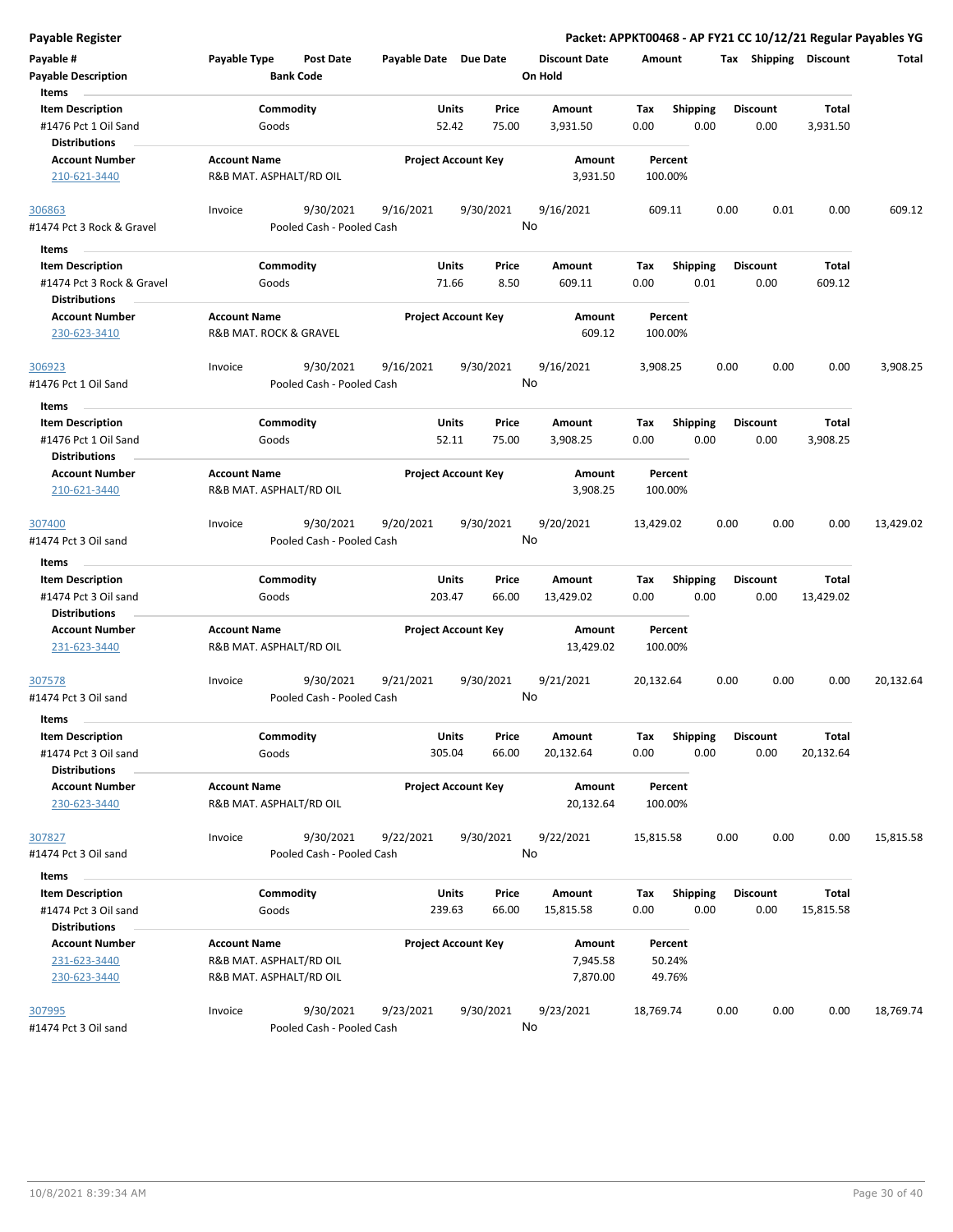| <b>Payable Register</b>                                                 |                                                       |                    |                                        |                            |                      |                |                                 |                    |                         |      |                         |                       | Packet: APPKT00468 - AP FY21 CC 10/12/21 Regular Payables YG |
|-------------------------------------------------------------------------|-------------------------------------------------------|--------------------|----------------------------------------|----------------------------|----------------------|----------------|---------------------------------|--------------------|-------------------------|------|-------------------------|-----------------------|--------------------------------------------------------------|
| Payable #<br><b>Payable Description</b>                                 | Payable Type                                          |                    | Post Date<br><b>Bank Code</b>          | Payable Date Due Date      |                      |                | <b>Discount Date</b><br>On Hold | Amount             |                         |      |                         | Tax Shipping Discount | Total                                                        |
| Items                                                                   |                                                       |                    |                                        |                            |                      |                |                                 |                    |                         |      |                         |                       |                                                              |
| <b>Item Description</b>                                                 |                                                       | Commodity          |                                        |                            | Units                | Price          | Amount                          | Tax                | <b>Shipping</b>         |      | <b>Discount</b>         | Total                 |                                                              |
| #1474 Pct 3 Oil sand<br><b>Distributions</b>                            |                                                       | Goods              |                                        | 284.39                     |                      | 66.00          | 18,769.74                       | 0.00               | 0.00                    |      | 0.00                    | 18,769.74             |                                                              |
| <b>Account Number</b>                                                   | <b>Account Name</b>                                   |                    |                                        | <b>Project Account Key</b> |                      |                | Amount                          | Percent            |                         |      |                         |                       |                                                              |
| 231-623-3440                                                            |                                                       |                    | R&B MAT. ASPHALT/RD OIL                |                            |                      |                | 18,769.74                       | 100.00%            |                         |      |                         |                       |                                                              |
| 308411                                                                  | Invoice                                               |                    | 9/30/2021                              | 9/27/2021                  | 9/30/2021            |                | 9/27/2021                       | 20,098.98          |                         | 0.00 | 0.00                    | 0.00                  | 20,098.98                                                    |
| #1474 Pct 3 Oil sand                                                    |                                                       |                    | Pooled Cash - Pooled Cash              |                            |                      |                | No                              |                    |                         |      |                         |                       |                                                              |
| Items                                                                   |                                                       |                    |                                        |                            |                      |                |                                 |                    |                         |      |                         |                       |                                                              |
| <b>Item Description</b><br>#1474 Pct 3 Oil sand<br><b>Distributions</b> |                                                       | Commodity<br>Goods |                                        | 304.53                     | Units                | Price<br>66.00 | Amount<br>20,098.98             | Tax<br>0.00        | <b>Shipping</b><br>0.00 |      | <b>Discount</b><br>0.00 | Total<br>20,098.98    |                                                              |
| <b>Account Number</b><br>231-623-3440                                   | <b>Account Name</b>                                   |                    | R&B MAT. ASPHALT/RD OIL                | <b>Project Account Key</b> |                      |                | Amount<br>20,098.98             | Percent<br>100.00% |                         |      |                         |                       |                                                              |
|                                                                         |                                                       |                    |                                        |                            |                      |                |                                 |                    |                         |      |                         |                       |                                                              |
| 308718<br>#1474 Pct 3 Oil sand                                          | Invoice                                               |                    | 9/30/2021<br>Pooled Cash - Pooled Cash | 9/28/2021                  | 9/30/2021            |                | 9/28/2021<br>No                 | 20,091.72          |                         | 0.00 | 0.00                    | 0.00                  | 20,091.72                                                    |
| Items                                                                   |                                                       |                    |                                        |                            |                      |                |                                 |                    |                         |      |                         |                       |                                                              |
| <b>Item Description</b>                                                 |                                                       | Commodity          |                                        |                            | Units                | Price          | Amount                          | Tax                | <b>Shipping</b>         |      | Discount                | Total                 |                                                              |
| #1474 Pct 3 Oil sand<br><b>Distributions</b>                            |                                                       | Goods              |                                        | 304.42                     |                      | 66.00          | 20,091.72                       | 0.00               | 0.00                    |      | 0.00                    | 20,091.72             |                                                              |
| <b>Account Number</b>                                                   | <b>Account Name</b>                                   |                    |                                        | <b>Project Account Key</b> |                      |                | Amount                          | Percent            |                         |      |                         |                       |                                                              |
| 231-623-3440                                                            |                                                       |                    | R&B MAT. ASPHALT/RD OIL                |                            |                      |                | 20,091.72                       | 100.00%            |                         |      |                         |                       |                                                              |
| 308765                                                                  | Invoice                                               |                    | 9/30/2021                              | 9/29/2021                  | 9/30/2021            |                | 9/29/2021                       | 1,219.92           |                         | 0.00 | 0.02                    | 0.00                  | 1,219.94                                                     |
| #1474 Pct 3 Rock & Gravel                                               |                                                       |                    | Pooled Cash - Pooled Cash              |                            |                      |                | No                              |                    |                         |      |                         |                       |                                                              |
| Items                                                                   |                                                       |                    |                                        |                            |                      |                |                                 |                    |                         |      |                         |                       |                                                              |
| <b>Item Description</b>                                                 |                                                       | Commodity          |                                        |                            | Units                | Price          | Amount                          | Tax                | <b>Shipping</b>         |      | Discount                | Total                 |                                                              |
| #1474 Pct 3 Rock & Gravel<br><b>Distributions</b>                       |                                                       | Goods              |                                        | 143.52                     |                      | 8.50           | 1,219.92                        | 0.00               | 0.02                    |      | 0.00                    | 1,219.94              |                                                              |
| <b>Account Number</b>                                                   | <b>Account Name</b>                                   |                    |                                        | <b>Project Account Key</b> |                      |                | Amount                          | Percent            |                         |      |                         |                       |                                                              |
| 230-623-3410                                                            | R&B MAT. ROCK & GRAVEL                                |                    |                                        |                            |                      |                | 1,219.94                        | 100.00%            |                         |      |                         |                       |                                                              |
| 308977<br>#1474 Pct 3 Rock & Gravel                                     | Invoice                                               |                    | 9/30/2021<br>Pooled Cash - Pooled Cash | 9/30/2021                  | 9/30/2021            |                | 9/30/2021<br>No                 | 1,231.82           |                         | 0.00 | 0.01                    | 0.00                  | 1,231.83                                                     |
| Items                                                                   |                                                       |                    |                                        |                            |                      |                |                                 |                    |                         |      |                         |                       |                                                              |
| <b>Item Description</b>                                                 |                                                       | Commodity          |                                        |                            | <b>Units</b>         | Price          | Amount                          | Tax                | Shipping                |      | Discount                | Total                 |                                                              |
| #1474 Pct 3 Rock & Gravel                                               |                                                       | Goods              |                                        | 144.92                     |                      | 8.50           | 1,231.82                        | 0.00               | 0.01                    |      | 0.00                    | 1,231.83              |                                                              |
| <b>Distributions</b>                                                    |                                                       |                    |                                        |                            |                      |                |                                 |                    |                         |      |                         |                       |                                                              |
| <b>Account Number</b><br>230-623-3410                                   | <b>Account Name</b><br>R&B MAT. ROCK & GRAVEL         |                    |                                        | <b>Project Account Key</b> |                      |                | Amount<br>1,231.83              | Percent<br>100.00% |                         |      |                         |                       |                                                              |
| <b>Vendor: 00353 - RDO EQUIPMENT CO</b>                                 |                                                       |                    |                                        |                            |                      |                |                                 |                    |                         |      |                         | <b>Vendor Total:</b>  | 5,340.13                                                     |
| W8095224                                                                | Invoice                                               |                    | 9/30/2021                              | 9/30/2021                  | 9/30/2021            |                | 9/30/2021                       | 4,401.62           |                         | 0.00 | 0.00                    | 0.00                  | 4,401.62                                                     |
| #7451001 Pct 2 motor grader repair                                      |                                                       |                    | Pooled Cash - Pooled Cash              |                            |                      |                | No                              |                    |                         |      |                         |                       |                                                              |
| Items                                                                   |                                                       |                    |                                        |                            |                      |                |                                 |                    |                         |      |                         |                       |                                                              |
| <b>Item Description</b><br>#7451001 Pct 2 motor grader repair           |                                                       | Commodity<br>NA    |                                        |                            | <b>Units</b><br>0.00 | Price<br>0.00  | Amount<br>4,401.62              | Tax<br>0.00        | <b>Shipping</b><br>0.00 |      | <b>Discount</b><br>0.00 | Total<br>4,401.62     |                                                              |
| <b>Distributions</b>                                                    |                                                       |                    |                                        |                            |                      |                |                                 |                    |                         |      |                         |                       |                                                              |
| <b>Account Number</b><br>220-622-4580                                   | <b>Account Name</b><br><b>R&amp;M MACHINERY PARTS</b> |                    |                                        | <b>Project Account Key</b> |                      |                | Amount<br>4,401.62              | Percent<br>100.00% |                         |      |                         |                       |                                                              |
| W8117024                                                                | Invoice                                               |                    | 9/30/2021                              | 9/30/2021                  | 9/30/2021            |                | 9/30/2021                       | 938.51             |                         | 0.00 | 0.00                    | 0.00                  | 938.51                                                       |
| #7451001 Pct 2 310 SL backhoe repair                                    |                                                       |                    | Pooled Cash - Pooled Cash              |                            |                      |                | No                              |                    |                         |      |                         |                       |                                                              |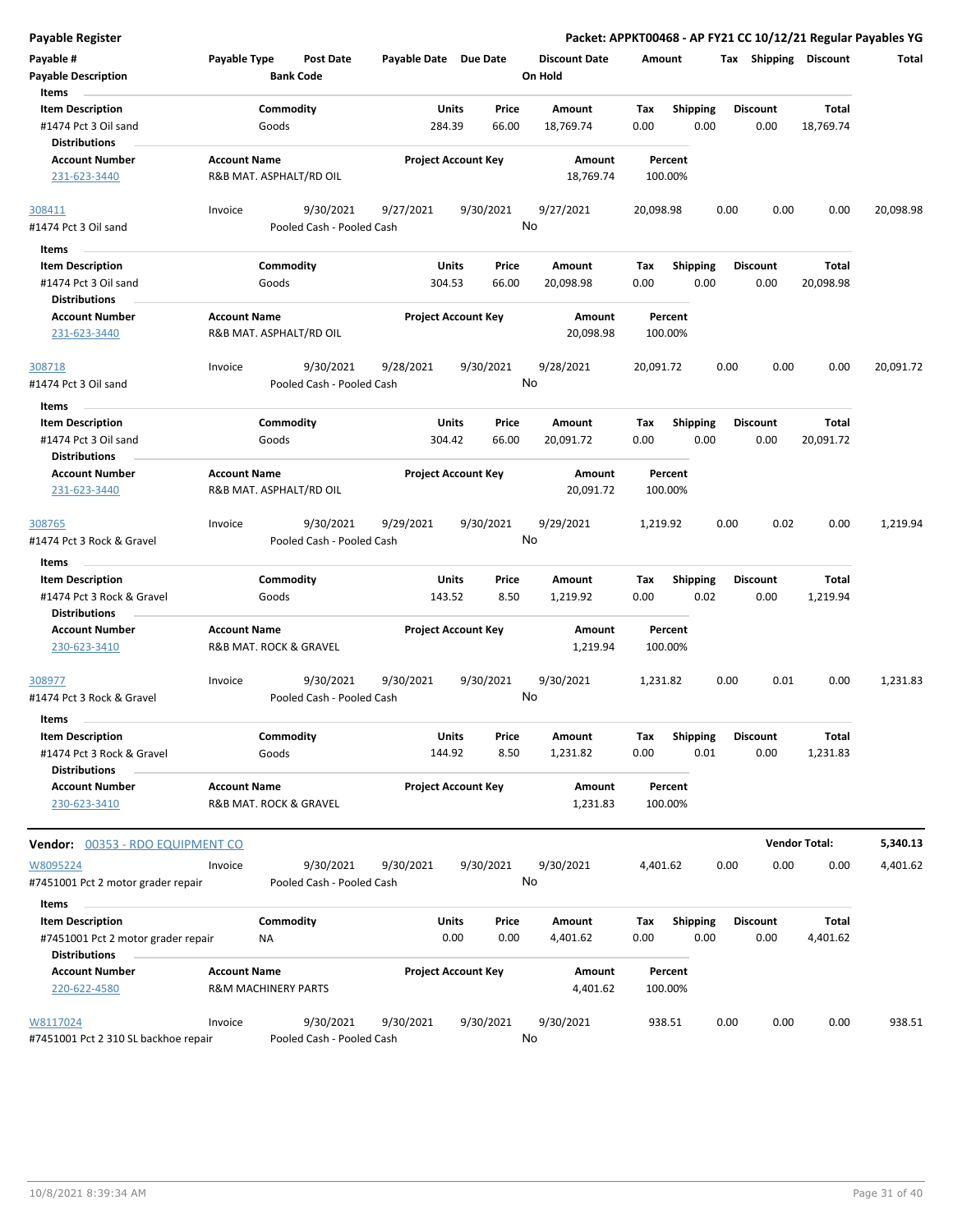| <b>Payable Register</b>                                                                   |                                              |                                        |                       |               |                            |                                 |             |                         |      |                         | Packet: APPKT00468 - AP FY21 CC 10/12/21 Regular Payables YG |          |
|-------------------------------------------------------------------------------------------|----------------------------------------------|----------------------------------------|-----------------------|---------------|----------------------------|---------------------------------|-------------|-------------------------|------|-------------------------|--------------------------------------------------------------|----------|
| Payable #<br><b>Payable Description</b>                                                   | Payable Type                                 | <b>Post Date</b><br><b>Bank Code</b>   | Payable Date Due Date |               |                            | <b>Discount Date</b><br>On Hold | Amount      |                         |      | Tax Shipping Discount   |                                                              | Total    |
| Items                                                                                     |                                              |                                        |                       |               |                            |                                 |             |                         |      |                         |                                                              |          |
| <b>Item Description</b>                                                                   |                                              | Commodity                              |                       | Units         | Price                      | Amount                          | Tax         | Shipping                |      | <b>Discount</b>         | Total                                                        |          |
| #7451001 Pct 2 310 SL backhoe repair<br><b>Distributions</b>                              |                                              | ΝA                                     |                       | 0.00          | 0.00                       | 938.51                          | 0.00        | 0.00                    |      | 0.00                    | 938.51                                                       |          |
| <b>Account Number</b><br>220-622-4580                                                     | <b>Account Name</b>                          | <b>R&amp;M MACHINERY PARTS</b>         |                       |               | <b>Project Account Key</b> | Amount<br>938.51                |             | Percent<br>100.00%      |      |                         |                                                              |          |
| Vendor: 00269 - ROMCO EQUIPMENT CO.                                                       |                                              |                                        |                       |               |                            |                                 |             |                         |      |                         | <b>Vendor Total:</b>                                         | 6,873.59 |
| 101132987                                                                                 | Invoice                                      | 9/30/2021                              | 9/30/2021             |               | 9/30/2021                  | 9/30/2021                       | 2,912.39    |                         | 0.00 | 0.00                    | 0.00                                                         | 2,912.39 |
| Pct 3 G930C repairs                                                                       |                                              | Pooled Cash - Pooled Cash              |                       |               |                            | No                              |             |                         |      |                         |                                                              |          |
| Items                                                                                     |                                              |                                        |                       |               |                            |                                 |             |                         |      |                         |                                                              |          |
| <b>Item Description</b>                                                                   |                                              | Commodity                              |                       | Units         | Price                      | Amount                          | Tax         | <b>Shipping</b>         |      | <b>Discount</b>         | Total                                                        |          |
| Pct 3 G930C repairs                                                                       |                                              | ΝA                                     |                       | 0.00          | 0.00                       | 2,912.39                        | 0.00        | 0.00                    |      | 0.00                    | 2,912.39                                                     |          |
| <b>Distributions</b>                                                                      |                                              |                                        |                       |               |                            |                                 |             |                         |      |                         |                                                              |          |
| <b>Account Number</b><br>230-623-4580                                                     | <b>Account Name</b>                          | <b>R&amp;M MACHINERY PARTS</b>         |                       |               | <b>Project Account Key</b> | Amount<br>2,912.39              |             | Percent<br>100.00%      |      |                         |                                                              |          |
| 101133168                                                                                 | Invoice                                      | 9/30/2021                              | 10/6/2021             |               | 10/6/2021                  | 10/6/2021                       | 3,961.20    |                         | 0.00 | 0.00                    | 0.00                                                         | 3,961.20 |
| Pct 3 grader blades<br>Items                                                              |                                              | Pooled Cash - Pooled Cash              |                       |               |                            | No                              |             |                         |      |                         |                                                              |          |
| <b>Item Description</b>                                                                   |                                              | Commodity                              |                       | Units         | Price                      | Amount                          | Tax         | Shipping                |      | <b>Discount</b>         | Total                                                        |          |
| Pct 3 grader blades                                                                       |                                              | Goods                                  |                       | 30.00         | 132.04                     | 3,961.20                        | 0.00        | 0.00                    |      | 0.00                    | 3,961.20                                                     |          |
| <b>Distributions</b>                                                                      |                                              |                                        |                       |               |                            |                                 |             |                         |      |                         |                                                              |          |
| <b>Account Number</b><br>230-623-4580                                                     | <b>Account Name</b>                          | <b>R&amp;M MACHINERY PARTS</b>         |                       |               | <b>Project Account Key</b> | Amount<br>3,961.20              |             | Percent<br>100.00%      |      |                         |                                                              |          |
| <b>Vendor: 00349 - SANITATION SOLUTIONS, INC.</b>                                         |                                              |                                        |                       |               |                            |                                 |             |                         |      |                         | <b>Vendor Total:</b>                                         | 2,689.67 |
|                                                                                           | Invoice                                      | 9/30/2021                              | 10/1/2021             |               | 10/1/2021                  | 10/1/2021                       |             | 420.79                  | 0.00 | 0.00                    | 0.00                                                         | 420.79   |
| 3956092<br>#5200-24788 Pct 2 trash Sept 2021                                              |                                              | Pooled Cash - Pooled Cash              |                       |               |                            | No                              |             |                         |      |                         |                                                              |          |
|                                                                                           |                                              |                                        |                       |               |                            |                                 |             |                         |      |                         |                                                              |          |
| Items                                                                                     |                                              |                                        |                       |               | Price                      |                                 |             |                         |      | <b>Discount</b>         |                                                              |          |
| <b>Item Description</b><br>#5200-24788 Pct 2 trash Sept 2021                              |                                              | Commodity<br>Service                   |                       | Units<br>0.00 | 0.00                       | Amount<br>420.79                | Tax<br>0.00 | <b>Shipping</b><br>0.00 |      | 0.00                    | Total<br>420.79                                              |          |
| <b>Distributions</b><br><b>Account Number</b>                                             | <b>Account Name</b>                          |                                        |                       |               | <b>Project Account Key</b> |                                 |             | Percent                 |      |                         |                                                              |          |
| 220-622-4430                                                                              | <b>TRASH PICK-UP</b>                         |                                        |                       |               |                            | Amount<br>420.79                |             | 100.00%                 |      |                         |                                                              |          |
| 3956615                                                                                   | Invoice                                      | 9/30/2021                              | 10/1/2021             |               | 10/1/2021                  | 10/1/2021                       |             | 469.45                  | 0.00 | 0.00                    | 0.00                                                         | 469.45   |
| #5200-30700 Pct 3 debris removal Sept 2021                                                |                                              | Pooled Cash - Pooled Cash              |                       |               |                            | No                              |             |                         |      |                         |                                                              |          |
| Items                                                                                     |                                              |                                        |                       |               |                            |                                 |             |                         |      |                         |                                                              |          |
| <b>Item Description</b>                                                                   |                                              | Commodity                              |                       | Units         | Price                      | Amount                          | Tax         | <b>Shipping</b>         |      | <b>Discount</b>         | Total                                                        |          |
| #5200-30700 Pct 3 debris removal Sept 2<br><b>Distributions</b>                           |                                              | Service                                |                       | 0.00          | 0.00                       | 469.45                          | 0.00        | 0.00                    |      | 0.00                    | 469.45                                                       |          |
| <b>Account Number</b><br>230-623-3500                                                     | <b>Account Name</b><br><b>DEBRIS REMOVAL</b> |                                        |                       |               | <b>Project Account Key</b> | Amount<br>469.45                |             | Percent<br>100.00%      |      |                         |                                                              |          |
| 3960898                                                                                   | Invoice                                      | 9/30/2021                              | 10/1/2021             |               | 10/12/2021                 | 10/1/2021                       | 1,799.43    |                         | 0.00 | 0.00                    | 0.00                                                         | 1,799.43 |
| #5200-50863 Courthouse trash Sept 2021                                                    |                                              | Pooled Cash - Pooled Cash              |                       |               |                            | No                              |             |                         |      |                         |                                                              |          |
| Items                                                                                     |                                              |                                        |                       |               |                            |                                 |             |                         |      |                         |                                                              |          |
| <b>Item Description</b><br>#5200-50863 Courthouse trash Sept 2021<br><b>Distributions</b> |                                              | Commodity<br>Service                   |                       | Units<br>0.00 | Price<br>0.00              | Amount<br>1,799.43              | Тах<br>0.00 | <b>Shipping</b><br>0.00 |      | <b>Discount</b><br>0.00 | Total<br>1,799.43                                            |          |
| <b>Account Number</b><br>690-669-4430                                                     | <b>Account Name</b><br>TRASH PICK UP         |                                        |                       |               | <b>Project Account Key</b> | Amount<br>1,799.43              |             | Percent<br>100.00%      |      |                         |                                                              |          |
| Vendor: 00191 - SANSOM TRUCK PARTS                                                        |                                              |                                        |                       |               |                            |                                 |             |                         |      |                         | <b>Vendor Total:</b>                                         | 3,889.80 |
|                                                                                           |                                              |                                        |                       |               |                            |                                 |             |                         |      |                         |                                                              |          |
| 62634<br>Pct 3 Volvo #309 tie rod/springs repair                                          | Invoice                                      | 9/30/2021<br>Pooled Cash - Pooled Cash | 8/26/2021             |               | 9/30/2021                  | 8/26/2021<br>No                 | 2,263.67    |                         | 0.00 | 0.00                    | 0.00                                                         | 2,263.67 |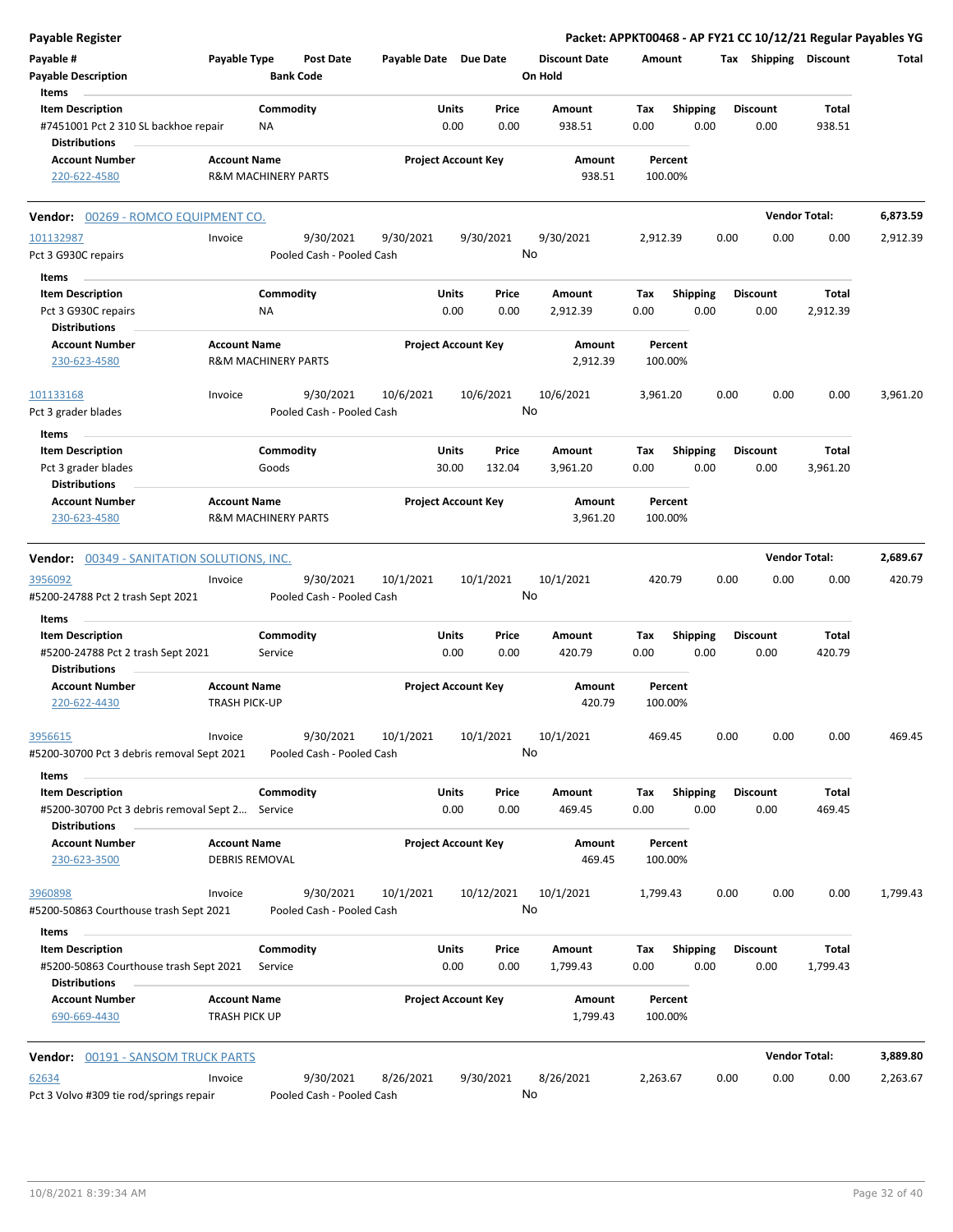| <b>Payable Register</b>                                                                    |                                                       |                                        |                       |                            |               |                                 |                    |                         |      |                         | Packet: APPKT00468 - AP FY21 CC 10/12/21 Regular Payables YG |          |
|--------------------------------------------------------------------------------------------|-------------------------------------------------------|----------------------------------------|-----------------------|----------------------------|---------------|---------------------------------|--------------------|-------------------------|------|-------------------------|--------------------------------------------------------------|----------|
| Payable #<br><b>Payable Description</b>                                                    | Payable Type                                          | <b>Post Date</b><br><b>Bank Code</b>   | Payable Date Due Date |                            |               | <b>Discount Date</b><br>On Hold | Amount             |                         |      | Tax Shipping Discount   |                                                              | Total    |
| Items                                                                                      |                                                       |                                        |                       |                            |               |                                 |                    |                         |      |                         |                                                              |          |
| <b>Item Description</b><br>Pct 3 Volvo #309 tie rod/springs repair<br><b>Distributions</b> | Commodity<br>NA                                       |                                        |                       | Units<br>0.00              | Price<br>0.00 | Amount<br>2,263.67              | Tax<br>0.00        | <b>Shipping</b><br>0.00 |      | <b>Discount</b><br>0.00 | Total<br>2,263.67                                            |          |
| <b>Account Number</b><br>230-623-4580                                                      | <b>Account Name</b><br><b>R&amp;M MACHINERY PARTS</b> |                                        |                       | <b>Project Account Key</b> |               | Amount<br>2,263.67              | Percent<br>100.00% |                         |      |                         |                                                              |          |
|                                                                                            |                                                       |                                        |                       |                            |               |                                 |                    |                         |      |                         |                                                              |          |
| 62639<br>Pct 3 2005 Ford #312 AC repair                                                    | Invoice                                               | 9/30/2021<br>Pooled Cash - Pooled Cash | 8/26/2021             | 9/30/2021                  |               | 8/26/2021<br>No                 | 726.43             |                         | 0.00 | 0.00                    | 0.00                                                         | 726.43   |
| Items                                                                                      |                                                       |                                        |                       |                            |               |                                 |                    |                         |      |                         |                                                              |          |
| <b>Item Description</b>                                                                    | Commodity                                             |                                        |                       | Units                      | Price         | Amount                          | Tax                | <b>Shipping</b>         |      | <b>Discount</b>         | <b>Total</b>                                                 |          |
| Pct 3 2005 Ford #312 AC repair<br><b>Distributions</b>                                     | ΝA                                                    |                                        |                       | 0.00                       | 0.00          | 726.43                          | 0.00               | 0.00                    |      | 0.00                    | 726.43                                                       |          |
| <b>Account Number</b>                                                                      | <b>Account Name</b>                                   |                                        |                       | <b>Project Account Key</b> |               | Amount                          | Percent            |                         |      |                         |                                                              |          |
| 230-623-4580                                                                               | <b>R&amp;M MACHINERY PARTS</b>                        |                                        |                       |                            |               | 726.43                          | 100.00%            |                         |      |                         |                                                              |          |
| 62683<br>Pct 3 Pete #326 leaf spring/shocks repair                                         | Invoice                                               | 9/30/2021<br>Pooled Cash - Pooled Cash | 9/9/2021              | 9/30/2021                  |               | 9/9/2021<br>No                  | 899.70             |                         | 0.00 | 0.00                    | 0.00                                                         | 899.70   |
| Items                                                                                      |                                                       |                                        |                       |                            |               |                                 |                    |                         |      |                         |                                                              |          |
| <b>Item Description</b><br>Pct 3 Pete #326 leaf spring/shocks repair                       | Commodity<br>ΝA                                       |                                        |                       | Units<br>0.00              | Price<br>0.00 | Amount<br>899.70                | Tax<br>0.00        | <b>Shipping</b><br>0.00 |      | <b>Discount</b><br>0.00 | Total<br>899.70                                              |          |
| <b>Distributions</b><br><b>Account Number</b><br>230-623-4580                              | <b>Account Name</b><br><b>R&amp;M MACHINERY PARTS</b> |                                        |                       | <b>Project Account Key</b> |               | Amount<br>899.70                | Percent<br>100.00% |                         |      |                         |                                                              |          |
| <b>Vendor:</b> VEN02612 - Securitas Security Services USA, Inc.                            |                                                       |                                        |                       |                            |               |                                 |                    |                         |      |                         | <b>Vendor Total:</b>                                         | 4,218.44 |
| 10530430                                                                                   | Invoice                                               | 9/30/2021                              | 9/30/2021             | 9/30/2021                  |               | 9/30/2021                       | 4,218.44           |                         | 0.00 | 0.00                    | 0.00                                                         | 4,218.44 |
| Sept 2021 security officer-J. Davidson                                                     |                                                       | Pooled Cash - Pooled Cash              |                       |                            |               | No                              |                    |                         |      |                         |                                                              |          |
| Items                                                                                      |                                                       |                                        |                       |                            |               |                                 |                    |                         |      |                         |                                                              |          |
| <b>Item Description</b><br>Sept 2021 security officer-J. Davidson<br><b>Distributions</b>  | Commodity<br>ΝA                                       |                                        |                       | <b>Units</b><br>0.00       | Price<br>0.00 | Amount<br>4,218.44              | Tax<br>0.00        | <b>Shipping</b><br>0.00 |      | <b>Discount</b><br>0.00 | Total<br>4,218.44                                            |          |
| <b>Account Number</b><br>110-541-1070                                                      | <b>Account Name</b><br>SALARY PART-TIME               |                                        |                       | <b>Project Account Key</b> |               | Amount<br>4,218.44              | Percent<br>100.00% |                         |      |                         |                                                              |          |
| <b>Vendor: 00085 - SHIPMAN COMMUNICATIONS</b>                                              |                                                       |                                        |                       |                            |               |                                 |                    |                         |      |                         | <b>Vendor Total:</b>                                         | 75.00    |
| 73974                                                                                      | Invoice                                               | 9/30/2021                              | 9/30/2021             | 9/30/2021                  |               | 9/30/2021                       | 75.00              |                         | 0.00 | 0.00                    | 0.00                                                         | 75.00    |
| Sheriff repair siren/light<br>Items                                                        |                                                       | Pooled Cash - Pooled Cash              |                       |                            |               | No                              |                    |                         |      |                         |                                                              |          |
| <b>Item Description</b><br>Sheriff repair siren/light                                      | Commodity<br>ΝA                                       |                                        |                       | Units<br>0.00              | Price<br>0.00 | Amount<br>75.00                 | Tax<br>0.00        | <b>Shipping</b><br>0.00 |      | <b>Discount</b><br>0.00 | Total<br>75.00                                               |          |
| <b>Distributions</b><br><b>Account Number</b><br>100-560-4540                              | <b>Account Name</b><br>R & M AUTOMOBILES              |                                        |                       | <b>Project Account Key</b> |               | Amount<br>75.00                 | Percent<br>100.00% |                         |      |                         |                                                              |          |
|                                                                                            |                                                       |                                        |                       |                            |               |                                 |                    |                         |      |                         |                                                              |          |
| Vendor: 00817 - SMITH, THOMAS SCOTT                                                        |                                                       |                                        |                       |                            |               |                                 |                    |                         |      |                         | <b>Vendor Total:</b>                                         | 1,155.85 |
| INV0003231<br>CR-20-27424-1 Gatlin Dst Ct 12/28/20-9/15/21                                 | Invoice                                               | 9/30/2021<br>Pooled Cash - Pooled Cash | 9/15/2021             | 9/30/2021                  |               | 9/15/2021<br>No                 | 320.25             |                         | 0.00 | 0.00                    | 0.00                                                         | 320.25   |
| Items                                                                                      |                                                       |                                        |                       |                            |               |                                 |                    |                         |      |                         |                                                              |          |
| <b>Item Description</b><br>CR-20-27424-1 Gatlin Dst Ct 12/28/20-9/1 NA                     | Commodity                                             |                                        |                       | Units<br>0.00              | Price<br>0.00 | Amount<br>320.25                | Tax<br>0.00        | <b>Shipping</b><br>0.00 |      | <b>Discount</b><br>0.00 | Total<br>320.25                                              |          |
| <b>Distributions</b><br><b>Account Number</b><br>100-435-4370                              | <b>Account Name</b><br><b>ATTORNEY FEES</b>           |                                        |                       | <b>Project Account Key</b> |               | Amount<br>320.25                | Percent<br>100.00% |                         |      |                         |                                                              |          |
| <b>INV0003232</b><br>CR-19-26895 Marquez Dst Ct 5/19-9/17/21                               | Invoice                                               | 9/30/2021<br>Pooled Cash - Pooled Cash | 9/18/2021             | 9/30/2021                  |               | 9/18/2021<br>No                 | 835.60             |                         | 0.00 | 0.00                    | 0.00                                                         | 835.60   |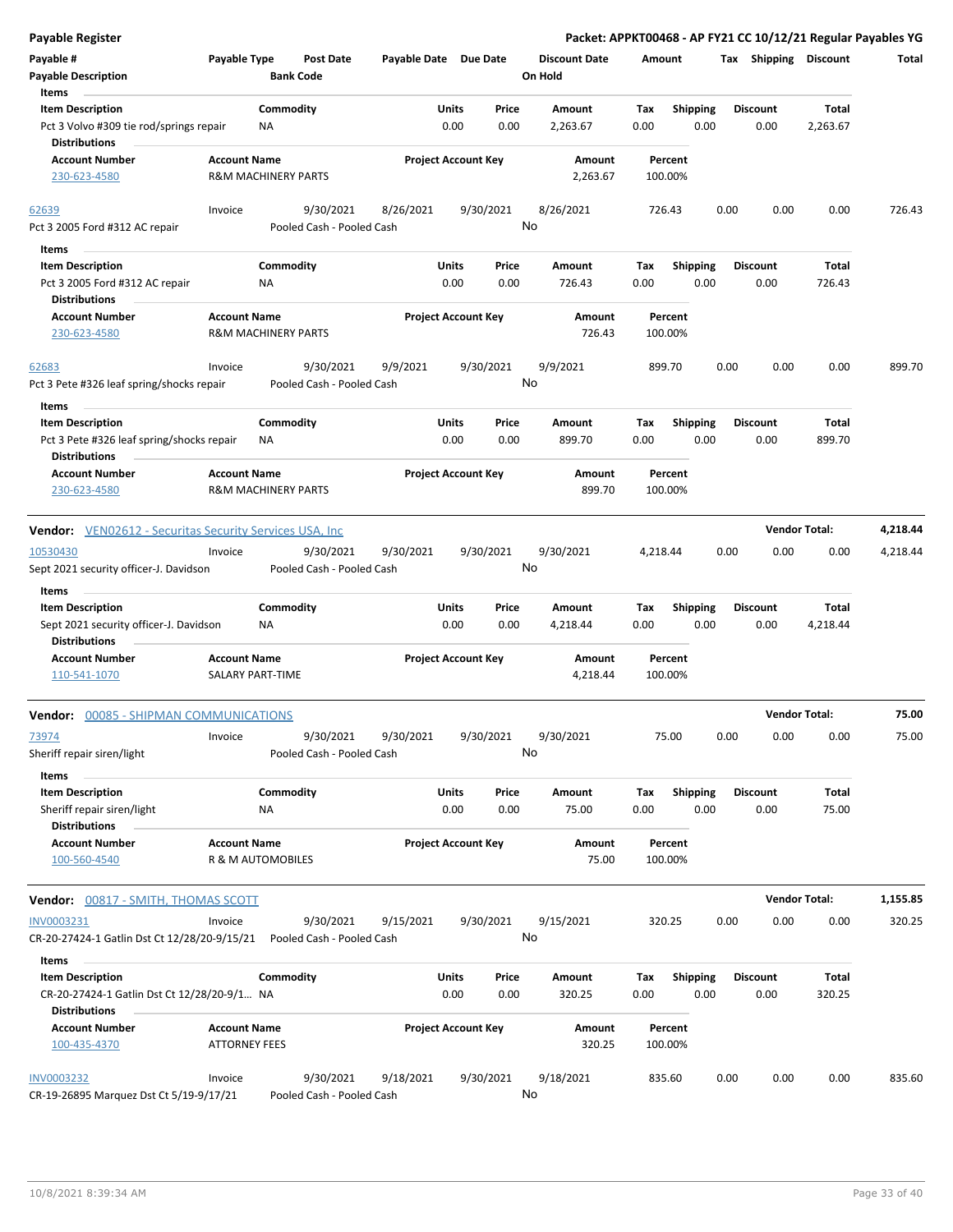| <b>Payable Register</b>                                                      |                                            |                           |                                        |                       |                            |               |                      |                    |                         |      |                         | Packet: APPKT00468 - AP FY21 CC 10/12/21 Regular Payables YG |          |
|------------------------------------------------------------------------------|--------------------------------------------|---------------------------|----------------------------------------|-----------------------|----------------------------|---------------|----------------------|--------------------|-------------------------|------|-------------------------|--------------------------------------------------------------|----------|
| Payable #                                                                    | Payable Type                               |                           | <b>Post Date</b>                       | Payable Date Due Date |                            |               | <b>Discount Date</b> | Amount             |                         |      |                         | Tax Shipping Discount                                        | Total    |
| <b>Payable Description</b>                                                   |                                            | <b>Bank Code</b>          |                                        |                       |                            |               | On Hold              |                    |                         |      |                         |                                                              |          |
| Items<br><b>Item Description</b>                                             |                                            | Commodity                 |                                        |                       | Units                      | Price         | Amount               | Tax                | <b>Shipping</b>         |      | <b>Discount</b>         | <b>Total</b>                                                 |          |
| CR-19-26895 Marquez Dst Ct 5/19-9/17/21 NA                                   |                                            |                           |                                        |                       | 0.00                       | 0.00          | 835.60               | 0.00               | 0.00                    |      | 0.00                    | 835.60                                                       |          |
| <b>Distributions</b>                                                         |                                            |                           |                                        |                       |                            |               |                      |                    |                         |      |                         |                                                              |          |
| <b>Account Number</b>                                                        | <b>Account Name</b>                        |                           |                                        |                       | <b>Project Account Key</b> |               | Amount               | Percent            |                         |      |                         |                                                              |          |
| 100-435-4370                                                                 | <b>ATTORNEY FEES</b>                       |                           |                                        |                       |                            |               | 835.60               | 100.00%            |                         |      |                         |                                                              |          |
| Vendor: VEN02552 - Southern Source Industries                                |                                            |                           |                                        |                       |                            |               |                      |                    |                         |      | <b>Vendor Total:</b>    |                                                              | 688.70   |
| SO967-06                                                                     | Invoice                                    |                           | 9/30/2021                              | 8/20/2021             |                            | 9/30/2021     | 8/20/2021            | 599.50             |                         | 0.00 | 89.20                   | 0.00                                                         | 688.70   |
| Pct 2 tar & asphalt patch kit                                                |                                            |                           | Pooled Cash - Pooled Cash              |                       |                            |               | No                   |                    |                         |      |                         |                                                              |          |
| Items                                                                        |                                            |                           |                                        |                       |                            |               |                      |                    |                         |      |                         |                                                              |          |
| <b>Item Description</b>                                                      |                                            | Commodity                 |                                        |                       | Units                      | Price         | Amount               | Tax                | <b>Shipping</b>         |      | <b>Discount</b>         | Total                                                        |          |
| Pct 2 tar & asphalt patch kit                                                |                                            | Goods                     |                                        |                       | 1.00                       | 599.50        | 599.50               | 0.00               | 89.20                   |      | 0.00                    | 688.70                                                       |          |
| <b>Distributions</b>                                                         |                                            |                           |                                        |                       |                            |               |                      |                    |                         |      |                         |                                                              |          |
| <b>Account Number</b>                                                        | <b>Account Name</b>                        |                           |                                        |                       | <b>Project Account Key</b> |               | Amount               | Percent            |                         |      |                         |                                                              |          |
| 220-622-3440                                                                 |                                            | R&B MAT. ASPHALT/RD OIL   |                                        |                       |                            |               | 688.70               | 100.00%            |                         |      |                         |                                                              |          |
| Vendor: 00520 - SUNBELT RENTALS, INC                                         |                                            |                           |                                        |                       |                            |               |                      |                    |                         |      | <b>Vendor Total:</b>    |                                                              | 5,664.17 |
| 101551640-0018                                                               | Invoice                                    |                           | 9/30/2021                              | 9/16/2021             |                            | 9/30/2021     | 9/16/2021            | 2,859.36           |                         | 0.00 | 0.00                    | 0.00                                                         | 2,859.36 |
| Forklift rental 9/7-10/4/21                                                  |                                            |                           | Pooled Cash - Pooled Cash              |                       |                            |               | No                   |                    |                         |      |                         |                                                              |          |
| Items                                                                        |                                            |                           |                                        |                       |                            |               |                      |                    |                         |      |                         |                                                              |          |
| <b>Item Description</b>                                                      |                                            | Commodity                 |                                        |                       | Units                      | Price         | <b>Amount</b>        | Tax                | <b>Shipping</b>         |      | <b>Discount</b>         | Total                                                        |          |
| Forklift rental 9/7-10/4/21                                                  |                                            | ΝA                        |                                        |                       | 0.00                       | 0.00          | 2,859.36             | 0.00               | 0.00                    |      | 0.00                    | 2,859.36                                                     |          |
| <b>Distributions</b>                                                         |                                            |                           |                                        |                       |                            |               |                      |                    |                         |      |                         |                                                              |          |
| <b>Account Number</b>                                                        | <b>Account Name</b>                        |                           |                                        |                       | <b>Project Account Key</b> |               | Amount               | Percent            |                         |      |                         |                                                              |          |
| 690-669-1650                                                                 | <b>CONSTRUCTION</b>                        |                           |                                        |                       |                            |               | 2,859.36             | 100.00%            |                         |      |                         |                                                              |          |
| 96597644-0034                                                                | Invoice                                    |                           | 9/30/2021                              | 9/18/2021             |                            | 9/30/2021     | 9/18/2021            | 2,804.81           |                         | 0.00 | 0.00                    | 0.00                                                         | 2,804.81 |
| Forklift rental 9/8-10/5/21                                                  |                                            |                           | Pooled Cash - Pooled Cash              |                       |                            |               | No                   |                    |                         |      |                         |                                                              |          |
| Items                                                                        |                                            |                           |                                        |                       |                            |               |                      |                    |                         |      |                         |                                                              |          |
| <b>Item Description</b>                                                      |                                            | Commodity                 |                                        |                       | Units                      | Price         | Amount               | Tax                | <b>Shipping</b>         |      | <b>Discount</b>         | <b>Total</b>                                                 |          |
| Forklift rental 9/8-10/5/21<br><b>Distributions</b>                          |                                            | <b>NA</b>                 |                                        |                       | 0.00                       | 0.00          | 2,804.81             | 0.00               | 0.00                    |      | 0.00                    | 2,804.81                                                     |          |
| <b>Account Number</b><br>690-669-1650                                        | <b>Account Name</b><br><b>CONSTRUCTION</b> |                           |                                        |                       | <b>Project Account Key</b> |               | Amount<br>2,804.81   | Percent<br>100.00% |                         |      |                         |                                                              |          |
| <b>Vendor: 00202 - TEXAS ASSOCIATION OF COUNTIES</b>                         |                                            |                           |                                        |                       |                            |               |                      |                    |                         |      | <b>Vendor Total:</b>    |                                                              | 346.50   |
| NRDD-0007265<br>Claim LE20210326-1 Hoyas deductible                          | Invoice                                    |                           | 9/30/2021<br>Pooled Cash - Pooled Cash | 9/14/2021             |                            | 9/30/2021     | 9/14/2021<br>No      | 346.50             |                         | 0.00 | 0.00                    | 0.00                                                         | 346.50   |
|                                                                              |                                            |                           |                                        |                       |                            |               |                      |                    |                         |      |                         |                                                              |          |
| Items                                                                        |                                            |                           |                                        |                       |                            |               |                      |                    |                         |      |                         |                                                              |          |
| <b>Item Description</b><br>Claim LE20210326-1 Hoyas deductible               |                                            | Commodity                 |                                        |                       | Units<br>0.00              | Price<br>0.00 | Amount<br>346.50     | Tax<br>0.00        | <b>Shipping</b><br>0.00 |      | <b>Discount</b><br>0.00 | Total<br>346.50                                              |          |
| <b>Distributions</b>                                                         |                                            | ΝA                        |                                        |                       |                            |               |                      |                    |                         |      |                         |                                                              |          |
| <b>Account Number</b>                                                        | <b>Account Name</b>                        |                           |                                        |                       | <b>Project Account Key</b> |               | Amount               | Percent            |                         |      |                         |                                                              |          |
| 100-409-3990                                                                 |                                            | <b>CLAIMS SETTLEMENTS</b> |                                        |                       |                            |               | 346.50               | 100.00%            |                         |      |                         |                                                              |          |
| Vendor: 00627 - THE FANNIN COUNTY LEADER                                     |                                            |                           |                                        |                       |                            |               |                      |                    |                         |      | <b>Vendor Total:</b>    |                                                              | 230.46   |
| INV0003241                                                                   | Invoice                                    |                           | 9/30/2021                              | 9/30/2021             |                            | 9/30/2021     | 9/30/2021            | 230.46             |                         | 0.00 | 0.00                    | 0.00                                                         | 230.46   |
| Sept 2021 Notices-Election/Sheriff/Pct-Culverts    Pooled Cash - Pooled Cash |                                            |                           |                                        |                       |                            |               | No                   |                    |                         |      |                         |                                                              |          |
|                                                                              |                                            |                           |                                        |                       |                            |               |                      |                    |                         |      |                         |                                                              |          |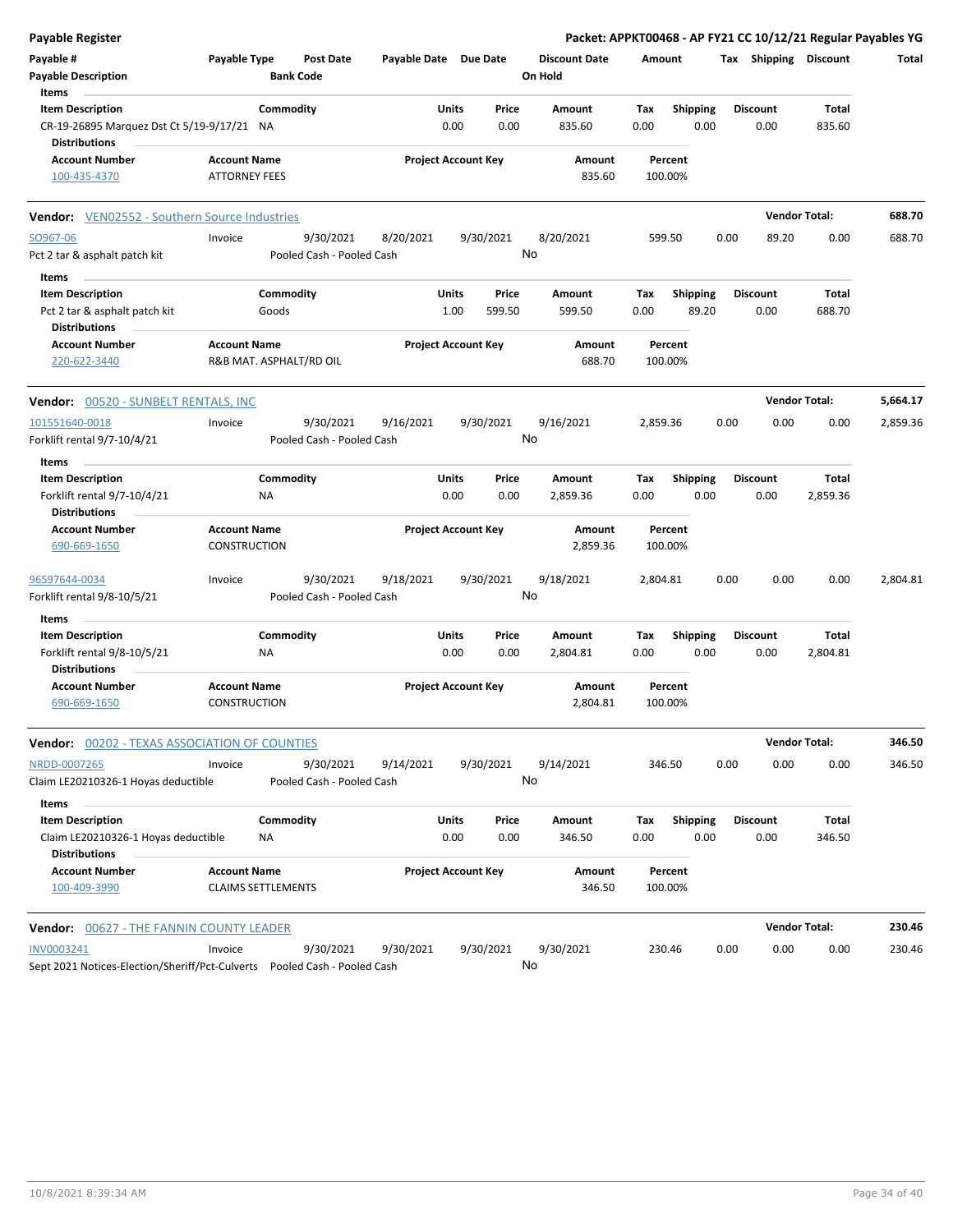**Payable Register Packet: APPKT00468 - AP FY21 CC 10/12/21 Regular Payables YG**

| Payable #<br><b>Payable Description</b>                               | <b>Payable Type</b>                     | <b>Post Date</b><br><b>Bank Code</b> | Payable Date Due Date |                            |       | <b>Discount Date</b><br>On Hold | Amount     |                 | Tax  | Shipping        | <b>Discount</b>      | Total      |
|-----------------------------------------------------------------------|-----------------------------------------|--------------------------------------|-----------------------|----------------------------|-------|---------------------------------|------------|-----------------|------|-----------------|----------------------|------------|
| Items                                                                 |                                         |                                      |                       |                            |       |                                 |            |                 |      |                 |                      |            |
| <b>Item Description</b>                                               |                                         | Commodity                            |                       | Units                      | Price | Amount                          | Tax        | <b>Shipping</b> |      | <b>Discount</b> | Total                |            |
| Sept 2021 Notices-Election/Sheriff/Pct-Cul NA                         |                                         |                                      |                       | 0.00                       | 0.00  | 230.46                          | 0.00       | 0.00            |      | 0.00            | 230.46               |            |
| <b>Distributions</b><br><b>Account Number</b>                         | <b>Account Name</b>                     |                                      |                       | <b>Project Account Key</b> |       | Amount                          |            | Percent         |      |                 |                      |            |
| 100-404-4300                                                          | <b>BIDS AND NOTICES</b>                 |                                      |                       |                            |       | 61.92                           |            | 26.87%          |      |                 |                      |            |
| 210-621-4300                                                          | BIDS, NOTICES & PERMITS                 |                                      |                       |                            |       | 30.96                           |            | 13.43%          |      |                 |                      |            |
| 220-622-4300                                                          | <b>BIDS, NOTICES &amp; PERMITS</b>      |                                      |                       |                            |       | 30.96                           |            | 13.43%          |      |                 |                      |            |
| 230-623-4300                                                          | BIDS, NOTICES & PERMITS                 |                                      |                       |                            |       | 30.96                           |            | 13.43%          |      |                 |                      |            |
| 240-624-4300                                                          | <b>BIDS, NOTICES &amp; PERMITS</b>      |                                      |                       |                            |       | 30.96                           |            | 13.43%          |      |                 |                      |            |
| 100-560-4300                                                          | <b>BIDS AND NOTICES</b>                 |                                      |                       |                            |       | 44.70                           |            | 19.40%          |      |                 |                      |            |
| <b>Vendor:</b> 00120 - THE PERRONE LAW FIRM, PLLC                     |                                         |                                      |                       |                            |       |                                 |            |                 |      |                 | <b>Vendor Total:</b> | 7,560.00   |
| 00498                                                                 | Invoice                                 | 9/30/2021                            | 9/29/2021             | 9/30/2021                  |       | 9/29/2021                       | 3,200.00   |                 | 0.00 | 0.00            | 0.00                 | 3,200.00   |
| FA-20-44692 Anderson/Smith Dst Ct 10/15/20 Pooled Cash - Pooled Cash  |                                         |                                      |                       |                            |       | No                              |            |                 |      |                 |                      |            |
| Items                                                                 |                                         |                                      |                       |                            |       |                                 |            |                 |      |                 |                      |            |
| <b>Item Description</b>                                               |                                         | Commodity                            |                       | Units                      | Price | <b>Amount</b>                   | Tax        | <b>Shipping</b> |      | <b>Discount</b> | Total                |            |
| FA-20-44692 Anderson/Smith Dst Ct 10/1 NA                             |                                         |                                      |                       | 0.00                       | 0.00  | 3,200.00                        | 0.00       | 0.00            |      | 0.00            | 3,200.00             |            |
| <b>Distributions</b>                                                  |                                         |                                      |                       |                            |       |                                 |            |                 |      |                 |                      |            |
| <b>Account Number</b>                                                 | <b>Account Name</b>                     |                                      |                       | <b>Project Account Key</b> |       | Amount                          |            | Percent         |      |                 |                      |            |
| 100-435-4360                                                          | <b>ATTORNEY FEES- CPS CASES</b>         |                                      |                       |                            |       | 3,200.00                        | 100.00%    |                 |      |                 |                      |            |
| 00499                                                                 | Invoice                                 | 9/30/2021                            | 9/29/2021             | 9/30/2021                  |       | 9/29/2021                       | 780.00     |                 | 0.00 | 0.00            | 0.00                 | 780.00     |
| FA-19-44329 Arismendez Dst Ct 11/21/20-3/25 Pooled Cash - Pooled Cash |                                         |                                      |                       |                            |       | No                              |            |                 |      |                 |                      |            |
| Items                                                                 |                                         |                                      |                       |                            |       |                                 |            |                 |      |                 |                      |            |
| <b>Item Description</b>                                               |                                         | Commodity                            |                       | Units                      | Price | Amount                          | Tax        | <b>Shipping</b> |      | <b>Discount</b> | Total                |            |
| FA-19-44329 Arismendez Dst Ct11 /21/20 NA<br><b>Distributions</b>     |                                         |                                      |                       | 0.00                       | 0.00  | 780.00                          | 0.00       | 0.00            |      | 0.00            | 780.00               |            |
| <b>Account Number</b>                                                 | <b>Account Name</b>                     |                                      |                       | <b>Project Account Key</b> |       | Amount                          |            | Percent         |      |                 |                      |            |
| 100-435-4360                                                          | ATTORNEY FEES- CPS CASES                |                                      |                       |                            |       | 780.00                          | 100.00%    |                 |      |                 |                      |            |
| 00503                                                                 | Invoice                                 | 9/30/2021                            | 9/29/2021             | 9/30/2021                  |       | 9/29/2021                       | 3,580.00   |                 | 0.00 | 0.00            | 0.00                 | 3,580.00   |
| FA-17-43182 Chesser Dst Ct 10/5/20-9/21/21<br>Items                   |                                         | Pooled Cash - Pooled Cash            |                       |                            |       | No                              |            |                 |      |                 |                      |            |
| <b>Item Description</b>                                               |                                         | Commodity                            |                       | Units                      | Price | Amount                          | Tax        | <b>Shipping</b> |      | <b>Discount</b> | Total                |            |
| FA-17-43182 Chesser Dst Ct 10/5/20-9/21 NA                            |                                         |                                      |                       | 0.00                       | 0.00  | 3,580.00                        | 0.00       | 0.00            |      | 0.00            | 3,580.00             |            |
| <b>Distributions</b><br><b>Account Number</b>                         | <b>Account Name</b>                     |                                      |                       | <b>Project Account Key</b> |       | Amount                          |            | Percent         |      |                 |                      |            |
| 100-435-4360                                                          | <b>ATTORNEY FEES- CPS CASES</b>         |                                      |                       |                            |       | 3,580.00                        | 100.00%    |                 |      |                 |                      |            |
| <b>Vendor:</b> 00539 - U.S. BANK CORPORATE TRUST                      |                                         |                                      |                       |                            |       |                                 |            |                 |      |                 | <b>Vendor Total:</b> | 174,515.35 |
| <b>FAN210903FCMJ</b>                                                  | Invoice                                 | 9/30/2021                            | 10/5/2021             | 10/5/2021                  |       | 10/5/2021                       | 51,394.28  |                 | 0.00 | 0.00            | 0.00                 | 51,394.28  |
| Sept 2021 Main Jail housing                                           |                                         | Pooled Cash - Pooled Cash            |                       |                            |       | No                              |            |                 |      |                 |                      |            |
| Items                                                                 |                                         |                                      |                       |                            |       |                                 |            |                 |      |                 |                      |            |
| <b>Item Description</b>                                               |                                         | Commodity                            |                       | Units                      | Price | Amount                          | Tax        | <b>Shipping</b> |      | <b>Discount</b> | Total                |            |
| Sept 2021 Main Jail housing                                           | ΝA                                      |                                      |                       | 0.00                       | 0.00  | 51,394.28                       | 0.00       | 0.00            |      | 0.00            | 51,394.28            |            |
| <b>Distributions</b>                                                  |                                         |                                      |                       |                            |       |                                 |            |                 |      |                 |                      |            |
| <b>Account Number</b>                                                 | <b>Account Name</b>                     |                                      |                       | <b>Project Account Key</b> |       | Amount                          |            | Percent         |      |                 |                      |            |
| 100-565-3800                                                          | PRISONER HOUSING                        |                                      |                       |                            |       | 51,394.28                       | 100.00%    |                 |      |                 |                      |            |
| FAN210904FCSA                                                         | Invoice                                 | 9/30/2021                            | 10/4/2021             | 10/4/2021                  |       | 10/4/2021                       | 122,472.43 |                 | 0.00 | 0.00            | 0.00                 | 122,472.43 |
| Sept 2021 S Annex housing                                             |                                         | Pooled Cash - Pooled Cash            |                       |                            |       | No                              |            |                 |      |                 |                      |            |
| <b>Items</b>                                                          |                                         |                                      |                       |                            |       |                                 |            |                 |      |                 |                      |            |
| <b>Item Description</b>                                               |                                         | Commodity                            |                       | Units                      | Price | Amount                          | Tax        | <b>Shipping</b> |      | <b>Discount</b> | Total                |            |
| Sept 2021 S Annex housing                                             | NA                                      |                                      |                       | 0.00                       | 0.00  | 122,472.43                      | 0.00       | 0.00            |      | 0.00            | 122,472.43           |            |
| <b>Distributions</b>                                                  |                                         |                                      |                       |                            |       |                                 |            |                 |      |                 |                      |            |
| <b>Account Number</b><br>100-565-3800                                 | <b>Account Name</b><br>PRISONER HOUSING |                                      |                       | <b>Project Account Key</b> |       | Amount<br>122,472.43            | 100.00%    | Percent         |      |                 |                      |            |
|                                                                       |                                         |                                      |                       |                            |       |                                 |            |                 |      |                 |                      |            |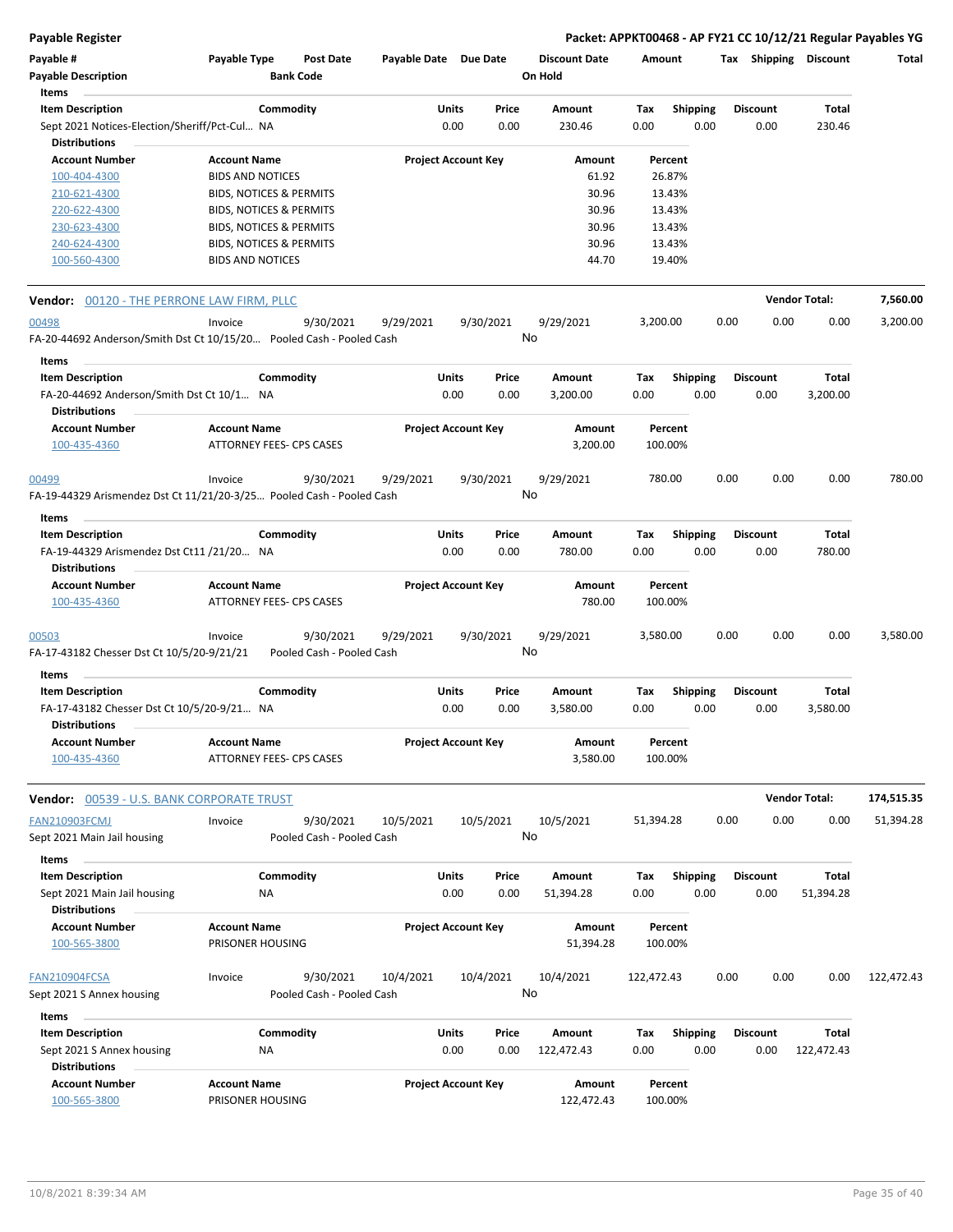| Payable Register                                                            |                                     |                                        |              |                            |                                 | Packet: APPKT00468 - AP FY21 CC 10/12/21 Regular Payables YG |      |                         |                      |          |
|-----------------------------------------------------------------------------|-------------------------------------|----------------------------------------|--------------|----------------------------|---------------------------------|--------------------------------------------------------------|------|-------------------------|----------------------|----------|
| Payable #<br><b>Payable Description</b>                                     | Payable Type                        | <b>Post Date</b><br><b>Bank Code</b>   | Payable Date | Due Date                   | <b>Discount Date</b><br>On Hold | Amount                                                       |      | Tax Shipping Discount   |                      | Total    |
| FAN210914FCMT<br>Sept 2021 transport                                        | Invoice                             | 9/30/2021<br>Pooled Cash - Pooled Cash | 10/6/2021    | 10/6/2021                  | 10/6/2021<br>No                 | 108.64                                                       | 0.00 | 0.00                    | 0.00                 | 108.64   |
| Items<br><b>Item Description</b><br>Sept 2021 transport                     |                                     | Commodity<br>NA                        | <b>Units</b> | Price<br>0.00<br>0.00      | Amount<br>108.64                | <b>Shipping</b><br>Tax<br>0.00<br>0.00                       |      | <b>Discount</b><br>0.00 | Total<br>108.64      |          |
| <b>Distributions</b><br><b>Account Number</b><br>100-565-4000               | <b>Account Name</b>                 | PRISONER TRANSPORT/GUARD               |              | <b>Project Account Key</b> | Amount<br>108.64                | Percent<br>100.00%                                           |      |                         |                      |          |
| <b>FAN210915FCGT</b>                                                        | Invoice                             | 9/30/2021                              | 10/6/2021    | 10/6/2021                  | 10/6/2021                       | 540.00                                                       | 0.00 | 0.00                    | 0.00                 | 540.00   |
| Sept 2021 guard hours                                                       |                                     | Pooled Cash - Pooled Cash              |              |                            | No                              |                                                              |      |                         |                      |          |
| Items                                                                       |                                     |                                        |              |                            |                                 |                                                              |      |                         |                      |          |
| <b>Item Description</b>                                                     |                                     | Commodity                              | Units        | Price                      | Amount                          | <b>Shipping</b><br>Tax                                       |      | <b>Discount</b>         | <b>Total</b>         |          |
| Sept 2021 guard hours<br><b>Distributions</b>                               |                                     | ΝA                                     |              | 0.00<br>0.00               | 540.00                          | 0.00<br>0.00                                                 |      | 0.00                    | 540.00               |          |
| <b>Account Number</b><br>100-565-4000                                       | <b>Account Name</b>                 | PRISONER TRANSPORT/GUARD               |              | <b>Project Account Key</b> | Amount<br>540.00                | Percent<br>100.00%                                           |      |                         |                      |          |
| <b>Vendor:</b> 00699 - UNITED AG & TURF                                     |                                     |                                        |              |                            |                                 |                                                              |      |                         | <b>Vendor Total:</b> | 4,785.61 |
| 11672123<br>#836706 Pct 1 windowpane                                        | Invoice                             | 9/30/2021<br>Pooled Cash - Pooled Cash | 9/1/2021     | 9/30/2021                  | 9/1/2021<br>No                  | 484.04                                                       | 0.00 | 0.00                    | 0.00                 | 484.04   |
| Items                                                                       |                                     | Commodity                              | Units        | Price                      |                                 |                                                              |      | <b>Discount</b>         | <b>Total</b>         |          |
| <b>Item Description</b><br>#836706 Pct 1 windowpane<br><b>Distributions</b> |                                     | Goods                                  |              | 1.00<br>484.04             | Amount<br>484.04                | <b>Shipping</b><br>Tax<br>0.00<br>0.00                       |      | 0.00                    | 484.04               |          |
| <b>Account Number</b><br>210-621-4580                                       | <b>Account Name</b>                 | <b>R&amp;M MACHINERY PARTS</b>         |              | <b>Project Account Key</b> | Amount<br>484.04                | Percent<br>100.00%                                           |      |                         |                      |          |
| 11705726<br>#878667 Pct 3 switch                                            | Invoice                             | 9/30/2021<br>Pooled Cash - Pooled Cash | 9/22/2021    | 9/30/2021                  | 9/22/2021<br>No                 | 47.65                                                        | 0.00 | 12.96                   | 0.00                 | 60.61    |
| Items                                                                       |                                     |                                        |              |                            |                                 |                                                              |      |                         |                      |          |
| <b>Item Description</b><br>#878667 Pct 3 switch                             |                                     | Commodity<br>Goods                     | Units        | Price<br>1.00<br>47.65     | Amount<br>47.65                 | Tax<br><b>Shipping</b><br>12.96<br>0.00                      |      | <b>Discount</b><br>0.00 | Total<br>60.61       |          |
| <b>Distributions</b><br><b>Account Number</b>                               | <b>Account Name</b>                 |                                        |              | <b>Project Account Key</b> | Amount                          | Percent                                                      |      |                         |                      |          |
| 230-623-4580                                                                |                                     | <b>R&amp;M MACHINERY PARTS</b>         |              |                            | 60.61                           | 100.00%                                                      |      |                         |                      |          |
| 11719991<br>#836706 Pct 2 JD6430 repair                                     | Invoice                             | 9/30/2021<br>Pooled Cash - Pooled Cash | 9/30/2021    | 9/30/2021                  | 9/30/2021<br>No                 | 4,240.96                                                     | 0.00 | 0.00                    | 0.00                 | 4,240.96 |
| Items<br><b>Item Description</b><br>#836706 Pct 2 JD6430 repair             |                                     | Commodity<br>ΝA                        | Units        | Price<br>0.00<br>0.00      | Amount<br>4,240.96              | Tax<br><b>Shipping</b><br>0.00<br>0.00                       |      | <b>Discount</b><br>0.00 | Total<br>4,240.96    |          |
| <b>Distributions</b><br><b>Account Number</b><br>220-622-4580               | <b>Account Name</b>                 | <b>R&amp;M MACHINERY PARTS</b>         |              | <b>Project Account Key</b> | Amount<br>4,240.96              | Percent<br>100.00%                                           |      |                         |                      |          |
| Vendor: 00521 - UPRIGHT INDUSTRIAL GROUP, INC                               |                                     |                                        |              |                            |                                 |                                                              |      |                         | <b>Vendor Total:</b> | 1,000.00 |
| <u>3836</u><br>Scaffolding rental-towers 9/3-9/30/21                        | Invoice                             | 9/30/2021<br>Pooled Cash - Pooled Cash | 9/30/2021    | 9/30/2021                  | 9/30/2021<br>No                 | 1,000.00                                                     | 0.00 | 0.00                    | 0.00                 | 1,000.00 |
| Items<br><b>Item Description</b><br>Scaffolding rental-towers 9/3-9/30/21   |                                     | Commodity<br>ΝA                        | <b>Units</b> | Price<br>0.00<br>0.00      | Amount<br>1,000.00              | Tax<br><b>Shipping</b><br>0.00<br>0.00                       |      | <b>Discount</b><br>0.00 | Total<br>1,000.00    |          |
| <b>Distributions</b><br><b>Account Number</b><br>690-669-1650               | <b>Account Name</b><br>CONSTRUCTION |                                        |              | <b>Project Account Key</b> | Amount<br>1,000.00              | Percent<br>100.00%                                           |      |                         |                      |          |
|                                                                             |                                     |                                        |              |                            |                                 |                                                              |      |                         |                      |          |
| <b>Vendor:</b> 00104 - WEX BANK                                             |                                     |                                        |              |                            |                                 |                                                              |      |                         | <b>Vendor Total:</b> | 408.83   |
| 74731178<br>Sheriff Training/Transport gas                                  | Invoice                             | 9/30/2021<br>Pooled Cash - Pooled Cash | 9/30/2021    | 9/30/2021                  | 9/30/2021<br>No                 | 408.83                                                       | 0.00 | 0.00                    | 0.00                 | 408.83   |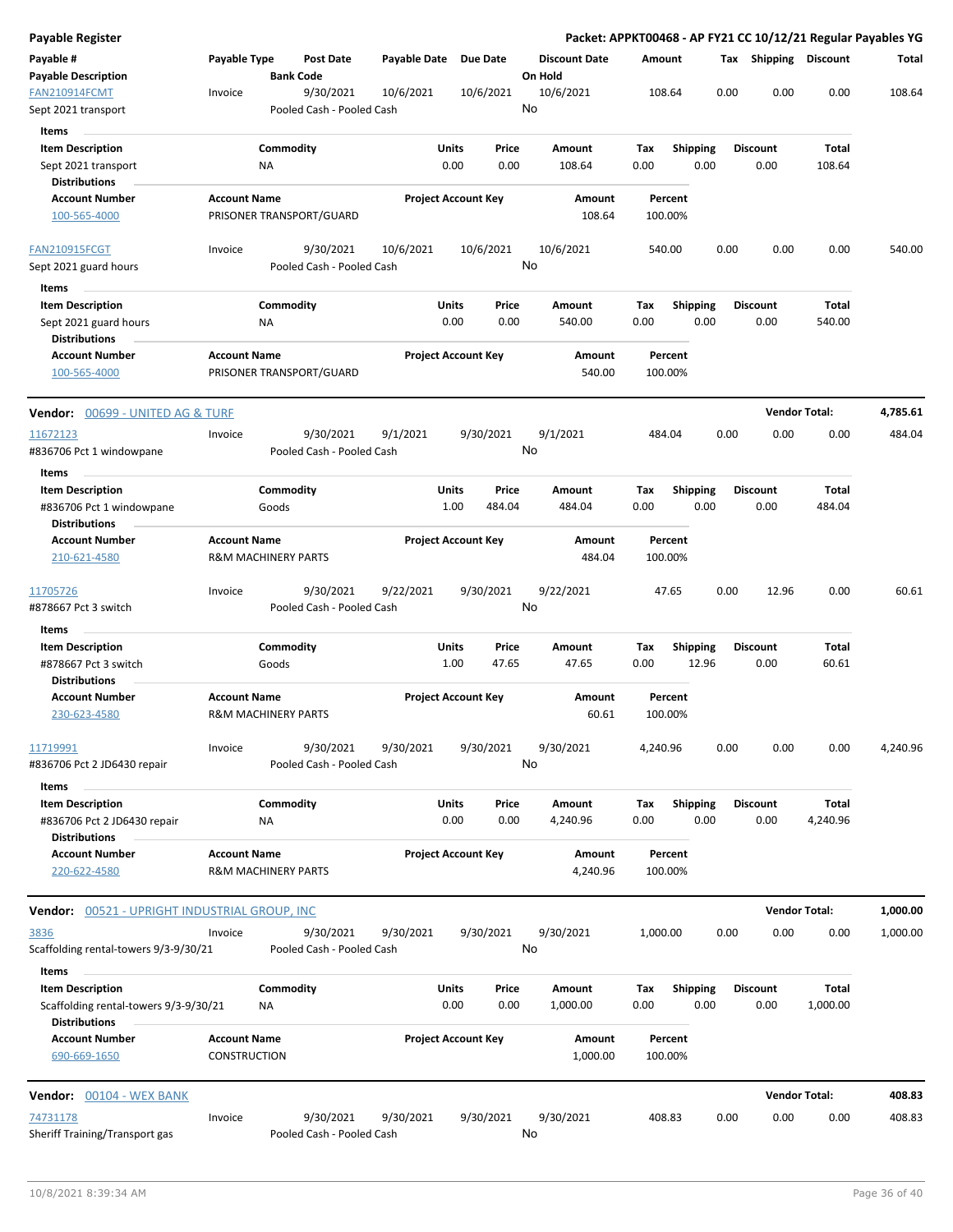**Payable Register Packet: APPKT00468 - AP FY21 CC 10/12/21 Regular Payables YG**

| Payable #<br><b>Payable Description</b><br><b>Items</b> | Payable Type        | <b>Post Date</b><br><b>Bank Code</b> | Payable Date |              | Due Date                   | <b>Discount Date</b><br>On Hold | Amount |                 | Тах  | Shipping        | <b>Discount</b>      | Total |
|---------------------------------------------------------|---------------------|--------------------------------------|--------------|--------------|----------------------------|---------------------------------|--------|-----------------|------|-----------------|----------------------|-------|
| <b>Item Description</b>                                 |                     | Commodity                            |              | <b>Units</b> | Price                      | Amount                          | Tax    | <b>Shipping</b> |      | <b>Discount</b> | Total                |       |
| Sheriff Training/Transport gas<br><b>Distributions</b>  |                     | <b>NA</b>                            |              | 0.00         | 0.00                       | 408.83                          | 0.00   | 0.00            |      | 0.00            | 408.83               |       |
| <b>Account Number</b>                                   | <b>Account Name</b> |                                      |              |              | <b>Project Account Key</b> | Amount                          |        | Percent         |      |                 |                      |       |
| 100-560-4270                                            |                     | OUT OF COUNTY TRAVEL/TRAINING        |              |              |                            | 56.22                           |        | 13.75%          |      |                 |                      |       |
| 100-560-4280                                            | PRISONER TRANSPORT  |                                      |              |              |                            | 352.61                          |        | 86.25%          |      |                 |                      |       |
| Vendor: 00447 - WHITE SHED WATER SUPPLY CORP.           |                     |                                      |              |              |                            |                                 |        |                 |      |                 | <b>Vendor Total:</b> | 32.62 |
| INV0003187                                              | Invoice             | 9/30/2021                            | 9/27/2021    |              | 9/30/2021                  | 9/27/2021                       |        | 32.62           | 0.00 | 0.00            | 0.00                 | 32.62 |
| Lake Fannin water 8/19-9/21/21                          |                     | Pooled Cash - Pooled Cash            |              |              |                            | No                              |        |                 |      |                 |                      |       |
| <b>Items</b>                                            |                     |                                      |              |              |                            |                                 |        |                 |      |                 |                      |       |
| <b>Item Description</b>                                 |                     | Commodity                            |              | <b>Units</b> | Price                      | Amount                          | Tax    | <b>Shipping</b> |      | <b>Discount</b> | Total                |       |
| Lake Fannin water 8/19-9/21/21                          |                     | <b>NA</b>                            |              | 0.00         | 0.00                       | 32.62                           | 0.00   | 0.00            |      | 0.00            | 32.62                |       |
| <b>Distributions</b>                                    |                     |                                      |              |              |                            |                                 |        |                 |      |                 |                      |       |
| <b>Account Number</b>                                   | <b>Account Name</b> |                                      |              |              | <b>Project Account Key</b> | Amount                          |        | Percent         |      |                 |                      |       |
| 850-520-4420                                            | UTILITIES WATER     |                                      |              |              |                            | 32.62                           |        | 100.00%         |      |                 |                      |       |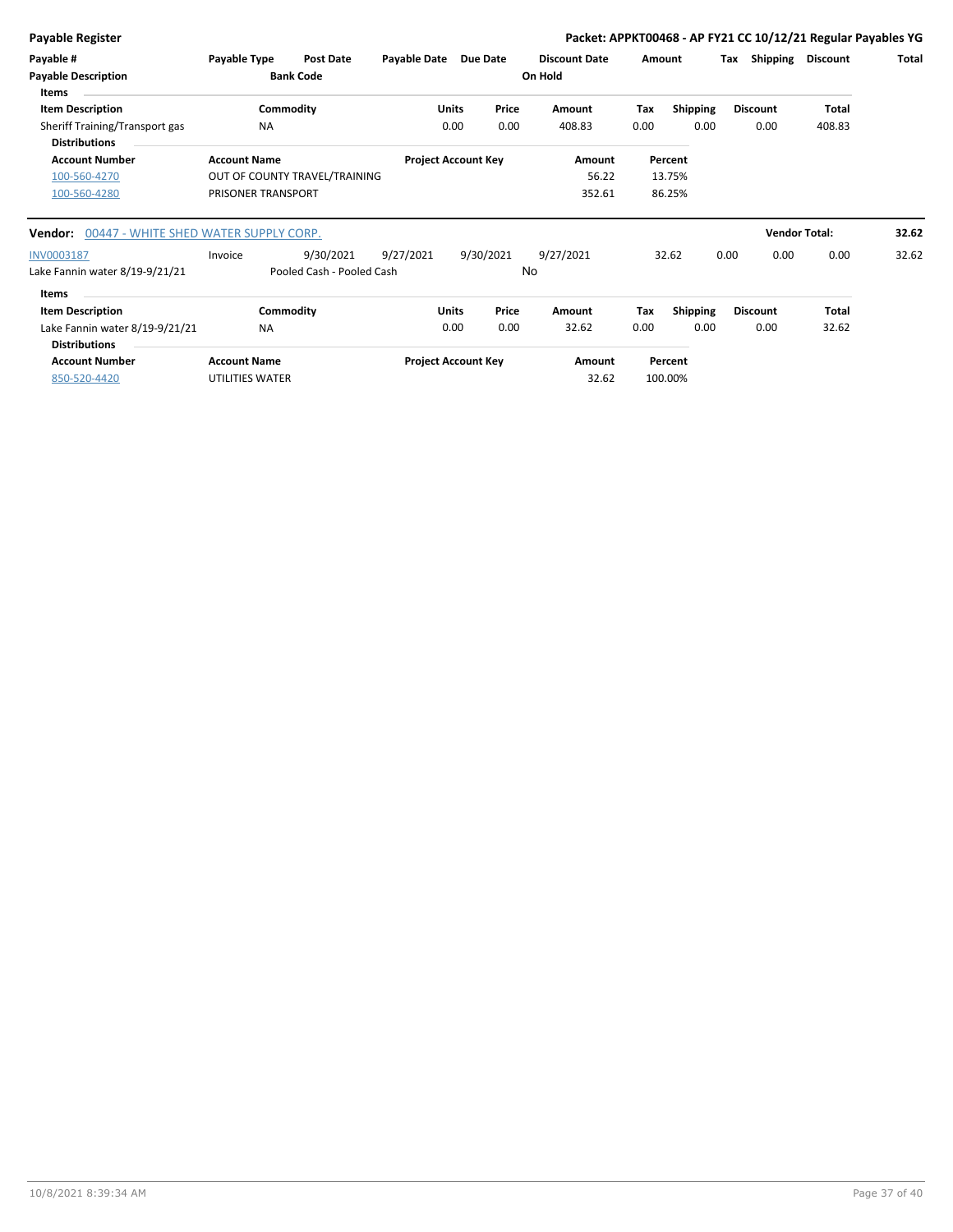## Payable Summary

| Type    | Count               | Gross      | Tax  | Shipping | <b>Discount</b> | Total      | <b>Manual Payment</b> | <b>Balance</b> |
|---------|---------------------|------------|------|----------|-----------------|------------|-----------------------|----------------|
| Invoice | 219                 | 498.329.48 | 0.00 | 381.54   | 0.00            | 498.711.02 | 0.00                  | 498.711.02     |
|         | <b>Grand Total:</b> | 498.329.48 | 0.00 | 381.54   | 0.00            | 498.711.02 | 0.00                  | 498.711.02     |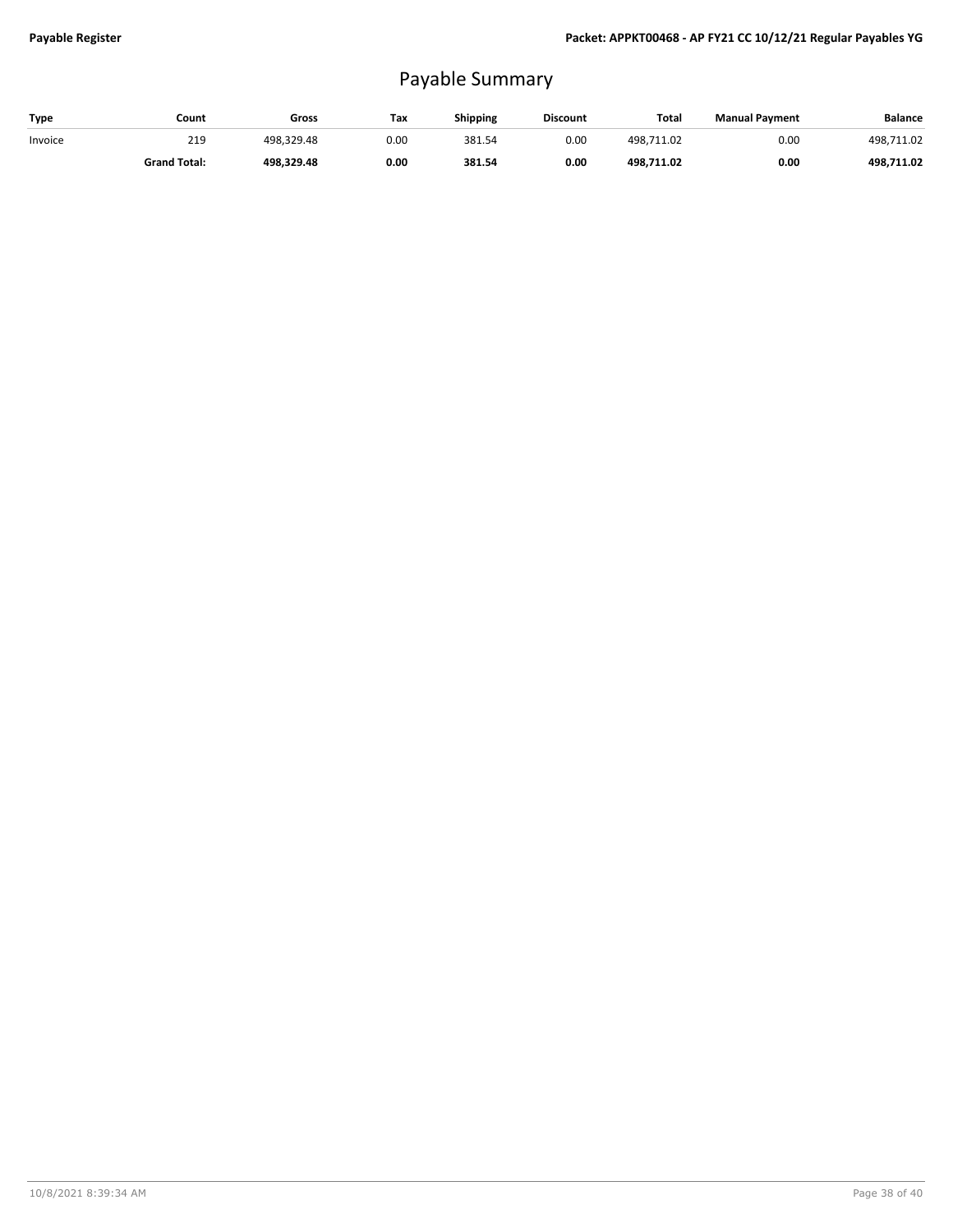### **Account Summary**

| Account                             | Name                                                      |        | Amount            |
|-------------------------------------|-----------------------------------------------------------|--------|-------------------|
| 100-404-4300                        | <b>BIDS AND NOTICES</b>                                   |        | 61.92             |
| 100-409-3990                        | <b>CLAIMS SETTLEMENTS</b>                                 |        | 346.50            |
| 100-435-4360                        | ATTORNEY FEES- CPS CASES                                  |        | 15,049.50         |
| 100-435-4370                        | <b>ATTORNEY FEES</b>                                      |        | 62,902.77         |
| 100-450-4270                        | OUT OF COUNTY TRAVEL/TRAINING                             |        | 856.13            |
| 100-475-5910                        | <b>ONLINE RESEARCH</b>                                    |        | 384.00            |
| 100-511-2251                        | <b>JANITOR TRAVEL</b>                                     |        | 75.94             |
| 100-511-4420                        | UTILITIES WATER                                           |        | 68.66             |
| 100-511-4430                        | <b>TRASH PICK-UP SERVICE</b>                              |        | 43.78             |
| 100-513-4420                        | UTILITIES WATER                                           |        | 75.40             |
| 100-513-4430                        | <b>TRASH PICKUP SERVICE</b>                               |        | 87.56             |
| 100-516-2251                        | <b>JANITOR TRAVEL</b>                                     |        | 68.99             |
| 100-516-4420                        | UTILITIES WATER                                           |        | 57.58             |
| 100-516-4500                        | <b>R&amp;M BUILDING</b>                                   |        | 134.50            |
| 100-518-4420                        | UTILITIES WATER                                           |        | 194.80            |
| 100-518-4430                        | <b>TRASH PICKUP SERVICE</b>                               |        | 116.27            |
| 100-518-4500                        | R & M BUILDING                                            |        | 3.98              |
| 100-551-5910                        | <b>ONLINE RESEARCH</b>                                    |        | 50.00             |
| 100-560-3110                        | <b>POSTAGE</b>                                            |        | 8.36              |
| 100-560-3300                        | AUTO EXPENSE GAS & OIL                                    |        | 8,256.32          |
| 100-560-4270                        | OUT OF COUNTY TRAVEL/TRAINING                             |        | 167.56            |
| 100-560-4280                        | PRISONER TRANSPORT                                        |        | 352.61            |
| 100-560-4300                        | <b>BIDS AND NOTICES</b>                                   |        | 44.70             |
| 100-560-4420                        | UTILITIES WATER                                           |        | 329.29            |
| 100-560-4430                        | SHERIFF TRASH PICKUP                                      |        | 120.84            |
| 100-560-4540                        | R & M AUTOMOBILES                                         |        | 131.50            |
| 100-565-3800                        | PRISONER HOUSING                                          |        | 173,866.71        |
| 100-565-4000                        | PRISONER TRANSPORT/GUARD                                  |        | 648.64            |
| 100-640-4420                        | UTILITIES WATER                                           |        | 302.17            |
| 100-640-4430                        | <b>TRASH PICK-UP</b>                                      |        | 43.78             |
| 100-665-3350                        | PROGRAM SUPPLIES                                          |        | 276.08            |
|                                     |                                                           | Total: | 265,126.84        |
|                                     |                                                           |        |                   |
| Account                             | Name                                                      |        | Amount            |
| 110-541-1070                        | SALARY PART-TIME                                          |        | 4,218.44          |
|                                     |                                                           | Total: | 4,218.44          |
|                                     |                                                           |        |                   |
| <b>Account</b>                      | Name                                                      |        | Amount            |
| 210-621-3400                        | <b>SHOP SUPPLIES</b>                                      |        | 12.98             |
|                                     | R&B MAT. ROCK & GRAVEL                                    |        |                   |
| <u>210-621-3410</u><br>210-621-3440 | R&B MAT. ASPHALT/RD OIL                                   |        | 8,625.07          |
|                                     | <b>BIDS, NOTICES &amp; PERMITS</b>                        |        | 15,194.25         |
| 210-621-4300                        |                                                           |        | 30.96<br>3,675.88 |
| 210-621-4570                        | R&M MACHINERY GAS & OIL<br><b>R&amp;M MACHINERY PARTS</b> |        |                   |
| 210-621-4580                        |                                                           | Total: | 541.67            |
|                                     |                                                           |        | 28,080.81         |
| <b>Account</b>                      | Name                                                      |        | Amount            |
|                                     |                                                           |        |                   |
| 220-622-3400                        | <b>SHOP SUPPLIES</b>                                      |        | 225.20            |
| <u>220-622-3410</u>                 | R&B MAT. ROCK & GRAVEL                                    |        | 8,026.00          |
| 220-622-3440                        | R&B MAT. ASPHALT/RD OIL                                   |        | 688.70            |
| 220-622-4300                        | <b>BIDS, NOTICES &amp; PERMITS</b>                        |        | 30.96             |
| 220-622-4410                        | UTILITY GAS                                               |        | 155.36            |
| 220-622-4420                        | UTILITY WATER                                             |        | 89.00             |
| 220-622-4430                        | TRASH PICK-UP                                             |        | 420.79            |

220-622-4570 **R&M MACHINERY GAS & OIL** 6,667.62<br>220-622-4580 **R&M MACHINERY PARTS** 9,724.66

220-622-4580 R&M MACHINERY PARTS